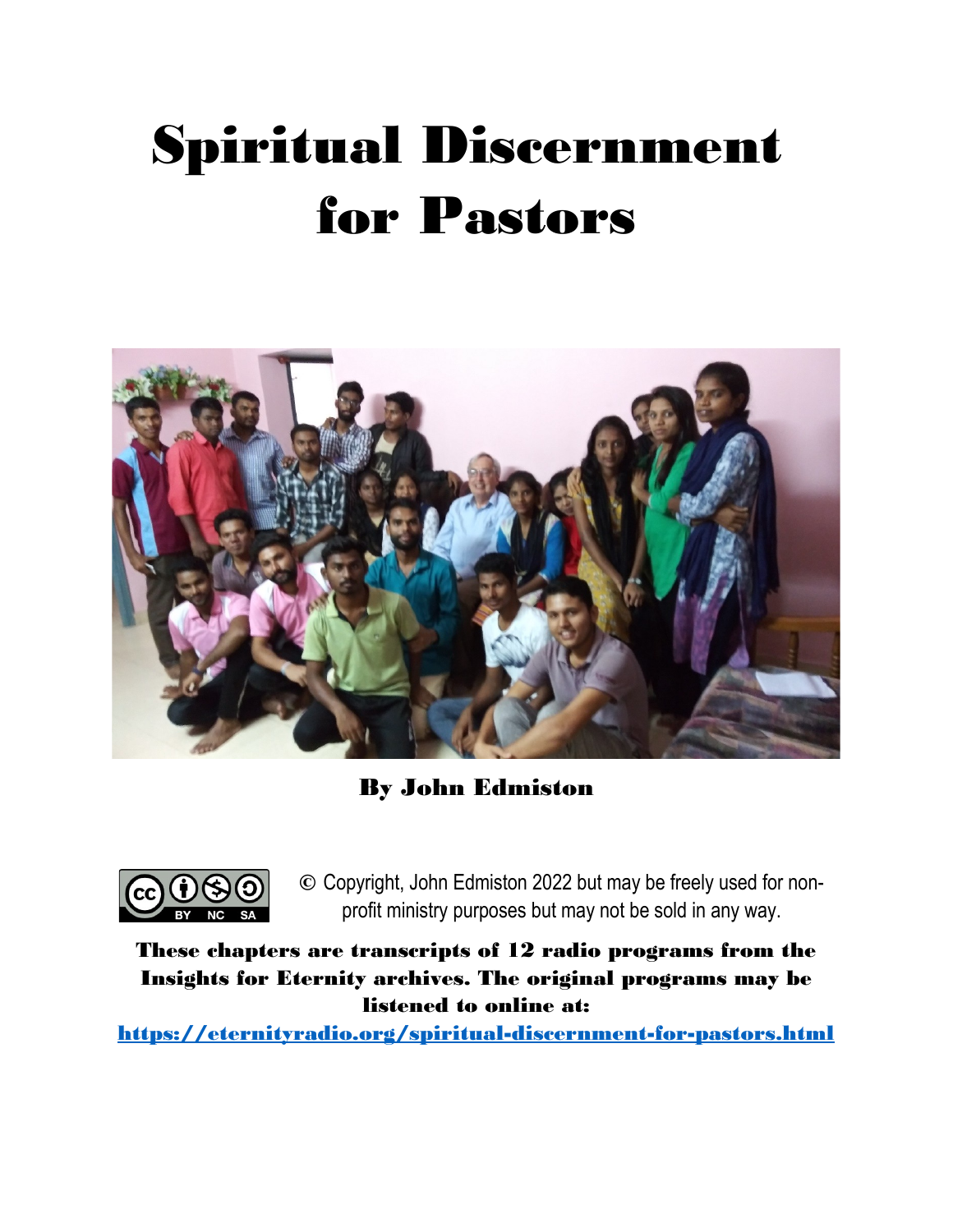## **1. Tests of Faith in the Book of 1 John**

 God bless you all, we are starting a new series today, it is on spiritual discernment; how we can discern truth from error and false from true, who are true believers and who are false believers and all the rest, and how we can protect our lives, our spirituality, our families and our churches from false teachers, false apostles and so on and so forth.

So, today is the first in the series, and we will be looking at some things in the little book of I John towards the back of your Bible.

So, before we get into our Bible reading and our lesson today, let's pray. Let's make this session, let's lift it up to the Lord. Father in Heaven, we ask for your wisdom, grace and anointing on today's session of Insights for Eternity, and we ask that your blessings will rest upon your word. Eyes will be open, ears will be opened and the glory of God will shine down upon this broadcast in Jesus' name. Amen

Okay, so, there are a number of tests of faith in the Book of I John, I John was written to a group of people who are being severely tested by false doctrine, and there was a lot of things going on. First of all, though, as we find in Revelation, there was a group called The Nicolaitans and the Nicolaitans believed in sex for salvation, which was rather weird and very wicked. And so we find out about that. There was a lot of hatred going on, and that was against the gospel. Hatred is always against the gospel, so that was happening, and also there was a group called Gnostics. Now the Gnostics believed in salvation through knowledge; that you needed to know certain secret spiritual things, if you were to get to heaven. And you did not actually contact God, you contacted a spirit who is above you who contacted a spirit above that spirit, and on through a great chain of these things called demi-urges until you finally got to the one true God. And this, uh, was a horrible belief. It persisted for hundreds of years and I John is mainly written against these Gnostics. But it is also written to help people know who are the true and false believers; who is a real Christian and who is a false Christian.

So, let's look at some of the tests, there are five tests, faith in Jesus, fellowship with the Saints, the presence of agape love, the presence of a righteous lifestyle, and the presence of the Holy Spirit. And there are three things that people had to believe about Jesus, and you want to write these down. Faith in Jesus requires that to believe that He has come in the flesh, that He is the Son of God and that He is the Christ.

So, these are the three beliefs that a Christian has to have about Jesus, that He has come in the flesh, He is the Son of God, and He is the Christ. And also, later on in we find Paul's writing, it says we have to believe that Jesus Christ rose from the dead; that Jesus Christ is Lord and that He is risen from the dead. And that is Romans 10. So, there are five key beliefs about Jesus in the Bible. He has come in the flesh, He is the Son of God, that He is the Christ, that He is Lord, and that He has risen from the dead and ascended to the right hand of the Father. And, of course, that He is going to return in power and glory.

So, that is how we get to our basic creeds, our basic beliefs about Christianity, is we start listing, what are the essentials? What have you got to believe if you are to be saved, if you are to be a true and loving child of God? So, now let's start looking at this and we will start with, fairly obviously, why do we need any spiritual discernment at all? Why can't we just trust people? If you have lived any length of time, you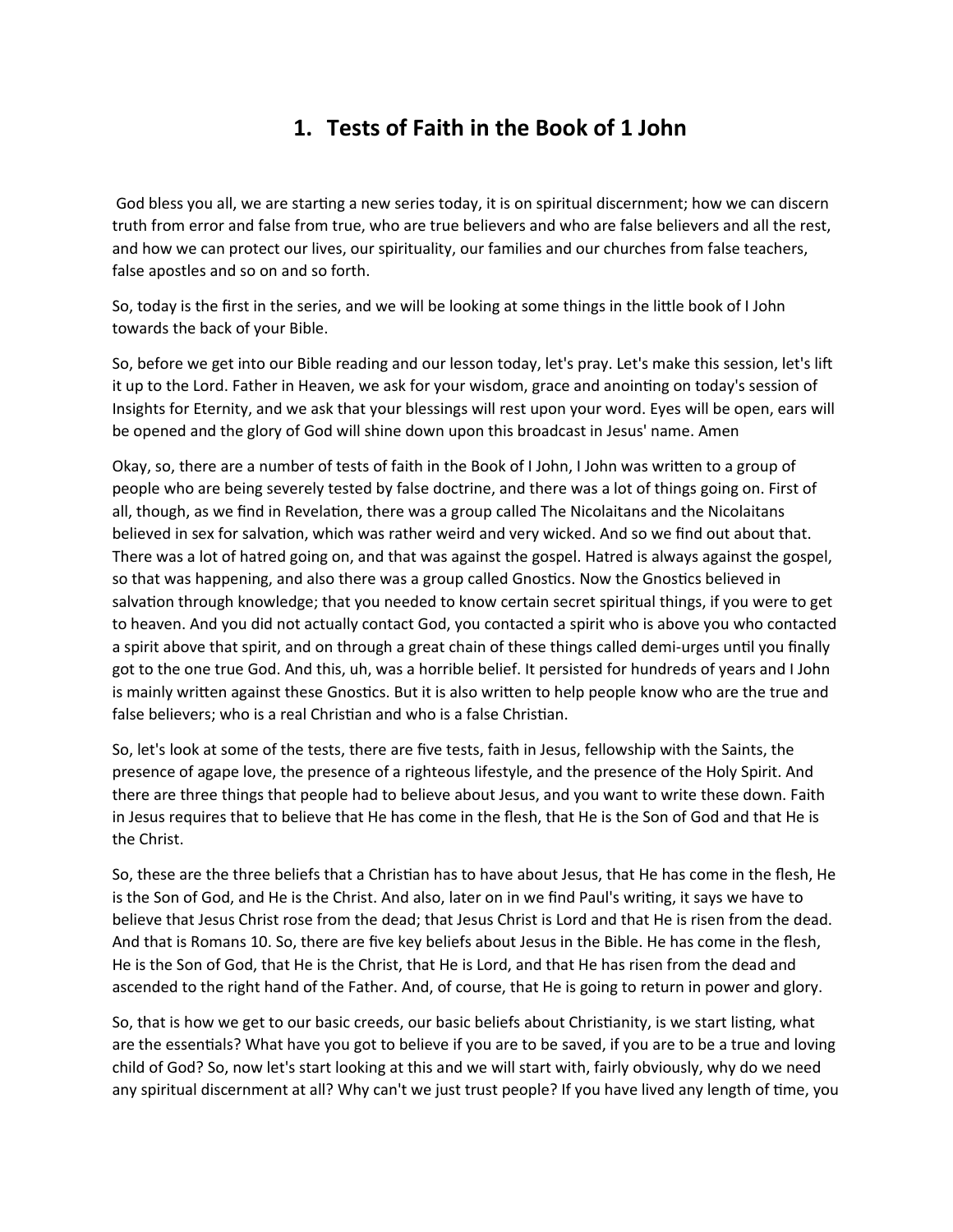know that there are some people you cannot trust, and that includes in spiritual matters. You cannot trust everybody that is making a spiritual claim.

Let's look at I John chapter four verses 1 to 3. Beloved, do not believe every spirit, but test the spirits to see whether they are from God. For many false prophets have gone out into this world. So, we cannot believe every spiritual person or any spirit. So, if you have a dream, you have a spirit speaks to you in a dream. You do not need to believe that spirit. You need to test it, and the same with spiritual people. You do not need to believe every spiritual person that comes along. You need to test them. For there are many false prophets have gone out into the world.

And then I John 2, 18 and 19 Children, it is the last hour, and as you have heard, that the Antichrist is coming. So, now many anti-Christs have come. Therefore, we know that this is the last hour. They went out from us but they were not of us. For if they had been of us, they would have continued with us. But they went out that they might become plain that they all are not of us. So, he is talking about the Antichrist.

Of course, we know in Revelation that the Antichrist, it is the beast and the false prophet and all these things. That is the capital A Antichrist. But there are many little antichrists. Small a, antichrist. What does antichrist means? It means, instead of or against Christ. So, someone saying they are Christ when they are not Christ, claiming to be God when they are not God. Anti can mean instead of so this person is placed in someone's life instead of Jesus Christ. And we know at the end people have to take the mark of the beast, the 666, and this person will set up a big idol of himself, and he will place himself in people's hearts, minds and loyalty as if he was Christ. He will demand the allegiance that we should be giving to Jesus Christ as our Lord and Saviour, and everyone will have to bow down before this massive idol and accept the mark of the beast.

And also it means anti as in against. So, not only is he setting himself instead of Christ, he is setting up himself against Christ and against Christians. And we find the Antichrist persecutes Christians, is against Christians in every sense of the word and wants to destroy them, wants to destroy the church. And there are many, many martyrs in the last days.

And so, the Apostle John is saying when you see all these false teachers know that the end is coming; the end of that present age that was going on at that time, there was lots of persecution. And so these false teachers rejected the Gospel, as a result of rejecting the Gospel, they are divisive, and they go out from the established church. They reject the Apostle Paul and the apostles of that time, and the Apostle John. And they reject the apostolic leadership of Peter and Matthew and all the others. And they have gone out to set up their own organizations, set up their own churches. They have split off. They are angry, they are divisive. And they say, "No, no, no. We have got the superior doctrine. we are running around doing this, that, or the other, and we should be the ones that you follow and belong to." They want to take away disciples. Paul says, in Acts 20, they are wolves coming in among the sheep, wanting to take away disciples after themselves, for the ego hit, for the money and whatever else they can do with the people they drag behind them.

So, we need to be discerning, when you are listening to a preacher, check. Is this preacher really teaching from the Bible? Or they just got a big, strong personality and they are making up all these claims, and they are not true at all.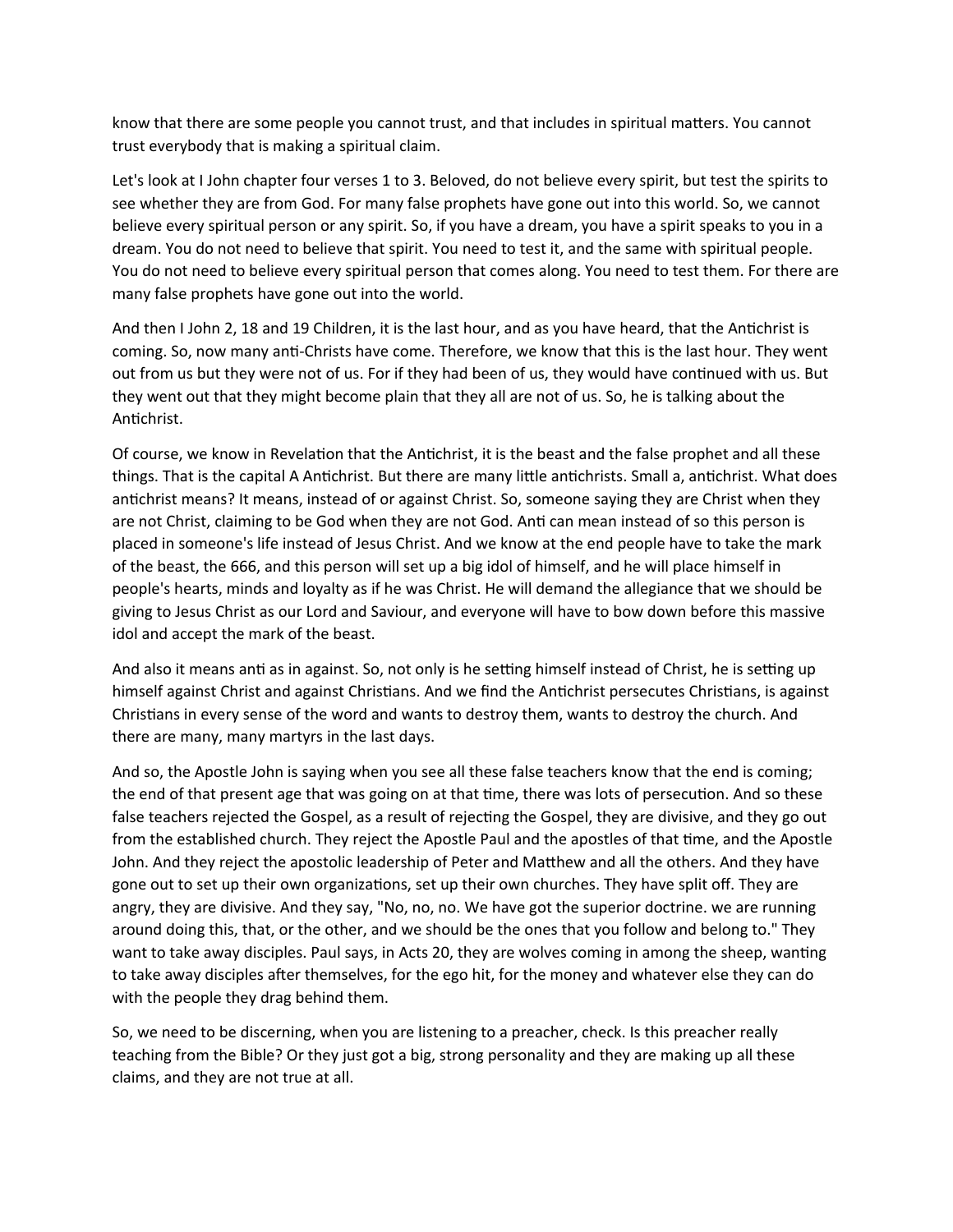Now one of the things you can do is you can also test them against reality, because they often say things that are scientifically untrue or against common sense or financially untrue. And if a person is constantly saying things that are rubbish, that just are not true at all in any way, sense or form, you know they are a false teacher, that they enjoy lying. They enjoy deceiving people, and they do not care about what they say, as long as it has the intended results. And they make claims that cannot be substantiated.

For instance, let's look at what I mean by that. If I take out my ballpoint pen and say, "This is a ballpoint pen." Then the person I am talking to, you can pick it up and check it out and write with it and say, "Yes, that is a ballpoint pen." So, that is a claim that can be substantiated. It can be tested one way or the other. But a false teacher does not do that. They make a claim like this. I had a dream last night, and in that dream I went up to heaven and I was met by a flying pink elephant and the flying pink elephant told me that I am the Messiah, and therefore because I am the Messiah, you owe me 20% of your income.

So, you cannot test that this person had a dream last night. There is no way to check that out like you can check a ballpoint pen. There is no way to check that they went to heaven in their dream. There is no way to check that they met a flying pink elephant in heaven in their dream and that their flying pink elephant told them that they are the Messiah, How can you say that? Because they had this visionary experience that they can take 20% of your income. That is all made up. It is all fantastic stuff. It is all just a fantasy, a con to get your money out of your pocket.

And so that is something you have to watch out for these false teachers. They are full of lies, they are full of deception. They are greedy, they are immoral, and there are lots of them around out there on TV, on the Internet, on YouTube, wherever you have to be very careful about what you listen to on Facebook or whatever social media you use, you have to be wise and discerning. That is why, it says Beloved, do not believe every spirit but test the spirits. You have the right to test spiritual claims that are being made, and you should do that because it is absolutely essential for your spiritual health. That is why it is there in the Bible.

And so the next thing we want to look at in today is the claims about Jesus that we have to check out, in when someone talks about Jesus. Who are they talking about? Are they talking about the Jesus of the Bible or Jesus that they have made up in the image of themselves or their own culture? The first thing we have to do is we have to have faith in Jesus if we are going to be a true Christian. I think everyone listening to this broadcast believes that you should believe in Jesus, if you are going to be a true Christian.

Let's look at I John chapter five verses 10 to 12. We are in the book of I John throughout today's lesson. I John, chapter five verses 10 to 12, Whoever believes in the Son of God has the testimony in himself. Whoever does not believe God has made Him a liar, because he has not believed in the testimony that God has borne concerning His Son. And this is the testimony that God gave us eternal life, and this life is in His Son. Whoever has the Son has life. Whoever does not have the Son of God does not have life.

So, that is saying very clearly that you have got to believe in Jesus to have eternal life. If you do not have the Son, you do not have eternal life. And if you do have the Son, you do have eternal life. Whoever has the Son has life. Whoever does not have the Son of God does not have life. So, the atheists, the New Agers, the idol worshippers, people from religions that do not believe in Jesus Christ. They do not have eternal life. They may have some wisdom. They may be nice people. They may be friendly, but they lack eternal life because they have not believed in the Son of God, in Jesus Christ. And what God has said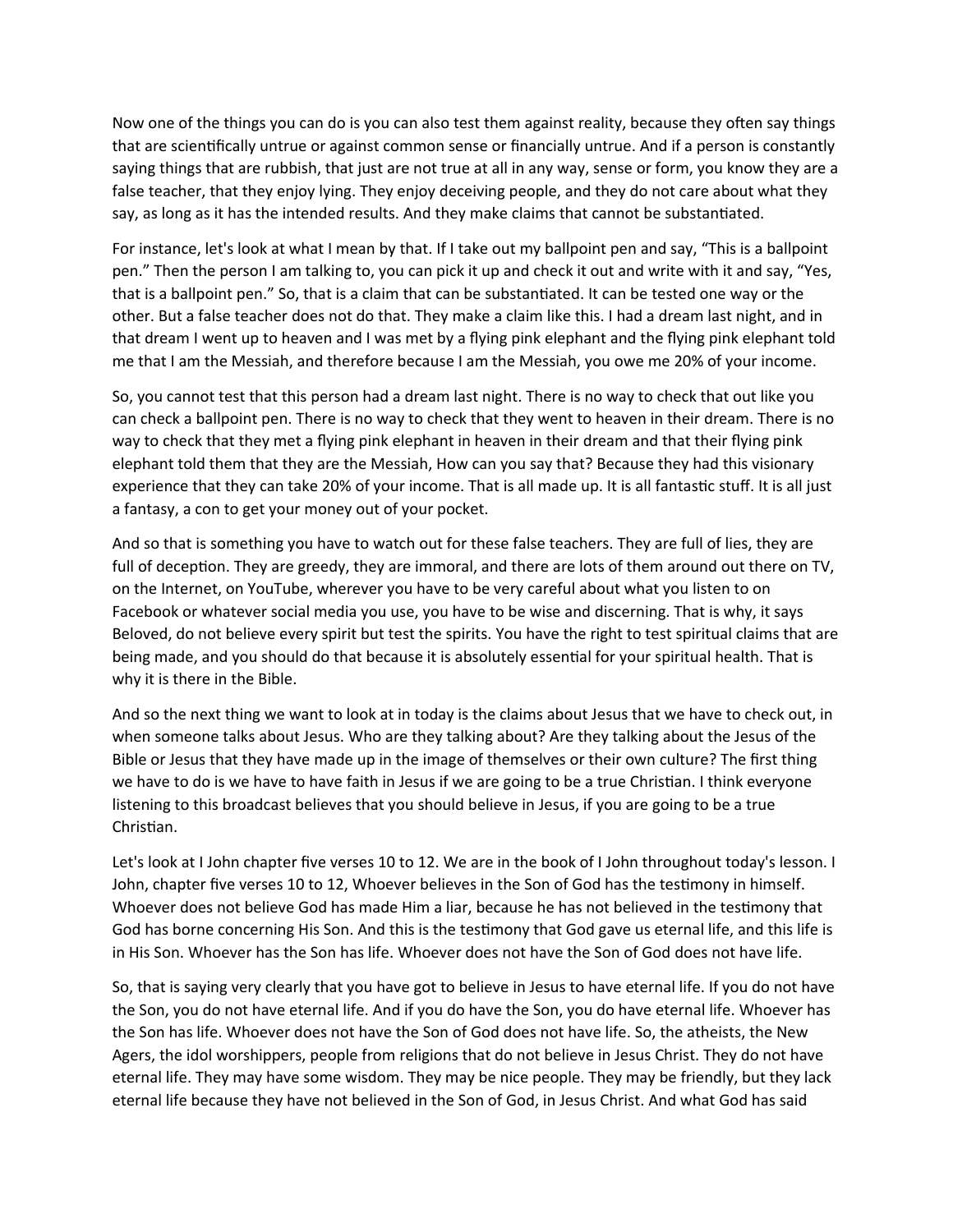about Jesus is that He is His beloved Son. That is the testimony. And if you do not believe that Jesus Christ is the beloved Son of God, then you are not saved, you do not have eternal life because you are making God out to be a liar.

God has said this is my beloved Son, in Whom I am well pleased. You need to believe that, you need to believe that Jesus is the Son of God. Otherwise, you do not have eternal life. And you are jabbing the creator in the eyes and saying that you do not believe what He has said about His only Son, Jesus Christ, our Saviour. And in I John, chapter three, verses 23 and 24. And this is His commandment that we believe in the name of His Son, Jesus Christ and love one another just as He has commanded us. Whoever keeps His commandments abides in God and God in him. And by this we know that He abides in us by the Spirit Whom He has given us.

So, what is this telling us? There are two things we have got to do as a Christian. Firstly, you have to believe in His Son Jesus Christ. Secondly, you have to love one another, because if you believe Jesus, what is Jesus telling you to do? He says, "Love one another as I have loved you. This is my commandment." So, if you believe in Jesus, you do not just believe that He existed. You also believe that you have to obey His commandment. His commandment is to love one another.

So, these are the two essential things of being a Christian. Firstly, believe in Jesus. Secondly, love one another, and then you will be a true Christian. And we will look at that in much greater depth in the next study as we do that. But in this study were just looking at what we have to believe in order to be a true and righteous Christian, and we have to believe in Jesus and we have to believe in Jesus' commandments, especially, the commandment to love one another.

Now, we have got three more things to get through in the next few minutes. And the next thing is, we have to believe that Jesus came in the flesh. This is I John chapter four, verses two and three, 1 John, chapter four, verses two and three. By this you know the Spirit of God. Every spirit that confesses that Jesus Christ has come in the flesh is from God and every spirit that does not confess Jesus is not from God. This is the spirit of the Antichrist, which you heard was coming, and now is in the world already.

So, the Gnostics did not believe that Jesus came in the flesh. Why didn't they believe that? They thought that flesh was bad and spirit was good. So God, Jesus could not have possibly come in the flesh. The flesh was just a disguise. It was not real human flesh. It was some kind of disguise. It was a trap for us to hide His divinity. And Jesus did not really come in a human body conceived of the Virgin Mary, et cetera, et cetera. And so that is what the Gnostics believed, they say "No, Jesus did not come in the flesh. He just came as a spirit and appeared to have a human body". And that is what we call Gnosticism. He appeared to have a human body, from the word *dokeo* to appear or to manifest. So, the Gnostics were Docetists, that Jesus only appeared to have human body, was not really a human body because human bodies are sinful, and Jesus could not have come in the appearance of sinful flesh.

Well, in fact, He did, that is confirmed in other places in the New Testament as well. So, one of the things we have to believe is Jesus is fully God and fully man. He was God, He is the fullness of deity in bodily form. Colossians two, verse nine. Colossians two verse nine says that Jesus is the fullness of deity in bodily form. He came in the flesh, and a lot of other religions will try and get rid of that because it is offensive to their belief system to think that the divine reality of God Almighty, could have come.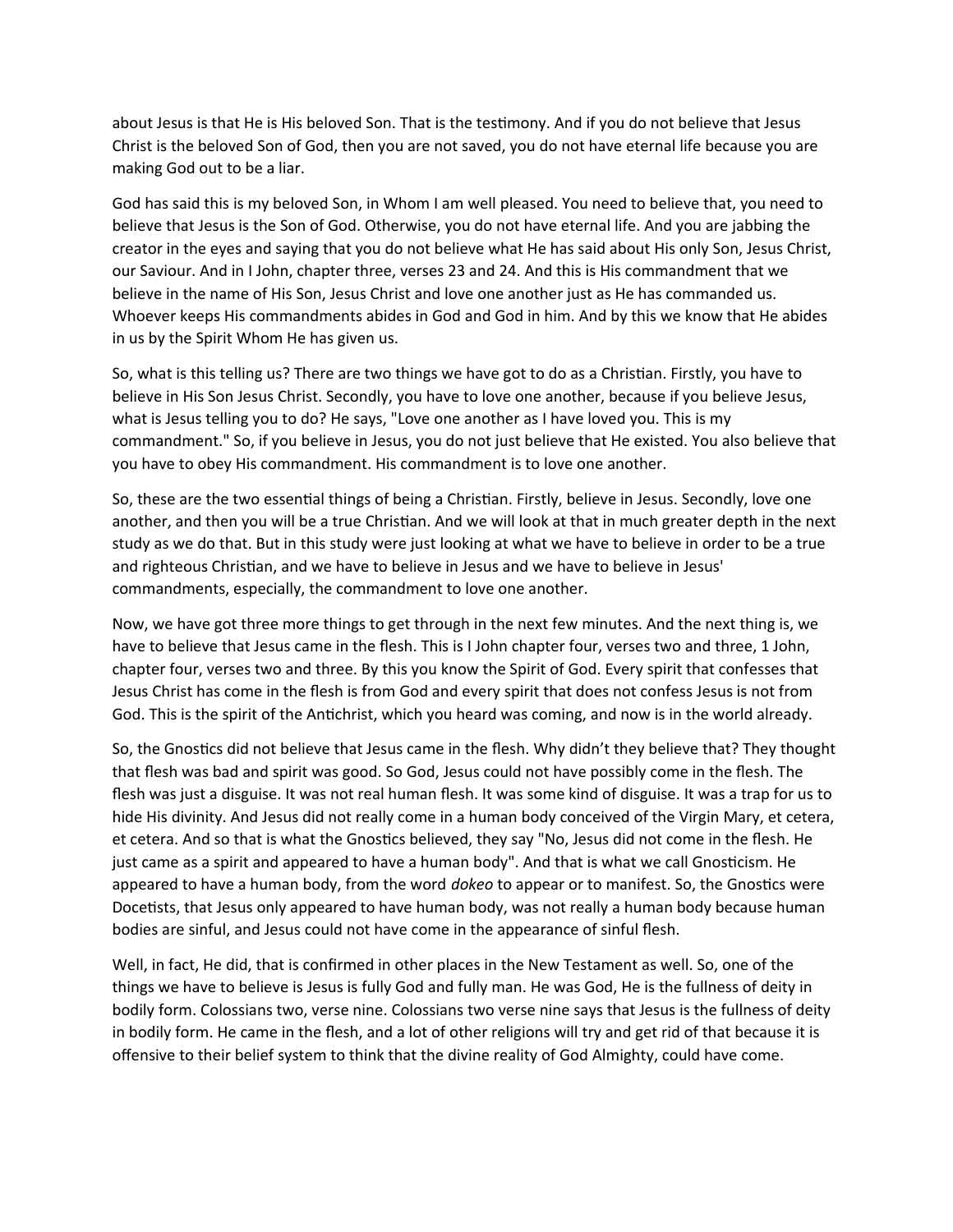And he says every spirit that does not confess Jesus is not from God. This is the spirit of the Antichrist. So, if you are testing a demon, if someone is manifesting a demon or religious demon of some sort, and it is speaking in the spirit or speaking from that spirit, ask the spirit, "Do you confess that Jesus Christ has come in the flesh?" And the spirit says "No, no, no, He did not. He did not." Then that is a false spirit. You can test the demon. You could test the spirit. The Holy Spirit does not mind being tested. So, if it is the Holy Spirit, you say, "Did, Jesus Christ come in the flesh?" the Holy Spirit will say, "Yes, Absolutely." And then you will know that that Spirit is speaking the truth. That is the Holy Spirit. And it is a valid spiritual experience that is happening there. So, you can test spiritual beings with the question, did Jesus Christ come in the flesh? And the evil spirits will always deny that, and the Holy Spirit will always affirm that.

So, that is I John, Chapter four, verses two and three. I will read it again. By this you know the Spirit of God. That is to find out if it is the Spirit of God. Let's check, is this the Spirit of God or not? Every spirit that confesses that Jesus Christ has come in the flesh is from God. So, if the spirit is confessing that Jesus Christ came in the flesh, that is the Spirit of God. You got the right spirit there. And every spirit that does not confess Jesus is not from God. So, when you are testing the spirit and it says, "No, no, no, Jesus Christ did not come in the flesh." It is not from God. And not only is it a bad spirit is an Antichrist spirit. This is the spirit of the Antichrist, which you heard was coming and now is in the world already. And we just look around at the circumstances of the world, we totally agree with that.

And the next test, spiritual test, that we need to have, "Is Jesus, the Son of God?" One John 4:15. Whoever confesses that Jesus is the Son of God, God abides in him and he in God. So, if you are confessing that, it is not just you are ticking it on a piece of paper, "Yeah, Yeah. Jesus is the Son of God," you are confessing it out loud. You are saying, "this is what I believe." When you confess something, it is coming from your heart, not just from your head. You are saying, "This is my belief in life, that Jesus is the Son of God, I stand for this, I stand up and I confess out loud to my friends and family that Jesus is the Son of God, and I believe that with my whole being," that is what confessing there means. Homologeo, to speak it up with your whole being, and to really make it manifest, "I confess this. This is what I stand up. I hold my right hand up and I say, I believe that Jesus is the Son of God."

And so a person who can stand up and say that in the face of persecution, torture, ridicule, and they keep saying, "Jesus is the Son of God. Jesus is the Son of God," that person is saved. That person is a believer because they are standing up and saying something publicly that just brings ridicule upon them from the world and from the devil, who is terrified of Jesus, the Son of God.

We know that we have a Trinity, Father, Son and Holy Spirit. So, they are all one God. But they each represent a different aspect of God. So, it is like we have up and down, side to side, in and out, three dimensions of the one space. So, up and down, perhaps would be the Father, in and out might be the Holy Spirit. Side to side might be Jesus. So, we have three dimensions of God. We have three ways in which we move in God, Father, Son and Holy Spirit. But we only have one God. And there is one God who is the creator of heavens and earth and all things in them. But He is a triune God, He is Father, Son and Holy Spirit at the same time. So, having a correct understanding of the Trinity, that Jesus is indeed the Son of God, He is not just another form of God, or He is not just a prophet. He is not just a teacher, He is not just a rabbi. He is the very only begotten Son of God. All things were made by Him and through Him and for Him. And He upholds all things by the word of His power.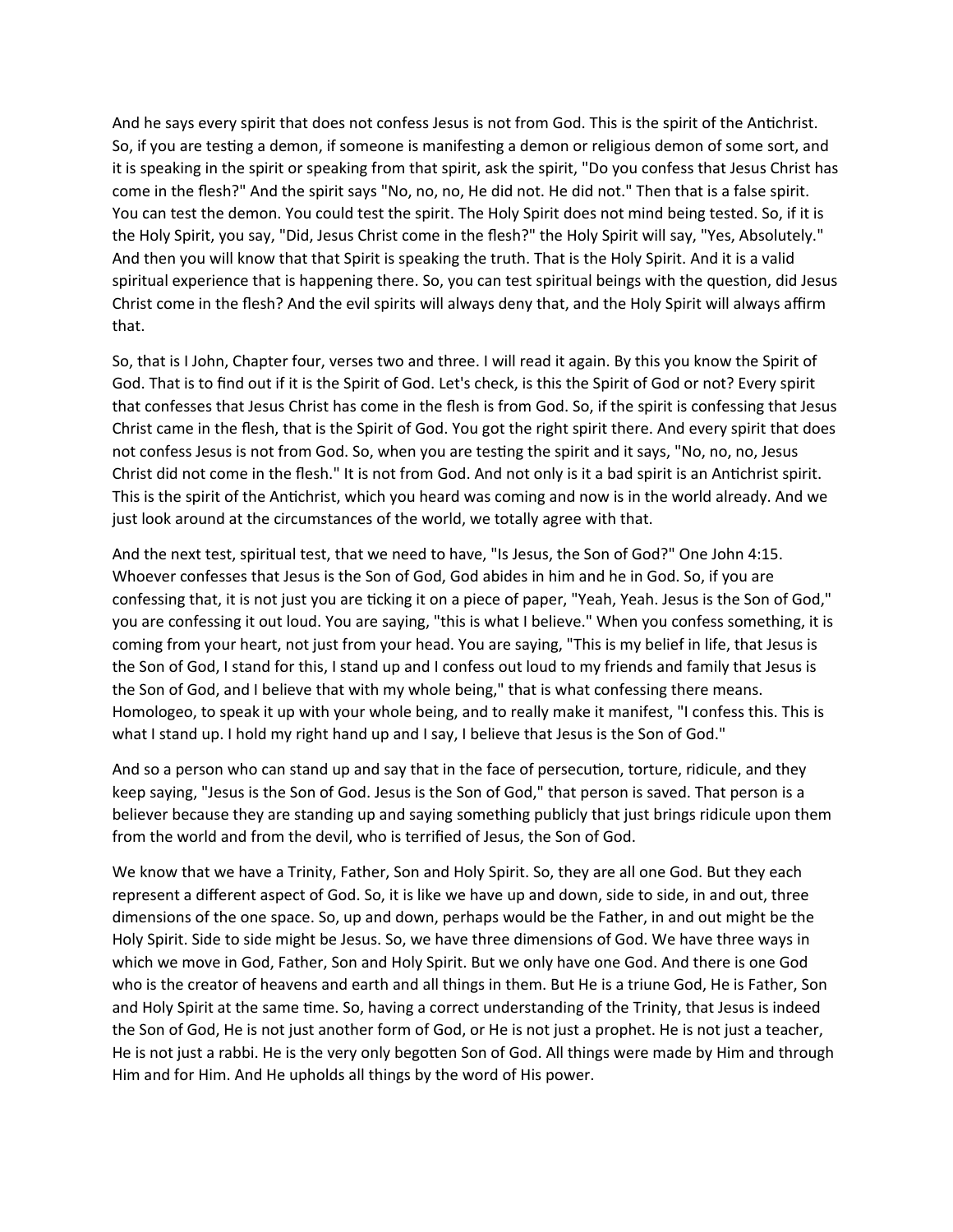So, He is the Son of God who inherits the universe, and He comes into that vast inheritance. And so you need to believe that. And you need to teach that in your teaching. And if you are a pastor make sure that you emphasize that Jesus is the Son of God and that your congregation knows that deeply and well.

The last thing we have to believe about Jesus is that Jesus is the Christ. It says here I John, chapter two verses 22 and 23, Who is the liar, but he who denies that Jesus is the Christ? This is the Antichrist, he who denies the Father and the Son. No one who denies the Son has the Father. Whoever confesses the Son has the Father also. So, what does it mean that Jesus is the Christ? It means He is the spiritually anointed one of God. Christ is the same word as Messiah, and it means anointed one, someone that has chrism, which is anointing, that He is the anointed one of God. And then He baptises in the Holy Ghost. He has the anointing, He dispenses the anointing. You are baptised in the Holy Ghost through the Son. Jesus has ascended into the heavenly realms, He sits at the right hand of the Father, He is the anointed of the Lord and He pours out the anointing upon us.

And He was the Christ. And that was revealed, first of all, to the woman at the well. She says, "I know the Messiah is coming," and Jesus says "I who speak to you am He." So, He revealed His Messiahship. He said He is the Messiah. He was the Messiah. He rode into Jerusalem on a donkey. He was crucified, dead and buried. And He was the redeemer of the world. We are saved through Him. And through Him we receive the Holy Spirit, which is the anointing. He is the anointed one. He passes the anointing onto us.

And so Jesus, being the Christ, is Lord and Christ. He is king of kings, Lord of Lords. He rules over our life and gives us commandments. But upon that also, He is the anointed one who passes on the anointing of the Holy Spirit. He places the Holy Spirit in us and upon us. So, when you become a Christian, Jesus, who is the Christ, who is at the right hand of the Father, imparts the Holy Ghost into you. And you produce the things of the spirit, love, joy, peace, patience, goodness, kindness and self control.

You cannot get those things from the library. You cannot get those things in the supermarket. You cannot get them from a book or a bottle. Love, joy and peace have to be imparted into your life through the Holy Ghost. You cannot dig them out of the ground. All those things, like wisdom, have to be given to you from heaven and they are imparted through the Holy Spirit.

And so, Jesus is the Christ. He is the one who imparts the anointing. He also puts the anointing upon you, like He told the disciples to wait in Jerusalem until the Holy Spirit had come upon them. They had already received the Holy Spirit in their hearts and lives. We found that earlier in the Gospels. And now they wait in Jerusalem and the Holy Spirit comes upon them as tongues of fire to give them power in ministry and make them good at proclamation.

So, you need both. You need that relationship with Jesus where you confessed He is the Christ, He is the Messiah, He is the redeemer of Israel. He is the redeemer of your life. And He is the one who sets the Holy Spirit in you and upon you. And if the Holy Spirit is in you, then you are saved and you are going to heaven. But the Holy Spirit upon you is very important as well, so that you can do the work of God in power and strength. And it is very important that you know that aspect of Jesus being the Christ, Jesus being your Saviour, but also the one that puts the Holy Spirit upon you as a seal and as a deposit.

So, receive the Holy Ghost, receive the Holy Ghost in power and ask for the Holy Spirit to be poured out upon you. It promises in Luke 11:11 to 13 that God will give the Holy Spirit to those who ask Him. Ask for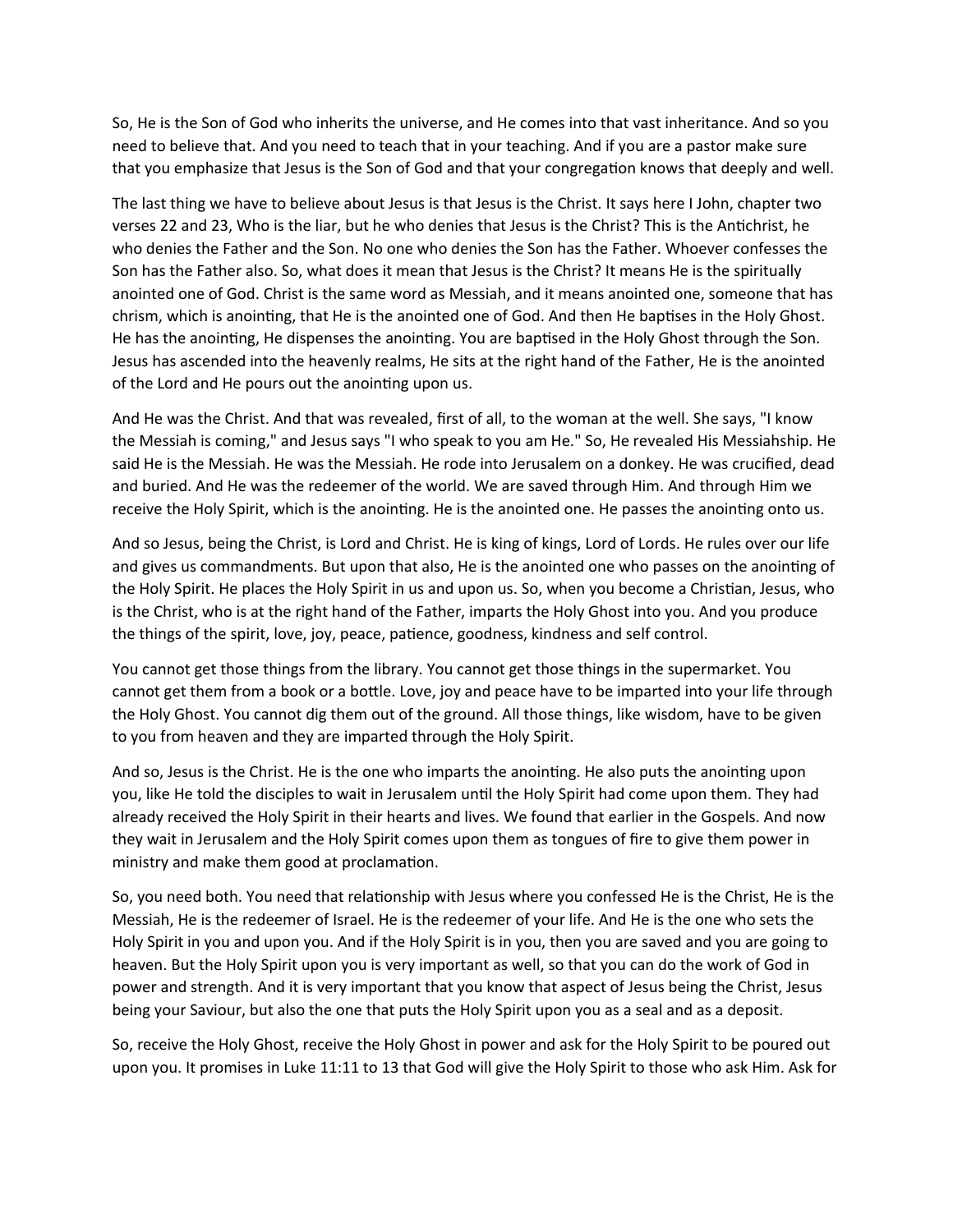more and more of the grace of God, and Jesus will be both Lord and Christ to you. And you will move in spiritual power because of Him.

Okay to summarise this in the next couple of minutes left in this broadcast, spiritual discernment is a very important part of your Christian life. You cannot just go around being gullible, because the naive proceed and they suffer for their mistakes. People get caught up in cults. People get caught up following prosperity gospel or tele-evangelists. They get deceived and they get ripped off. The price of spiritual deception is very great. It can include ruined relationships, poverty, and some people are even so far trapped that they end up going to hell because they believe the wrong things about God.

So, what are the five things that you have to test? And we will look at some of these later in the next broadcast, Faith in Jesus, that He has come in the flesh, that He is the Son of God. And that He is the Christ. And then we find out you have to believe in the Fellowship of the Saints. You have to manifest agape love. You have to have a righteous life, and you have to have the Holy Spirit. So, they are the things that you have to know and believe if you are to not fall into spiritual sin.

Do not think that you can worship idols, do juju or magic and be in a good relationship with God. You need to have a life that is spiritually pure, and you need to be able to discern right from wrong spiritually. And you need to ask God to open your eyes to know false from true, in the spiritual realms. God will give you the Holy Spirit. He will give you discernment and wisdom to know what is right and what is wrong.

I remember when I was a new Christian, I was given this tract by a cult group. I think it was Jehovah's Witnesses, and I immediately knew it was poisonous, that it was wrong. Holy Spirit said, "Throw that away right now," and I did, because God was telling to me and I knew something about it was creepy. Something was wrong, and I immediately threw it in the bin at the railway station. God will testify to you that, some teachings are false, and you will know it in your heart and your mind.

But also you need to switch your brain on. You just cannot throw your brain away when you are being a Christian, you need to test. And what are the tests about Jesus that we have gone through today? Firstly, you need to believe that Jesus has come in the flesh, that His flesh was real, that Jesus is fully God and Jesus is fully man. Next, you need to believe that Jesus has authority as the Son of God. He is the true Son of God. You need to believe in the Trinity and that Jesus is king of kings and Lord of Lords. He is going to return in power and that He is the Son of God. And thirdly, you need to believe that Jesus is the Christ. And He is the anointed messiah of the Jewish people and of all, that He brings salvation to us, and that He will impart the Holy Spirit into you as a deposit of your salvation. There are three things we are going to look at today. I hope you took some notes as we are going through this.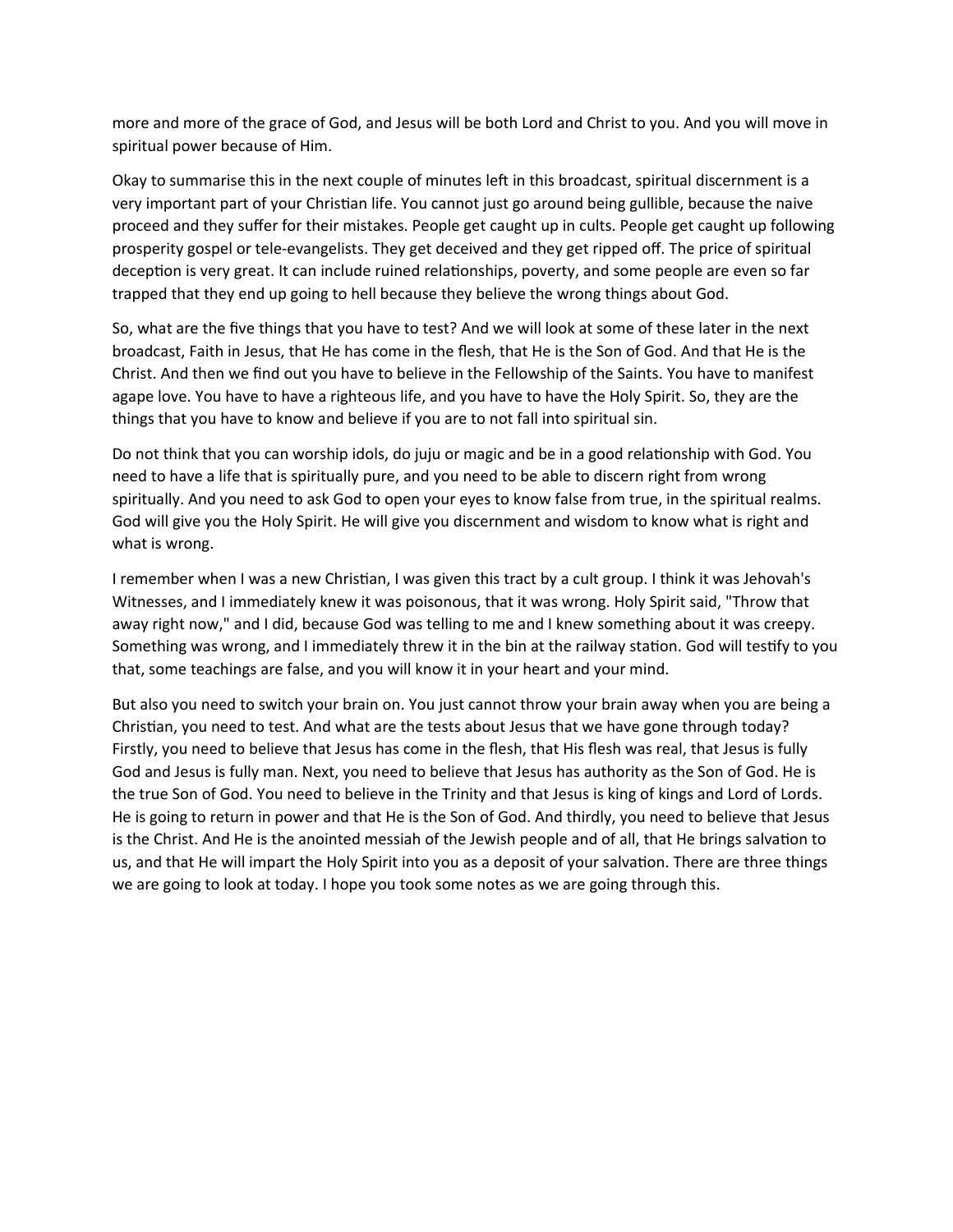## **2. True and False Christians**

We are going into our second episode of our series on spiritual discernment, and today we will be looking at the tests of a true and a false Christian. And the Bible talks about false brethren and people that are not true Christians at all. And how do we sort out the wheat from the tares?

Before we do that, let's pray. Father in heaven, we thank you for your grace. We thank you for your purposes in our life. We thank you for your salvation that has come upon us. And now we want to listen to your word. We want to understand your word. So, please open our spiritual ears, open our spiritual eyes, that we may behold truth from your Bible, in Jesus' name. Amen.

So, here we are. There are four things in I John, the tests of a true believer. Last week we looked at the first of five actually, there are four today, but there was one last week, was true beliefs about Jesus Christ. You have to believe in Jesus and you have to believe certain things, such as He has come in the flesh, that He is Lord, that He is the son of God and that He is the Christ. But today we are going to look at four things that are characteristics of Christians that are their fruit. You know them by their fruit.

Well, there are four fruit that a Christian has to have. Firstly, they have to have fellowship with the saints. They have to hang out with other believers and like them, they have to have agape love. They have to have a righteous lifestyle, and then they have to have the presence of the Holy Spirit in their life.

So, let's just start looking at that, fellowship with the Saints. What do I mean by that? Let's look at I John, chapter two and verse 19. I John, chapter two and verse 19. They went out from us, but they were not of us. For if they had been of us, they would have continued with us. But they went out that it might become plain that they are all not us.

So, these Gnostics, the heretics that the Apostle John is talking about, these false teachers went out and created their own churches out of theological rebellion. They had a rebellious spirit, and they went off and planted their own churches because they had a different set of beliefs. And we find that with false teachers, they want to create their own church, their own denomination, their own way of seeing things. Some of them interpret the Bible differently, produced their own Bibles and so on and so forth.

And so we find that they go and have their own set of teachings different from the main teachings of Christianity. Now, where are the main teachings of Christianity? Of course, in the Bible, Old and New Testaments, especially the New Testament, that defines Christians versus Jews. The New Testament, and then what we call the universal creeds of the Christian Church. What are the universal creeds that all major denominations share? They are the Apostles Creed, the Nicene Creed and the formula of Chalcedon.

Now the Apostles Creed sets out the basics of who Jesus is. The Nicene Creed sets out the formulation of the Trinity and the formula of Chalcedon, or the Chalcedon creed sets out the two natures of Christ, as fully God and fully man. So, those three documents produced by the early church, and produced out of a lot of theological reflection, have been the standard tests of orthodoxy in the Christian world. So, you can just google them, look them up on the internet, the Apostles creed, the Nicene Creed and the creed of Chalcedon. And they were before other denominations existed, the Catholics, the Orthodox, all the rest. That was when there was just one form of Christianity. They were the doctrinal tests of it.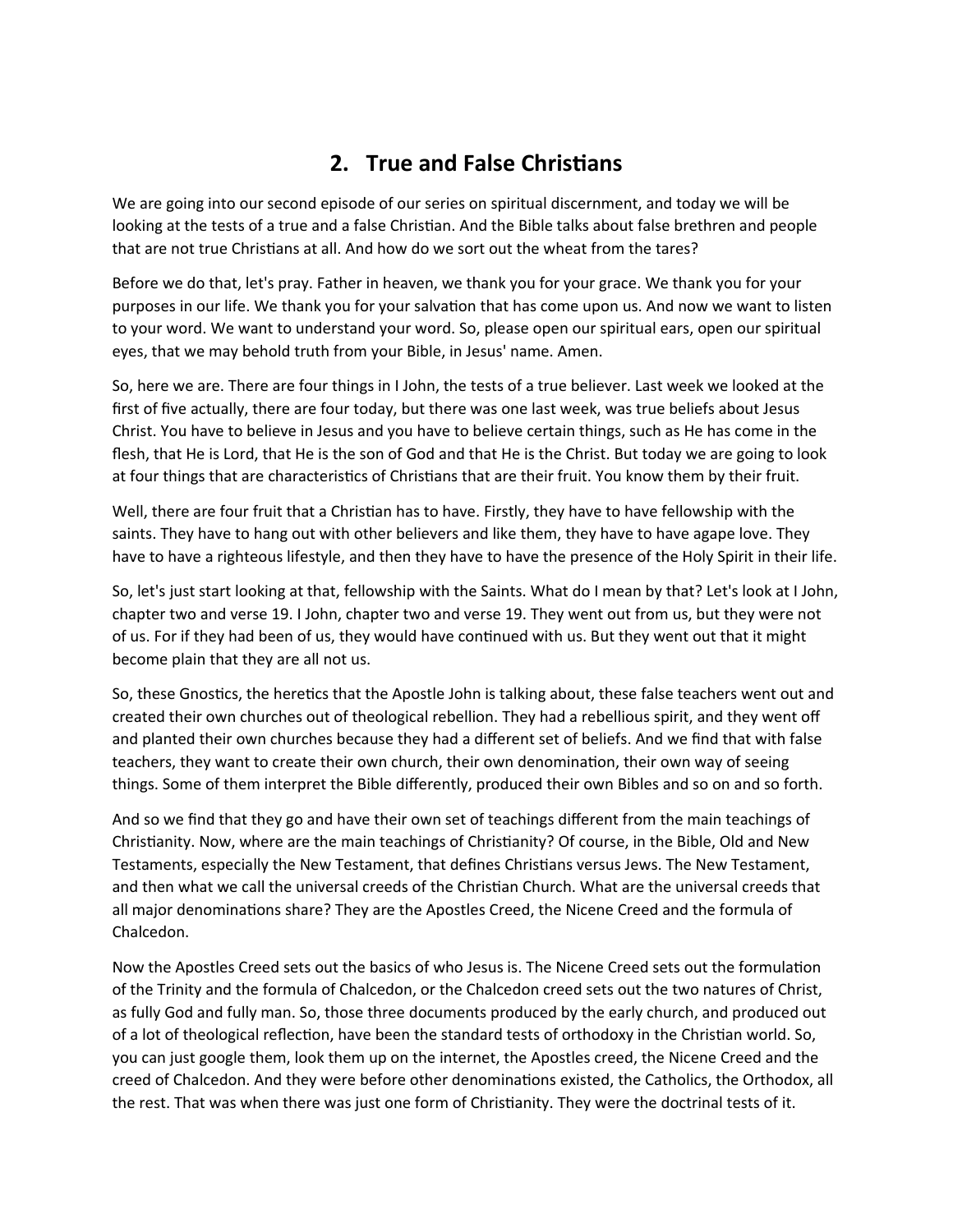And when people go out and away from those basic creeds, away from the Bible, and they start inventing things like the Book of Mormon or a new translation of the Bible, they are going out from Christianity to establish their own religion. And that proves that they are not of us, because they do not want to fellowship with us. They do not want to love us. They do not want to be part of us anymore because they have had a dispute.

So, do you have to stay at the same church all the time? No, you can move churches. If you are in the church and the Sunday school is not up to standard for your children, you can go to a church with a better Sunday school. You are not leaving Christianity. You are not leaving beliefs about Christ. You are just saying that your kids need a Sunday school that can teach them properly, or something like that. If you go to a church and you moved house, you move from one city to another city. Of course, you can change church, find a church in the new city.

And so on, there are valid reasons for changing churches. But being bitter and angry is not one of them. So, if you have got disputes with your church, your pastor, go and sort that out. But do not move churches unless there is a really good reason for moving churches.

But the thing they are talking about here is not going out from a particular church, but going out from the beliefs of Christianity as a whole, so that these heretics have gone out from the New Testament. They have got out from the teachings of Jesus, were disputing basic things such as the Apostles Creed, the Nicene Creed and the formula of Chalcedon. And they had gone out from the fundamentals of the Christian faith.

I John, chapter four, verses 4 to 6, Little Children, you are from God and have overcome them. For He who is in you is greater than he who is in the world. They are from the world, therefore they speak from the world and the world listens to them. We are from God. Whoever knows God listens to us, whoever is not from God does not listen to us. By this we know the spirit of truth and the spirit of error. So, the people who were the heretics, they were not listening to the Apostolic teaching, the teaching of Peter, James, John, Matthew and all the apostles. The teaching we have in the Bible such as the teaching of Paul, this apostolic teaching they were not listening to us.

Whoever knows God listens to us. If you know God, you will listen to the Bible, particularly the New Testament. And you will heed that and you will write it down. You will hide it in your heart. You will listen to the words of the apostles which we now have as Scripture. But whoever is not from God does not listen to us.

So, we find the world out there, the proud people of the world, they will not listen to the Bible. They will not open the Bible. They will not look at the Bible, because they are not of God. And they will not listen to the apostolic teaching, the teaching of the Apostle John and all the other apostles. They do not want to hear that, they want to throw that behind their back. And we find all these rebellious people, these people who are with all these modern movements, these social movements, they hate Christianity, They hate the Bible. They want to ban the Bible. They want to take the Bible out of schools, out of churches and out of nations. And if they could burn the Bible, they would burn the Bible. But the Bible has always withstood the challenges of society.

So, it also says, they are from the world, therefore they speak from the world and the world listens to them. So, these are the heretics that just talk about money and greed and sex and things like that. Who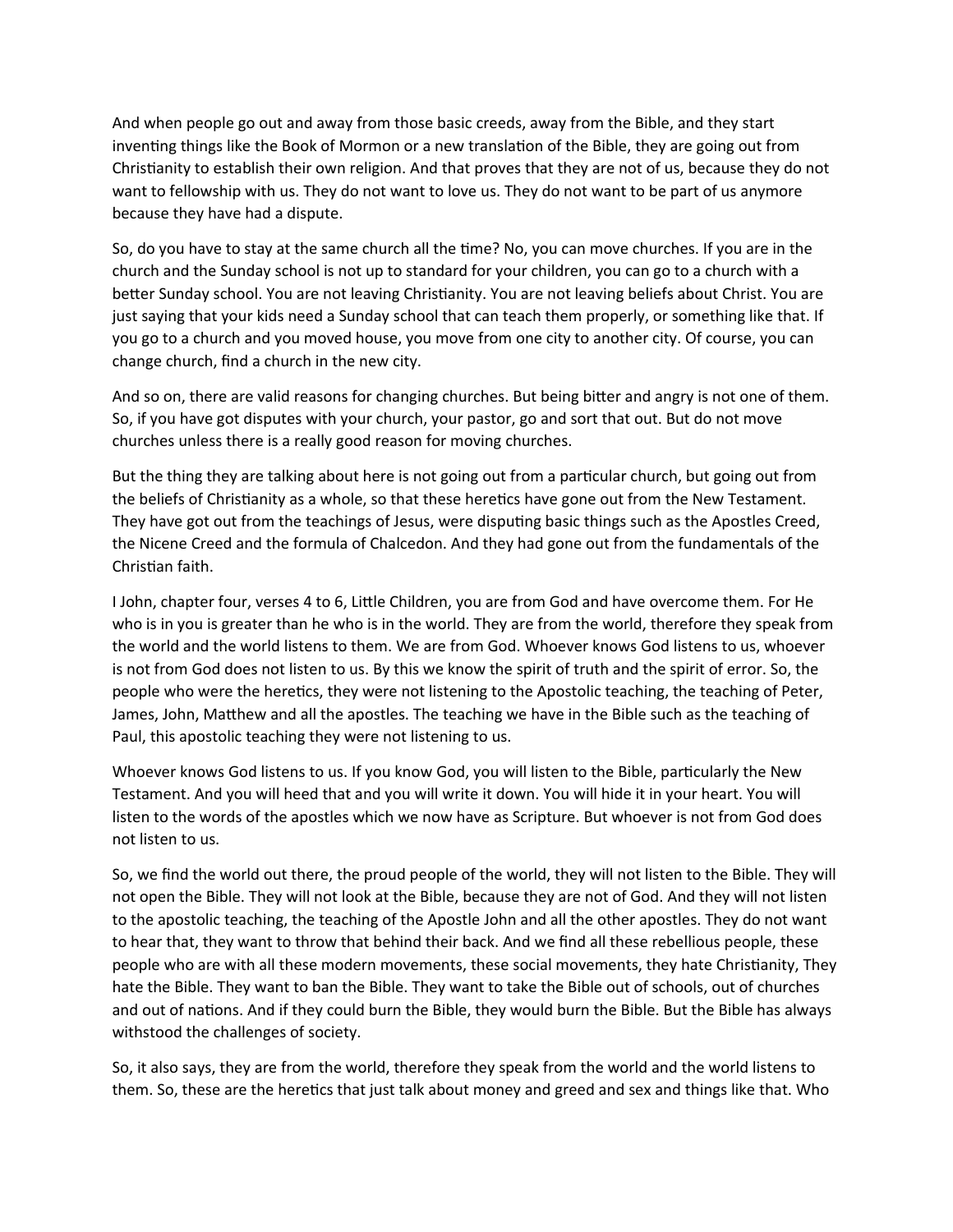say, "Oh, well, you know, the sexual teachings of the Bible do not matter at all. We are just going to throw them behind us. We are going to get rid of this, get rid of that." And the world says, "Oh, that is wonderful. We approve of you now," and that is a very dangerous thing to hear. You do not want the world's approval. You want to reach the world. You want to convict the world. You want to share the gospel with the world. But you do not want the approval of the world wholeheartedly, because that is what the false prophets had.

Jesus talks about that in the Book of Matthew, and so you do not want the same sort of approval that the false prophets had, and they were loved for all their smooth words and flattery and saying, "Oh, this is not sin. That is not sin. Just do not worry about it." And so those who are false listen to the world. And if their voice sounds worldly, if all their sermons are full of non-Christian illustrations, you know that they are listening to the world and not to the Bible. So, for they speak from the world and the world listens to them.

It says by this we know the spirit of truth and the spirit of error. So, when we are looking at someone you have got to ask, is this person listening to the Bible, or is this person listening to the world? So, if they are listening to the world, they are from the world. They were from the world system that is controlled by the devil, but if they are listening to the Bible, then that person is probably from God. That person loves the Scriptures and hides them in their heart. Then that person is probably from God. And I was on the phone with someone this morning who absolutely loves the Scriptures, and it is a delight to talk to a person who is like that, and who is listening to the Bible and putting the world far behind her. And so you need to put the world behind you, the cross before you, and you want to listen to God's word and not all the nonsense and pride and vanity and fashion and money and greed of the world. You want to have Christian values, not worldly values.

So, a true Christian listens to God and listens to the Bible, and listens to the truth that the apostles wrote. A false Christian does not listen to the Bible, but instead listens to worldly values.

Okay, continuing with how do we know a true Christian from a false Christian? The next big test is the test of love. And we have got four Bible verses again, all from I John. And we will start with I John four and verse 16. So, we have come to know and to believe the love that God has for us. God is love, and whoever abides in love abides in God, and God abides in him. So, if we are full of agape love, we are not talking about human lust here, we are full of God's love. Then if we abide in God's love, we abide in God and God abides in him. And we know that the love of God in our hearts is a sign that we are a true believer. And going down a little bit in that first same chapter one, John four, verses 20 and 21. If anyone says I love God and hates his brother, he is a liar for he who does not love his brother, whom he has seen cannot love God whom he has not seen. And this commandment we have from Him, whoever loves God must also love his brother or sister. We will put that in there.

So, when you say, "I love the Lord, I love the Lord," but then you gossip about people, backstab people and hate people, then you are lying, because you do not know God properly, because God is love. And if you have the love of God in your heart, you are not going to do those things. So, a true Christian has a heart full of love towards their neighbour. They love their neighbour. They love their brother or sister in Christ. they are not going around being nasty and hateful.

A hateful lifestyle is the sign of a false believer, someone who is deluded about their faith. They hate people, and the hate of the devil fills their heart instead of the love of God. I John chapter two, verses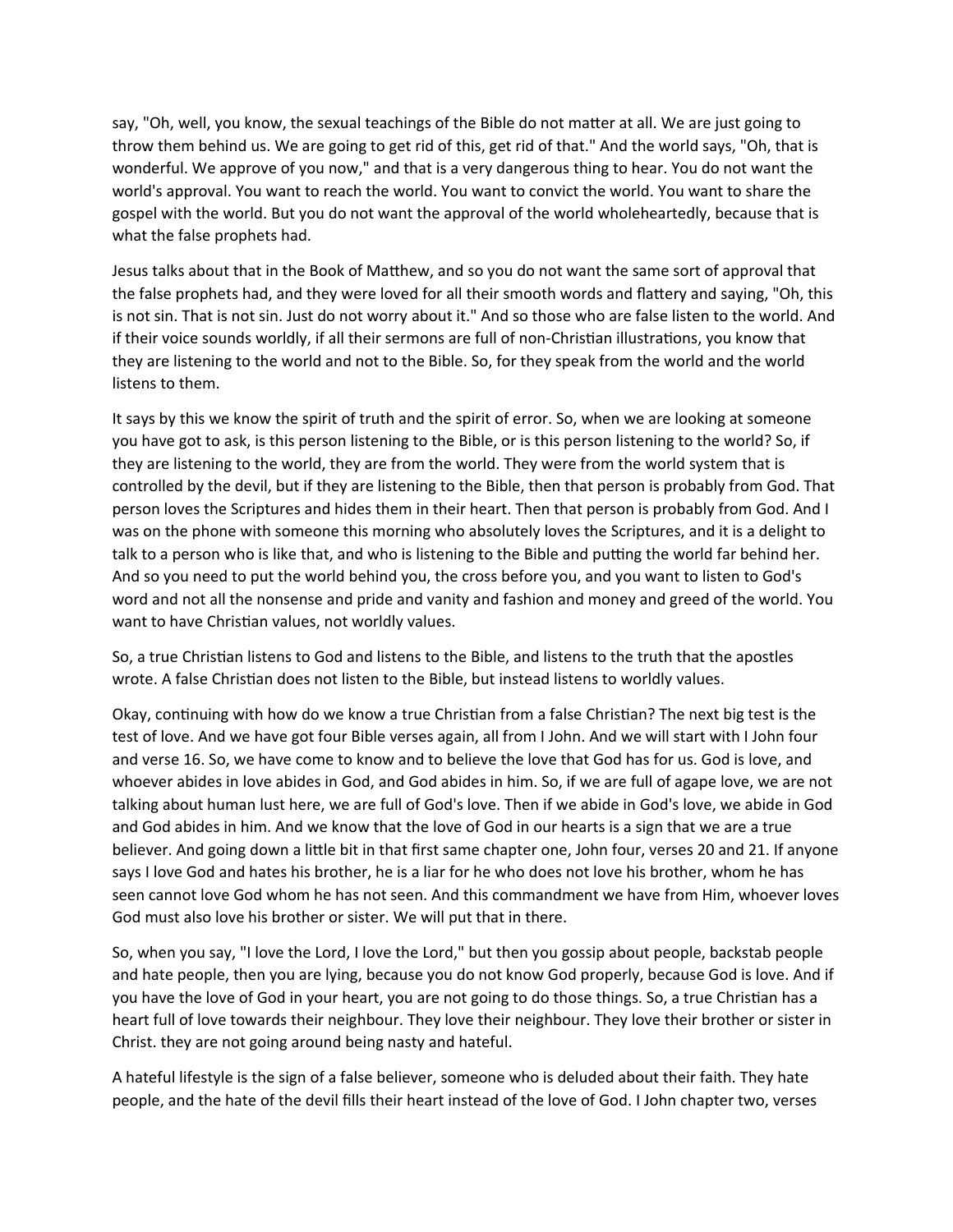nine and 10, along the same lines. Whoever says he is in the light and hates his brother is still in darkness. Whoever loves his brother abides in the light and in him there is no cause of stumbling. So, when you love your brother or sister, you abide in the light. But if you hate your brother or sister, you are still in the darkness.

You cannot be a true Christian and be full of hate for other people. That is a dark place to be. And if you have got grudges, if you have got resentments, if you are not forgiving people, you need to repent right now and get right with God, because love is the characteristic, it is the defining fact of the Christian life. You need to start participating in agape love, and you need to pray, Lord Jesus Christ, give me a loving heart. Help me to get rid of the darkness in my soul. Get rid of the envy, the hatred, the strife, the critical spirit. All the things that make people hate, the resentments, the hurts, everything in your heart that is causing you to hate people. You need to turn that over to the Lord Jesus Christ and repent of your hatred. Repent of the sin of hatred. So, that you can go out from the darkness into the light, out from all those resentments that have held you bondage for many, many years.

I John, chapter three, verses 14 and 15. We know that we have passed out of death into life. Why? Because we love the brothers and sisters. Whoever does not love abides in death. Everyone who hates his brother is a murderer. And you know that no murderer has eternal life abiding in him. So, if your life, someone comes along and they are teaching the Bible, but they are full of hate, they are full of anger, they are full of rage, they truly hate people. Well, they do not have eternal life. They have religiosity instead, because everyone who hates his brother is a murderer, and you know that no murderer has eternal life.

These preachers that are full of fundamentalism and hatred and rage, they are full of hate for people. Well, they have not got the gospel. They have got something else. And that something else is the spirit of the devil, the spirit of hatred and resentment and anger; and it says, We know we have passed out from death to life because we love the brothers and sisters. When you love your fellow Christians, when you love your pastor, when you love your elders, when you love the other people in your church you have passed out of death into life. But whoever does not love abides in death.

Wow, that is powerful, isn't it? Whoever does not love abides in death. If you do not love people, if you are selfish, if you are cold, if you cannot stand your pastor, your elders and your church members; if you cannot stand the people around you, if you are always getting mad at people, then you abide in death. And spiritual death has taken over and separated you from God and from other people. So, that spiritual death is separation from God and separation from one another. And if you do not love people, you are abiding in spiritual death. So, start loving people, start loving people around you in the Christian faith. Start loving your brothers and sisters, and forgetting about those small insults and slights and things that have happened to you that have turned you off your brothers and sisters in Christ.

Okay, next, after the lifestyle of love which we found is fundamentally important. You must love. You cannot hate. A true Christian loves, a false Christian hates. So, the next test of a true Christian is a righteous lifestyle. God wants us to live a righteous, straight and orderly life. And let's look at these verses in I John again, chapter two verses three, four, five and six. And by this we know that we have come to know Him, if we keep His commandments. How do you know that you know God? Because you are keeping God's commandments. Whoever says I know Him, but does not keep His commandments, is a liar, and the truth is not in him. But whoever keeps his word, in him truly the love of God is perfected.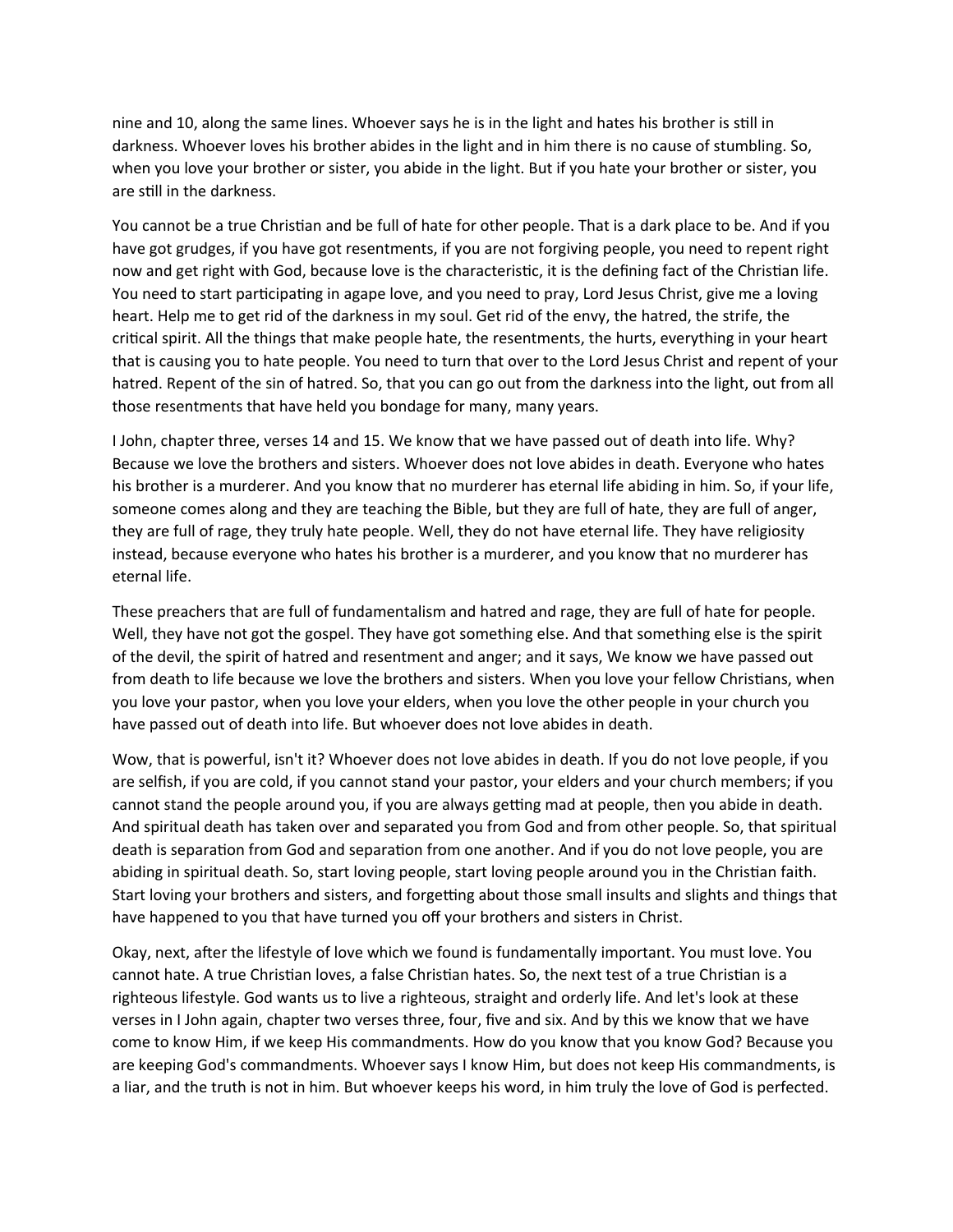By this we may know that we are in Him, whoever says he abides in Him ought to walk in the same way in which He, Jesus, walked.

So, if I say I am a Christian and I abide in Jesus Christ, then I have to behave like Jesus. I have to walk as Jesus walked. That walking means a lifestyle of righteousness, truth, abiding in God's word, carrying out God's commandments, giving God's commandments priority over my own needs, my own wants, my own desires, my own carnality. So, whoever says I know Him but does not keep His commandments is a liar. Someone says, I know God, I know God but then goes out and steals and commits adultery commits fornication, they are lying. They do not really know God because they are not even trying to obey God's commandments.

But whoever keeps His word, whoever keeps the word of God, studies it, says, "Oh, look, this is what the Bible says. I will keep God's word. I will walk with God. I will live a righteous life." That person is perfected in Christ because they are reverent to God's word. You have to be obedient. You have to obey the commandments of Jesus Christ. In Matthew, Mark, Luke and John, all those commandments in the New Testament. Go and obey them. Be in fear and trembling as you work out your salvation.

Next verse, I John, chapter two, same chapter verses 28 and 29. I John chapter 2:28 and 29. And now little children abide in Him so that when He appears, we may have confidence and not shrink from Him in shame at His coming. If you know that He is righteous, you may be sure that everyone who practises righteousness has been born of Him. Practises righteousness means continually on a daily basis lives out a righteous, orderly, quiet and good life. So, someone who believes in Jesus and you look at their life and say, "Oh, that person is straight. That person is good. I can trust that person. That person does the right thing every single time. Their yes is yes. Their no is no. They have quiet integrity and discipline in their life." You say everyone who practises righteousness as their daily way of life is of God.

So, righteous lifestyle is a big, big sign that someone is a true believer. Obviously a wicked lifestyle is a sign that someone is a false believer, that they are just pretending to be a Christian. So, if you see someone and they say they are Christian and they are running a business, do they keep two sets of books? One for the tax man and one that is true. Do they take bribes? Do they give bribes? Is the business honest? Do they do good work for their customers or do they cheat and lie to their customers? Do they have the right weights and measures? Or do they cheat with the weights and the measures? You know that and the Christian, a true Christian, will be righteous.

I John three, 7 to 10, Little children, let no one deceive you. Whoever practises righteousness is righteous, as He, that is Jesus, is righteous. Whoever makes a practise of sinning is of the devil. For the devil has been sinning from the beginning. The reason the son of God appeared was to destroy the works of the devil. No one born of God makes a practise of sinning, for God's seed abides in him and he cannot keep on sinning because he has been born of God. By this it is evident who are the children of God and who are the children of the devil. Whoever does not practise righteousness is not of God. Nor is the one who does not love his brother.

So, here are the two tests, they say righteousness. Love your brother. If you do not love your brother, if you do not practise righteousness, you are not a true Christian. And this is one of the tests we can apply when someone wants to occupy a position in the Christian ministry. They think they are cool. They think they are Christian and you look at their lifestyle. Does this person consistently practise righteousness? Does this person love people and do good to them? Okay, then this person is very probably a true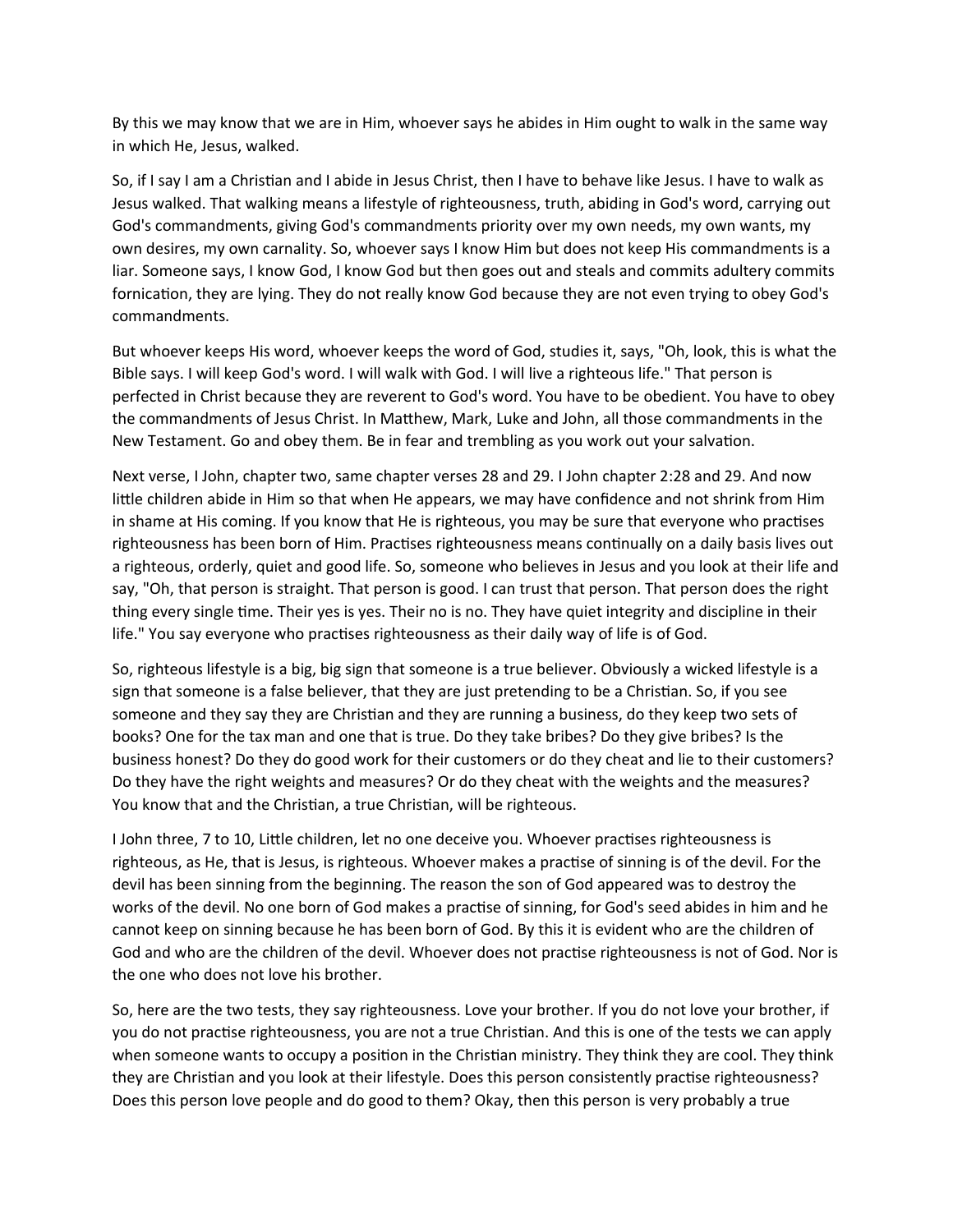Christian. We can give them a position in ministry or on the worship team, or let them be an usher. But if they are not, if their life is characterised by wickedness and unrighteous living and all kinds of fornication and greed, then they are probably not a true Christian. And we have to be very careful about letting them near even the Brethren.

So, here it says, Let no one deceive you, whoever practises righteousness is righteous as He is righteous. And it says, Let no one deceive you. There are some nice people out there. They are very good at flattery. They have got all sorts of showmanship. They have got all sorts of things that they do, and yet they are not telling you the truth. They are deceptive and they do not practise righteousness, they are just after your money. They are just after your approval, they are just after applause. So, whoever practises righteousness is righteous, whoever makes a practise of sinning is of the devil.

Some people are of the devil. Jesus called the Pharisees sons of the devil and murderers from the beginning, their hearts were so full of hate and rage. There are some people who are children of the devil. And those children of the devil are always sinning, they are always rebelling against God. They are always full of anger and rage, and they keep on sinning again and again and again. So, the reason the Son of God appeared was to destroy the works of the devil. So, God wants to destroy the sinful people and their practises.

No one of God makes a practise of sinning. Why is that? Because once God comes into your heart, comes into your mind, takes over your life, you do not want to sin any more. You might sin. You might stumble and fall and get hurt and say some bad words or this or that and the other. You might occasionally be tempted and fall into sin, but you hate it. You do not want to make a practise of it. You want to run back to God quickly and repent and be cleansed by the blood of the Lamb.

It says that in I John, chapter one, it talks about if we do sin, we have an advocate, Jesus Christ, the righteous, and His blood cleanses us from all iniquity. So, you can go back to Jesus and get put right. But the person who loves God does not want to keep on sinning. Why? Because he has been born of God. We have a new nature, were born again. We have been born of God, were not born of the devil, were born from heaven. And that is the way we want to go forward. So, a righteous life style is absolutely critical to being a Christian. You cannot go around and be a Christian burglar. You cannot go around and steal from people's houses and say, Hey, I am a great Christian but I just support myself from stealing. That is obviously a contradiction in terms. Your lifestyle has to be a righteous lifestyle.

The next, then last test for this little episode of Insights for Eternity is the Holy Spirit. Does the person have the Holy Spirit in their heart and in their life, and in their mind? The Holy Spirit is given to us as soon as we are born again. It dwells in us, and our bodies become temples of the Holy Spirit. And the Holy Spirit wants to lead us to do holy things and to love one another and to obey Christ's commandments. That is what the Holy Spirit is there for, to give us power to love people, power to be righteous, power to carry out the works of God.

I John 3:24, Whoever keeps His commandments abides in God and God in him. So, he is talking about obeying the commandments of God. And by this we know that He abides in us by the Spirit whom He has given us. So, one of the jobs of the Holy Spirit is to testify to you that Christ is in you. Christ is in your heart and in your mind, and is making your able to carry out the commandments of Jesus Christ, because the flesh cannot carry out the commandments of Jesus Christ. It is not able to do so. It is all in rebellion against God.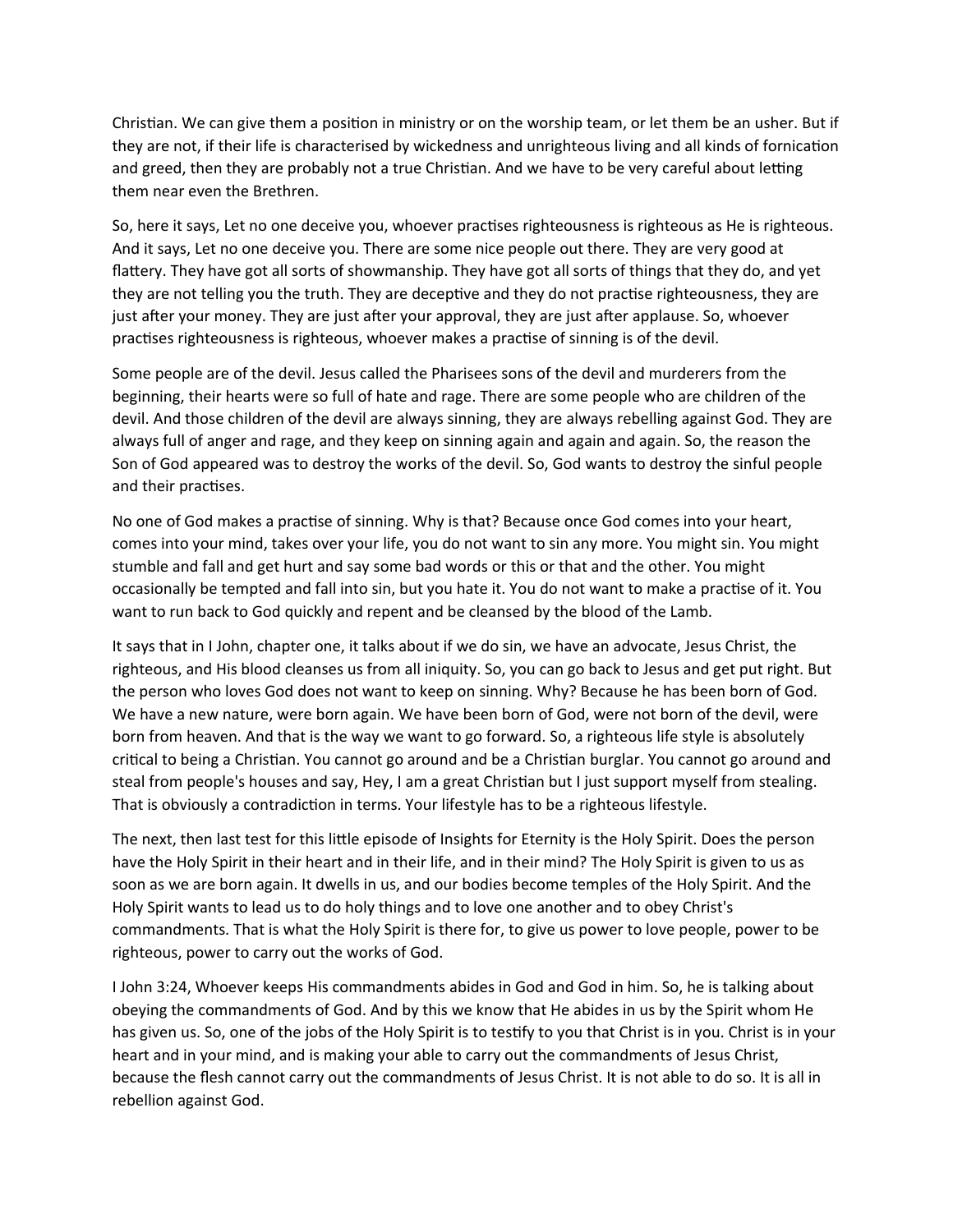So, the flesh and the spirit are at war with one another. And if Christ dwells in us, we will be able to carry out the commandments of God, we will be able to overcome the flesh, we will be able to overcome our lust. And we will know that Christ is in us because the Holy Spirit, our anointing, who is given us from God, the Holy Spirit will testify to you that you are a son of God, and make it evident to you. And it will be evident to others through your obedience to the commandments of Jesus Christ. People will say, this person has a different spirit. They actually want to be righteous. They actually want to be good and they do not want to indulge their flesh all day and all night. They are not watching these things or doing these things. This person is different. They are following the commandments of Jesus Christ.

And the next thing about the Holy Spirit, I John, chapter four, verses 12 and 13. No one has ever seen God. If we love one another, God abides in us and His love is perfected in us. By this we know that we abide in Him and He in us, because He has given us of His Spirit. So, it says God is love and God wants to abide in you, He wants to dwell in you. He wants to make His home in you, He wants to be perfected in you. And how do we know that God abides in us? Because the Holy Spirit will testify to us that Christ is present, that God is dwelling in us and through us.

And so the love we have for one another, it does not come from our own flesh. It comes from the indwelling power of the Holy Spirit who produces love in us. The fruit of the Spirit is love, joy, peace, patience, goodness, kindness and self control. And you want to draw on the Holy Spirit in your life. If you are lacking a spiritual quality, just go to God and say I believe I am receiving the spiritual qualities I need right now to be obedient to you. You can say I believe I am receiving the love of God for my friends and family. Or, I believe I am receiving peace from God in the midst of my circumstances. You just believe, receive and pray for the things that you need from the heavenly realms. And God will be with you and God will bless you. And God will strengthen you. And this is what a true Christian does. The true Christian is full of the Holy Spirit, and the Holy Spirit is filling them with the fruit of the spirit, enabling them to obey the commandments of Jesus Christ, allowing them to be righteous, allowing them to love one another.

Okay, let's go back through the four tests that we have gone through today. Just a little bit of revision here. Number one test of a true or a false Christian. A true Christian has fellowship with the saints and stays in the true doctrine of the church, being the New Testament, the Apostles' creed, the Nicene Creed and the formula of Chalcedon. They stay within the traditional teaching of the church, do not go out setting up other churches and denominations. But they stay with the Bible and they do not add anything to the Bible. And they like and love their Christian brothers and sisters. They have fellowship with the saints.

Number two characteristic of a true Christian is the true Christian has agape love. They love their brothers and sisters. They love their pastors, their elders, their church. They love the people that God has placed them with and they have agape love in their heart. And whoever loves abides in God. Whoever does not love abides in death. So, we have to love, he who hates abides in death. But he who loves abides in eternal life. You really need to have a choice in your life between living by hate and living by love. And you are a true Christian if you decide to live by agape love.

Number three test is a righteous lifestyle. A false Christian has a wicked lifestyle. A true Christian has a righteous lifestyle. A true Christian does not just keep on sinning. They repent. They get their act together, they go on forward. So, one of the tests of a true Christian is a righteous lifestyle, but the test of a false Christian is a consistently false and wicked lifestyle.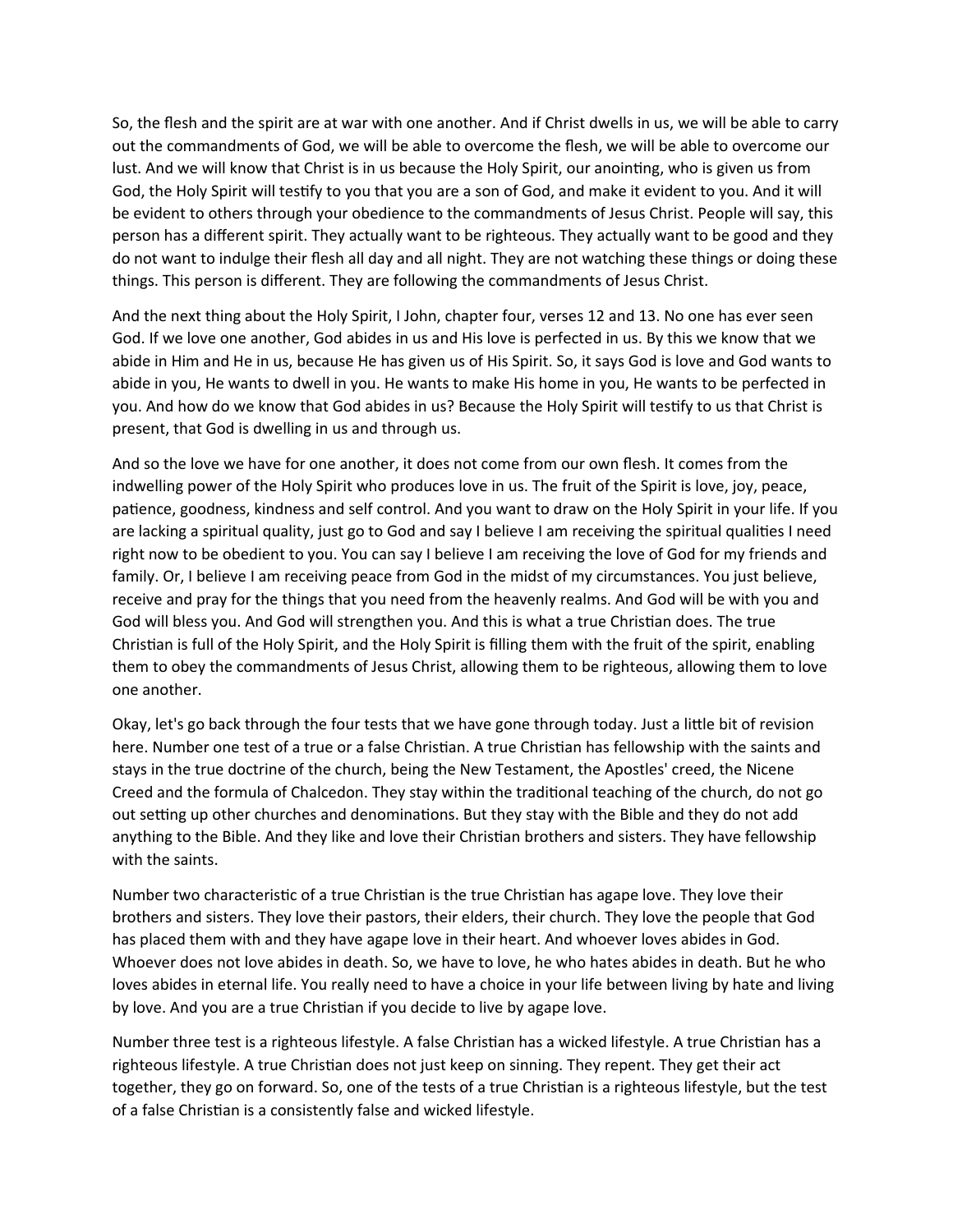And finally, the presence of the Holy Spirit. A true Christian has the presence of the Holy Spirit. They have the fruit of the spirit, love, joy, peace, patience, goodness, kindness, gentleness, meekness and self control, they are present. But the false Christian does not have the fruit of the spirit. They just have religious language. And we know we abide in God, if we have His Spirit.

Fellowship with the saints. Agape love. Righteous lifestyle. The presence of the Holy Spirit. These are the test of a true Christian believer. I hope you have taken some notes.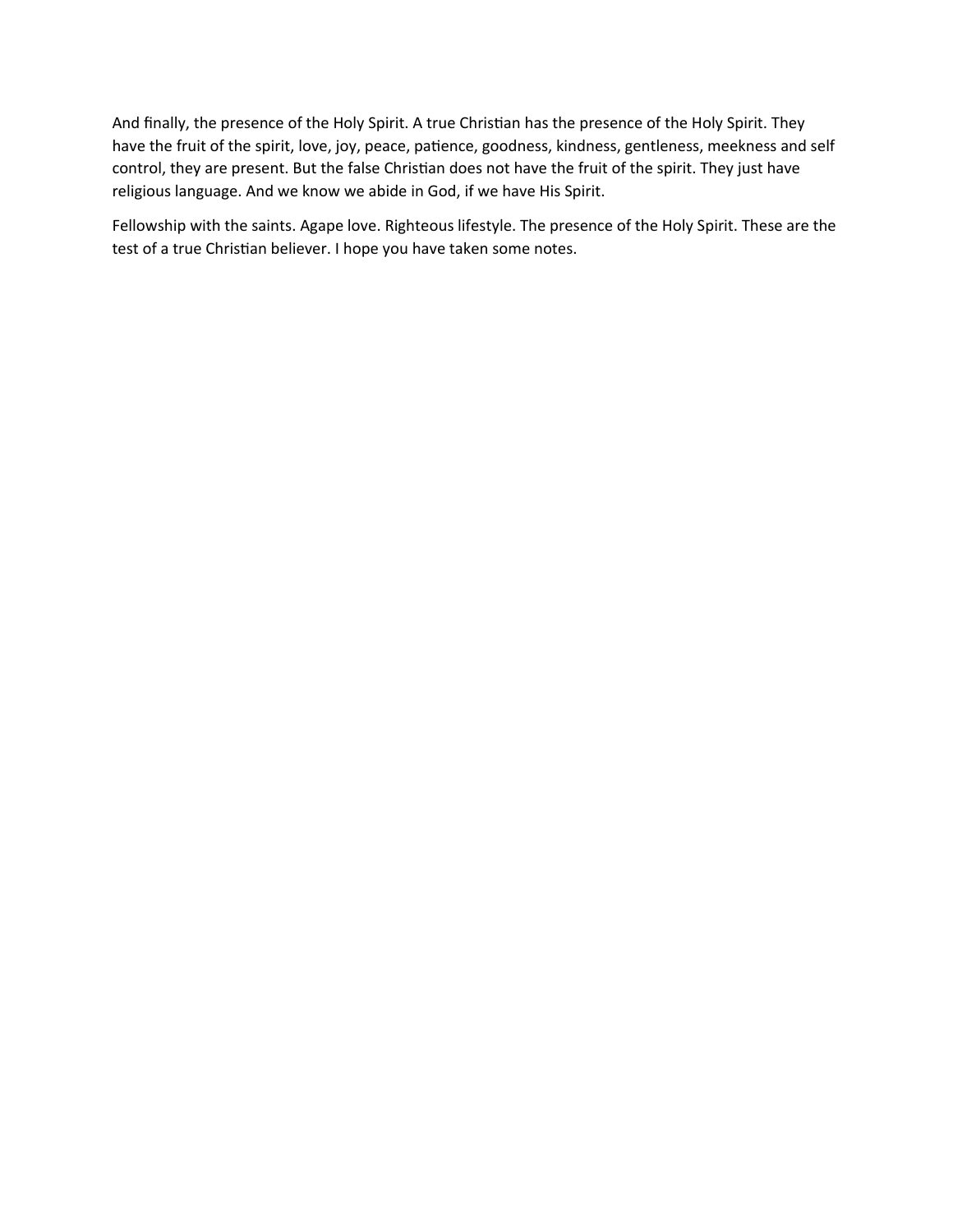## **3. What Is Spiritual Deception?**

We are continuing our series on spiritual deception and spiritual discernment, particularly for those in the ministry. And today we will be looking at the topic of spiritual deception, how we can figure out where we are being conned by false prophets, false teachers, false pastors and all the rest. So, tune in for this fascinating topic. And before we do that, let's pray, Father in heaven, we pray that you will anoint your word with power and wisdom and grace. Open our spiritual eyes and spiritual ears that we might understand wonders from your holy word.

Okay, The first passage we are going to look at today is from Matthew, chapter seven, verses 15 to 23. And it says, beware of false prophets. That is something we have got to do. We have got to be very cautious. They are around. We have got to be on our guard against them. Okay, beware of false prophets who come to you in sheep's clothing, but inwardly are ravenous wolves. You will recognise them by their fruits. Are grapes gathered from thorn bushes or figs from thistles? So, every healthy tree bears good fruit, but the diseased tree bears bad fruit. A healthy tree cannot bear bad fruit, nor can a diseased tree bear good fruit. Every tree that does not bear good fruit is cut down and thrown into the fire. Thus you will recognise them by their fruits.

And I kind of disagree with the translation of diseased and healthy. It says, any bad tree. It is an evil tree. They are talking about onerous evil trees. And there are evil trees planted in the garden of God that were planted there by the devil. The evil weed. Evil tares planted among God's wheat. There are people that are just plain nasty, toxic and controlling. And how do we discern them? We discern them by their fruits.

What is the outcome? What do they do to people? Do they make them work for them for free? Do they take control of their mind, their heart and their family? Do they control everything about people's lives? If someone says, Oh, no, when you join our church, you have to no longer see your relatives. Or when you join our church, you have to cut off all those associations. If you join our church, you have to stop this. Stop this. Stop that. And they control your feelings, your emotions, your behaviour, your access to information.

If they start controlling every aspect of your life and you suddenly see the pastor has got this big flashy car or this fancy Rolex watch or things like that, and the congregation are not doing well at all. The congregation are just hoping that God sends them a blessing. No blessing is arriving, and people's lives are all messed up. The pastor is running around with strange women, and doing this and doing that, or behaving in obscene ways, or doing strange things with the parishioners, then you know that is bad fruits.

What are the good fruits? Love, joy, peace, patience, goodness, kindness, gentleness, self control. They are the good fruits, And if the pastor is showing those, or the congregation is showing those, and they are all growing together, then that is good. That is a healthy church. They love one another. They love the Bible. They love the Lord.

But if the congregation has all sorts of strange things going on and it is fanatical and it is bizarre, then you can say, Oh, dear, this does not smell right. This does not look good. Something strange and evil is going on here. These poor people, they are being exploited, they are being trapped. And because the pastor, the preacher, the false prophet, the Apostle, whoever is actually just devouring them, he is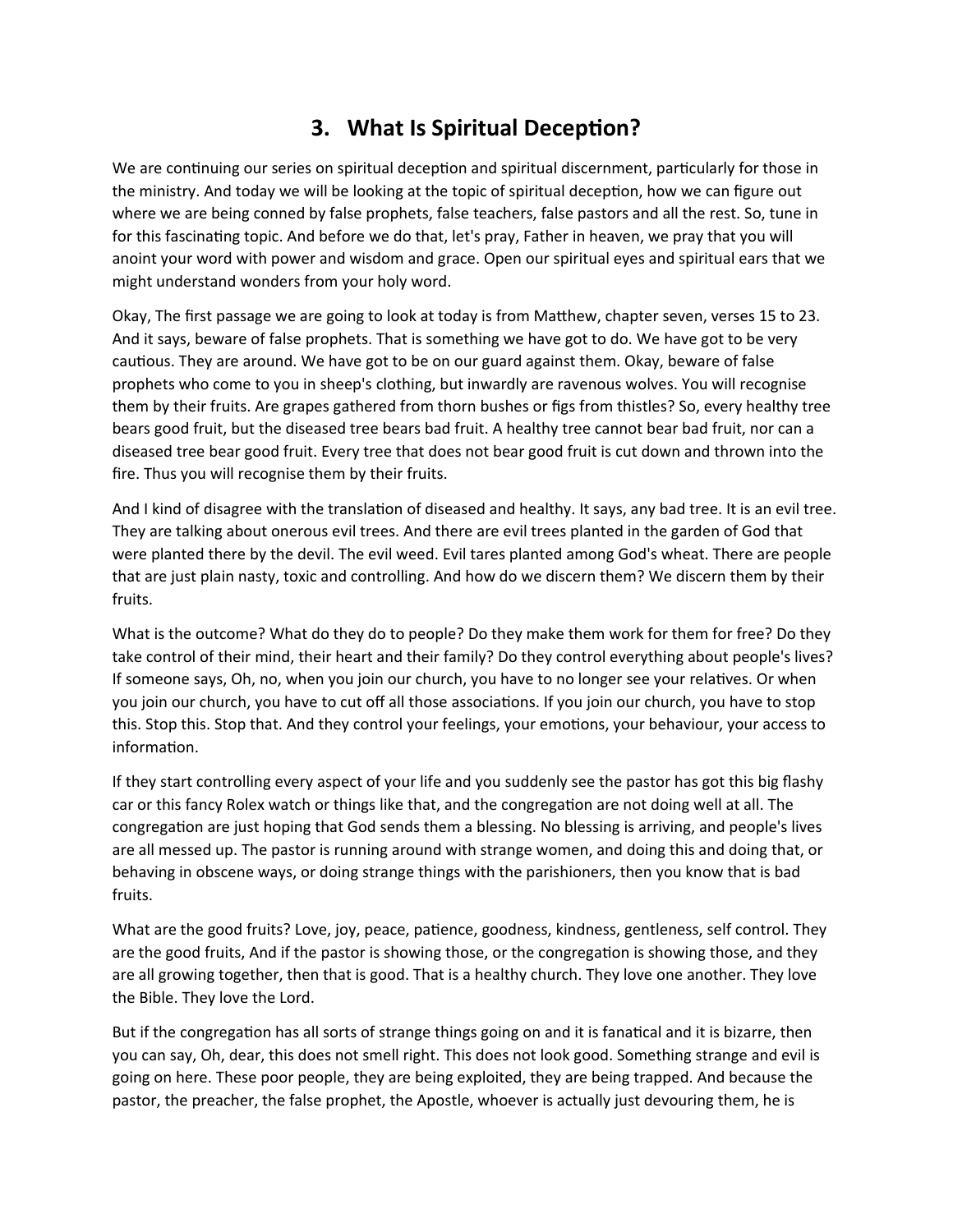taking their money. He is taking the relationships. He might be sleeping with some women or even with men in the congregation, and we know, oh, this is wrong. This is not a good thing.

So, you have got to look and say, What is the outcome? What is the fruit? Is this working or is this really just strange? And you have some pastors behave in strange ways. They ride around on the back of their parishioners. Or they all have bodyguards, or they have strange things happening during the services, and you think this does not sound right? This is not what the God of Order would do. So, you have got to look. What is the fruit? What is their life? What is the behaviour? What is the outcome? Do they have any criminal associations? Are they involved with corrupt and dangerous people, are they involved with corrupt politicians? What is going on? Are they greedy? Just be careful. Be careful about the people that you listen to.

The next Bible verses, a continuation of that, Matthew, chapter seven. It says not everyone who says to me, Lord, Lord, will enter the kingdom of Heaven, but the one who does the will of my Father who is in heaven. On that day many will say to me, Lord, Lord, did we not prophesy in your name and cast out demons in your name and do many mighty works in your name? And then I will declare to them, I never knew you, depart from me, you workers of lawlessness. So, here these people running around doing mighty miracles and prophesying and doing all these signs and wonders. But actually they are from the devil. And in the next broadcast will learn all about that, the false miracles in the end times.

Now I am charismatic, Pentecostal. I do believe in speaking in tongues, I do believe in exorcism. I do believe in healing. I do believe in miracles, but I also believe there are counterfeits out there. There are occult counterfeits to these things, and there are some people doing mighty works, but they are not proclaiming the true gospel of the Lord Jesus Christ at all. They are fake, they are full of lawlessness, and their lives are full of sexual fornication. Or their lives are full of greed and adultery or they are sensual. They drag people into the sensuality of the things they do. They are very worldly in the way they live, they are not sanctified. They are not set apart. They are not living the holy life that we expect of Christian believers, and which is outlined by particularly by the apostle Paul, and his expectations of people, to live a holy and blameless life in the love of God.

So, if the person is doing all these signs and wonders and miracles, but they are not living a holy life, they are living anything but a holy life. Then you need to be very, very suspicious of what they are saying and what they are doing. So, look at these false miracle workers, and we will do a lot more on that in the last one. Are they really adding up? Are they really doing the right thing, the right way? And it says here that the one God wants is the one who does the will of my Father in heaven.

What is the will of God? Back in the last series, on the one another commands, love one another. Forgive one another. Encourage one another. Instruct one another. That is the will of God. God's will is that you love your neighbour as yourself. And if you are unloving, if you are angry, if you are bitter, okay, that is outside of the will of God.

And it is outside of the will of God for these people to be greedy, and to be exploiting the congregation. So, you have got to look at them. He said, the Lord Jesus Christ called some workers of iniquity. These false apostles, false prophets, et cetera. They are not doing God's will. They are doing their own will, and they are doing the will of the devil. They are tricking people and they are exploiting people.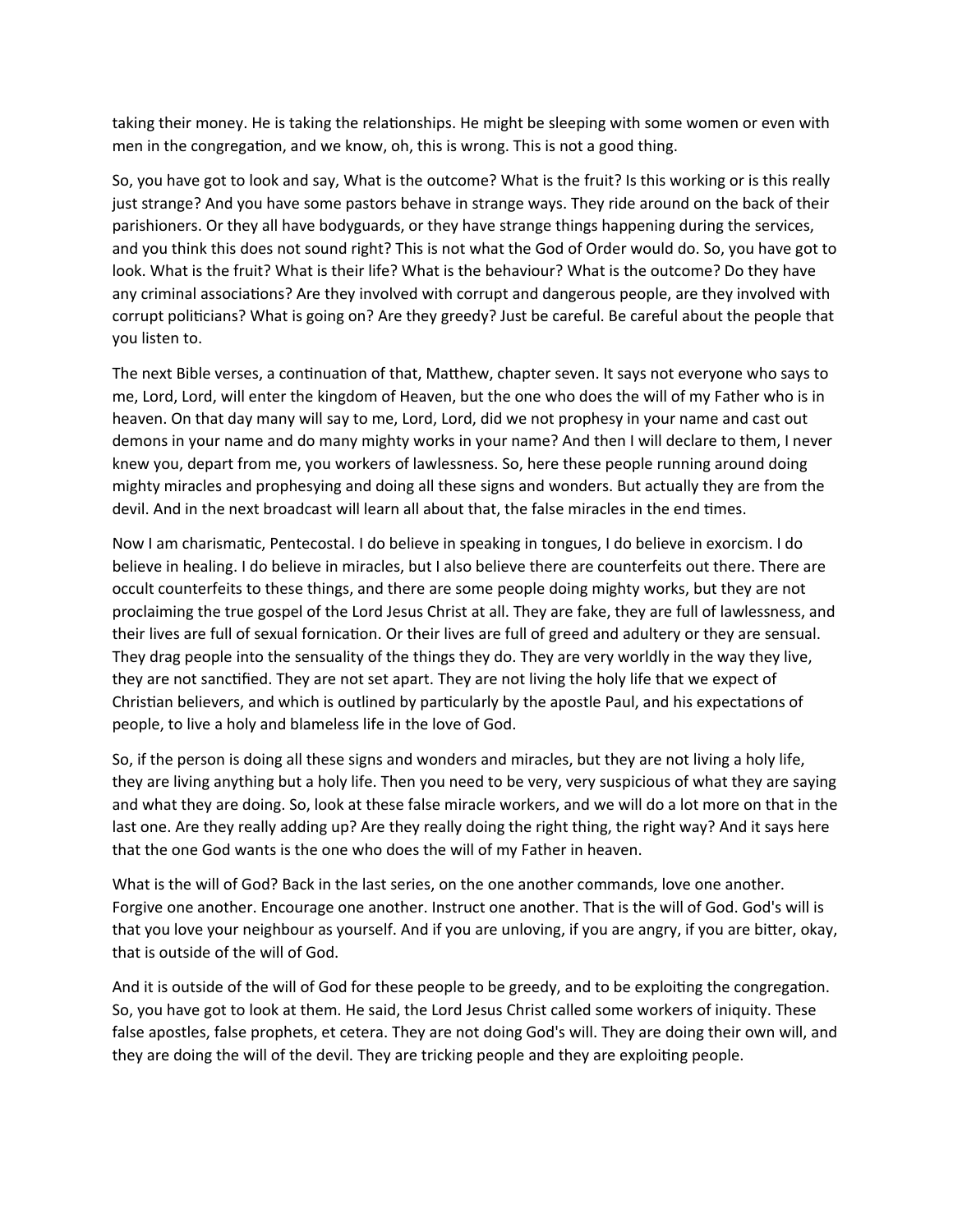So, you have got to be very careful about who you listen to. You have got to watch them, and maybe they are a fake. Maybe they are doing fake miracles, even. Maybe they are using juju or magic or the occult to do these things instead of being really plugged into God. They are not talking about Jesus. They are not talking about Holiness. They are not talking about the Bible. They are doing fake miracles, so we have to be very cautious.

And the next Bible verse we are looking at is Matthew 24. And it starts off, and Jesus answered them. See that no one leads you astray. Whoa, that is powerful. Who was He talking to here? He is talking to the 12. He is talking to the apostles. He is saying, Do not be led astray. And He is talking to the top people in the Christian Church, because deception can lay hold of any of us, all of us. Spiritual deception is very powerful. The devil is very cunning. He wants to lead you astray from the faith.

So, here in the end times dialogue here, this thing of Matthew 24 and Matthew 25. He is up there and He is on the Mount of Olives and He is talking to the disciples directly about what the end times are going to be like, and many false prophets and false Christs will appear. And He is warning even the apostles. He is warning the apostles not to be led astray.

Lets look at this fascinating passage, do not be led astray. And Jesus answered them. And He says, See that no one leads you astray for many will come in My name and say I am the Christ, and they will lead many astray. And you will hear of wars....

And just lets pause there, many astray, you go back to the last one in Matthew, it says many will come to me on that day. "Lord Lord, did we not prophesy in your name?" This is a lot of people. The word many in both of these verses means a majority. A large number, an overwhelming number of people will come and say, "Lord, Lord, didn't we do these miracles in your name?" in this case, and in Matthew 24 they will be saying, "Oh, but we believe this person. We believe that," they will lead astray many. Not just one or two people. Many people, maybe even a majority of the Christian world will be led astray by the end times deceptions, and we are seeing this with the prosperity gospel in Africa and around the world. It is leading many astray, false signs, false wonders, greed and sensuality. Many Christians are being led away from the purity of the faith, and not just one or two.

It is very compelling. It plays to our deepest instincts, needs for survival. Many, many people are being led astray. It says, saying I am the Christ and they will lead many astray, and you will hear of wars and rumours of wars. And at the moment Russia, Ukraine, China, Taiwan, all the rest they are all boiling away. See that you are not alarmed, for this must take place, but the end is not yet. For nation will rise against nation, and kingdom against kingdom, and there will be famines and earthquakes in various places. All these are but the beginning of the birth pangs. Then they will deliver you up to tribulation and put you to death, and you will be hated by all nations for my name's sake. And then many will fall away and betray one another and hate one another.

So, there is going to be a huge apostasy, this word many means the majority, the majority of the Christian Church, will abandon Christ to fall away and betray one another and hate one another because of social pressure. And many false prophets will arise and lead many astray. Many, many, many fall away, many false prophets, many led astray. And because lawlessness will be increased, the love of many will go cold because sin kills love. But the one who endures to the end will be saved, and this gospel of the Kingdom will be proclaimed throughout the whole world as a testimony to all nations. And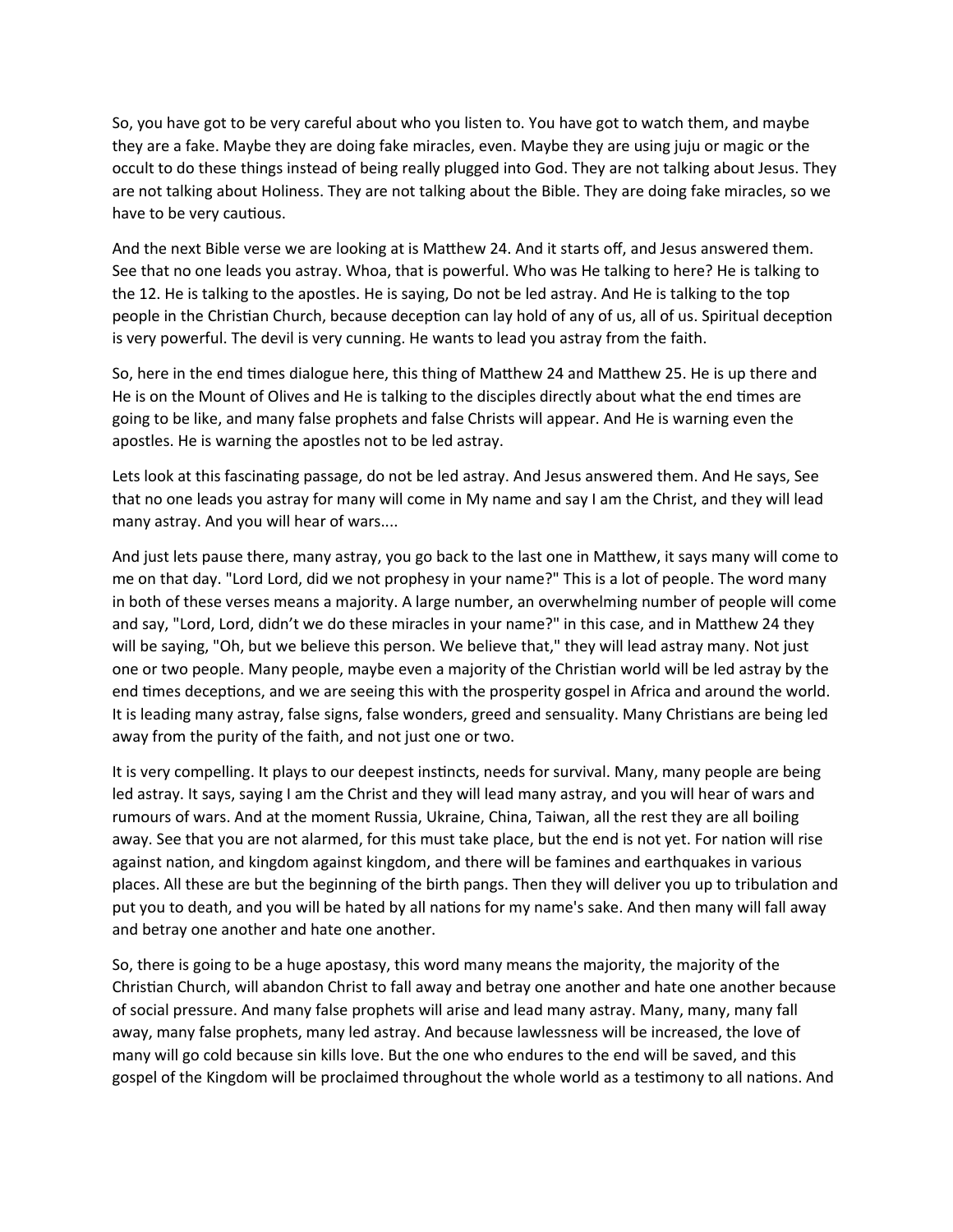then the end will come. And so we are close to the gospel being proclaimed to all nations. We have been working at it for 2000 years, and the Gospel has gone out to a large chunk of the world.

But let's go back to this deception. The level of deception is going to come in these last times. Many get led astray, many false prophets arrive. Many betray one another and hate one another, and many are judged on judgement day, and in the previous verse it says, will be cast into the lake of fire, saying, Depart from me, you workers of iniquity.

This is not a small problem. It is a big problem. Spiritual deception is a huge problem that is affecting the church now, and will affect the church even more as we head into the tribulation. As we head into the end times, as we head towards the coming of the Lord Jesus Christ. The devil is at work. He is very hard at work, sending out demons to deceive people, and cause the church all sorts of trouble. And one of the big problems in this thing and the previous thing is the spirit of lawlessness. The spirit of lawlessness wants us to rebel against the commandments of God, particularly in the sexual area. It says, no, you do not need to do that. You do not need to wait till marriage. You just go ahead and have sex now. You go have sex with your neighbour, or go have sex with this person or that person. And it leads people into fornication, into adultery and all kinds of sexual lifestyles that God hates.

And people want sexual freedom. They want to just sleep with whoever they want. It is part of base, sinful human nature, and they want to be greedy and they want to accumulate things to themselves. And they want to be selfish. And eventually the love of many will grow cold. Their love comes to nothing. They become selfish, hardhearted, cold people. And we see a lot of that in the United States here, where love has just vanished. And parents hate children and children hate parents, and brothers hate sisters and sisters hate brothers. The love of many has grown cold because they are pursuing their own destiny. They are pursuing their own way through life. They have been deceived of the devil.

And spirits of lawlessness are raging through the United States at the moment, people do not want to obey God. They do not want to obey their parents. They do not want to obey society. They want to have their own way, no matter what. And if you point out something sensible for them to do, like we are in the middle of Covid, wear a mask, get vaccinated, they say, "No, no, no, I will not do that." And they have got all these excuses why they want to be lawless and they want to be running around doing their own thing.

And recently I went into a little store. I am out in a rural area, went into a little gun store here. And in that gun store, they had all these rebel flags, these Confederate flags, and all these angry looking men going around buying guns. And they refused to serve me because I was wearing a mask. And I was because we are in the middle of Covid here and I am older. And they refused to serve me, and they were obviously very angry, lawless people accumulating weapons for themselves, in the spirit of lawlessness. The spirit of lawlessness had got hold of them. They had no intention of ever obeying the government. They were going to resist the government. They were full of lawlessness. And they were very, it was very scary. I was not there for very long, but they were obviously not loving people. They were obviously very angry people because the spirit of lawlessness had laid hold of them.

And the spirit of lawlessness takes many forms. You will find that people with extreme sexual lifestyles, they want to go and pursue their extreme sexual lifestyles, they will hate Christians. They will hate anything to do with God. I am going to do this my way, and the spirit of lawlessness rebels against every kind of commandment of the Lord Jesus Christ, even the most reasonable ones. And it puts stinginess. It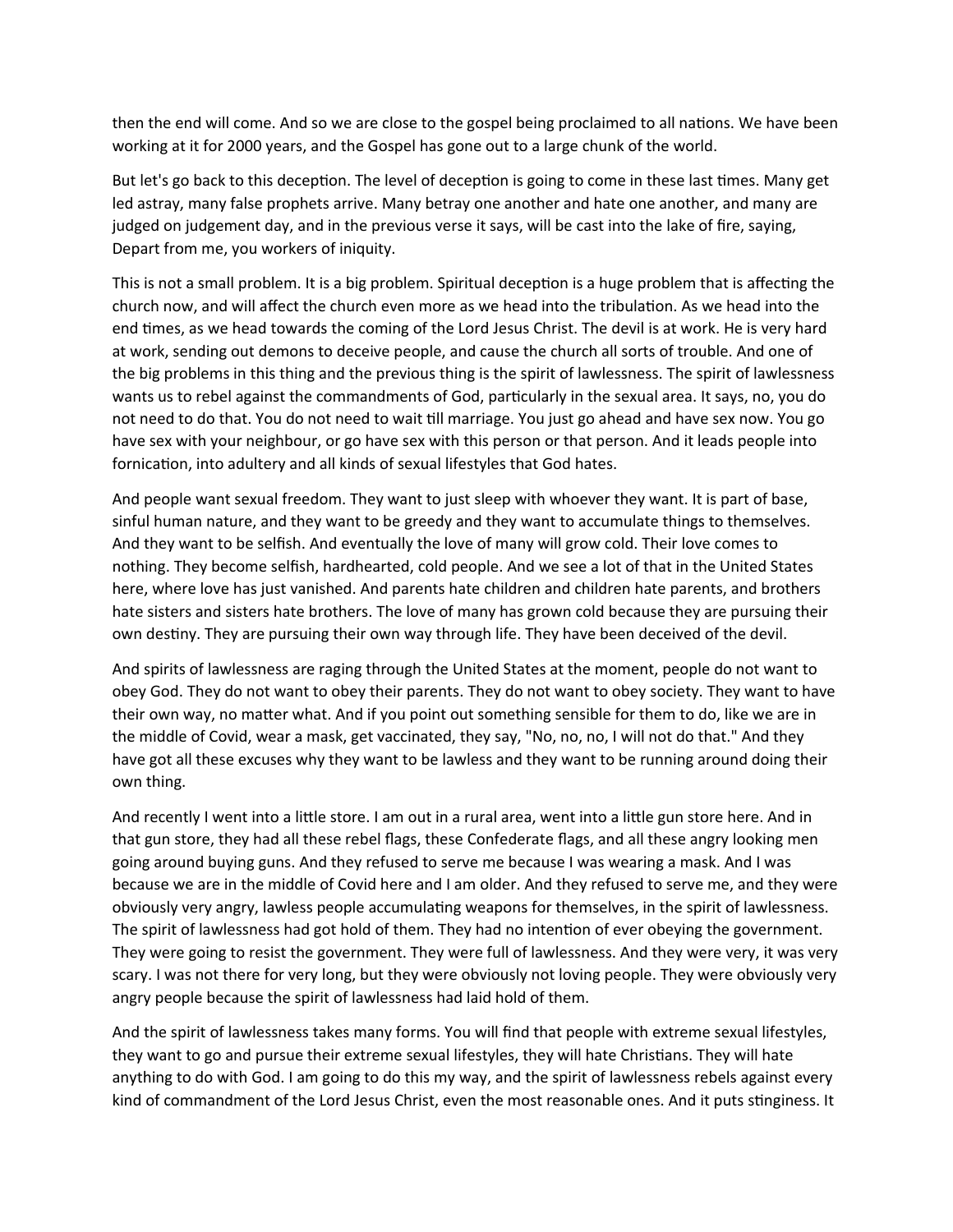puts anger. It puts rebellion. And this spirit of lawlessness is creeping in everywhere, into spiritual deception, into churches everywhere. And Satan is trying to drag believers out of the Holy Spirit, out of sanctification, and into all kinds of sin. Financial sin, sexual sin, aggression, murder, rape, all kinds of things. The devil is trying to say, "All these things are okay because you have got to have it your way." And that is the spread of lawlessness, and it is very, very dangerous.

Okay, lets go along a little bit further in Matthew, chapter 24. Let's have a look at what it says here. Then if anyone says to you, Look, here is the Christ or there He is, do not believe it. For false Christs and false prophets will arise and perform great signs and wonders so as to lead astray, if possible, even the elect. And remember, He is talking to the apostles here. See, I have told you beforehand, so if they say to you, "Look, He is in the wilderness," do not go out. If they say, "Look, He is in the inner rooms." Do not believe it. For as the lightning comes from the East and shines as far as the West. So will be the coming of the Son of Man. Wherever the corpse is, there the vultures will gather.

And so, what Jesus is saying is that the end times will be very sudden. They will be very bright, they will not be all, "You have to go over here or over there." They will be obvious. And all these false Christs, these false messiahs and false prophets, they make false claims about themselves. "Aha. Over here. That is where the new Messiah is, He is in Timbuktu. He is in Jakarta, He is in New York," wherever, and they make claims that you have got to go to this Ashram. You have got to go to this person. You have got to join this community and follow this false Christ and this false messiah. And people get sucked into these false religions and you cannot budge them out of it. They get, they get very much dragged into it.

I have got a dear friend at the moment who seems to be sucked into one particular group in Texas. And you cannot persuade this person that this group is wrong and if you start doing it, they do not even see it. They have been spiritually deceived by a group that is not following the gospel of the Lord Jesus Christ.

So, when someone says the Messiah is here, or the great teacher is there, or the prophet is over there, do not believe them. Wait for the return of the Lord Jesus Christ and stick with the Bible. Go to the Lord and say, "Lord, show me from your Bible whether this is true or whether this is false." And God will show you who the false teachers are. The Holy Spirit will tell you, if you have a as a new Christian, you picked up something from the Jehovah's Witnesses or the Mormons, and the Holy Spirit was almost like an electric shock says "Put that down. That is no good. That is junk. Do not deal with that." And the Holy Spirit will warn you of these people, and you have to listen to God, and you have to run away from sin, and you have to run away from deception.

And deception is powerful. It says to lead astray, even if possible, the elect. So, these false signs, these false wonders, which we will talk about in the next broadcast, will be so powerful, the deception will be so great, and the pressure of 666 and the mark of the beast and everything will be so great. Remember the Book of Revelation, one of the three, you have the beast and the false prophet. And the false prophet goes around getting people to, you have the dragon, the beast and the false prophet. So, the dragon empowers the beast. And the false prophet, is the one that points to the beast. It says that this is the real Messiah. This is Go and worship him. Go and worship the image of the beast, which is set up in Babylon, or whatever Babylon is like back then, or rather ahead. And the false prophet gets everyone to take the mark of the beast. The 666 and the beast is forcing everyone to take the mark there. And revelation 14, it says that you go to hell. You burn in a lake of fire, if you take the mark of the beast, you must not do that.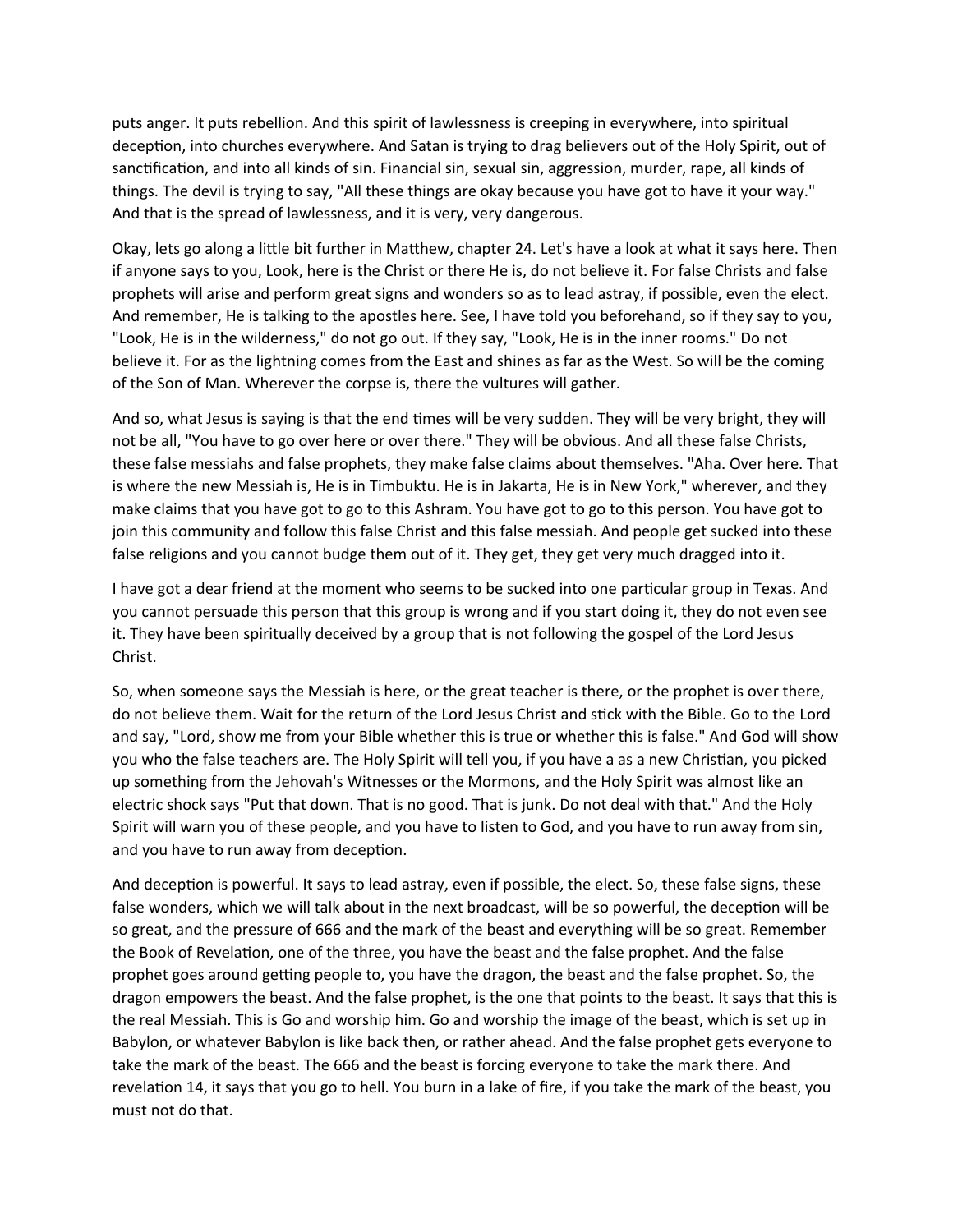But the deception will be so powerful. It is small and great, and everybody is forced into this mark of the beast. It will be a powerful deception. We will have to resist it, and it will even threaten mature Christians. It will threaten the elect. But the elect will survive because God will send angels to help them to resist the mark of the beast and resist these powerful end times deceptions.

So, you have to be prepared for powerful pressure, persecution, deception, lies, false miracles. And you have to go and say, Lord, is this of you? Lord, is this of you? And let's go to the last verse. We are going to be looking at today a verse about false apostles, and we will come back to it a couple of times in this series. Two Corinthians Chapter 11 verses 13 to 15, for such men are false apostles, deceitful workmen disguising themselves as apostles of Christ. And no wonder, for even Satan disguises himself as an angel of light. So, it is no surprise that his servants also disguise themselves as servants of righteousness. Their end will correspond to their deeds.

And so you have these very deceptive people going out even as false apostles, not just false teachers, but they are going out there creating movements after themselves in their name, just like apostles do. But these are satanic movements, they are deceptive movements, they are apostles, but they are not apostles. They are not apostles of Christ. They say they are of Christ, but in fact they are of the devil. And it says, and no wonder for even Satan disguises himself as an angel of light. So, when the devil appears, he does not appear to people with a horn and tail. He appears to them as enlightenment. He appears to them as an angel of light.

And we know that one major religion was founded by someone who an angel of light appeared to and started dictating things to. This person wrote it down, and a major religion was established as a result. And many people have claimed like that angel has appeared to them with golden tablets or this or that. And then, no sign of the golden tablets, no sign of the angel. But these people were deceived. Angels can appear, but they are false angels, remember there are fallen angels and true angels.

But the devil disguises himself as an angel of light or a means of enlightenment, he says. You are enlightened now. You do not need to follow all these commandments in the Bible. You are enlightened. You can go off and you can commit adultery. Or you can be greedy. You can learn the ways of the world and become richer. You can cheat people and lie to people, they are all suckers. And he will to give you a false feeling of enlightenment. Because now you are beyond law. You are beyond all those rules and regulations, and the devil will lead you astray into all sorts of sin and lawlessness and licentiousness.

And that is what the devil does. He disguises himself as an angel of light and to lead people astray. So, this powerful spiritual deception going on, and you could be vulnerable. You can be emotionally tired, worn out. You can feel that your marriage or your business is failing. That life is not good. And just when you are feeling that God has abandoned you, then the devil will turn up with a proposition, an evil proposition. It might be a proposition to commit adultery. It might be to cheat, to lie, it might be to join a religious group that is fake, and the devil will pick you off in your moment of weakness, which is why you need to stay in Christian fellowship.

So, what are we learning today? What are we learning from these five major Bible passages? What we are learning is that we have to be super careful about our walk with God. We have to beware of false teachers. We have to be aware of people who are wolves in sheep's clothing. Outwardly, they look great, but inwardly, their motivation is ravenous. They want to devour the believers. And we saw the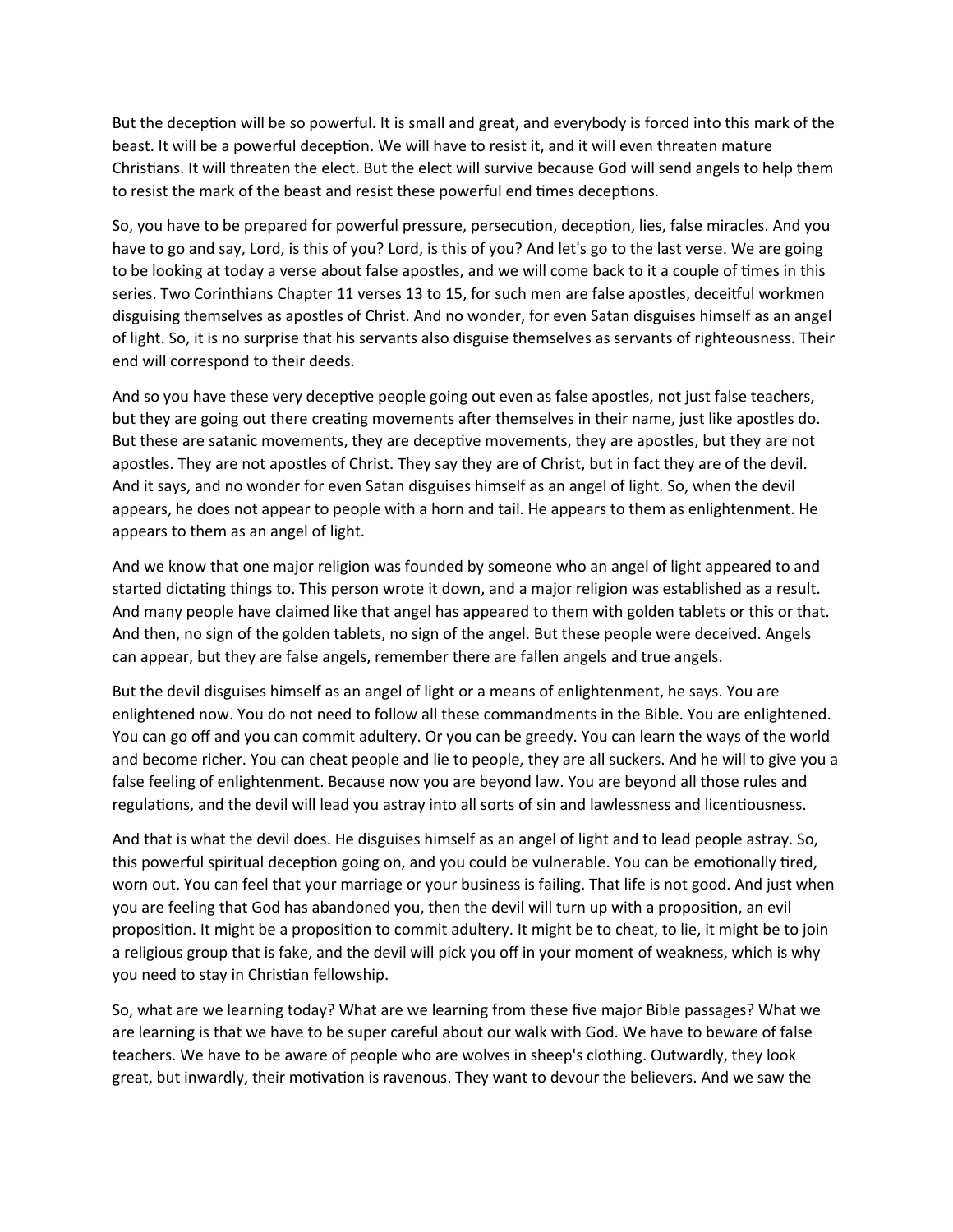wolves in sheep's clothing in Matthew chapter seven. And we said, Okay, we have to look at their fruit, whether they are good fruit or bad fruit.

And the next thing is, continuing down there in Matthew seven, is the workers of iniquity, the people who do false miracles. But they get cast into hell. They are using the name of God in vain because their lives are wicked and they are deceiving people, and they are doing false prophecy and false exorcism and things like that, because they are not doing the will of the Father. They are religious, but they are rebellious against the will of God. Religious but rebellious.

The next part in Matthew 24, as we get into that discourse, it says, see that no one leads you astray. It is your responsibility to not be led astray. You have got to switch your brain on. You have got to switch your mind on, see that no one lead you astray. For many will come in my name saying "I am the Christ," and they will lead many astray. Remember this passage? Many astray, many hate, many become cold in their love, and et cetera, et cetera. It tells us he who endures to the end will be saved. So, our job is to be wary. Do not be led astray, and then to endure to the end.

And we have got to realise that Satan is not playing a small game. He is playing a big game. He wants to take every single human being, including the elect, down to hell with him. He wants to take every human being down with him into the lake of fire. Do not be gullible. Do not be sucked into that lake of fire by the devil.

So, you have got to endure. You have got to wait for the tribulation and the return of the Lord Jesus Christ. And God will rescue you from these deceptions. God will send His angels to help you, He will send the Holy Spirit to help you, so you are not consumed by these overwhelming deceptions.

Next passage, continuing in Matthew 24. As He says, Do not believe it. Therefore, if anyone says to you, "Look, here is the Christ or there He is." Do not believe it. Be skeptical. Do not believe everyone. God tells you, do not believe it. Do not believe it. Do not believe it. Look, watch, be careful. Do not believe every single person who claims this or claims that. Be wise. Beware of men. Beware of trickery. And Jesus will come. He will be very obvious, very evident on the last day.

And finally, we had that warning about false apostles. There are people out there pretending to be servants of the Lord Jesus Christ, pretending to be holy, pretending to be good, giving themselves big titles, calling themselves bishops, archbishops, apostles, prophets, whatever the more titles, the more suspicious. And they are calling themselves these mighty things and setting up what appeared to be mighty ministries. There is a smell about it. There is something wrong. They are actually servants of Satan, actually serving an angel of light, which is not a true angel of light. It is a false angel of light. It is the devil disguised in that angel of light, and they are disguising themselves as workers of righteousness when they do not do anything righteous at all, they just talk and talk and talk and talk. And they make up big stories and make up big claims and say they have been to heaven, or this or that or the other.

And always the end is that you can do what you like. You can sin as much as you like, because the devil wants you to believe that you can just keep on sinning. And that is not what Jesus says at all. He does not want you to be a worker of iniquity. He does not want the spirit of lawlessness to lay hold of your life. You must walk righteous in the Lord Jesus Christ. Stay close to Jesus, believe in Jesus, love one another, be filled with the Holy Spirit, work works of righteousness in the earth and do the good works that God has appointed beforehand for you to do.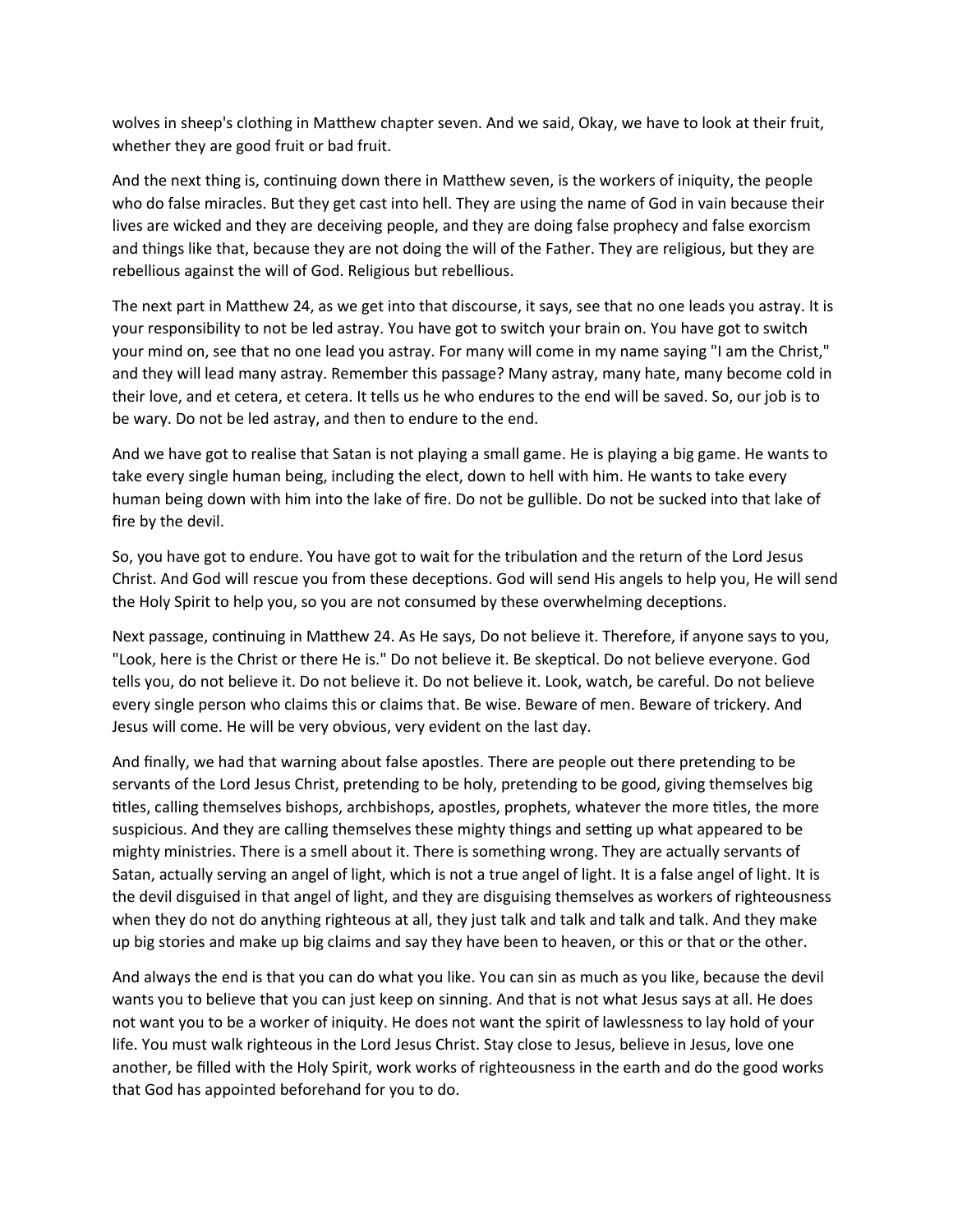Remember the tests that we saw in I John, the test of faith in Jesus, that He came in the flesh, that He is risen from the dead, and all those kind of tests, that He is the son of God, but also the three tests of love, righteousness and the Holy Spirit. Are people walking in love? Are they walking in righteousness or in wickedness? And do they have the presence of the Holy Spirit or of another spirit, a spirit of iniquity? So, they are the tests that you need to apply when you are looking at someone on YouTube or someone who is coming to your church. And next week we will look a lot more at the issue of false miracles in the end times and the powerful deception that will take over the earth.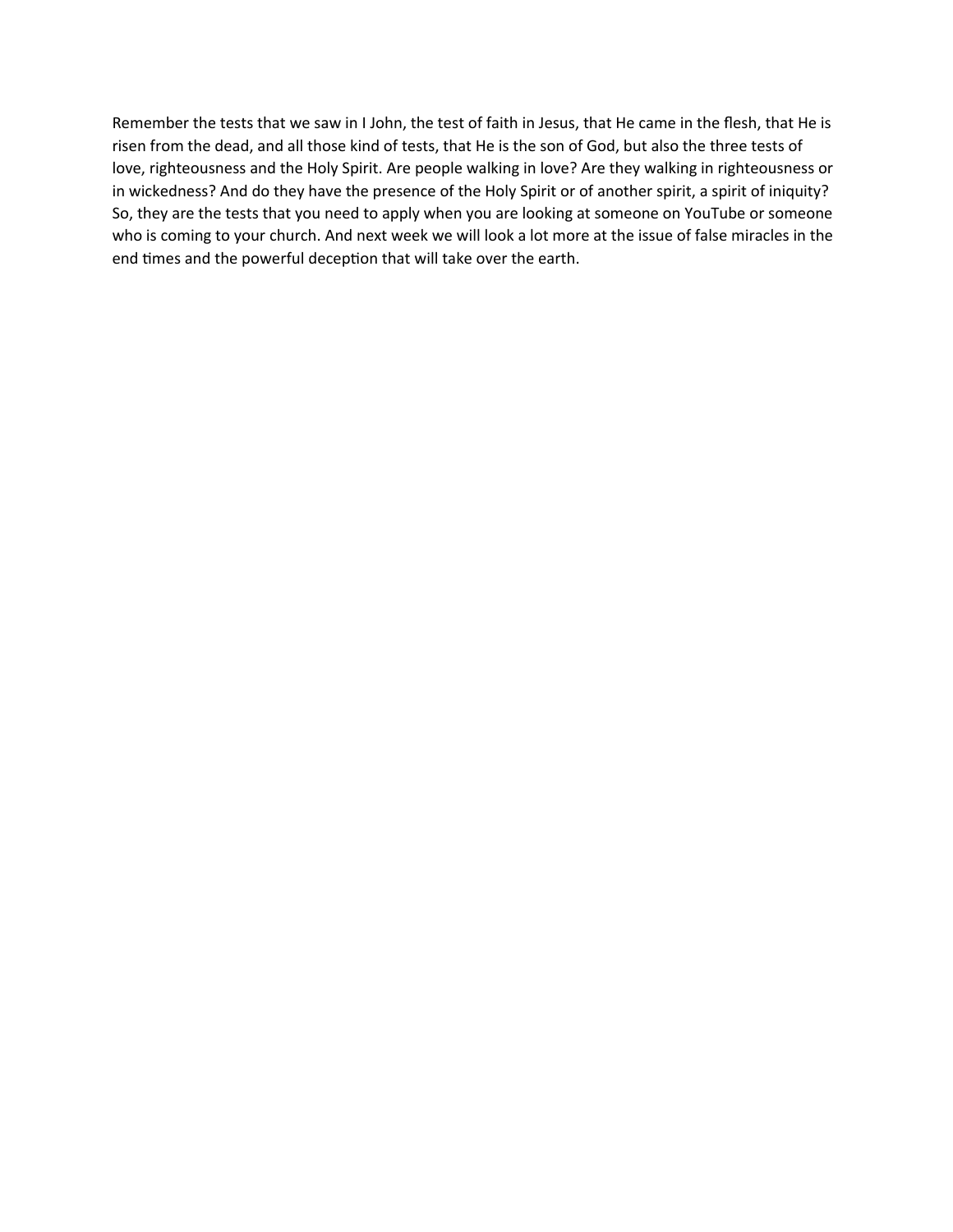## **4. False Miracles in The End Times**

We are working through our series on spiritual discernment for pastors and Christian workers, and we are looking at how to distinguish true from false. And today's session will be about false miracles in the end times, and I will explain that to you as we go along, and how that can happen. Before we get into today's lesson, today's teaching, you need to grab your pens and your notebooks and your Bible. So, I think it would be great to take some notes, and also just let us pray. Father in heaven, we ask your blessing on today's broadcast. We ask that you will spiritually protect this broadcast as it goes out, that it will be clear to all who listen. It will open hearts and minds, and help pastors all over the world to discern between true and false. We ask this in Jesus' name. Amen.

Okay. What are the false miracles in the end times, and how do they happen? First, before we even get to that, we have to decide what is false. What does false mean in spiritual terms? Well, false in spiritual terms refers to false spiritual systems such as idolatry, witchcraft, magic, divination, juju, horoscopes, all those kind of things, they are false. Because they point away from Christ to the false powers that Satan instituted when he fell from heaven.

And so, before we can even understand what the word false means, I am going to have to give you a bit of biblical spiritual history. As we all know, Satan rebelled against God, and was cast out of heaven with a third of His angels. He was a worship leader in heaven, but he also engaged in much false trade and dishonesty. And that is what it says in Ezekiel 28. He was cast out because of his treachery, his dishonesty, his shrewd dealings, and he was basically ripping off heaven, it seems. He was in the abundance of his trade, so he has always been into money, into trade, into wheeling, into dealing, into greed, into conniving. Ever since the beginning, he has been a liar, and he is the son of lies. He is the father of lies, a murderer since the beginning.

So, that is what he is up to. He is up to doing evil, no good things. And he took a third of the angels with him, and he was cast from the third heaven out into the second heaven. And that is where he set up the religious systems of the world. The idols such as Zeus and Asteroth and all the idols we hear about in the Bible, the false systems, of Thor in the movies, that all those things that they had, and have been worshipped around the world. They were set up, and they were a copy of the things in heaven but without the true power. So, we know that there is a temple in heaven and all these kinds of things. Well, he copied that system, and so it was like the Jewish system, but completely different.

So, the Jewish system had a temple, so Satan invented a temple, and the Jewish system had priests. So, Satan set up priests of Zeus and Asteroth and Baal and all the rest. So, he copied the Jewish system. And there were sacrifices. So, the devil had sacrifices to give power, and ceremonies, but his sacrifices were of human beings. There were children going through the fire. There were abominations done, and all sorts of sexual immorality as well, especially in the Greek temples, and the temples of Baal there would be all sorts of prostitutes running around and having sex with the worshippers. And they led people into abominations. They led people into terrible levels of sin and destruction of their personal lives.

And so these systems continued, and the gospel went around the world and many of these systems were destroyed. And eventually Satan's spiritual systems are going to collapse. And that is going to happen when Michael wins the battle against the angels of Satan in the second heaven, and Satan is cast down to earth. We find that in Revelation 12. But there was a significant defeat at the cross. So, at the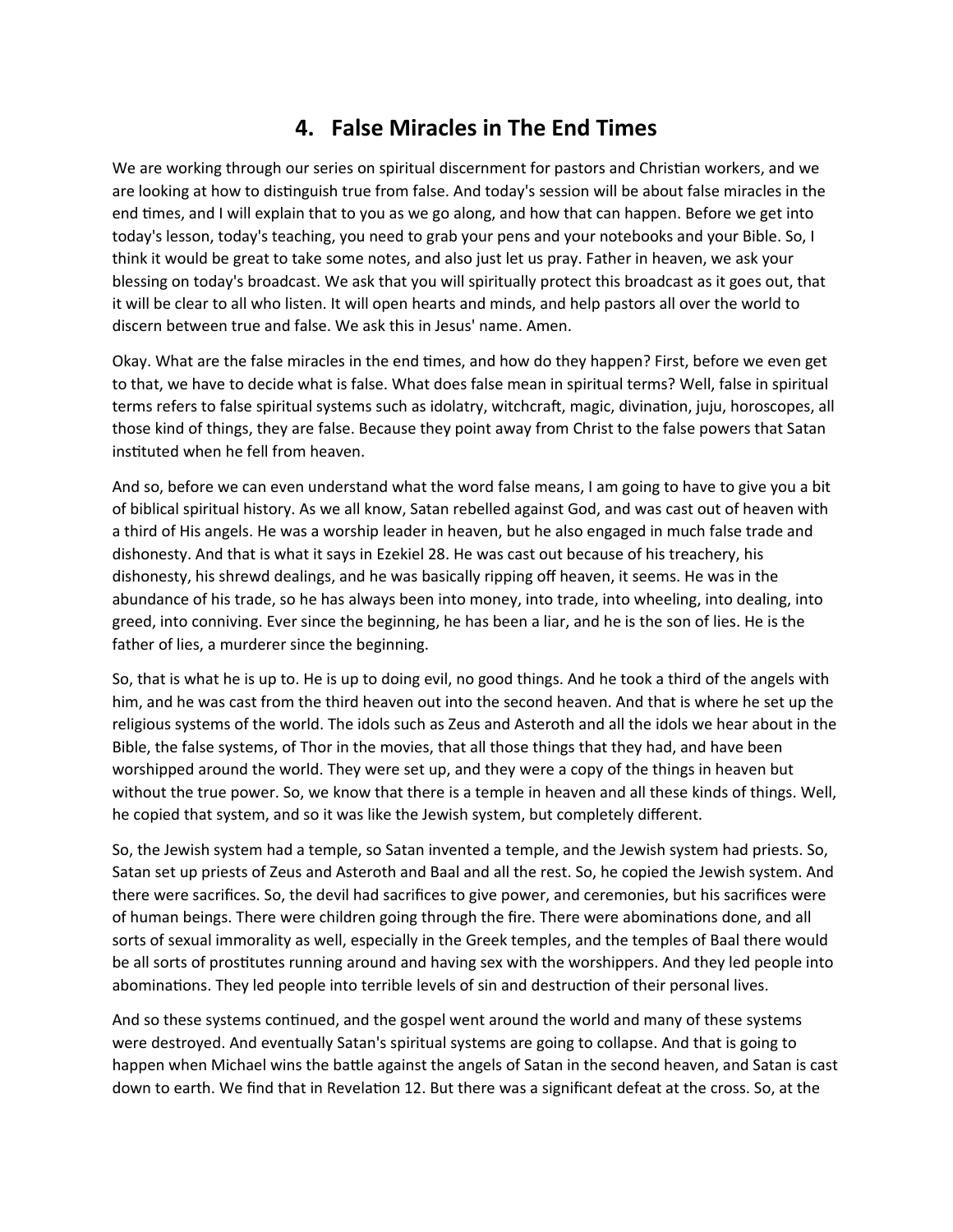cross, Satan was cast out from the second heaven to the first heaven. And at the moment he is in the first heaven, and he is the prince of the power of the air, according to Ephesians. So, I think it is in Ephesians, chapter two verse one. He is called the Prince of the Power of the Air.

So, he is leading the rebellion. He is causing people to be hostile in mind and nature towards God. He is getting into the world systems, the media, Hollywood, and is causing people to have minds that are hostile towards God, and leading people into sin and rebellion. So that people are imprisoned by demonic spirits into false ways of thinking. And every high thought and rebellious thought against God has a demonic origin, could be in Freemasons. It can be in a religious cult. It could be Jehovah's Witnesses. Could be Mormons. It can be all sorts of New Age junk. It is all raised up by the devil against God. He wants to deceive us.

Why does Satan want to deceive the nations? Why does he wanted to deceive the kings? He deceives the kings in different ways. He deceives them with glory and money and power. The kings say, this is the way to wealth, this is the way to get elected. This is the way to get this and that, I have to go and make a sacrifice in the forest to this man or to this God or whatever. And so they get into one of Satan's systems, and Satan temporarily promotes them and then destroys them. So, in their lust for money, power, sex, people make a deal with the devil and fall into his power. Now it works for a little while. But then they are destroyed, they end up in the lake of fire prepared for the devil and all his angels.

Now, the ultimate thing that the devil wants is to win the battle of Armageddon. He is going to go to war against God. He is going to go to war against the return of Jesus Christ. He thinks he is going to stop the return of Jesus Christ. And at the Battle of Armageddon, he goes to war against God. He persecutes the saints. He wipes out the Christians on the face of the earth. So, there are none left. By the time of the Battle of Armageddon, they have all been raptured or killed, and by that time there are no Christians left on the earth, the Saints are there at the glorious throne.

And we get to the battle of Armageddon and we get to the final plagues in Revelation 16, and we are all done. We are all out of the way, and he thinks he has won the game. He thinks he has got it all sewn up. And there is no way that the true worship of God will ever be established on Earth. Earth is his. His Antichrist is in place. This beast, his false prophet are in place, and they control everything. They have got the 666 system going. Everything is working like a machine to keep things under the complete control of the devil. And anyone who argues with the beast is killed. Anyone who does not worship his image is killed. The system is absolutely totalitarian, and he is deceiving the world. He gets these people to accept the mark of the beast. If they do, they are thrown into the lake of fire when they die, and they are tormented forever and ever.

So, it is the aim of the devil to set up this totalitarian system, which he will rule over the whole world and annihilate all the Christians, stop the true worship of God, stop the worship of Jesus, so this earth will totally belong to him. But it is not going to work. Because Jesus is going to return and wipe him out and cast him into the lake of fire. His time will be short, but the devil wants to deceive everyone, and one way he deceives everybody is with false miracles. And three frogs come out of the mouth of the dragon, the beast and the false prophet. And these three frogs go throughout the earth, performing false miracles to deceive, especially the leaders of the world, into believing that the Beast is the true leader of the world, that he has divine power. And particularly the false prophet sets this system up. So, false miracles in the end times, they are a very important way that the devil takes control of the world. And one of the main ways that the devil takes control of the world, and it is seen again and again, in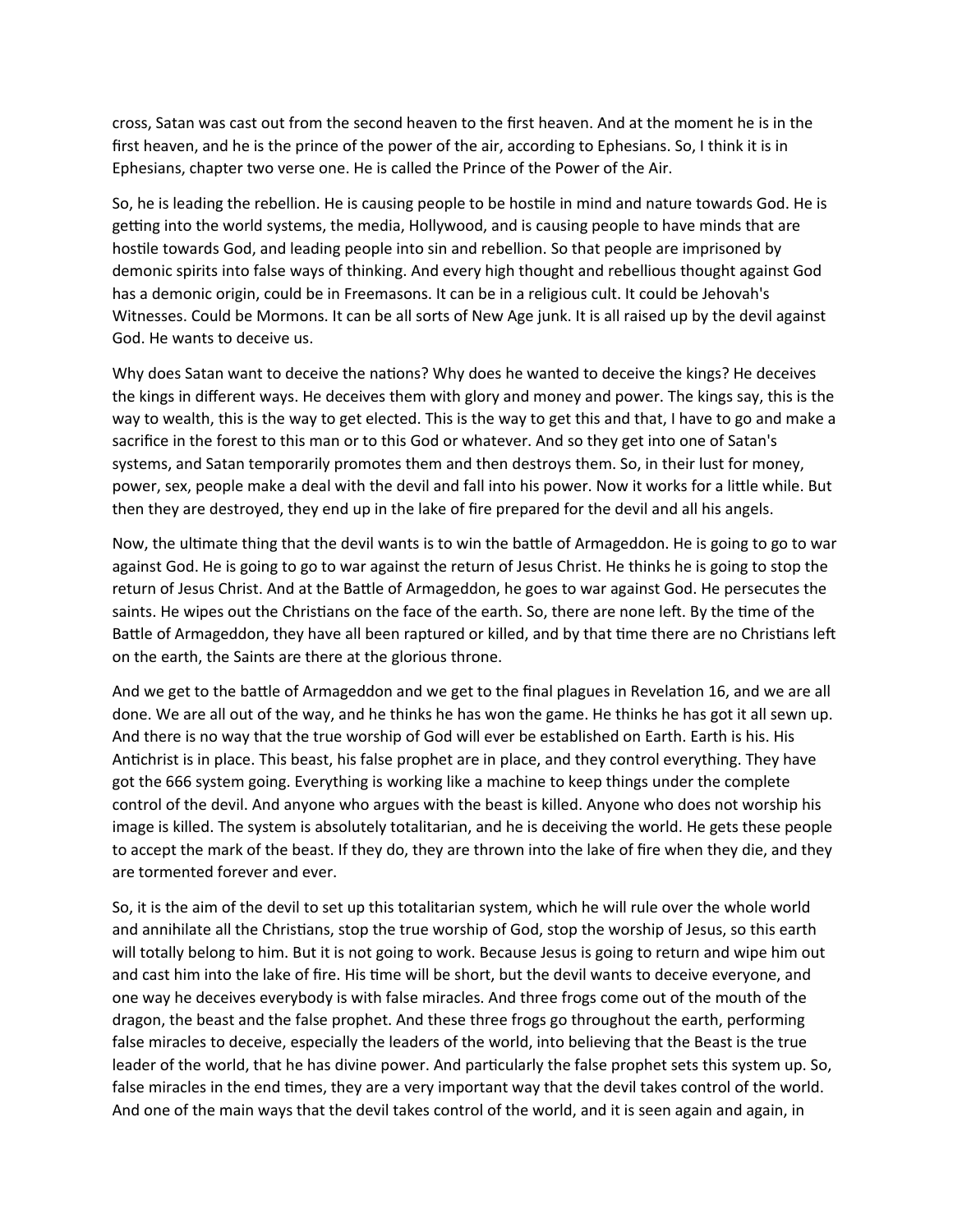Revelation and nine times throughout the Bible, that these false miracles are seen as the way the devil finally deceives everyone into obeying him.

So, this is a very important study and you need to start looking at the verses. We will get into the verses now. Matthew 7:21 to 23. Not everyone who says to me, Lord, Lord, will enter the Kingdom of Heaven. But the one who does the will of my Father, who is in heaven. On that day, that is the day of judgement, many will say to me, Lord, Lord, did we not prophesy in your name and cast out demons in your name and do many mighty works in your name? And then I will declare to them, "I never knew you depart from me, you workers of lawlessness." So, what is going on here? What is a worker of Lawlessness? A worker of lawlessness is someone that does evil and encourages other people to do evil. So, these false teachers, these false people are encouraging people to worship idols, follow the beast, commit sexual immorality, be greedy, and disobey the commandments of the Lord Jesus Christ. So, they appear to be doing miracles. They appear to be casting out demons, but in fact they are false. Why are they false? Because they are leading people towards falsehood. They are leading people towards idols, witchcraft, idolatry and especially towards the worship of the dragon, who is now part of the system of the dragon, the beast and the false prophet.

So, the image of the beast has been worshipped, which is really empowered by the dragon. And so it is the worship of Satan. They are leading people towards the worship of Satan through false miracles. And those people, there will be many of them. It says a very large number. The word many often means a majority. A huge number will be there on the day of judgement, saying, I did all these miracles and Jesus will say, "No, I never knew you, you were never of me. You worked lawlessness. You disobeyed my commands. You had spiritual power. But it was false spiritual power."

Is there such a thing as false spiritual power? Well, two Corinthians 11 tells us about false Christs, false apostles, and a false holy spirit. So, yes, Satan imitates whatever is done in the heavenly realms. And yet he does it in a way that leads people away from the true Jesus Christ, away from being born again, away from living holy. In Matthew 24, verse 24, this is what it says: for false Christs and false prophets will arise and perform great signs and wonders so as to lead astray, if possible, even the elect. So, here in the book of Matthew, Jesus is saying, there will be false Christs. There will be false prophets, and they will do great signs and wonders to deceive the Christian Church, not only the Christian Church, but the leaders of the world and the people of the world, to go and worship the image of the beast. And there will be tremendous pressure on people, saying, that that person has got to be of God, because they are doing these great signs and wonders. But the great signs and wonders will not point to Jesus.

So, they will be false signs and wonders. They might happen. The person might be healed, so the money might be provided, or a great miracle might happen. A mountain even might be moved, and it talks about fire coming down from heaven in the presence of all, great and mighty signs and wonders. But they are false because they are pointing to the devil. They are asking people to obey occult instructions. And so these signs and wonders will be pointing away from Jesus instead of to Jesus, and so they will be ultimately false. They will be pointing towards Babylon towards the world system, towards the image of the beast and everything else. So, you have got to beware.

Now are there true signs and wonders? Absolutely. And the Bible is full of true signs and wonders, but it also warns us about false signs and wonders. Mark 13:22 is a bit the same, for false Christs, and false prophets will arise and perform signs and wonders to lead astray, if possible, the elect. Here the same thing that the devil is trying to deceive the church.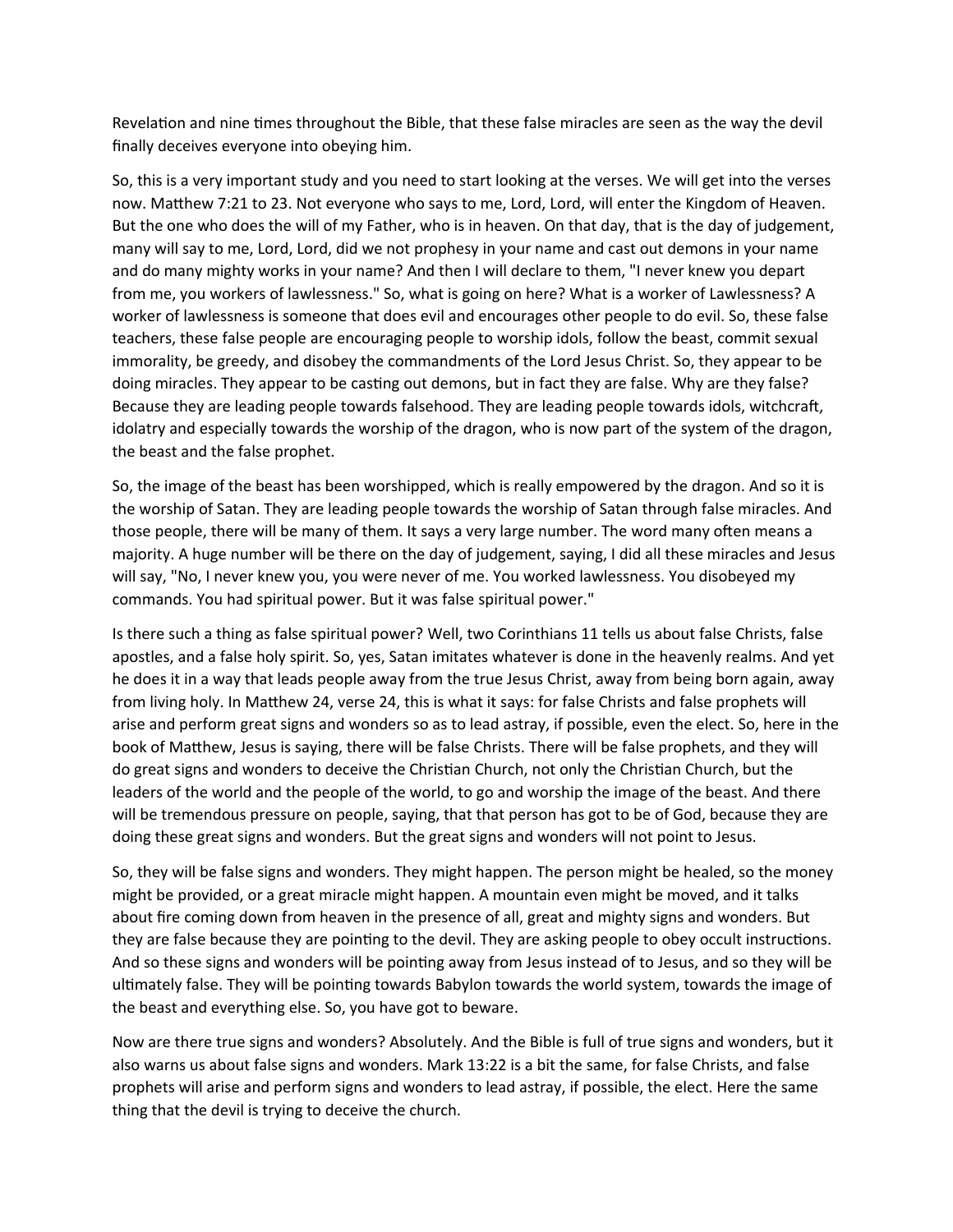Okay, now let's go to two Thessalonians 2:8 to 12. It is a bit longer passage, and it gives us an idea of the context. Two Thessalonians 2:8 to 12, and then the lawless one will be revealed, that is the Antichrist, whom the Lord Jesus will kill with the breath of His mouth and bring to nothing by the appearance of His coming. The coming of the lawless one is by the activity of Satan with all power and false signs and wonders, and with all wicked deception for those who are perishing because they refused to love the truth and so be saved. Therefore God sends them a strong delusion so that they may believe what is false in order they may be condemned, who did not believe the truth, but had pleasure in unrighteousness.

Look at that. You see, people do not love the truth, they had pleasure in unrighteousness. In other words, they are having pleasure in drugs and sexual immorality, and cheating and lying, and stealing from widows and being con artists and everything else. These people have pleasure in doing wrong things. And so Satan comes along with these false miracles, signs and wonders and deceives them and drags them off. And later they are cast into hell for receiving the mark of the beast, receiving the 666, and they are tormented forever and ever. That is a terrible, terrible fate. But this is a strong delusion.

So, false signs, false wonders, false miracles, they trick these people who love to sin. So, people love to sin. They will follow after spiritual leaders that allow them to sin and encourage them to sin, and say, "Oh, sin is okay, just drop some money in the plate along here. And by the way, to confirm that I am a true spiritual leader, here is a false sign and the false wonder just to keep you gullible suckers in line."

So, the coming of the lawless one by the activity of Satan with all power and false signs and wonders. It will be a time of display of phenomenal spiritual power. So, spiritual power is not necessarily a sign of God Himself. It can be a sign of the devil turning up with magic and juju and all sorts of tricks. So, the devil is reserving a lot of his power for the end times for this final battle of Armageddon that he has to win to have control of this planet. And so he is getting more and more spiritual power as more and more people sin, as more and more evil is done in the world, more and more wickedness in high places. He is gathering the power he needs to do the false signs and wonders, so he can deceive the people of God and destroy them. So, the coming of Satan will not just be with red demons running around with horns and a spear. It will be in false signs and wonders. It will pretend to be Christianity. But it will be false Christianity and it will be idolatry. And we have got to be very, very careful of these false signs and wonders in the end times.

Now what happens In the end? This lawless one is slain with the breath of His mouth and brought to nothing by the appearance of His coming. So, Jesus comes. He comes in glory and power, and suddenly the Antichrist is nothing, he is a nobody. He has dominated the world. He has taken it over. He is killing people left, right and centre, he is absolutely terrifying. Then Jesus appears and he becomes nothing. He is slain, he is destroyed. All his power is temporary. We do not need to be afraid of it. We need to worship God. We need to walk in righteousness. We need to walk in truth. And even if we are slain, even if we are martyred, even if we go up to be at the heavenly throne and wear the white robes, that is fine. Because Jesus is coming back, and when Jesus comes back, we will come back with Him, and rule and reign with Him for 1000 years. But the Antichrist and those who follow him will be cast into the pit, cast into the lake of fire, and they will be destroyed forever and ever. So, do not be one of them.

Let's look at Revelation. Now we will get to the Book of Revelation, Chapter 13, 11 to 15. Then I saw another beast rising out of the earth. It had two horns like a lamb, and it spoke like a dragon. It exercises all the authority of the first beast in its presence, makes the earth and its inhabitants worship the first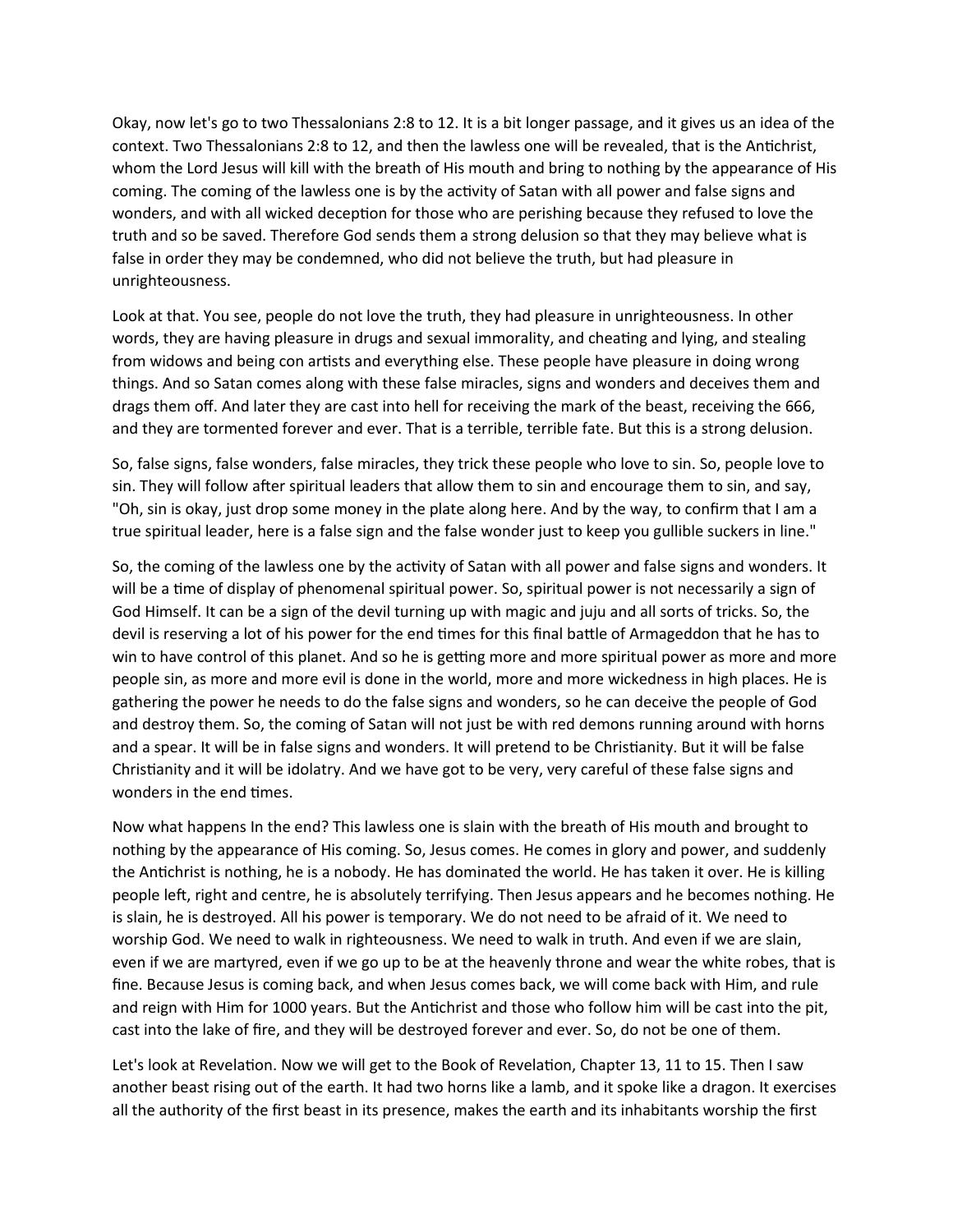beast whose mortal wound was healed. It performs great signs, even making fire come down from heaven to earth in front of people. And by the signs that it is allowed to work in the presence of the beast, it deceives those who dwell on Earth, telling them to make an image for the beast that was wounded by the sword and yet lived. And it was allowed to give breath to the image of the beast. So, the image of the beast might even speak, and might cause those who would not worship the image of the beast to be slain.

Okay, this is the false prophet who has horns of a lamb but speaks like a dragon, and has tremendous authority. And its job is to make people worship the beast and to bow down to the image of the beast. And it has so much power that it can even cause fire to fall from heaven. Now, in the history of the Christian Church, no one calls down fire from heaven. It is not something we do. And when the disciples said they wanted to call down fire from heaven, Jesus rebuked them and said, You do not know what spirit ye are of. So, we are not to kill people in the name of God. We are not to call down fire from heaven and zap this city or that in the name of God, that is a demonic thing. When people say they can run around calling down fire from heaven, they have that kind of authority that belongs to the Antichrist. That is the wrong spirit. Were not to act like that.

So, great signs and wonders will come forth from the false prophet. Of course, the false prophet eventually ends up in the lake of fire. And so these great signs deceive people, and this false prophet has one job and that is to make people worship the image of the beast, which, of course, is a representative of Satan. Now the power is given to it to come alive, to breathe. That sounds a lot like some perverse form of deep artificial intelligence or robotics or something like that. I do not know. I am just speculating, but it also has a spiritual dimension. This image will be very massive, very dark. It will have a spiritual presence about it that is awesome and terrible, and people will just automatically fall down before it, hypnotized by the great power. And if someone does not worship the image of the beast, they will be killed on the spot. This will be a terrifying end times regime, and we are to flee at the sight of it. We are to trust ourselves to God at that time.

Let's go on to Revelation chapter 16, verses 13 and 14, and I saw coming out of the mouth of the dragon and out of the mouth of the beast and out of the mouth of the false prophet three unclean spirits like frogs. For they had demonic spirits, performing signs to go abroad to the kings of the whole world to assemble them for battle on the great day of God the Almighty.

So, they are demonic spirits, performing signs, so demons can perform signs. They can perform signs and wonders. And we see this in some places where there is very deep magic. There was a person in India who can make it rain and other such things. These were demons performing signs. Now, in the end times the demons will seem to be given extra power, more power than they have now, and they will go out.

And their job is not just to deceive everybody. That was the false prophet. These three frogs go out to the leaders of the Earth to trick them, to follow the beast so and give their power the beast so that they prepare all the leaders of the world. The rich people, the billionaires, the people that we would call kings now, though very few kings are left. They take the leaders of the world and they deceive them and say, Okay, let's get ready. Let's get their nuclear weapons ready. Let's get this ready. Let's get that ready, for the battle against the Lord Jesus Christ. They want to get every part of this world ready for the battle of the great day of God Almighty.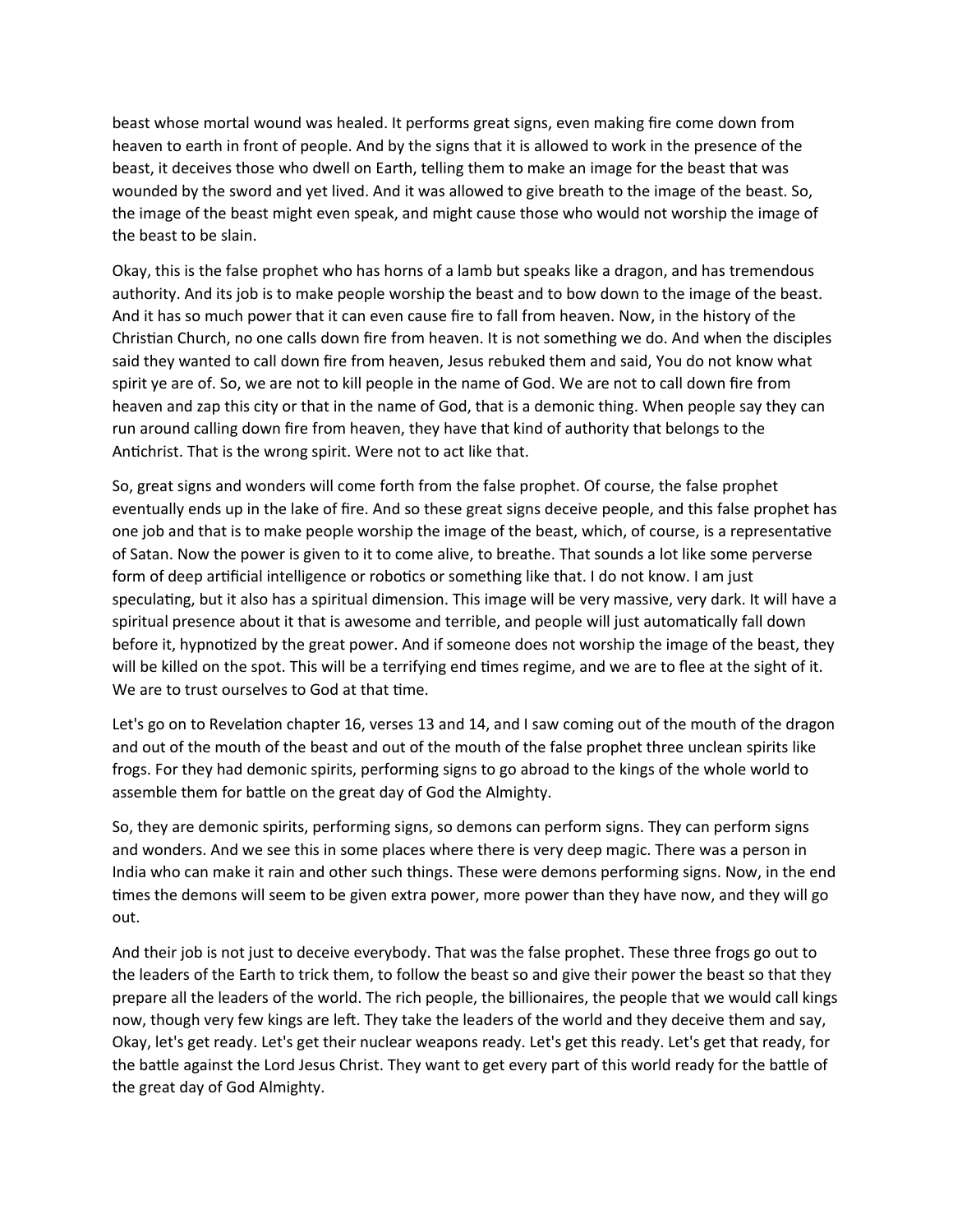They know the battle is coming. They know God is going to come with Jesus Christ. They know that they are going to have to resist Jesus. But it is going to be a military battle, and they are going to have to have every king on Earth and they are going to surround Jerusalem. They are going to do this, and they are going to do that. And they are going to say we are going to wipe out Christians, we are going to wipe out especially Jewish Christians from the face of the Earth. They are going to erase any trace of the Bible. They will erase any trace of God, of the Jews, of the Christians, of the prophecies of the Bible, so this world could be taken over by evil, greedy people running all the things that they do in Babylon.

So, they want evil, greedy, wicked people. And they think, "When this is all done, the devil is going to give me charge of this, that and the other, and my dynasty, my family, will run the Earth for 1000 years, 2000 years. Our family will run the Earth." And they will be thinking of themselves, their glory and their power. They will look at these false miracles done by these demonic frogs, and they will be hypnotized. They will say, "Goodness, this is so powerful. Well, we want to be part of this." And these are demons performing signs and wonders. So, it is not just God that can do signs and wonders. There is also demonic power out there, and it can do this, and it can destroy you.

It can destroy your family, which is why you do not want to have idols in your house, or you do not want to have magic books in your house. You do not want to have negative things in your house that are going to attract demons to your house or your property. You want to be free of that. You want to burn all that rubbish. You want to have nothing around you that the demons can act through. So, you want to be free of all demonic activity in your house, in your mind and in your heart.

The final verse we will be looking at is, and the beast was captured and with it the false prophet who, in his presence had done the signs by which he deceived those who received the mark of the beast and those who worshipped its image. The two were thrown alive into the lake of fire that burns with sulphur.

So, these people are captured and they are destroyed. And they are thrown into the lake of fire that burns with sulphur. So, where did the false miracles lead? The false miracles are false because they deceive those who receive the mark of the beast. And those with the mark of the beast we find in Revelation 14 are cast into the lake of fire and tormented forever and ever. So, why are the miracles false? Because they lead to falsehood. They lead to hell. They lead straight to the lake of fire. And those who accept these false miracles are the ones that are destroyed eternally, forever and ever.

So, that leads us to the question, how can we tell a false miracle from a true miracle? Well, a true miracle glorifies God, the creator God of Heaven and Earth, and His Son, the Lord Jesus Christ, and leads people towards holiness and obedience. If someone is doing miracles, but there is no call to holiness, to obedience or to faith in Jesus Christ, then we have to doubt that person. They can do miracles, and they can even ask people to pray a prayer. But praying a prayer is not the same as exhorting them to live holy, to live truthfully, and to walk in an in-corrupt lifestyle, to walk in righteousness, so that they they are holy sexually, they are holy with their money, they are holy in the way they live their life, they are disciplined. They obey the commandments of Jesus Christ. They are gentle, kind, good and loving, and they are walking in the Spirit.

So, someone that is doing miracles should also preach holiness like the old fashioned Pentecostals did, and said, "We do not want you to get drunk. We do not want you to sleep with your boyfriend or your girlfriend. We do not want you to commit adultery. We do not want you to go into alternative sexual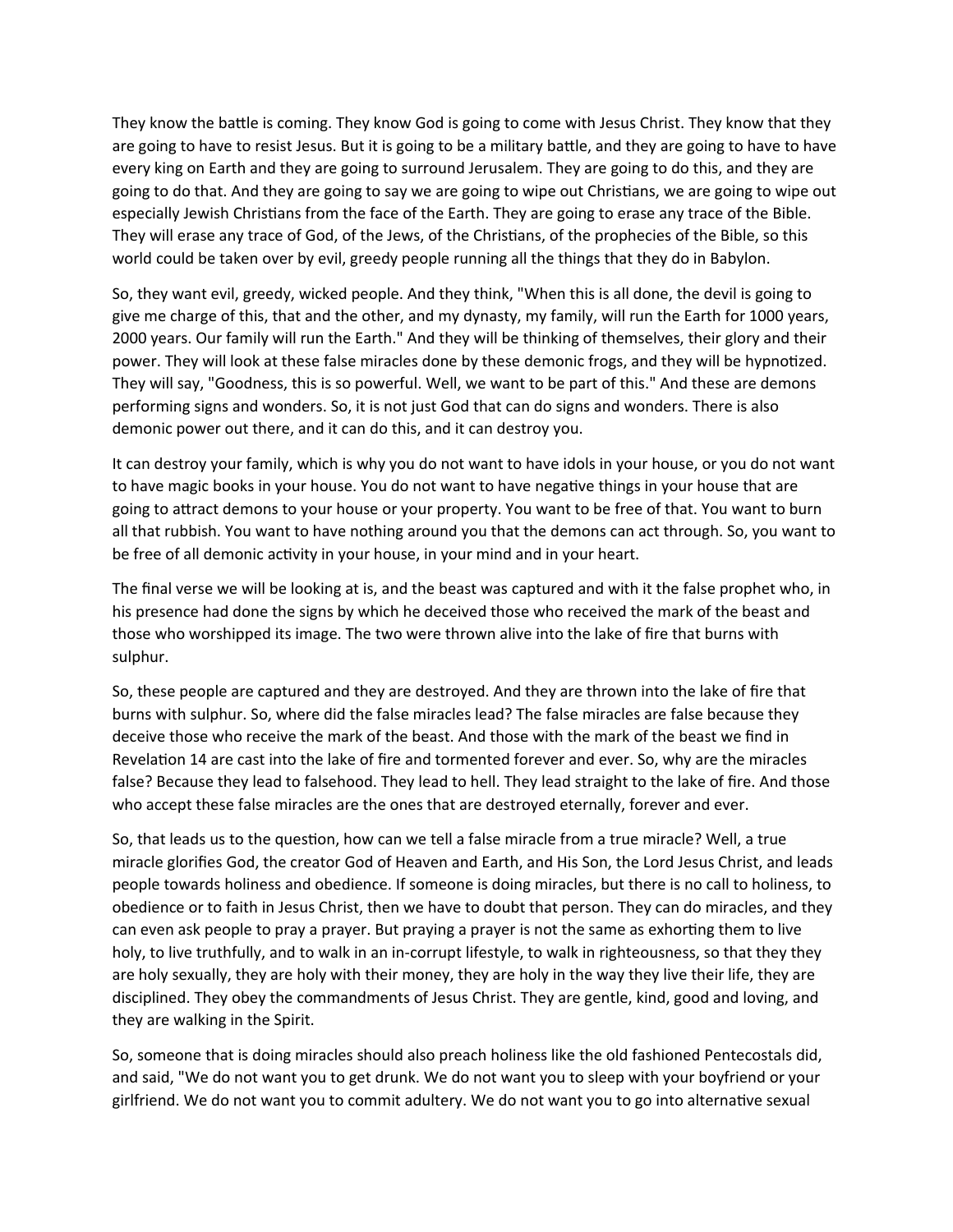lifestyles. We do not want you to worship idols. We do not want you to cheat and lie. We want you to work well at your work. We want you to be an honest, upright human being." That is a true a miracle worker. Jesus did miracles, but He taught the sermon on the mount. He taught to turn the other cheek, to forgive people, to love your neighbour. So, a true miracle worker will turn you around and tell you, repent of your sins, repent of every sin in your life and go and love your neighbour, and go and do righteous things, because that is what God wants. They will point you towards the will of God. So, someone doing true miracles ought to preach holiness. If they do not preach holiness, be very skeptical about them and look at their lifestyle.

So, a false miracle worker will often have a false lifestyle. They will be very rich and greedy. They will sleep around with worship leaders and people like that. They will have eyes full of lust for the young girls in the congregation, or, even worse, that that they will have other kinds of relationships, which we will not talk about here because they are too immoral to mention. And they will dwell in the midst of greed and perversion. Their mouths will be full of cursing and iniquity. They will always be attacking this person or that person in ministry, and there will be no righteousness in their souls whatsoever.

So, the false miracle worker will work with the activities of Satan. And they will point, not towards Christ, not towards holiness, not towards righteousness, not towards integrity, but they will point to lawlessness and iniquity. They will tell you it is okay to sin. God loves you anyway. Keep on doing this sin or that sin or whatever you want to sin. And we will not mention them too much here. But they will tell you to remain sinful. They will tell you that it is just okay and they will put whitewash over your wounds. They will encourage you to worship idols. They will say it is OK to experiment with ouija boards and alternative spirituality. They will tell you it is okay to go to the witch doctor, or to get involved in divination, or to look at chicken entrails, or to sacrifice chickens and goats to idols. They will tell you that all these things are okay, and they are not okay. They are wicked. They are lawless. They will live an unrestrained life.

They will do miracles by the power of demons, and those demons will inhabit them and they will give them an unusual appearance. Often, these people will have an unusual appearance. Bulging eyes, this kind of things. They will be hypnotic, and they will take away people's willpower. A genuine person, a genuine Christian, will leave you with your willpower. They will not try and manipulate you at all. They will let you make your own decisions in your life, because God always frees the will, and God always helps you to make up your own mind. But the manipulative people, the false miracle workers will always use high pressure tactics. They will push you for an extra offering. They will ask for huge amounts of money, like \$1000. They will tell wild stories and work up your emotions and use loud music and all kinds of things, and beating drums to overcome your mind and give you no chance to think.

So, you have just got to go along with their spiritual performance, and they will take you captive. And they will take your captive financially. They will take you captive in sin. They will take your captive in your mind and your heart so that you cannot think freely or question them at all. They will never allow questions. They will never allow any so called rebellion against their so called spiritual authority. Because they are false apostles, false Christs, false teachers of every kind. And you must not believe them.

So, when you see miracles, especially in this day and age, ask "Is this a false prophet? Was this a true prophet? Is this a false miracle worker or a true miracle worker?" Always compare them with Scripture. Always compare them with Christ. Always compare them with true apostles like Paul, who are prepared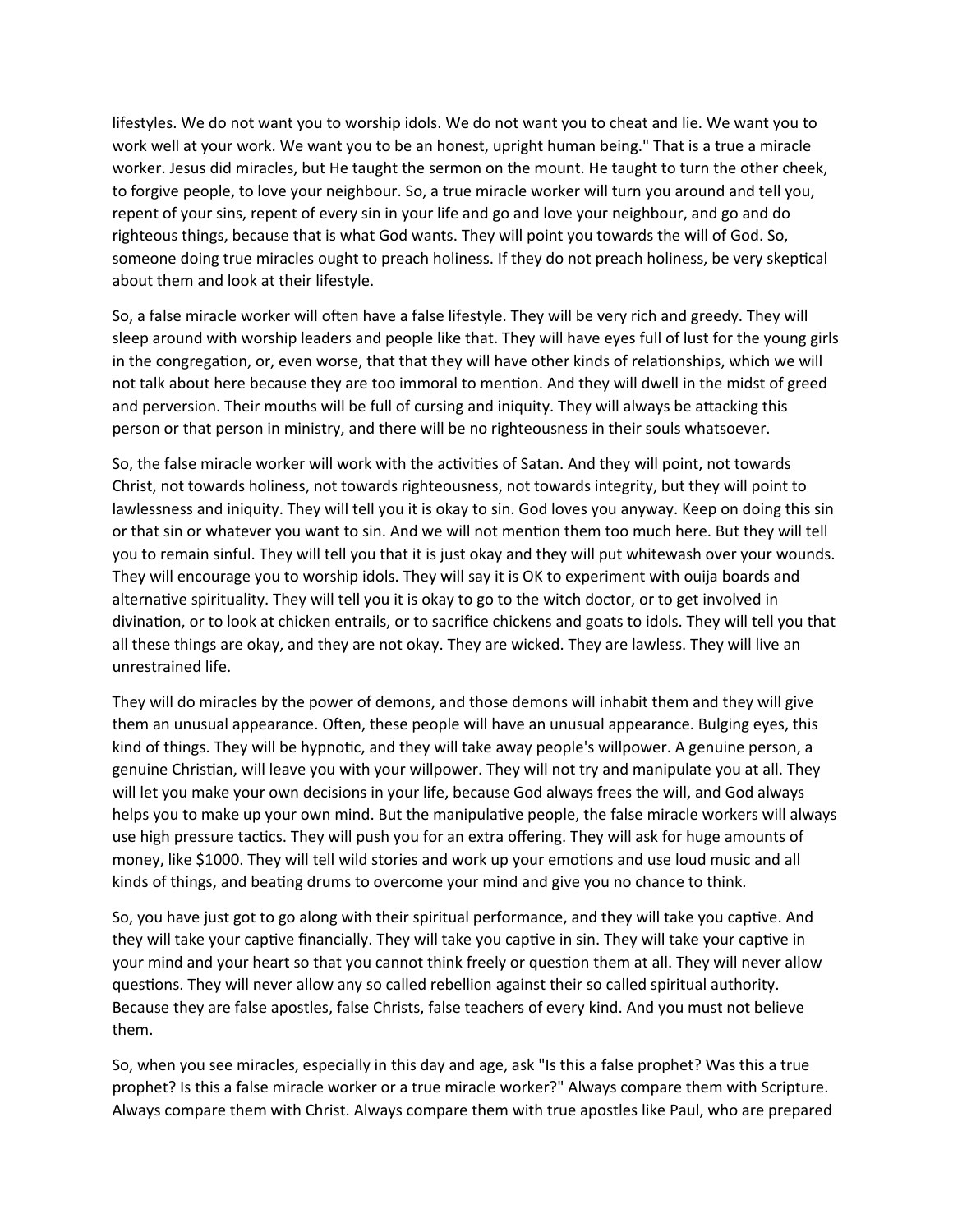to sacrifice for the gospel and suffer for the gospel, and not just run around in a Mercedes Benz. So, that is our little session on false miracles in the end times.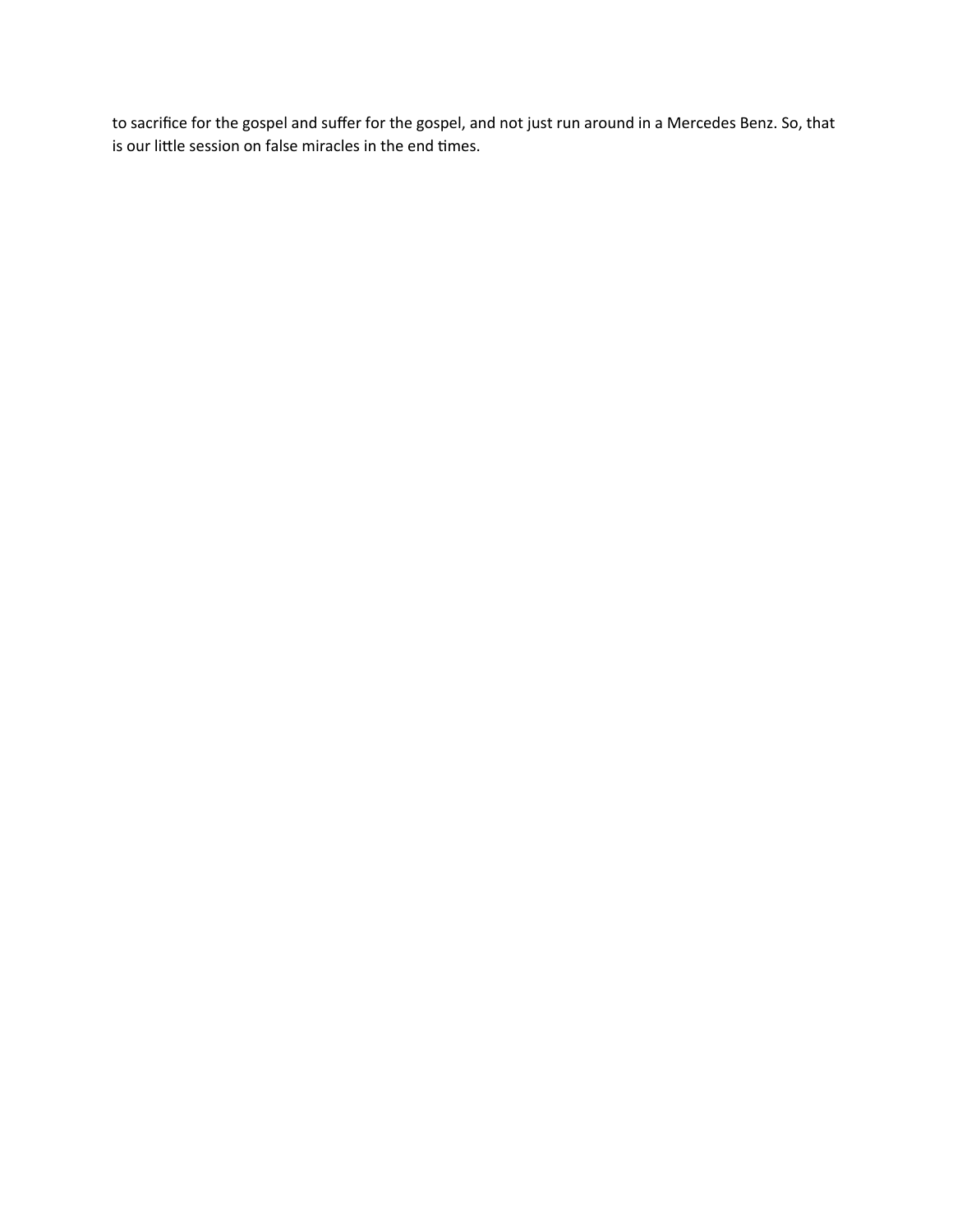## **5. How Cults Manipulate People**

We are working through our series on spiritual discernment. And today's topic is how cults convert people. Before we dive into today's topic. Let's pray, Father in heaven, we thank you for your grace upon our lives and we ask that your word and your truth will go forth with power today and we will be able to understand what you have prepared for us to hear. We pray this in Jesus' excellent name. Amen.

Well, we are going to look at some things that have come from studies of cults over the years. We will see maybe a little bit of the Bible, but a lot of the ways that people have studied how cults work, how cults draw people in and destroy them with manipulation, and how these cults set out to scam their members and take away their money or even use them sexually or even, in the end, kill them.

So, there are some terrible cults out there, and the book you might want to get if you are really going to get into this area is Steve Hassan's book Combating Cult Mind Control, Combating Cult Mind Control. And you see, it is not just the mind control it is spirit control. These cults use evil spirits, to take over the minds and the hearts of people. They make themselves vulnerable to the control of various evil spirits, wrong doctrines and false teachings. And the people become like zombies. They become controlled by wrong thoughts, wrong emotions and wrong behaviours. And they surrender themselves to be controlled by an evil person or by an evil organisation.

And the number one thing that cults do is they talk about submission to leadership. Leaders tend to be absolute. They call themselves apostles, prophets or Popes or huge titles like that, and they want to take control of people's lives, and you have to submit to the human leader. And that is one sign of a cult. And in some cults, they say that the leader is God or a representative of God, or God's representative on Earth, or especially anointed apostle. And the leader is a strong, controlling, manipulative person who demands submission even when things change, they say. Okay, these were the rules yesterday, but now these are the rules today. Submit to the new rules. And they can change the theology and they can make unreasonable demands of the people that belong to that particular organisation, saying they have to do this or that. And the more extreme that demands, the more power that the leader feels.

And the leader creates what we call a polarised world view. That means everyone inside the organisation is good and everyone outside the organisation is bad. So, they will say there is no other way to heaven except through Organisation X and everyone outside our organisation is worldly, bad, heretical, has the wrong doctrine, and so on and so forth. So, the good people are in and the bad people are out. And they create a wall around this organisation so that people are terribly afraid. I mean, a mental wall, a spiritual wall, so once someone is in they are afraid to leave Organisation X, or Church X, because to leave the organisation is to leave God and to leave salvation, and if they leave the organisation, they will be going to hell. At least that is what the organisation teaches. And that is a very controlling thing. You have got to stay in our church or our organisation or you will be doomed to eternal torment. And that is a terribly tough teaching. So, that is a polarised world view. The group is all that is good, and everything outside the group is bad.

Next thing that cults do is feeling over thought, feeling over thought. They say the emotions, intuitions, mystical insights are promoted as more important than rational conclusions. You are not allowed to logically question everything, you have to feel. You have to believe, you have to belong, your emotions, which are generated by the group, by the group leader, by the manipulative techniques, they become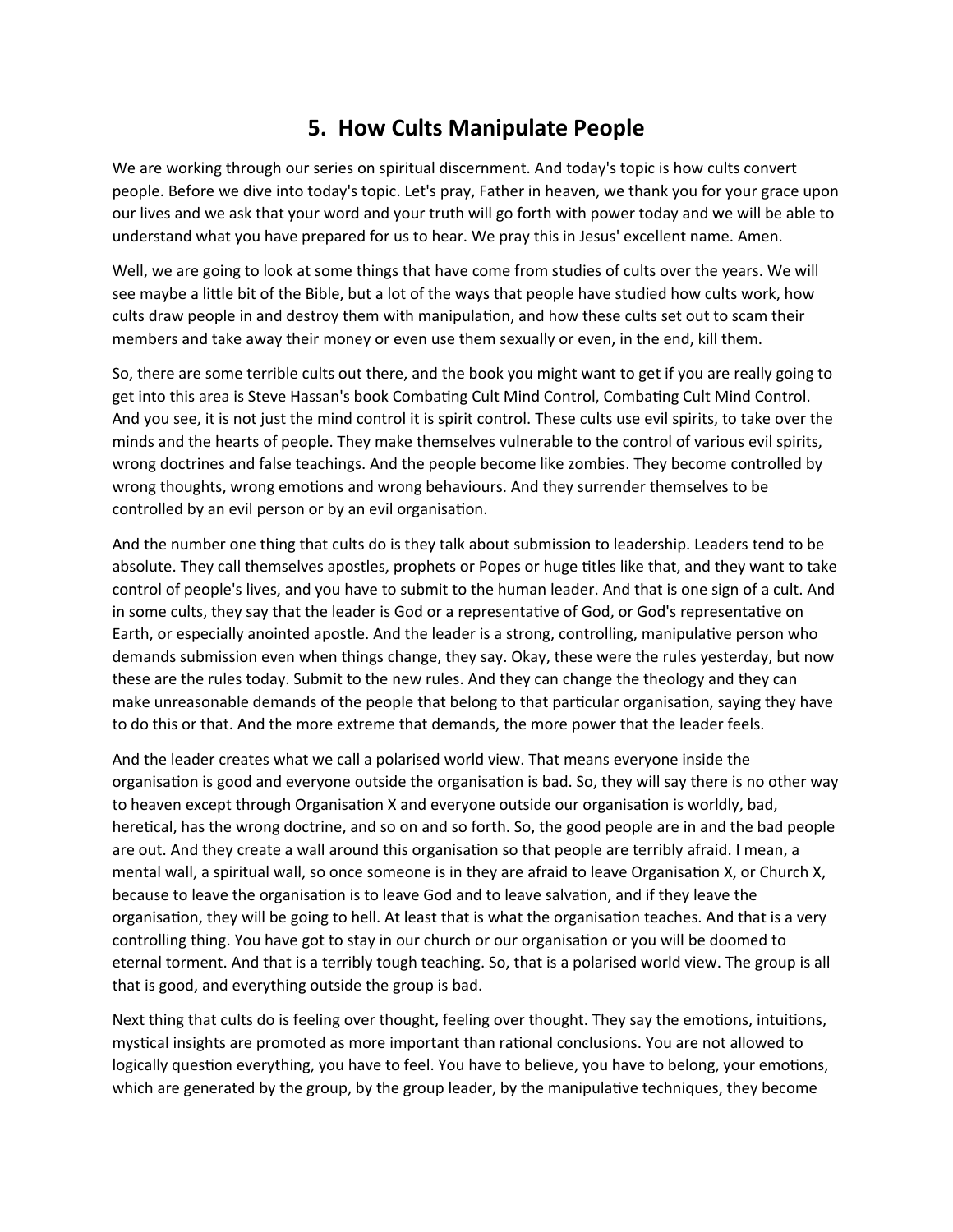absolute and thinking is actively discouraged. Critical thinking, reflective thinking even watching TV, reading books, that is actively discouraged, and emotion has to be everything, especially emotions of loyalty to the group, or loyalty to the group leader.

Fourthly, we find out about manipulation of feelings. Techniques are designed to stimulate emotions or create tension and release the tension, usually employing group dynamics. That is a manipulative psychology to influence the responses. And so they carefully think about how they are going to arrange the meetings, and how loud the music is going to be, and how intense it is going to be, and how repetitive it is going to be, so that people are lulled into a strong emotional state, a trance-like state, by which they could easily be controlled.

Denigration of critical thinking. We mentioned a bit about this earlier. This is point 5 of how cults convert people, denigration of critical thinking. They can go so far as to characterise any independent thought as selfish and rational use of intellect as evil. When I first became a Christian, I came out of doing some research in chemistry, and some people would say to me, belonging to these extreme groups, "You cannot be a Christian because you are a scientist." Now that is completely untrue. If you have got a good mind, you are supposed to use your good mind. You are supposed to be able to question doctrine. You are supposed to be able to look at the Bible verses for yourself. And when they say, "We control the Bible, you should not read the Bible. We will tell you what the Bible says. You should not think about the Bible. You are just to follow us. You are just to follow the leader." Then you know that you are in the wrong kind of group, and you need to get out. And you need to be able to use your mind, because critical thinking is something that God has given you. God has given you a sharp mind to be able to think, to write, to teach and to come to certain conclusions about life. So, if you are free and Christ sets you free, then you should be free to think, because Christ sets you free indeed. So, the cults, they denigrate critical thinking. They denigrate intelligent people. They just want sheep. They just want complete followers.

And the point 6, that salvation or fulfilment can only be realised in the group. So, it might be a secular group. It might not talk about salvation, but it will say, "the only way you will ever get rich is through us, or the only way that you will find happiness in life is through us." Or in the religious group, "the only way you will get to heaven is through us." So, salvation or fulfilment can only be found in the group. And that is the only way that you can be satisfied in life is by joining organisation X, group X, Church X or so on. And so this is a way that they manipulate the followers into staying in the group and terrifies them.

The next one is quite important, point 7. The end justifies the means. The end justifies the means. As cults keep on going, they become more and more criminal in nature. And so they start telling lies, and they say, Well, we have got to tell lies to the unbelievers. We have got to trick them into joining our group, because that is the only way they can be saved. So, they will say, Come to our group, we are going to have a potluck or something and they make it like it is just a fun time. But then they start now, manipulating them and telling stories to them and making promises which are not fulfilled, and the people who think they are just going to a potluck end up being pushed and shoved to join the group, and they take control of their victims in this way. So, there are lies on top of lies, on top of lies, on top of trickery. Often financial manipulation, getting people to put the group in their will, or to give the group lots of money, or sign over their bank accounts to the group.

So, the ends justifies the means. Anything that makes the group more powerful is good, and anything that diminishes the power of the group is bad. And so and we find any action or behaviour is justifiable,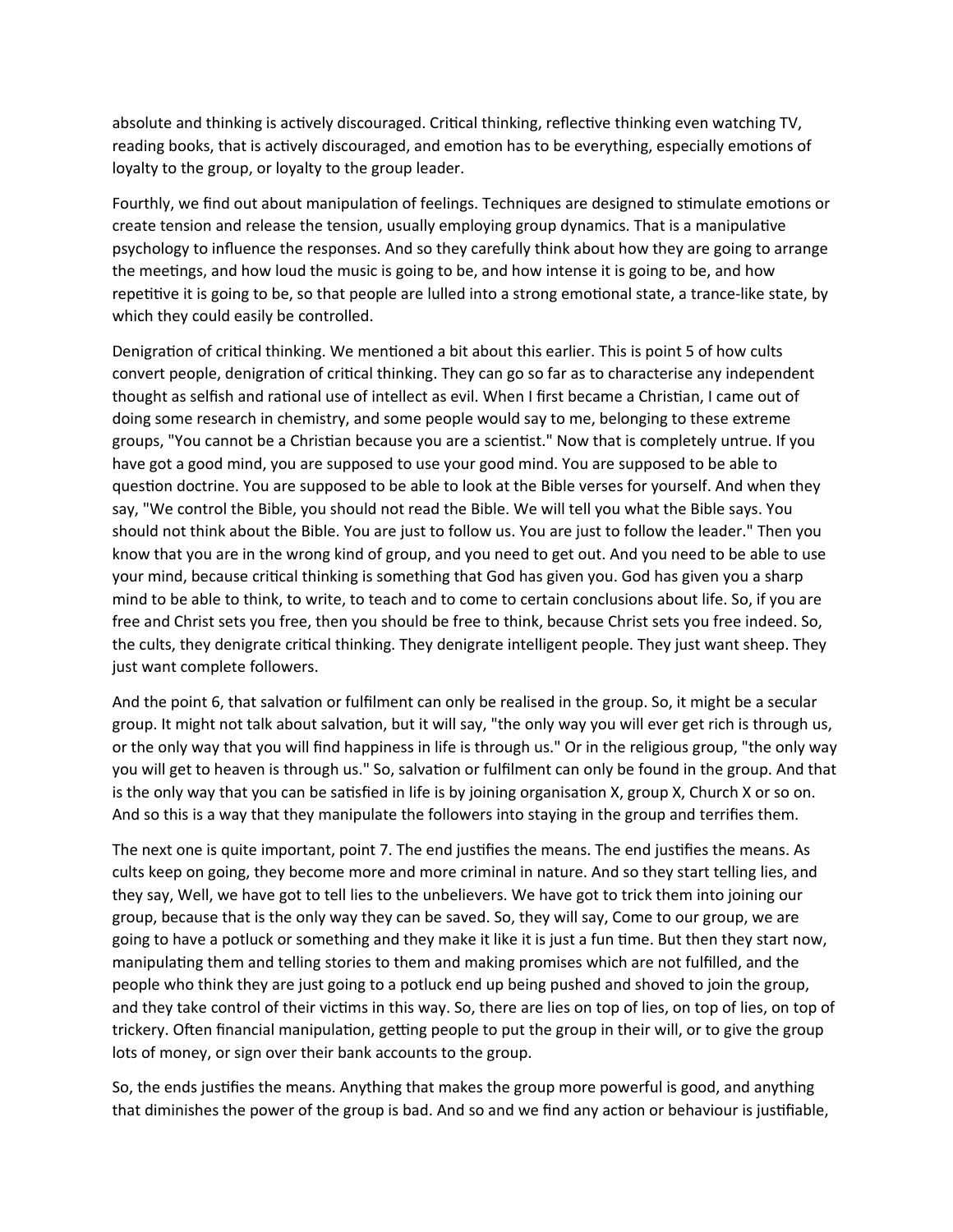as long as it furthers the group's goal. So, even in some cases murder, where some groups have killed people who have defected from the group, and they start telling the truth about the cult, and they get bumped off by a cult members. And that is seen as the right thing to do because they are just defending the group from the person that is telling the police about them, or something like that.

And and the group leader becomes absolute truth, and he becomes over all man made laws. So, he will say, "Well, I am such and such a prophet, so I can have 17 wives," and that might be illegal in that particular country. But he says, "No, I am prophet so and so, and if I want to have 17 wives, I will have 17 wives." Or they will dodge tax laws and other laws like that. And they will flagrantly break the laws of the country, especially regarding sexual immorality, money, power and politics, sometimes. Sometimes they will even interfere with the politics of the country they belong to.

And point 8, about how cults convert people, is the group is over the individual. You cannot be yourself. You have to conform to the group. The group's concerns supersede an individuals goals or the individual's needs, aspirations and concerns. Conformity is the key. People are rewarded for towing the line, for getting along with the cult or the group. And so they are told, "You gotta do this, you have got to do that and you have got to do it this time and in this way." And so the cult takes control of people by making them subservient to the group.

So, the next thing is point 9, warnings of severe or supernatural sanctions. So, the group creates an atmosphere of fear that says, if you criticise the group, if you disobey the leader, if you ever leave the group, something bad will happen to you. So, they say, If you leave Church 52 or let's call that the cult Church 52 I do not think there is any such church, but let's just make up a name. Church 52. If you leave Church 52 you will go to hell or you will be under a curse. This will happen to your family. This will happen to you. You will never find happiness. There is some terrible consequence that happens if you leave, and they make this very lurid. They make it very clear that terrible things will happen to anyone who defects from the group or even criticises the group. This can go so far, even if they have a negative or critical thought of the group leader, if it is shown in any way the facial expressions on their face, then terrible punishment can come down on them. And this conformity is always expected in every aspect of their life.

And point 10. They expect the new believer of the group, cult 52 or whatever to sever their ties with their past, their family, their friends, their goals and their interests. So, they are expected to just throw away everything from the past. You have a new life, you have a new family. Forget about your mother, your father, your brothers, your sisters, your aunts and your uncles. We, the cult 52, or whatever this cult group is, that group becomes the new family, and they completely take over the life of the new believer in their false doctrine. And so they claim the role of the family. Now, if anyone says to you join our family, our new family, and put away your old family, then that is dangerous.

Now a lot of churches want to be welcoming. They want to be a spiritual family and brothers and sisters. But they do not replace your physical family. They do not replace your mother or your father, your brothers or your sisters. They would encourage you to be kind to them, to be gracious to them and be a good family member, and to respect your parents. A good church does not tell you to leave your parents. A good church will tell you to respect and honour and bless your parents, and be there for them at all times. And so this idea that you have to leave everything to join this church or this organisation, and put it all behind and sacrifice it all for the organisation. It sounds very biblical, perhaps a little bit at first, and some Bible verses can be used out of context to back that up. We do have to sacrifice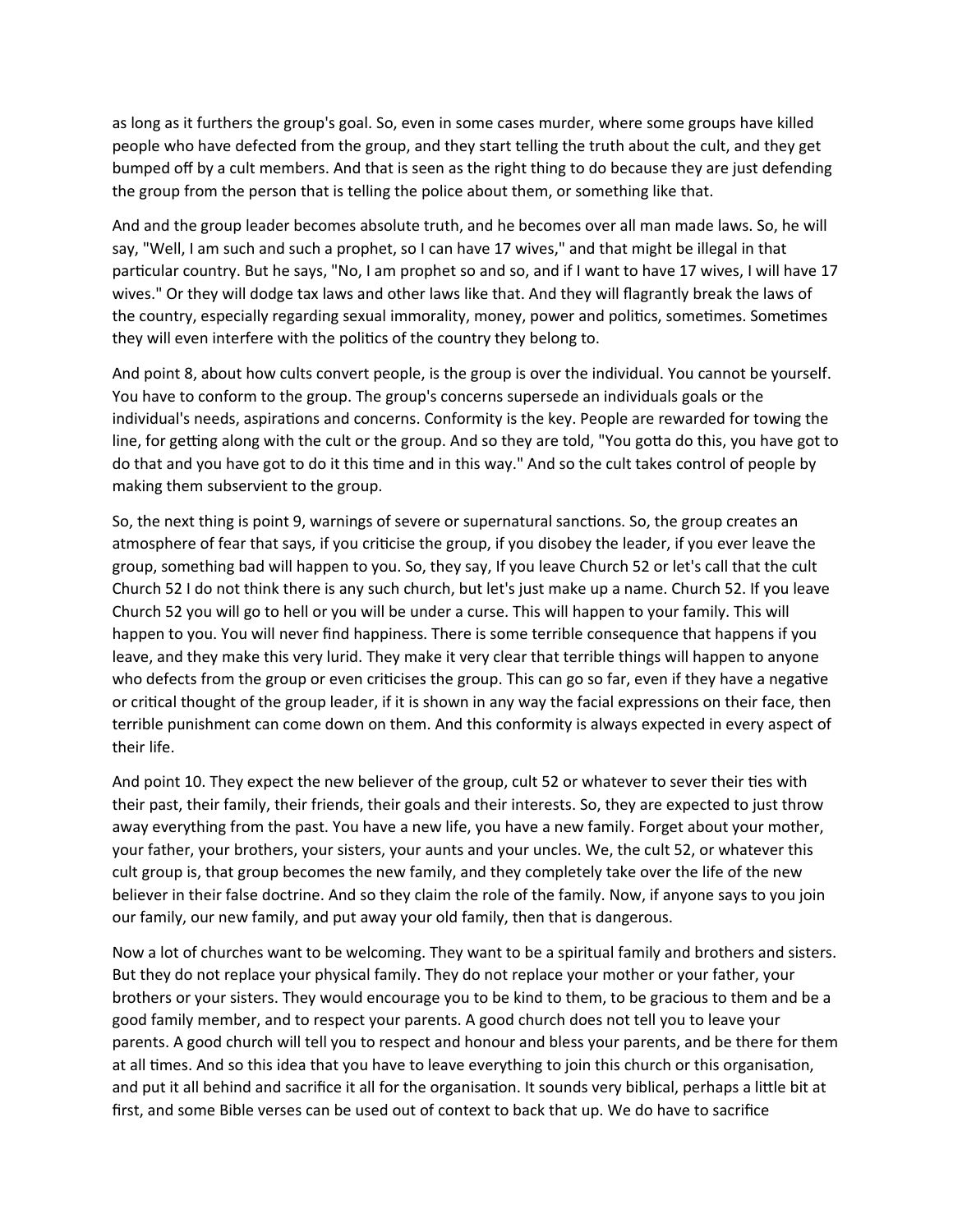everything for believing in Jesus, but we do not sacrifice everything to belong to a particular local church or to a group or a cult.

And point 11 of the points we are going through now, is that they use lawyers. These groups use something that we technically call, this technical word for this is barratrism, abuse of barratry, they use barristers and lawyers to keep people in line. Some cults use cult lawyers to sue ex cult members and critics, often using fabricated evidence and causing financial stress by repeated trivial lawsuits. The cult's aim is not so much to win the lawsuit, though they often do, as to harass and intimidate their critics into silence. So, these larger cults will have extensive legal teams that will go after people that criticise the cults. And we will find this and some do not just have legal teams. Some have paramilitary teams, they have gunmen there, people like that, and that is not terribly common. But in some places there will be a terrorist element to the cult.

So, there are some of the techniques and pressure points that cults used to keep people in control. And if you see that happening around you, you need to run away from that group. If people are psychologically manipulating you, telling you you cannot think, trying to get your emotions worked up, then that is not healthy. God wants you to be in a healthy church. He wants you to be in a healthy organisation. He does not want you going to a place that has this charismatic leader that wants to take over your life, and take over all the aspects of your life.

So, there are two things that cults do to suck people in. Firstly, they pick on people's emotional vulnerability. And so they look for people that are going through a divorce or grieving or been through a lot of abuse. Or they are unemployed, they have a job or career change. They are moving away from home or going to college, there was illness or death of a loved one. They find someone who is vulnerable and struggling in life. They play to their feelings and their minds.

And so, and the other thing they do is not only did they look for vulnerable people, they look for vulnerable people and they hold them in this particular location for 2, 3, 4 days or a week, they brainwash them. They have a brainwashing session. "Come away to our weekend, come to our camp, come here." And so they have an intensive weekend or intensive week where they really just bombard the person with a lot of emotions, a lot of love, a lot of things. So, the person thinks this is the most wonderful group ever. I have got to join them. They love me so much, but it is a trick. It is called love bombing, and they get the emotional, vulnerable person. They bombard them with strong emotional messages. And the person cracks, the person does not realise they are being emotionally manipulated. And they join the group.

And they thought reform, mind control. These are other words for what they have done. And so I am not going to name any groups because won radio here and I could get sued, because some of these more powerful groups have these weekends away or a week away where they completely take control of the person. They dig in to their emotions, their mind and their thought, and they really pull them into the group by taking them away from their family, away from their normal context, out to the countryside or somewhere to a retreat centre. And they just bombard them with stuff until they collapse. The defences collapse, and they come into the cult that way.

Okay. Another saying that cults do is they try and make a person cognitively dissonant and then resolve that. That is a psychological word, and that these people find themselves trapped in a way where they try and take over the person's behaviour by intense involvement. They try and control a person's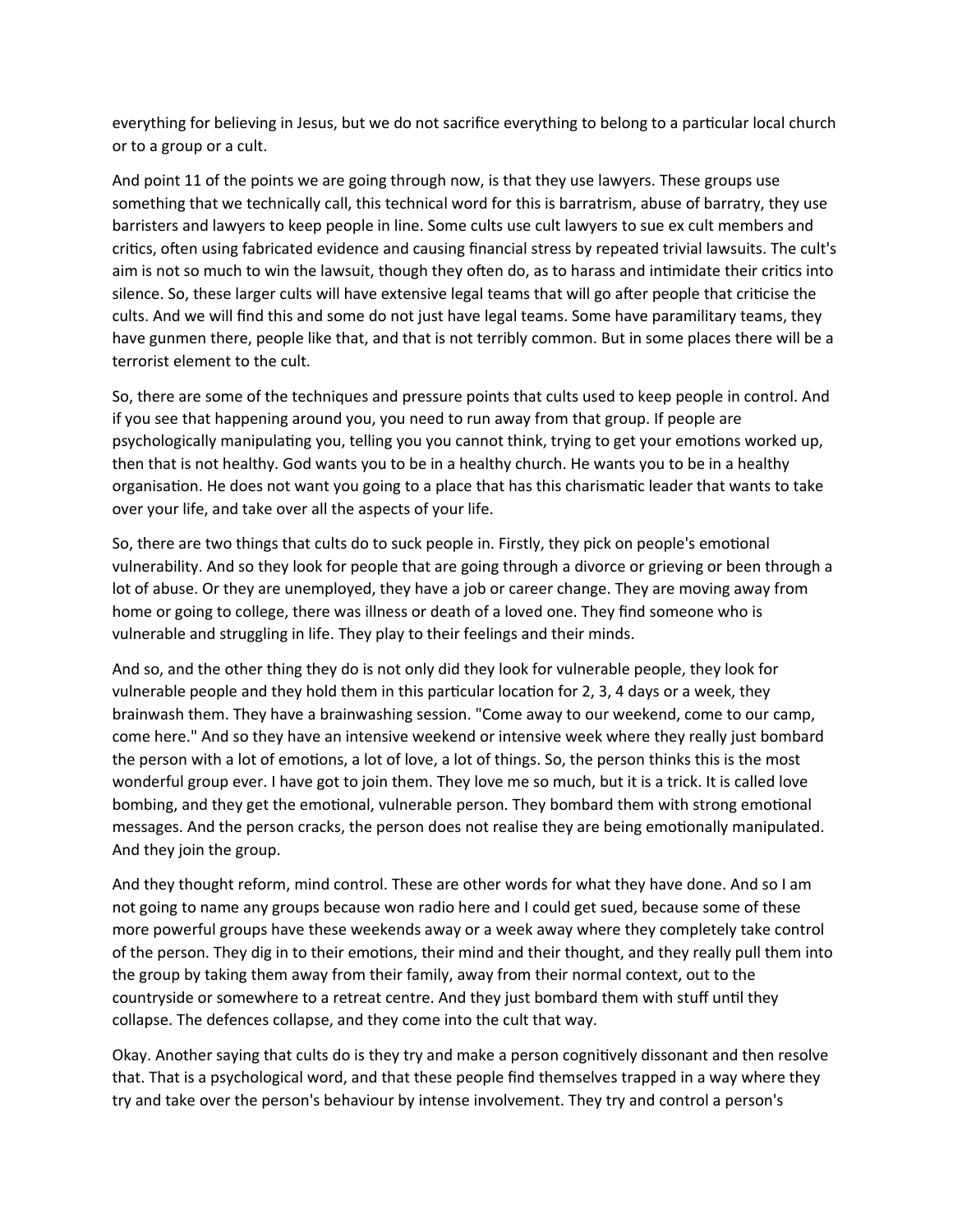behaviour. They try and control a person's emotions. They try thought indoctrination, so extended teaching sessions, memorisation of cult doctrine, auditing sessions, getting into a person's mind and heart all the time, trying to find out what is going on. Very powerful counselling that is not actually counselling, but it is actually manipulation.

So, there are four key areas that the cults try and control to get rid of any cognitive dissonance, to get rid of any signs of protest in a person's heart or mind. And these four areas are behaviour, emotions, thought and information. They try and control a person's behaviour by making them do all these tasks for the church or the cult, and the behaviour is closely supervised, its carefully prescribed. You are doing this at this time and this at another time, and that is controlling behaviour.

Number two area that they control is emotions. The new recruit is often love bombed, greeted enthusiastically told they are very special, made to feel wonderful. However, it does not last and the emotions are sent on a roller coaster up and down. You are accepted, you are rejected, you are accepted, rejected, until people's emotions are totally under control of the cult leader or the persons that work for the cult leader who are working on the new recruit. So, they really manipulate the person's emotions.

Thirdly, the third area they get into is the person's thought. They indoctrinate them. They make the memorise the stuff, they try and thought control. You have got to think this. You cannot think that, that is a bad thought. This is a good thought. And so thought control of the person. So, their thought life becomes completely bombarded by these long education and indoctrination sessions. And people are not allowed to read for themselves. They are not allowed to watch TV, not allowed to watch certain movies, not allowed to go on the Internet. And this thought control is absolute and total, and it really does take over the people's minds, so that if they try and watch TV, they feel very guilty. Or they will try and watch a movie and sneak out to watch a movie. They feel very guilty because they are having the wrong thoughts. They are thinking things that are not approved by the group.

Then they try and control the information in order to control the other things. They isolate people from their peers from their previous friends and family, people that might argue with them. TV, they ban TV, they ban radio, they ban newspapers, they ban the Internet. They carefully control any associations or thoughts. They say, "Oh no, you cannot use social media. You cannot do this. You cannot do that." So, to keep people in the cult and unable to question what the cult leader says day and night. So, these combined factors, the manipulation of behaviour, emotions, thought and information make it very likely that if the new recruits stays in the cult for any length of time, they will become to believe in it utterly and completely.

Okay, there are some other things that they do. They focus on felt, needs and defects with exaggerated promises of fulfilment. They try and say, "Oh, you are feeling lonely. You will be accepted here, and you will be loved as you have never been loved before," et cetera. Rigid control of time and activities. They often schedule people to do this and do that. And there are a lot of emotionally draining activities, leaving little time for reflection, questioning and privacy.

Information control, which we have touched on. Language manipulation, they have new words and new language, and you have got to learn the code words or you are out of the group. Discouraging critical, rational thought and questions which I covered earlier. Instruction and repetition in trance induction techniques. Now trance induction or trance state, you know what a trance state is, when you go kind of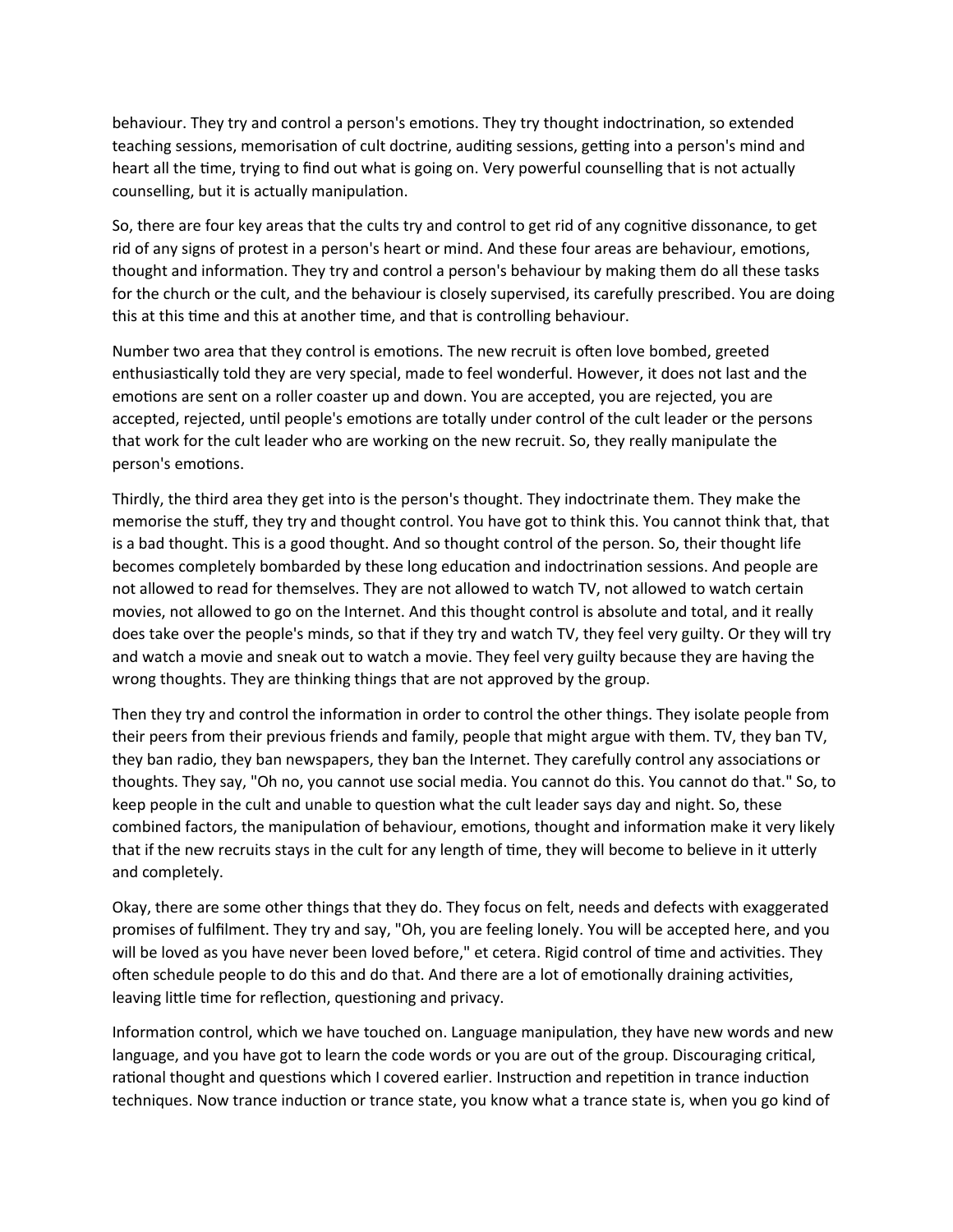a zombie state, you cannot think you are just moving into that. And a trance, when people go into a trance, it is very easy to control the hearts, minds and thoughts and to implant evil spirits into them as well. So, these include progressive relaxation, chanting, hypnosis. And some people are very good at hypnosis, meditation, trance states, guided imagery or visualisation so that people visualise things and that the cult tells them to get into a trance state that way. Deep breathing exercises, all of which make a person highly suggestible. So, they want to get the person into a state where they can use the power of suggestion to take over their hearts and minds.

And so the person becomes unable to distinguish between fantasy and reality. And they live in a fantasy world as portrayed by the cult, where they are serving the cult leader who is God, a prophet or whatever. And the cult leader is everything in their fantasies. Life revolves around the group, around the cult leader, around the mission of the cult and things like that.

And so, there are even things like using various psycho-pathological techniques called Relax, relaxation induced anxiety and things like that we do not have time to go into. But they are playing with people's psychological states through trance and hypnosis, and you have got to be careful of any group that uses trance, hypnosis, guided meditation and things like that. They have a small place in someone's life. But when they start using them as weapons to take over the person, take over the personality and subject them to mind control, then that is a really, really bad thing. You have to stay away from that stuff.

Confession sessions where they put someone in a chair, and they make them confess all their past sins to the leader, old secret sins or thoughts or temptations. And they use these confessions to blackmail the people and emotionally bond the people to themselves, and it is depersonalisation. It strips away the person's sense of self, and it is a forced submission to the group. Forced confessions of all the things that have gone on in life, and getting back into their complexes and their childhoods, their feelings. That is often a very evil thing, and you should never be asked to do that. You should be able to keep your private life private. And of course, they use guilt and fear to control people in the group, that if you do a little thing wrong, you feel guilty or you are afraid, or you feel you are going to be punished all the time.

And the next thing is a very big one. Number nine in this particular list, control of sexuality intimacy within the cult. You can only marry people who are believers in Leader X, or in some cases, the women have to have sex with Leader X, and that is fairly rare. But they may extend to marriage decisions. Sexual relations, forced promiscuity in some cults, group sex in some new age therapy groups. Child sex, adultery, polygamy in some groups where they have a lot of polygamy and free sex going on. And there was a group called Branch Davidians here in the USA, it is now extinct, was very much into that. So, there is a lot of control of sexuality, and the person is made to feel sexually bonded to members of the group in one way or the other. So, it is very, very hard for them to escape or to feel guilty because of their sexual behaviour within the group.

And the next thing is excessive financial obligations. They do not just want tithes. They were double tithes. They want triple tithes. They want financial sacrifice, and the leader will often be living in a huge mansion or a house while the members are working like slaves in some thing. And it is called living in a Commune. But the communal living is for the ordinary members, and the higher up members are getting very wealthy indeed, off all this manipulation.

Now can a normal church with good doctrine get like this? Yes, if it is got the wrong leader. But, however, good doctrine generally is a good sign of a good group, because a bad group tends to have bad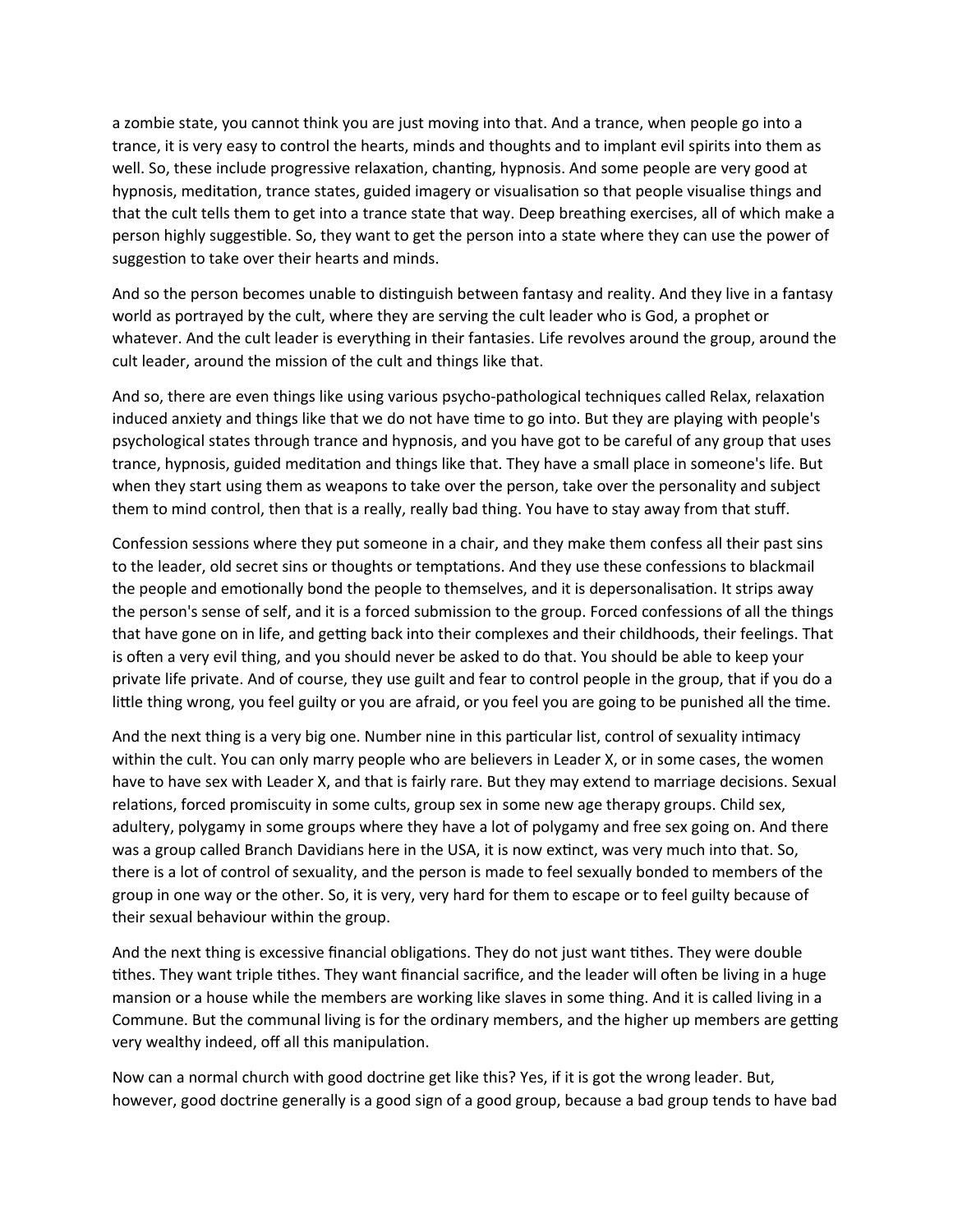doctrine. So, we need to be very careful about all the things we have been talking about. We need to be very careful about these things, and we need to be able to spot when a group is manipulating us, and it is very hard to tell when we are being manipulated.

We need to be very alert and Jesus says, be alert, be watchful for the wolves are coming in sheep's clothing. And this is how the wolves behave they try and manipulate you. They try and control information, behaviour, emotions and things like that. They try and control your thinking. They try and take over your life entirely and try and take over your associations with your friends and your family, they try and take over your finances and your sexuality. And they say our group is the only group that is going to get you to heaven. But if you wander outside our group, you are going to be lost and go to hell.

And okay, if you go completely away from Jesus? If you reject Jesus, then of course you would go to hell. But not if you walk out of a church building belonging to denomination A or B or C. It is not your church building that saves you, it is through your relationship with Jesus Christ as Lord and Saviour, and that is not through a person. There is only one mediator between God and man, and that is Christ Jesus. So, it is not the bishop who saves you, the archbishop who saves you, the apostle, a prophet or a group leader who saves you. They are just servants of yours to help you to find salvation. And if they take over your life, if they demand excessive amounts of loyalty, if they demand that you follow them and no one else, that you listen to them and no one else, that they try and say you cannot read any books but our books, you cannot think anyway but our way of thinking, then you are in a very dangerous group and you need to exit as soon as possible.

And if this is being done to you, if you see it around you, you must resist it. And you must try and get your friends and family out of these controlling groups because they will be destroyed. They will be plundered by these wolves in sheep's clothing. They look great. They sound great. They have got terrific personalities. They have often got a great big idea or vision they want to sell to the world. They are very compelling, but they are ultimately capturing people's souls. They are taking people captive to their will, to their control. They want power over people. And they figured out how to get it, they have often studied other cult groups. And they make excessive demands on their people to control them and bring them into the cult.

It says in Acts 20 they wanted to get disciples to follow them instead of following the Lord Jesus Christ. So, it becomes an ego thing for the cult leaders and the leaders of the cult to take in people and to make them totally pliable under the hands of their psychological techniques. So, you need to be very, very careful. If you want more information on this, you can go to globalchristians.org/cults. There is an ebook there that tells you all about cults and how to deal with them. Globalchristians.org/cults. And that will help you to understand the dynamics that are going on here.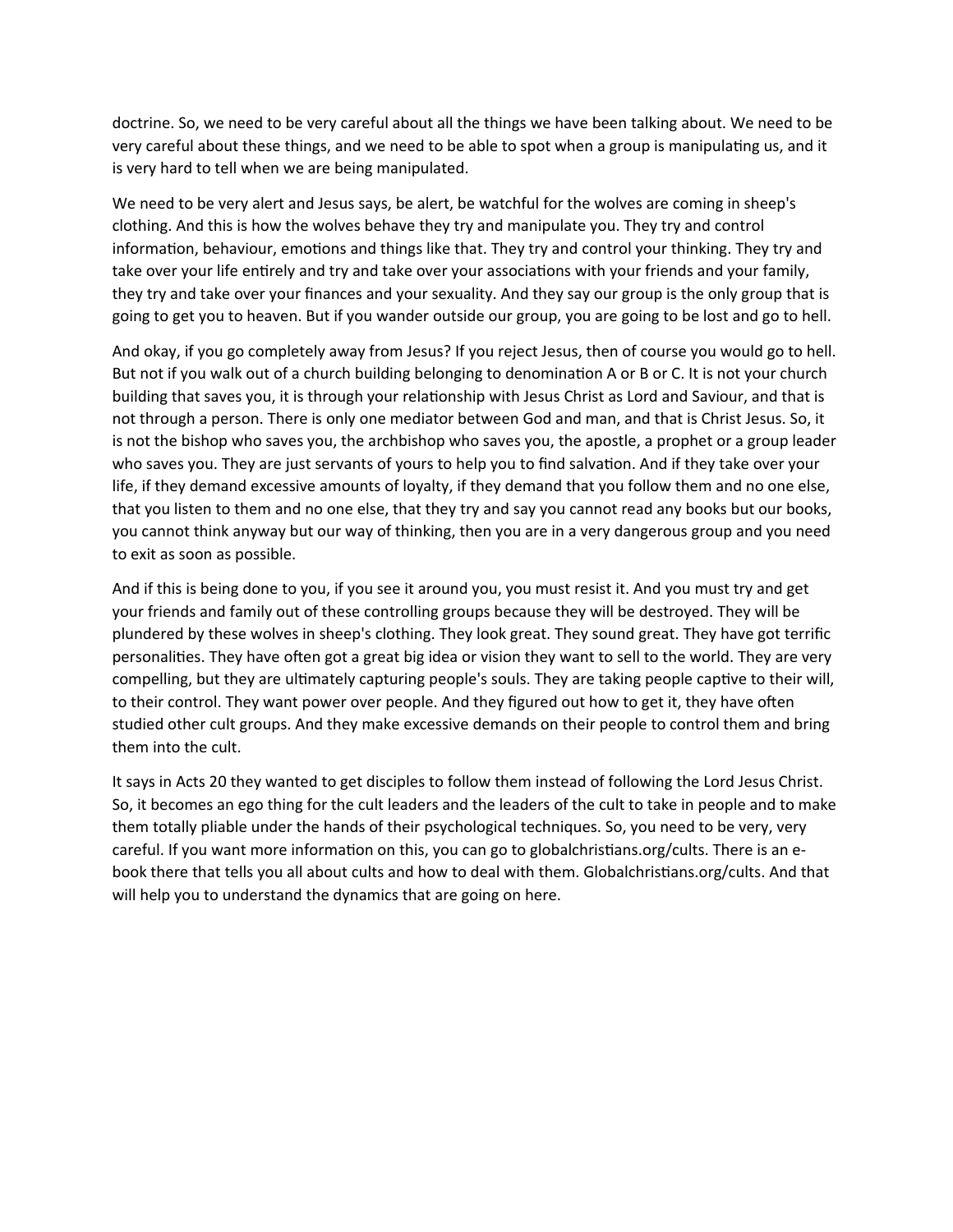# **6. Conspiracy Theories**

We have got a fascinating topic for you today, and that is conspiracies. Conspiracy theories, should we believe them? And what does the Bible tell us about conspiracies and conspiracy theories? So, this is a really fascinating topic. Tune in, get your pens, bibles and notebooks ready, because we here at Insights for Eternity teach those who teach others. So, before we get into the Bible, let's pray. Father in heaven, we thank you for your grace and your peace upon our lives. We ask now that your word will go forth with power today, it will change hearts and lives and minds, and bring security, grace and peace to our hearts, in Jesus name. Amen.

Okay, the passage we are going to be looking at is Isaiah chapter eight, verses 9 to 15, in the English Standard Version, which I have got in front of me. Isaiah chapter eight, verses 9 to 15. Be broken, you peoples and be shattered. Give ear all you far countries. Strap on your armour and be shattered. Strap on your armour and be shattered. Take counsel together, but it will come to nothing. Speak a word, but it will not stand, for God is with us. For the Lord God spoke thus to me, with His strong hand upon me, and warned me not to walk in the way of this people, saying, do not call a conspiracy all this people calls a conspiracy. And do not fear what they fear, nor be in dread. But the Lord of Hosts, Him you shall honour as holy. Let Him be your fear and let Him be your dread. And He will become a sanctuary, and a stone of offence and a rock of stumbling to both houses of Israel, a trap and a snare to the inhabitants of Jerusalem. And many shall stumble on it. They shall fall and be broken. They shall be snared and taken.

So, here God is telling Isaiah, do not get into conspiracy theories. Let God be your fear and let God be your dread. Do not get into all the politics, all the conspiracy theories, because they can drive you crazy. Every week there is a new conspiracy theory, about the Jews, or about the Communists, or about this or about that or about the virus, and this, that and the other, there is always a conspiracy theory. And it is always got a whole bunch of YouTube videos and things behind it. We are not to be like that, we are not to have a spirit of fear over our life. We are not to be in fear and dread of human beings.

People should not terrify us. Instead, we should have faith in the living God, who sent Jesus to save us and deliver us from our sins. For God gave us Jesus Christ. Will He not with Him also give us all things? Romans eight, Verse 32. And nothing can separate us from the love of Christ. Nothing in heaven on Earth or under the Earth can separate us. Neither height nor depth, nor any other created thing is going to separate us from the love of Jesus Christ, our Saviour and Lord. So, the conspiracies of men and of women, of organisations, of countries, of places, the big banks and all those kind of conspiracies, they cannot separate you from the love of God in Jesus Christ, your Saviour. God has everything under control. He will sanctify you. He will make you blameless and pure. And He will take you into heaven to be with Himself.

The conspiracies of this world are conducted as part of the present evil age. We live in the present evil age. And this present evil age is run by the god of this age. That is the devil, that is Satan, That is Lucifer, the dragon of old. He is the god of this age. The small g god, he is not the creator God of the heavens and the earth. He has a time limit. And that time limit is this age. And when this age wraps up, he will be cast into the lake of fire. So, that is what the book of revelations is about, the final days of this age when it is all wrapped up and all the conspiracies come to nothing. They come, they conspire against God, they do the 666 thing. They control the money system. Eventually they get to the battle of Armageddon. What happens to them? They are completely defeated by God Himself. And they are cast into the lake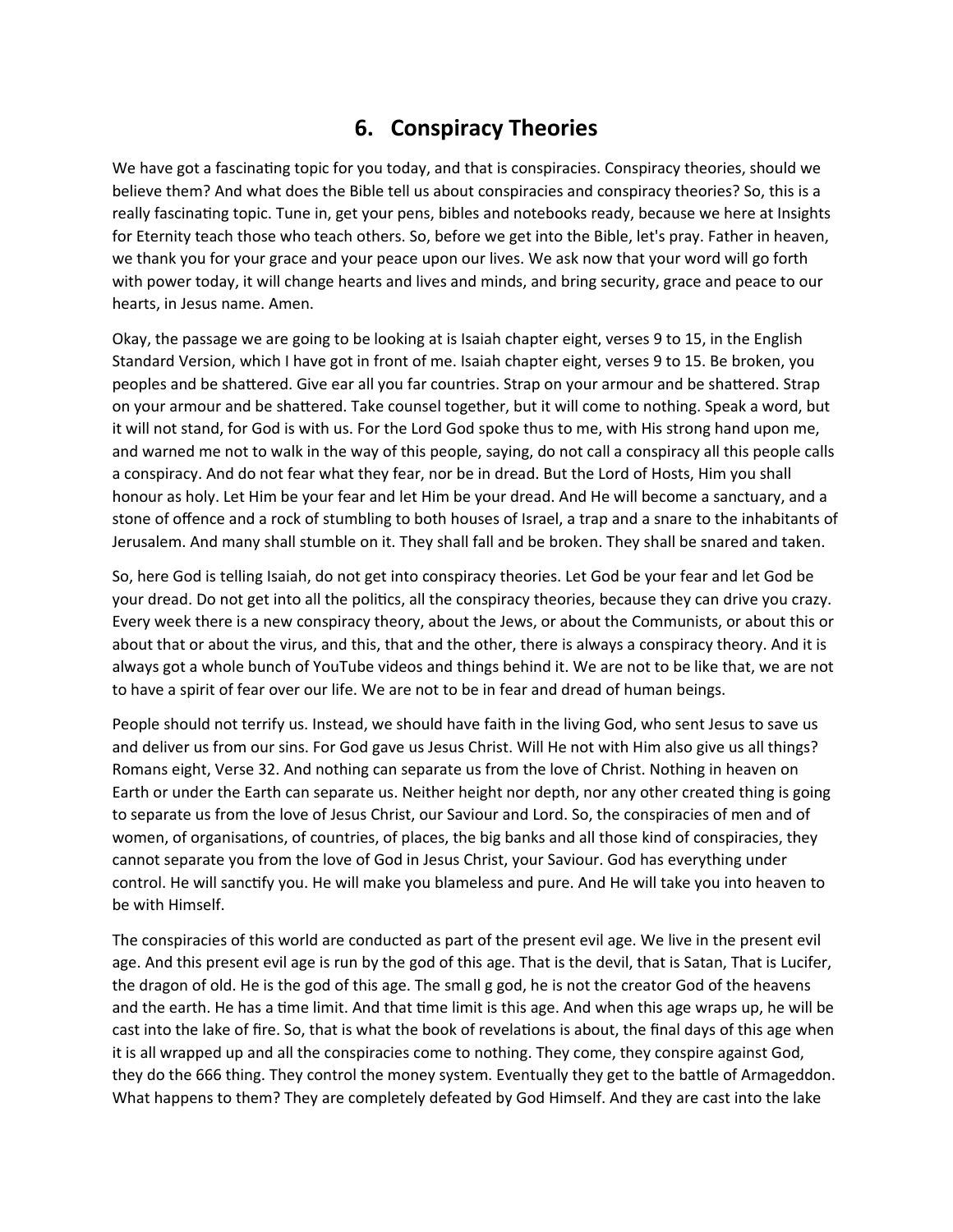of fire. And that is the end of them. The beast, the false prophet, the dragon, they are all in their due times in their due places, they are cast down by God. And that is their fate.

The conspirators, the bad people, the kings of this Earth that are deceived by the devil. That is what is behind all these conspiracies, is the deception of the devil. The devil deceives all these people in the banks, in the governments, in the military, all these people that are part of the conspiracy theories. They are being deceived by Satan to rebel against God and to persecute the righteous. Should we be afraid? No, not at all. God does not want you to be afraid of all the things going on in this world. God does not want you terrified every time you turn on the news, or you look at Facebook, or you go to YouTube or you go to the Internet. God does not want you living in fear and believing all these crazy conspiracy theories all over the place, and some of them are completely crazy.

So, let's look at some points here. I have got 14 points that I am going to try and get through during this broadcast. And the number one point is, God does not want you believing all the conspiracies. He says, Do not call conspiracy all that this people call conspiracy, and do not fear what they fear nor be in dread. We are not to be afraid like the people of the world. The people of the world have no hope. They do not know Christ. They do not know the power of God. They do not know the sovereign hand of God. They do not know that God is provident and good, and He brings things to their conclusion in their right time.

They do not know that about God. And so they do not fear God. They do not walk with God. They are looking after their own interests. They are worried about their own bank accounts, their houses, their children, their country, whatever. And they are not concerned about the things of holiness or of truth or of the Lord God Almighty. And so they have no hope. Their hope is in their possessions. Their hope is in their country. It is in the land. It is in the animals, whatever they have, that is where their hope is. And so when the conspiracy comes along they are trembling, their knees are knocking. They look at the armies. They look at the big banks, they look at the inflation. They look at what happens with the coronavirus, and they are trembling in fear and dread because of the circumstances that are unfolding around us all the time.

And you are not to be like that. You are not to be afraid of the circumstances. Your fear and your trust should be in the Lord God Almighty who has said that He loves you, who has already saved you, who has died on the cross for you, and who is going to rescue you from sin, death and hell and give you eternal life in God. That is the one that you should fear and you should dread. And you should not be afraid of all these conspiracies. They will, in the end, amount to nothing.

It says here at the at the start of it, it says, Take counsel together, but it will come to nothing. That is in verse 10. Isaiah eight verse 10, Take counsel together, but it will come to nothing. Speak a word, but it will not stand. So, these people can have their agreements. They can speak pompous words on television or on the Internet. They can have their plans. That might be Russian plans. It might be Chinese plans. It might be plans of this nation or that. They can have their plans. They can have their schemes. It might be a political party in your country where you are listening. Oh, these people have got these plans and they are going to do this and they are going to do that. And they are going to crush us as the Christians.

Well, they can have all the plans they like, but God is with us. Take counsel together, but it will come to nothing. Speak a word, but it will not stand. For why, for God is with us. God is with the believers. God is with the Christians. No matter what happens to you, you will be delivered from sin, death and hell. And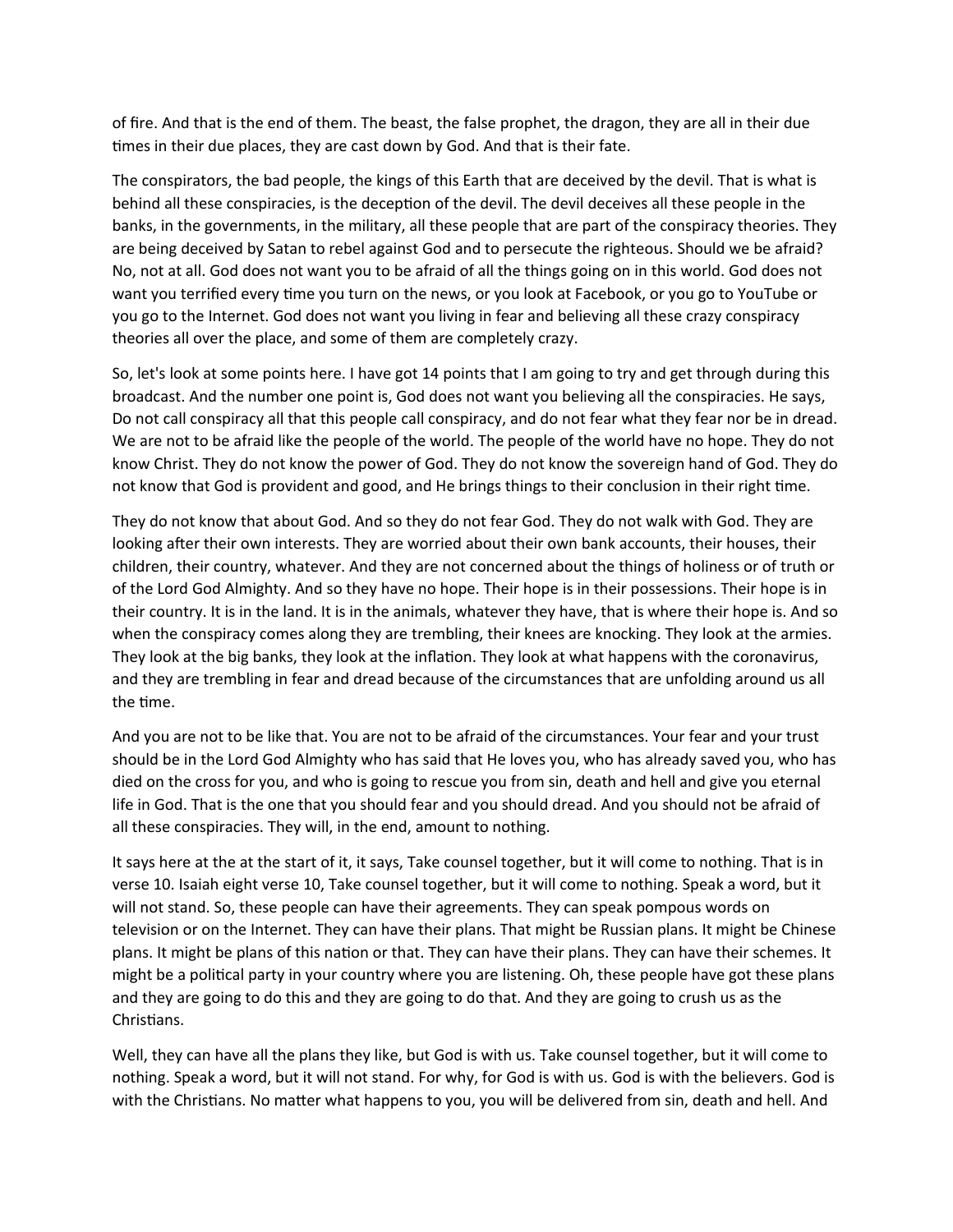you will spend eternity with God in heaven. and none of the conspiracies on Earth can affect your salvation. They might affect your finances. They might affect your health. They might affect your ability to be promoted. They might affect your ability to have church services when they shut down for this reason or that. But they cannot affect your salvation because you are saved by the sovereign hand of God and nothing can snatch you out of His hand. Not even all the politics in the world can snatch you out of the hand of the Lord Jesus Christ, for He is the good shepherd. He has laid down His life for the sheep, and nothing can snatch you out of the hand of Jesus and out of the hand of God, the Father, who has predestined you for salvation. So, you need to have confidence in God. And so Verse 10 take counsel together, but it will come to nothing. Speak all the words they like, but they will not stand.

Next thing it says, we find out what happens to the conspirators. They will be broken, be shattered. The conspiracies will be broken. That is in verse nine. Strap on your armour and be shattered, or strap on your armour and be destroyed. And so the conspiracies will be broken. They can put on all the armour and by that we mean weapons or strategies or the things we have, the armour of God. And of course, we have the armour of light. But also there is an armour of darkness, and the huge armour that, countries spend their money on, whether they be nuclear bombs or missiles and warships or planes. Take all those weapons in the world. But they will be broken by that armour of God. They will be broken by the power of God.

All the demons in the world, the devil, the false prophet, the beast, all those people, they have their weapons. They have their systems of control. But their systems of control, their systems of generating fear in people and making them submit, because the devil's kingdom is a kingdom of fear. So, he wants guns. He wants all these things that people will submit to him, and that they will be living in fear all the time, because he is coming up with these new weapons all the time. That is the devil's role, is to build more and more weapons. We find in the millennium that the spear will be broken, The sword will be broken. They will be turned into pruning hooks and ploughshares. And people will learn war no more.

God is not interested in the whole world being at war all the time like it is now. As I speak, Russia has invaded Ukraine. War seems to be around the corner all the time. We are in dread of World War Three. We are in dread of nuclear war and all the conspiracies that are behind that. The devil loves his weapons. But God loves His creation. He loves the trees, He loves the stars, He loves His animals, and He loves you and me, whom He has created for His glory and His purpose.

So, all these weapons, they can put them on. But those weapons will be shattered and destroyed. They will not do the conspirators any good because God is with the people of God. God is with you. God is for you. And if God is for you, none can stand against you. That is point 3 of the 14 points we are going with today. God is with you. He is with the people of God, and their plans will not stand because God is with us. And in verse eleven, it says, for the Lord spoke thus to me with His strong hand upon me and warned me not to walk in the way of this people. Saying, do not call a conspiracy all that this people call conspiracy. God powerfully warned Isaiah not to get into conspiracy theories. He said, Isaiah, that is not for you. You are a prophet of the living God. You are to fear God, you are to dread God. Do not go into this spirit of fear.

We are not to dwell in fear, but in faith, that is point 5. Point four was God powerfully warns us against believing conspiracy theories. It is not for the people of faith. It is not for the people of heaven. It is not for people whose minds are to be set on things above. It is not for people who are saved and belonged to the Lord Jesus Christ and who are new creatures in a new creation. We are not to get into believing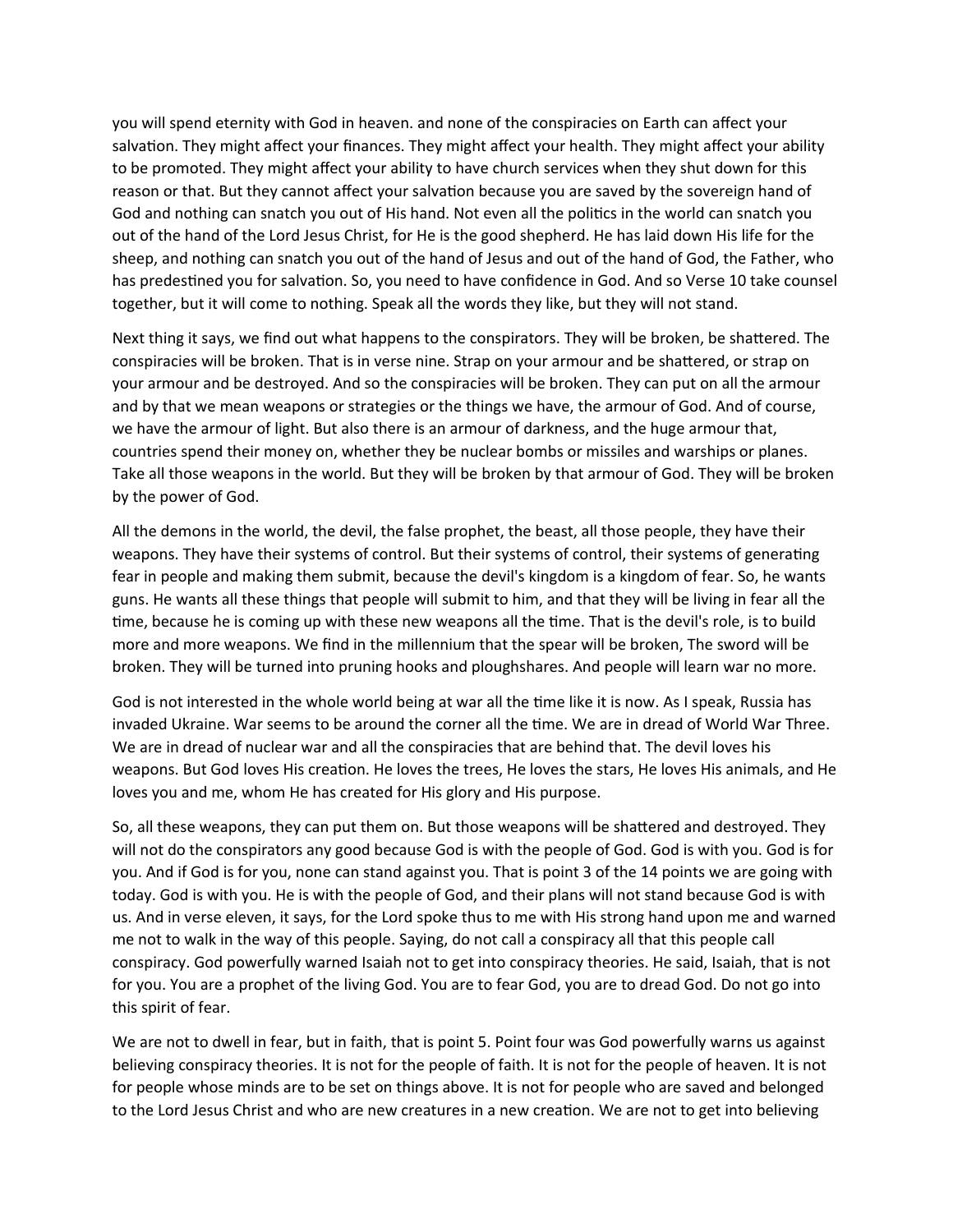conspiracy theories. We may hear about them. We may know about them. Yes, the conspiracies do exist. I am not denying that people get together to do evil and wicked things. The Bible says that, there are lots of times in the Bible where the Bible refers to people getting together to do evil and wicked things, just like the Tower of Babel, which they built together. They were in unity, and God disrupted that conspiracy to build a tower up to heaven, the people to make their own name. God disrupted that.

And God disrupted every major conspiracy since. He has disrupted Communist conspiracies and He has disrupted all sorts of conspiracies from all sorts of different sectors, I am sure He has disrupted capitalist greedy conspiracies as well. From every side of the world. Conspiracy A is involved against conspiracy B, and they fight each other and they tear each other to pieces, and their plans come to nothing. But the Christian is not to dwell in fear but in faith, to believe in the Lord God Almighty who is on our side, who has sacrificed Jesus for us and who wants our eyes to be fixed in hope on God and on the salvation that is prepared for us.

Okay, so and it says, But the Lord of Hosts, Him you shall honour as holy. Let Him be your fear and let Him be your dread. God is to be the one that we fear. And I do not mean fear by knocking our knees. But we are to walk in awesome respect of a holy God. You and I are to be in fear and trembling, to walk in awesome respect of a holy God. God is not some joke. He is not a cartoon figure with a long beard. God Almighty is the creator of Heaven and Earth, and we are to obey His commandments, and we are to obey them meticulously, we are to obey them with integrity and truth. And God is to be our fear, God is to be our dread, we are to walk as if the commandments of God were the most important things in the world. We are to fear God more than we fear the bank, more than we fear the military, more than we fear the police, more than we fear our own country, God is to be our fear and our dread.

So, that is the point 6 of the 14, you and I are to have our eyes on heaven, not on earth. If we look at the circumstances of earth we will be discouraged. But if we look up to heaven, we will be encouraged. So, we are not to look at all the things going on in the news, on the Internet, on YouTube, on the gossip going around in your local newspaper. Do not look at all those things. Do not get drawn into all the conflict and all the plans of people. Instead focus on sharing the gospel, bringing in the kingdom of God, being Christ-like, loving one another. Blessing your family, praying over your family There the things that you are to focus on, not on the fearful things in the news.

Okay, point 7. God will trap the conspirators in their conspiracies. Be broken, you peoples and be shattered at the start, but verse 15, and many shall stumble on it. They shall fall and be broken. They shall be snared and taken. They are going to be snared. They are going to be taken. They are planning to trap us, but they will be trapped in their own traps. They will be snared in their own snares. God will make sure that the people who are doing all these evil things are eventually trapped in their own plans and purposes. And that they are taken out from their plans. Their plans are not fulfilled. Their plans do not have any hope. They will not reach fulfilment. They might get a little way along the way. They might seem to be just about to take over the world. In the end, the Antichrist will take over the world. But in the end, they will be snared and taken. And even the Antichrist, in the end, is snared and taken and thrown into the pit, or thrown into the lake of fire. So, these people will come to a bad and sticky and terrible end.

So, the plans that they made for the righteous will happen to them. That is point 8. What they plan to destroy us with, that is going to happen to the wicked people behind all these conspiracies, these rich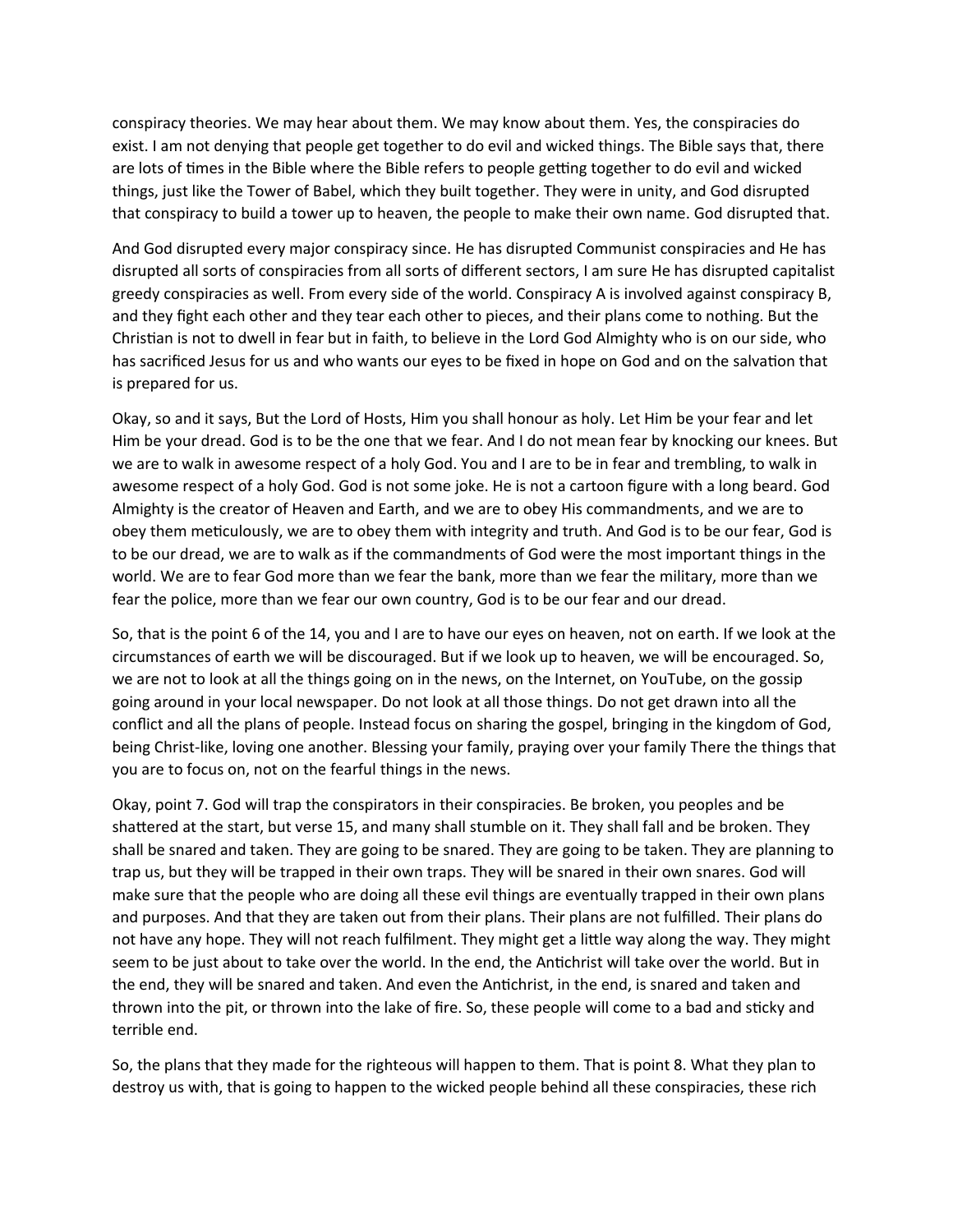and powerful people who are tied up with the occult and with the devil and with the sons of disobedience.

Okay, so what are some practical applications in my last 10 or 11 minutes I have got here? Firstly, do not get your information from social media. Instead, rely on Scripture. Do not just listen to all the gossip that is going around, all the videos, all the articles, all the photos or this is this, and this is the Rosicrucians, or that is the Freemasons. Or that is the big banks. Or that is the Federal Reserve or whatever conspiracy that you have got. They seem to always have the same people involved in all these conspiracies. And that is not the thing you should dwell on. Your mind is to be set on things above, not on things of this earth.

And if you get into all that stuff, it generates a spirit of fear, a spirit of unbelief, a spirit of dread in you, which will eventually rob you of your Christian faith and your joy. Because instead of being joyful, you will be thinking, Oh, they are doing this now, oh they are doing that now. I have got to watch this video, it is really important. Stop watching those videos. Start reading the Bible, start loving your family, do something different. You do not need that information. It is not important information. It is distracting information. It is spiritually toxic information, and a lot of it is not true.

But when you see a video like that, pray through it and discern the spirit on the video before believing it. Does this video have a spirit of fear? Is this a video full of gossip? Is this video a video that seems to be capturing up your mind and your heart so that it is generating wrong emotions in you, emotions that you should not have. There is a question, is it manipulating you? Is it using all sorts of propaganda images to drag you into believing in that conspiracy and being afraid and reacting against it? Is it producing reactivity in you, or is it producing faith in you? Faith is not reactive, it is proactive. It gets out there and does things. So, discern the spirit on it.

And that is point 10. Point nine is do not get your information from Social Media. Point 10 is pray through things and discern the spirit and nature of the video or the social media thing. And it is very important to to listen carefully and say, Does this have the ring of truth about it? Or has this got the ring of fear and lies and paranoia about it?

Point 11 is verify the so called facts that these people tell you. They will tell you all sorts of things, wild and outrageous things, anti-scientific and untrue things. And you go back and say, Oh, look, that is not so. This person made that claim. It is not so at all. And they often set dates that Jesus is going to return, or this will happen in September, or there, the stock market is gonna crash in October or whatever, and when it does not happen, then you can doubt them. You can say, you predicted the stock market would crash in October, but it did not crash. And you are wrong and your conspiracy is wrong.

And you need to confront people who do that. You need to look and say, Are their facts true? Are they reliable? And you check them out, and often they are just making up stuff on the spot, or they are jumping around using symbols. They say, Oh, look at the American \$1 bill. This symbol means this, this symbol means that, and therefore it is.... And I read a book many years ago that looked at the American dollar bill, to say the world will end in 2012. Well, that was 10 years ago, and the world has not ended in 2012.

And all the things that extrapolate from the American \$1 bill, I think we can forget about them. They are just imaginative interpretations of the symbols on the dollar bill, and some of that imagination may have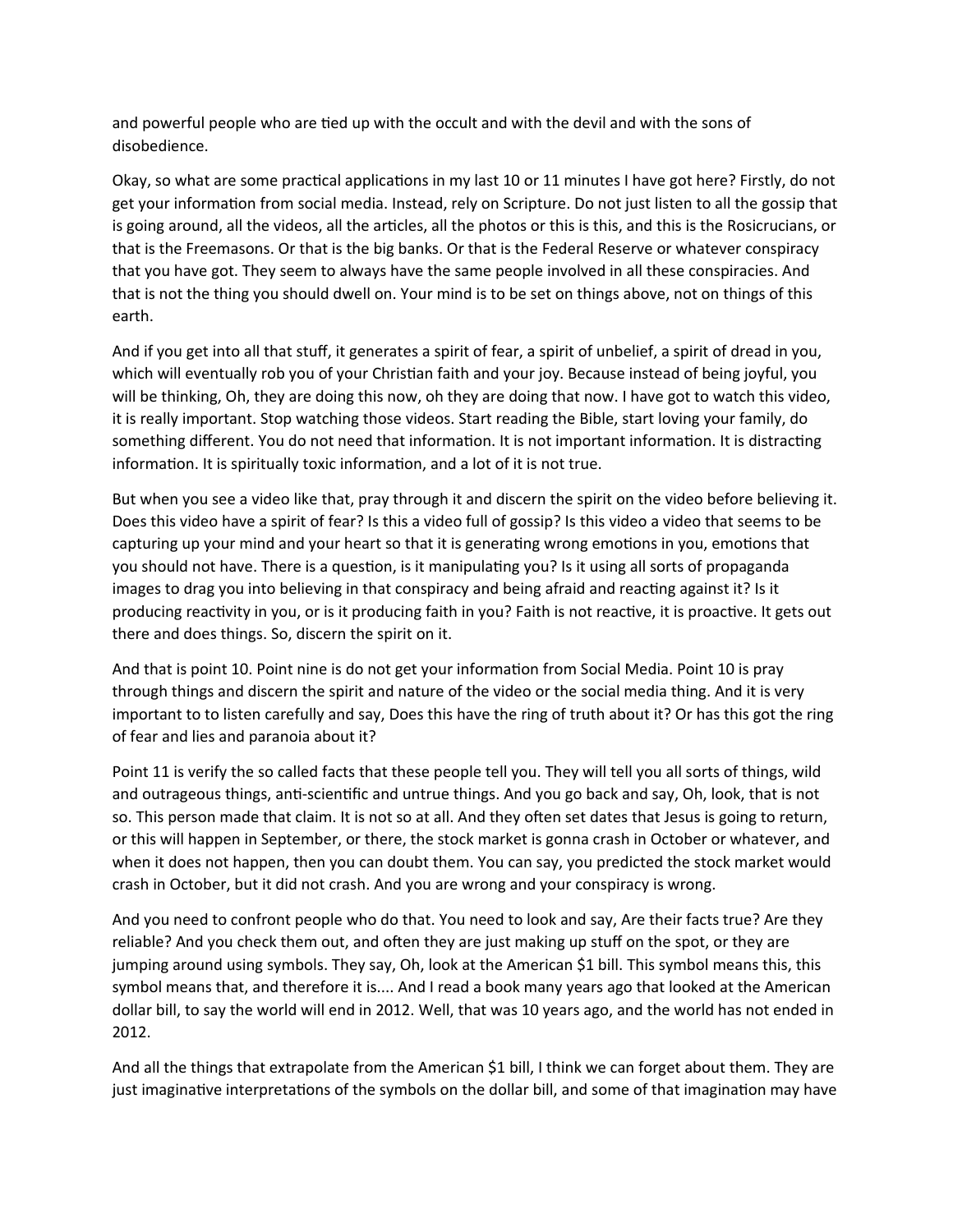a little bit of credibility to it, but a lot does not. It is just speculation that people are getting into to make a world that fits into their own head.

That is what conspiracy theorists do. They think they can understand the currents of politics in our age. No, you cannot. God is in charge and God cannot be understood by the human mind. And He is bringing plans and purposes to bear. Just think of the return of Israel. No one thought that that would happen. After they were sent to the gas chambers in World War Two, no one thought that Israel would ever rise from what happened in Germany. No one ever thought that it would be a nation like it is today, but God brought His plans and purposes to bear, despite the evil conspiracy of the Nazi regime to wipe out all the Jews.

That was the what the Nazis wanted. They had a conspiracy to do that. But what happened? It failed. And now the nation of Israel has been established because God is with His people. And that was a big conspiracy, was a huge conspiracy. It caused World War Two. But eventually the Nazis, the conspirators, they were defeated by the hand of God, by the Allies, by lots of people sacrificing their lives. But they were defeated, especially after they went in and tried to attack Russia. So, we we know that God has got ways and means of dealing with the evil and wicked people. And we need to check out the facts, and we do not need to be afraid of these conspiracies, all these plans.

The next thing, point 12, God's prophecies do not cause the righteous to be afraid. Rather, God's prophecies will make us bold. When someone stands up and says, I am a prophet of God, and then they go on and on and on about a conspiracy theory about this, that and the other, how this is all going to happen, so the church is knocking its knees. Well, do not believe that person. That person may be claiming to be a prophet of God. They may be claiming to know the future, but all they are creating is fear.

Now God does not create fear in the hearts of the saints, except for fear of sin. No, this kind of fear of the future that these people are creating is not of God. The false prophets create false emotions, and false emotion is fear, false evidence appearing real. That is a way you can take F E A R, false evidence appearing real. And the people that are running around talking about the end times and many things like that, they are creating fear, terror and panic in the hearts of the men and women of God. We are not to believe them.

A true prophet will tell you that God is in charge of your life. That no matter what happens, no matter what you go through, God is with you and He will take you out the other side and you will be saved. You will be there at the resurrection. They will emphasize the hope of the resurrection that no matter what happens to you, that neither height nor depth nor any other created thing can take you out of the love of God, and God will resurrect you on that day, and it will be death, where is your victory? Death, where is your sting? You will stand before God holy and pure and perfect.

So, even if a terrible conspiracy comes along and kills you and kills your family, you are still victorious, because of the cross of Jesus Christ. You will still rise from the dead. You will still be in God's presence. There is no need to abandon the Christian faith just because of some powerful evil group of people has decided to take over your country or your life or your house or your finances. Know the prophets of God will help you to be bold and to be strong.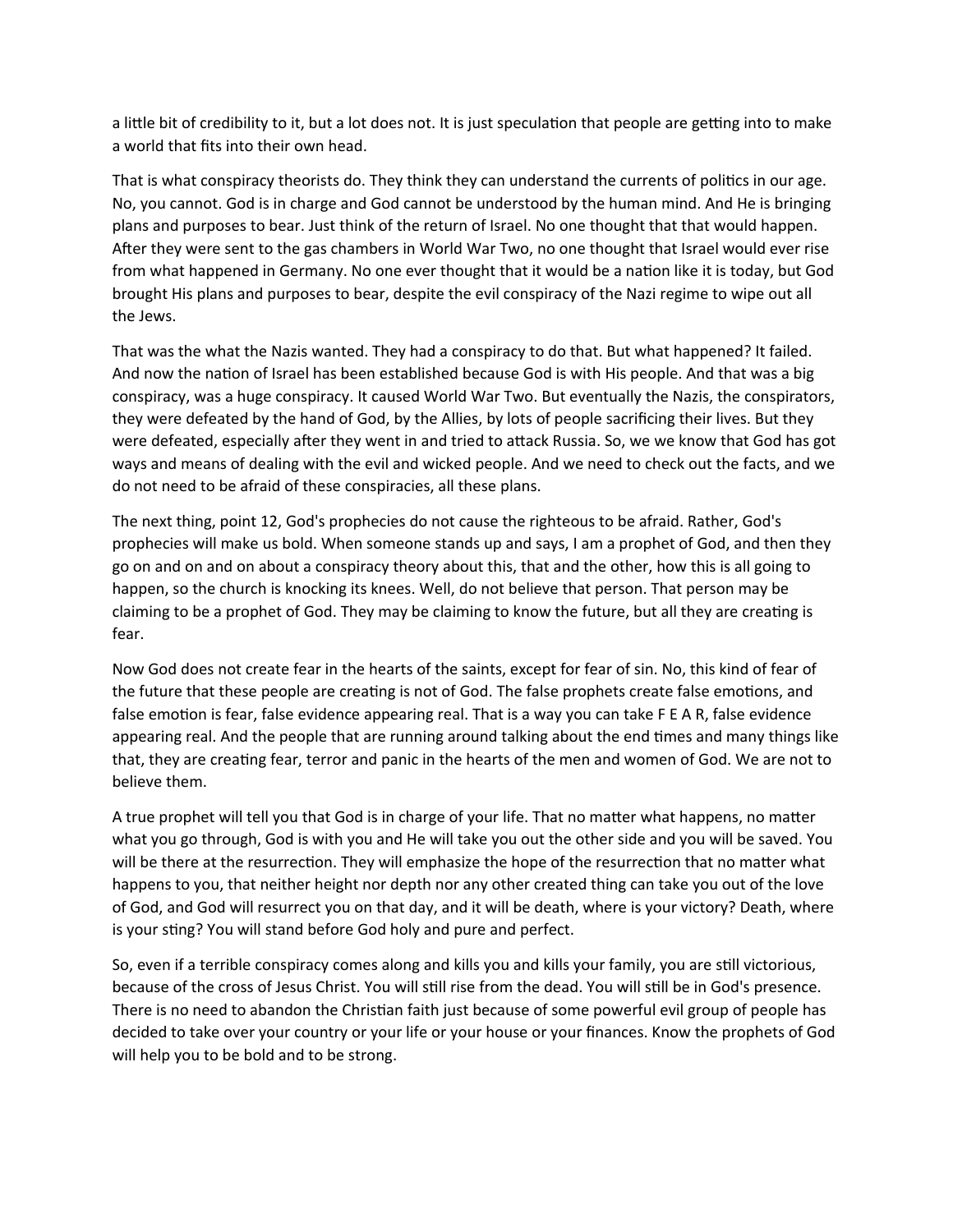Point 13 as we are coming up, is be aware of conspiracy theories that tell you to buy or tell you to invest. Often these people are talking about conspiracy, say this is going to happen to the economy. Go and buy gold from my friend Billy Bob, and Billy Bob gives them a kick back on the gold that gets bought through that radio programme or TV programme. Or they will say, Oh, you have to buy this survival kit from my TV show or my YouTube channel. Here is a special knife, your special survival food, and they are telling you to buy things. They are making up the conspiracy theory as a way of marketing their lousy product. And often the products are lousy and unreliable and terrible, and you cannot get your money back. I know people who bought those things and it is junk.

So, if they are telling you to buy or they are telling you to invest here, invest in this product over here, it will protect your money when the economy collapses, et cetera, et cetera. Well, you have got to ask, what is the interest in selling that investment? What is the interest in doing that? Obviously, the conspiracy theories, they are a marketing ploy for the thing that they want to invest in. And that marketing ploy is a terrible one, creating fear in the people of God. So, the people of God shell out money to the scammers that are pushing the conspiracy theory.

And a lot of these conspiracy people are scammers. The big ones, the big ones pushing the big conspiracy theories. They are scammers, and they are trying to rip you off because they know people are gullible. They want to know what the future holds. And the future holds the love of God. The future does not hold the victory of Satan. Satan has a little victory for a little while, and then he is got rid of. So, do not believe conspiracy theories that ask you to buy something or to invest in something or to put your money in a certain place at a certain time.

And then, lastly, point 14. beware of conspiracy theories with a strong political flavour. If it says the Republicans are good or the Democrats are bad or this is the right way to go over here, and it aligns with a political party in your country, no matter what it is, if it is strongly pushing a political flavour, then the conspiracy theory is then a political tool to keep someone in power or to put someone in power. It is a fearful thing, to get people to vote a certain way, to push them over the edge, and to get them to vote for a certain candidate or a certain party.

In that case, the conspiracy theory is what we call propaganda. It is trying to push a piece of legislation or a political party or a political candidate or win a presidential election. So, they make up a story. They make up a fear filled story to get you to vote a certain way or to do this a certain way, or to adopt a certain position regarding this, that and the other. If you do not do this, everything will come to an end because of X conspiracy theory. In that case, you are just being manipulated. People are using the conspiracy theory to generate fear to manipulate you towards some kind of political end. Do not fall for that. Do not fall for the conspiracy theory.

Let's go back and revise what Isaiah said here and verses 11 and 12. Isaiah, chapter eight, verse 11 and 12, we will end with this. For the Lord spoke thus to me with His strong hand upon me and warned me not to walk in the way of this people, saying Do not call conspiracy all that this people calls conspiracy. And do not fear what they fear nor be in dread. But the Lord of Hosts, Him you shall honour as holy. Let Him be your fear and let Him be your dread.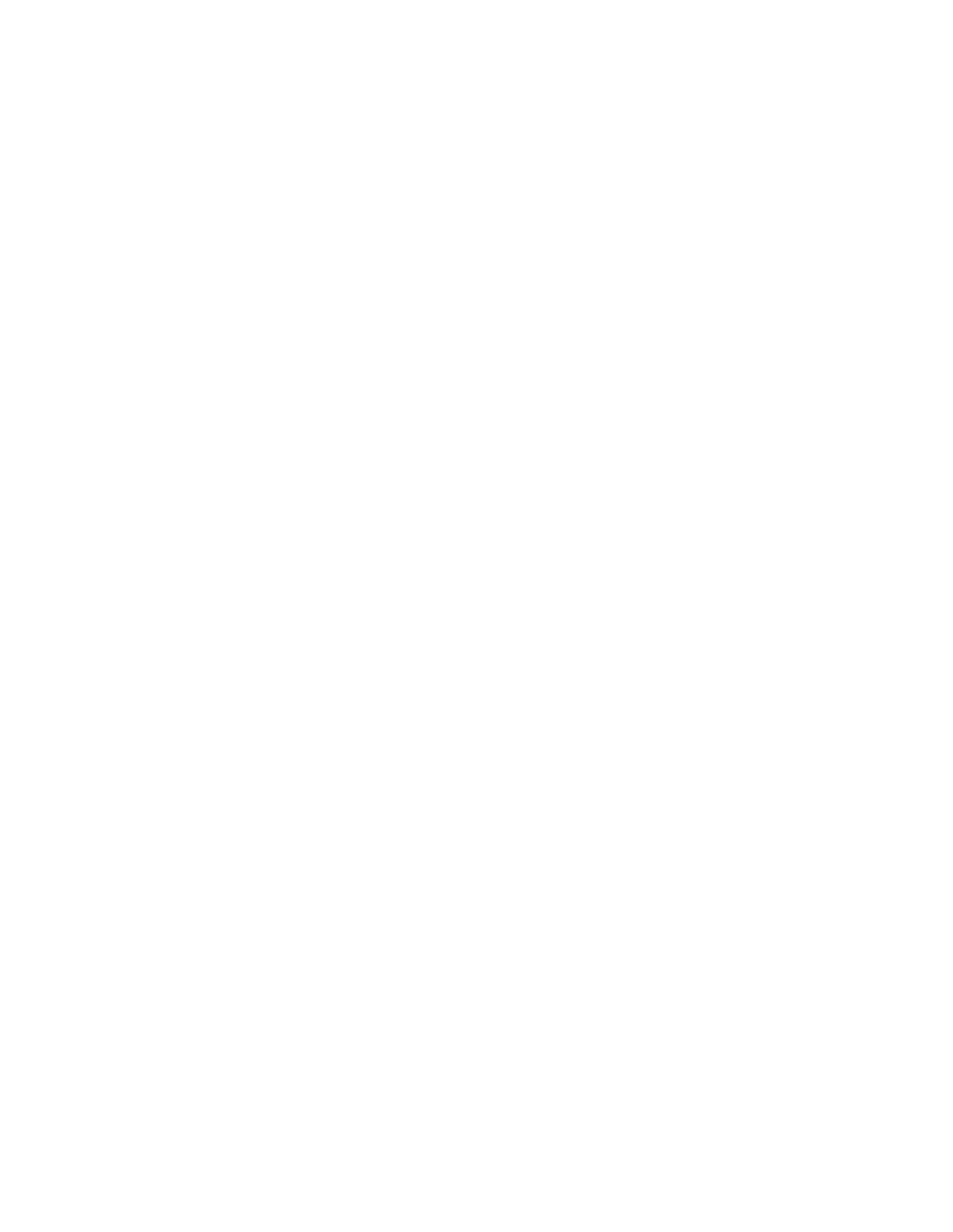# **7. Three Cult Dimensions**

Today we are about to do number seven in our series on spiritual discernment. And today's topic is the three marks of cults and crazy thinking. We are going to look at the strange psychology of cults and how people get totally messed up when they join a cult. And the way you can tell if a group is a cult or not. Before we do that, let's pray. Father in heaven, we thank you that you give us discernment and wisdom. Now we ask that you will open our spiritual eyes and open our spiritual ears to understand your word and the dynamics of the spiritual life. We ask this in Jesus' name. Amen.

Okay, I am going to talk to you about three ways, three dimensions of strange thinking, the strange thinking that goes on in cults, in paranoid groups, in conspiracy theories, and the three things that will mark out a church that has gone off the rails, so you can avoid it and so you can find a better church or a better group to belong to. So, here are the three things, and they are like three dimensions up, down, in and out, side to side. First one is wisdom versus folly or wisdom versus idiosyncratic thinking. The next dimension is unconditional love agape love on one end and on the other end, paranoia and all that kind of crazy conspiracy theory. The third dimension is mercy, which is concern for outsiders and people versus cruelty, such as the oppression of people inside the church and outside the church.

So, we are going to talk about these three things. The difference between wisdom and folly, unconditional love and paranoia, and mercy and cruelty. We will be talking about those three dimensions and three aspects and why that is really important. Jesus talks about them in his terms as well. Talking about the Pharisees, he noticed that they were cruel. They were paranoid, and they were often very foolish in the way they conducted themselves. So, we will find that people that are spiritually negative are high on the negative ends of these dimensions, and the people who are spiritually positive are positive on the positive sides of these three dimensions of spirituality.

Now let's start with, have a look at the love-hate dimension, the unconditional love versus paranoid thinking. Now, if someone is healthy spiritually, they are able to love other people. They are able to love their enemies. They are not preoccupied by their enemies. They are not defensive. They are not always going off on some crazy tangent. They are able to love people and love a very wide range of people, not just themselves and their family, but people across the street, people across the world even, people of a different skin colour, different race, different tribe, different personality type. They are able to love a lot of people, and they give unconditional love to others. They give unconditional, positive regard to other people and see them as they are, they see them as human beings. They are welcoming and they are hospitable.

They are not selfish at all. They are not cold and they are not paranoid. They are the kind of people that you would love as the next door neighbour, the kind of people that make you feel good on contact. But it is not just to recruit you into something, they genuinely like you. They genuinely like people, and have this unconditional, positive regard for others. They do good for other people. They are kind to them. And so, the person that is healthy spiritually, obeys Jesus' commandment to love your neighbour as yourself, and that is a very serious thing for them. And they are not defensive. They are not paranoid. They are people that truly want to see the best for the other person.

Now what is the other extreme? The other extreme is paranoid defensive mindset. Here the people are living inside a mental fortress. They have lots and lots of enemies. That person over there is a bad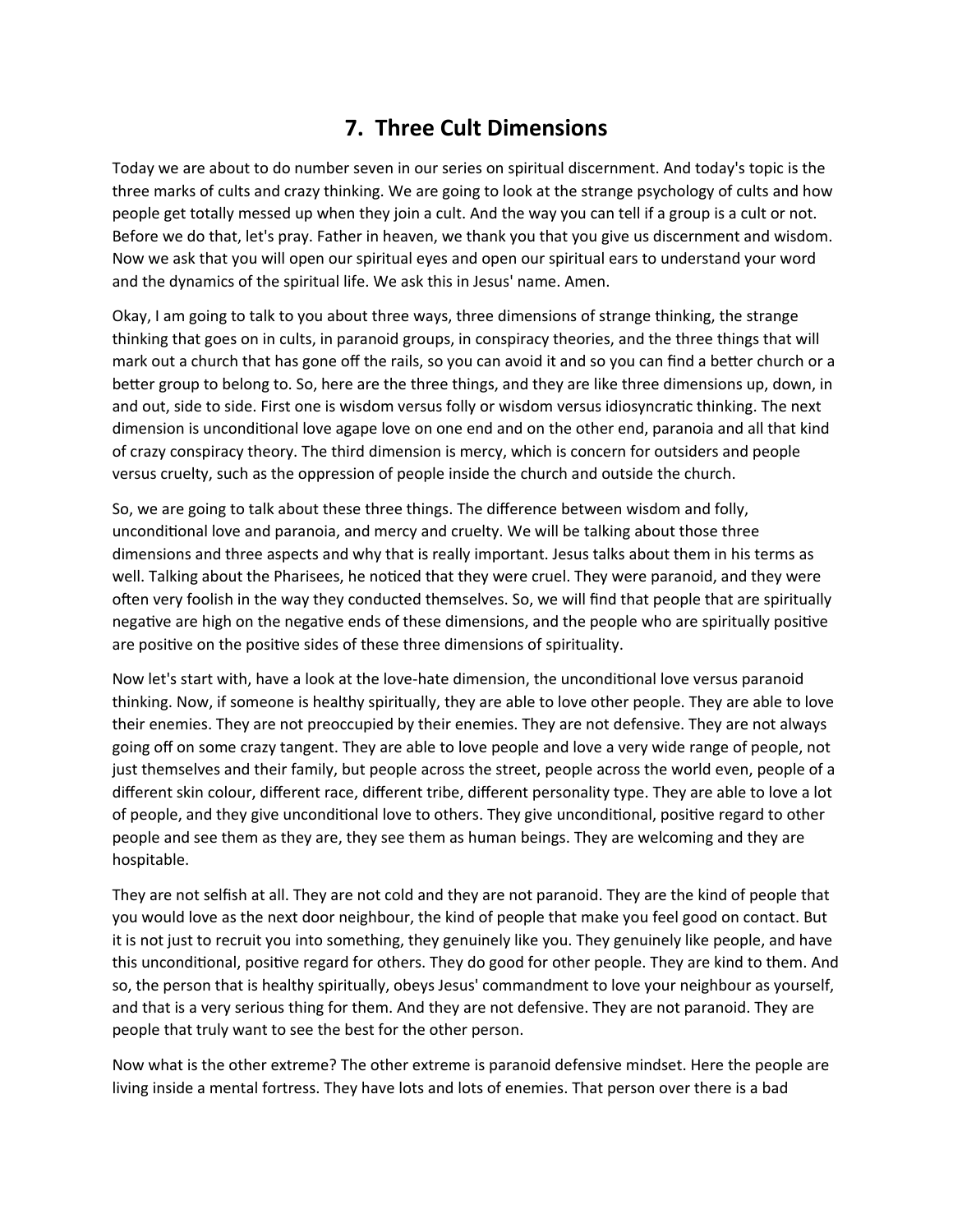person because of this, and that person over there is a bad person because of this. They watch this YouTube video and it confirms this that and the other. And here in the USA, these kind of people that collect guns and they have got weapons all over the place. That person over there, their next door neighbour is a bad person. They are afraid of everyone. They are afraid of the government. They are afraid of people of the opposite political party. They are afraid of people who do not believe exactly the same as what they do. And often they are proud and they are haughty. They are difficult to deal with. They are not welcoming people at all. In fact, they are quite hostile.

And I met some when I first came here, and fortunately, most Americans are not like this. But they give me a sort of interview for 45 minutes asking me all these different questions about my doctrine and my politics before they would even consider befriending me, because they are so afraid of meeting someone who has a different point of view. They are not welcoming. They are not hospitable. They are not embracing of other people. They are deeply suspicious of everyone else. And in Africa, these people might be seeing witchcraft everywhere. Everywhere they go, there is a witch or a wizard or juju being worked on them, and so they are full of fear, they are full of paranoia about other people.

And they generally look upon other people as evil. They do not see the good in other people. They see the faults. They see the character flaws in other people. They see everything that is wrong in the church instead of everything that is right in the church. They are not affirming people to be around at all. And they are hostile towards people of other countries, other nations, other tribes and other different points of view. These people live in a constant state of fear and suspicion.

Now, when you join a group when you go to a church and all it is talking about is end times prophecy and the Antichrist and the various conspiracy theories that go around about the Federal Reserve or this or that, or the conspiracy theories about coronavirus, or whatever the conspiracy theory is about, you can know that these people are going off the rails. Because God has not given us a spirit of fear but a spirit of power, love and a sound mind. Let's go through that verse again. That is, I think, two Timothy one, verse seven. For God has not given you a spirit of fear, but of power, love and a sound mind. So, a healthy church has a mind of power, a mind of love and a mind of sound thinking. And that is the opposite of what happens with these people, that they have a spirit of fear over their whole life. And they are wrapped up in fearing this, fearing that and fearing the other.

And when you see the presence of large amounts of fear, when people are constantly living in a state of fear, suspicion and paranoia, you know that is a group to avoid. That is a preacher to avoid. That is a teacher to avoid, because they are going in the wrong direction, spiritually. The right direction, spiritually, is the direction of agape love, of caring about others, of embracing others, or for seeing the value in other people, or seeing the good and saying this soul needs Jesus, people need the Lord. That is the kind of people that we want to be around, the people who have unconditional love for everyone else around: the drunks, the drug addicts, the different people, people of other viewpoints, people of other races. People who can do that and love other people, they are in the right they are doing the right thing, they are the good Samaritans.

But the people who are constantly afraid, who are constantly trying to be in survival mode all the time. They say, I am a survivor. I am a survivalist, and they are constantly thinking about how to deal with burglars or terrorists or this or that. I am not saying that you should not take precautions against burglars. Of course, we have to take precautions against burglars and thieves and all the rest in engaging the proper amount of self defence. But we should not be preoccupied by it. It should not be what we are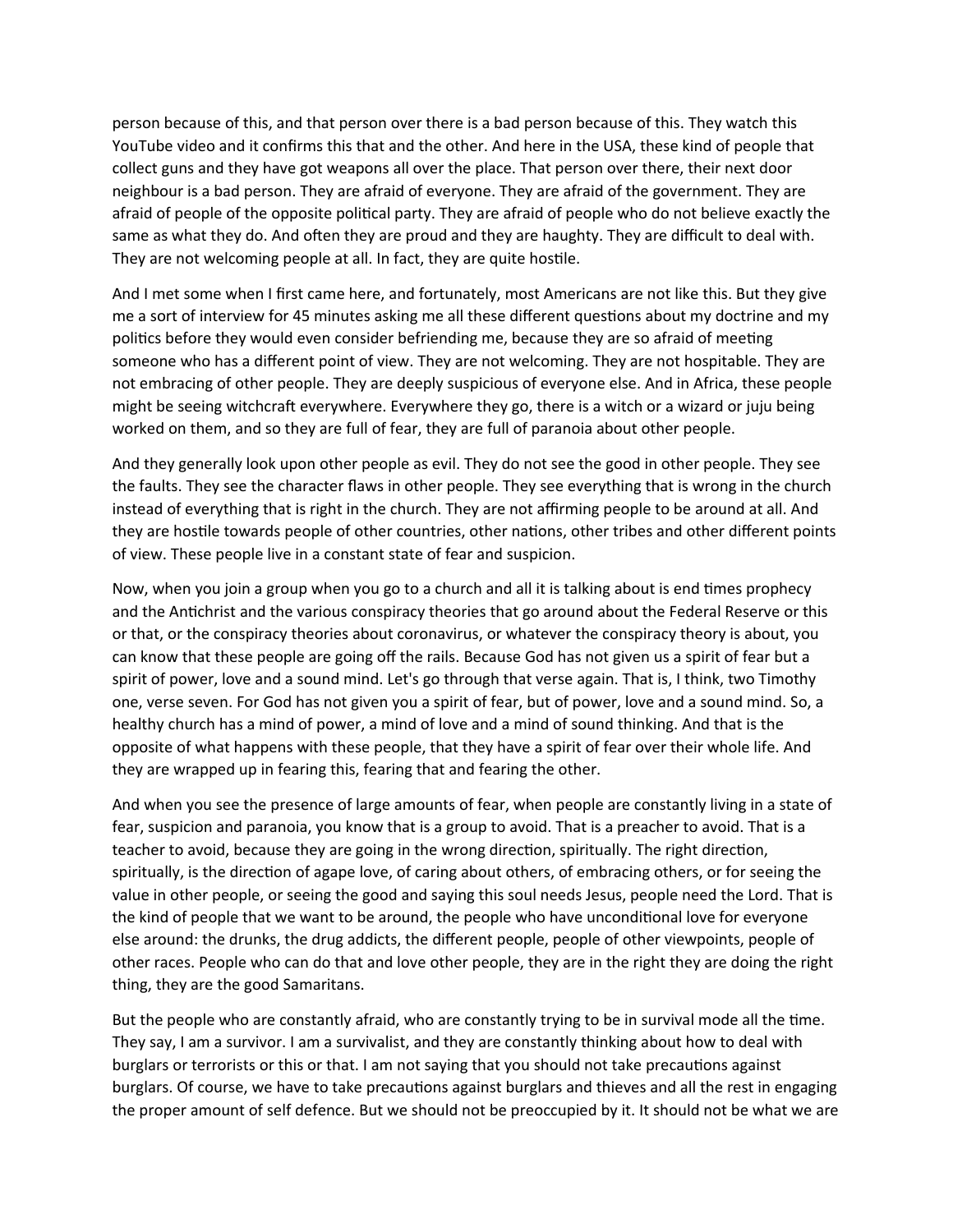thinking about day and night. And people are, all they are thinking about is their own self defence, and all these conspiracy theories day and night. Then they are in the wrong place spiritually, they are under a spirit of fear. And that is a bad group. That is a bad preacher. That is a bad teacher to go under. You do not want to be around those people. You want to be around the people that are pushing you towards love and mercy, a life of righteousness, justice and truth. And you can put away all that fear from you.

So, Jesus was not a paranoid person. He did not give into fear and suspicion all the time. He was the least paranoid person who has ever lived. Yet He understood the hearts of men and women, and knew what was in them. But He would plunge himself into the crowd. He would go to Jerusalem. He would confront the Pharisees. He was not crawling away, hiding away in fear, accumulating swords and shields and body armour and all the rest. No, the spirit of Jesus was a spirit of love, compassion, and He was reaching out to the people around with him, concerned about souls to be saved. And that is the sign of a healthy person. When they are interested in evangelism and social justice and helping the people who are down and out, and providing education for poor people. That is a lot healthier. When churches are reaching out, they are loving people in the neighbourhood, they are doing good, then that is a healthy church for you to be involved in.

Now the next dimension that we are going to be talking about is the dimension of wisdom versus foolishness, or another way to look at that dimension is embracing truth wherever it is found versus idiosyncratic reality. But what do I mean by that? Well, a wise person, a godly person, will search for truth wherever it can be found, in the Bible, in science, in mathematics, wherever they can find truth, in history. They will say, "This is true. This is good. I will learn this." And they will value every scrap of knowledge they get. They will tuck it away in their heart and their mind and say, "Oh, that is really interesting. That is great." And they will be interested in everything from the Book of Ephesians to how butterflies are formed in the chrysalis. They will be interested in every aspect of God's universe and God's word.

They will be interested in people, they will be interested in their next door neighbour. They will be interested in the whole world and getting to know the truth, and the truth they will get from multiple, multiple sources. But of course, the main truth for them is the truth of Jesus Christ. The truth of God, The truth of Scripture. That is the core. But around that core truth of the Bible, they have integrated many other things, and they love wisdom. They love truth. They like being intelligent. They like reading. They like hearing from people with interesting points of view, and they are not afraid of hearing someone with something that is a bit different. They are confident enough that they can analyse it and figure out whether it is right or wrong.

On the opposite extreme, people who have what we call idiosyncratic reality, they make up their own truth. And they say, Well, I went up to heaven and I heard an angel say this, and there is no way you can test that. They have just come up with their own version of truth. They say, "Oh, well, we are going to throw this out the window and we are going to throw theology out the window. We are going to throw science out the window and maths out the window."

And they will say all sorts of strange things. They will say that the Earth is flat or they will say that all of the medicine of the doctors is just witchcraft and magic. And they will be suspicious of everyone and everything. Just a lot like we saw before. And they develop their own version of truth, which is crazy. And they only associate with other people who have their own crazy version of the world. And they get very angry at people who have a conventional view of the world.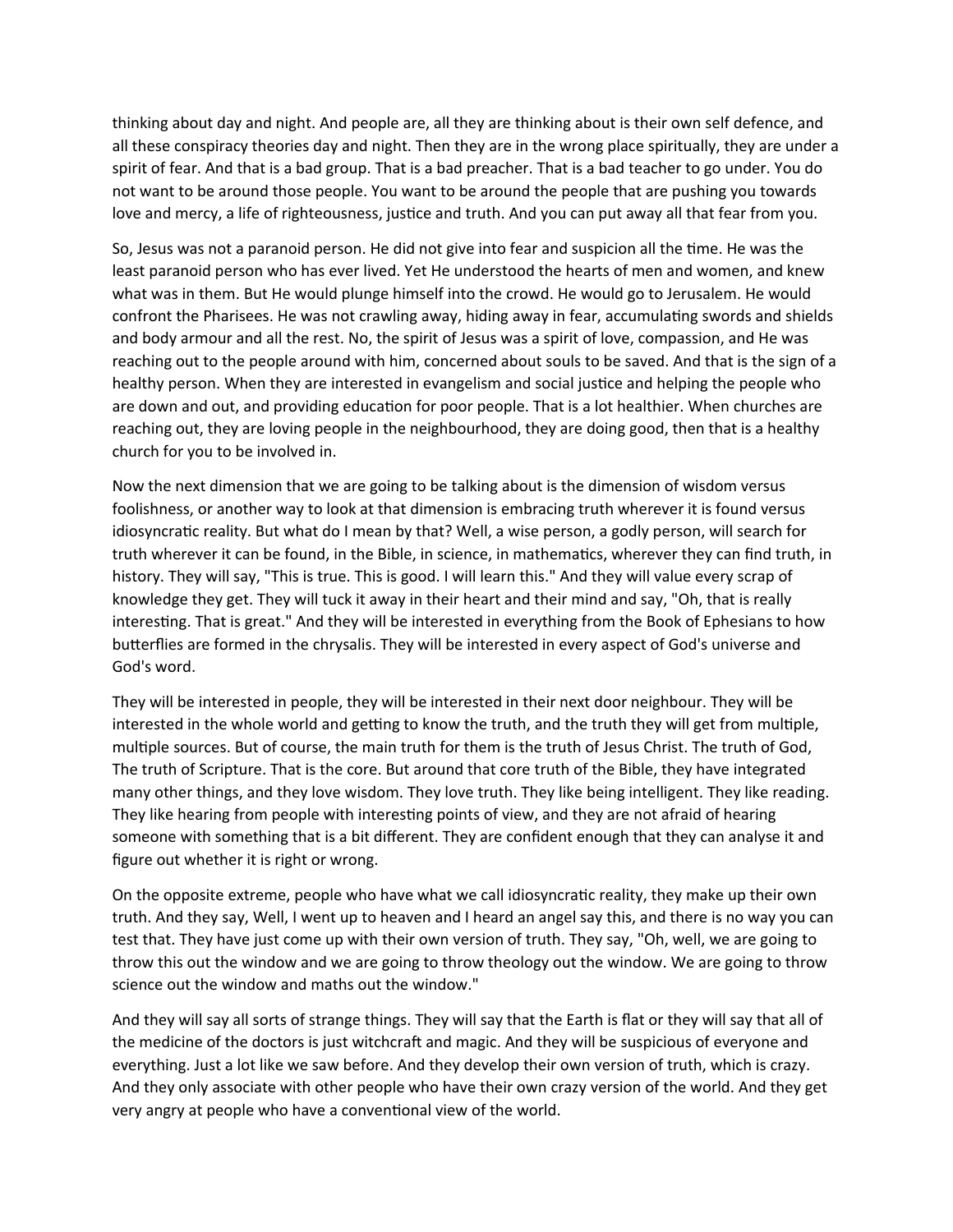So, for instance, they will believe in conspiracy theories, they will believe in mysticism. They will believe in dreams and visions, and they will not believe in what is right in front of their nose. And whenever you question them, they will say, "But God told me," and it is pretty obvious that God has not told them to do that at all, that they have just got an emotional thing, a need for self importance within them and because they are afraid of knowledge they are afraid of having to do hard thinking they do not want to have their viewpoint questioned, "God told me," is their response to everything.

And you can say, "Well, that is a really foolish way of approaching that problem. Maybe here is a wiser way to do it." "Oh, no, no, no, no, no, no. You just take your worldly knowledge." They will call everything worldly knowledge, even if it is not, even if it is biblical knowledge. They will accuse all other forms of knowledge, and say, "But God told me to do it this way instead of that way." And I have seen people trying to organise events that way, and they end up in a hopeless muddle because they ignore common wisdom. They ignore common sense. They will not read books. They will say books are bad for you, and they will twist your mind away from God. The only book you need is the Bible, until they write a book of their own, and then it will be the Bible plus their book. This is the book that you need.

So, they will criticise everything, and everything that contradicts with the way they think. They are not open to new knowledge. They are closed to new knowledge. They have made up their mind, and they have decided that they have got their own peculiar way of dealing with truth or reality. And so they often bombard people on the Internet with with messages and pictures that are all in capital letters that are lurid. It is all red and yellow and they are very loud looking pictures, and they are claiming this and they are claiming that. And instead of being wise, they are just loud. They replaced wisdom with volume, and they yell at people and say, "This is right!" And they pound the pulpit and they engage in a kind of knowledge that, here is a long word for you, it is not intersubjectively testable.

How is that long word for the week? Well, intersubjectively testable, in a subject, means lots of people can test the knowledge. So, if I was to give you a ballpoint pen and say this is a ballpoint pen, you can take it. You can look at it, you can write with it, and everyone can say, "Yeah, we have tested this out. This is a ballpoint pen." And they can use it, and you can write a letter with it or something, and make a shopping list, and that is very clearly a ballpoint pen. And you can test that out. So, that is okay. That is a claim I can make. It can be tested out by other people, so that is a valid claim.

However, if I said to you that I went up into heaven last night in a dream and I met a flying pink elephant, and the flying pink elephant told me I was a prophet and because I am prophesying to you now, you owe me \$500 for the prophecy. I am just making this up on the spot. Now if I said that, how can I prove that I went up into heaven last night in a dream? I cannot prove that at all. I am just making that claim that is not testable by anyone else. How can I prove that I met a flying pink elephant in my dream? No. You cannot test that. No one else can test that. That is a claim I am making that has no way of being tested and proved or disproved. And then that the flying pink elephant told me I was a prophet. How can I prove or disprove that? No, I cannot. You cannot. No one can. It is untestable. It is not intersubjectively testable. There is no way of designing an experiment that can test my knowledge, or my claim rather, there is no way of designing experiments to test my claim that I had a dream, went up to heaven, met a flying pink elephant and the flying pink elephant told me I am a prophet.

And so that kind of nonsense, those kind of wild claims about visits to heaven and so on, when their knowledge consists entirely of subjective dreams and visions puffed up in their minds by visions they have seen, that is in Colossians chapter two, Paul warns us about those kind of people who are not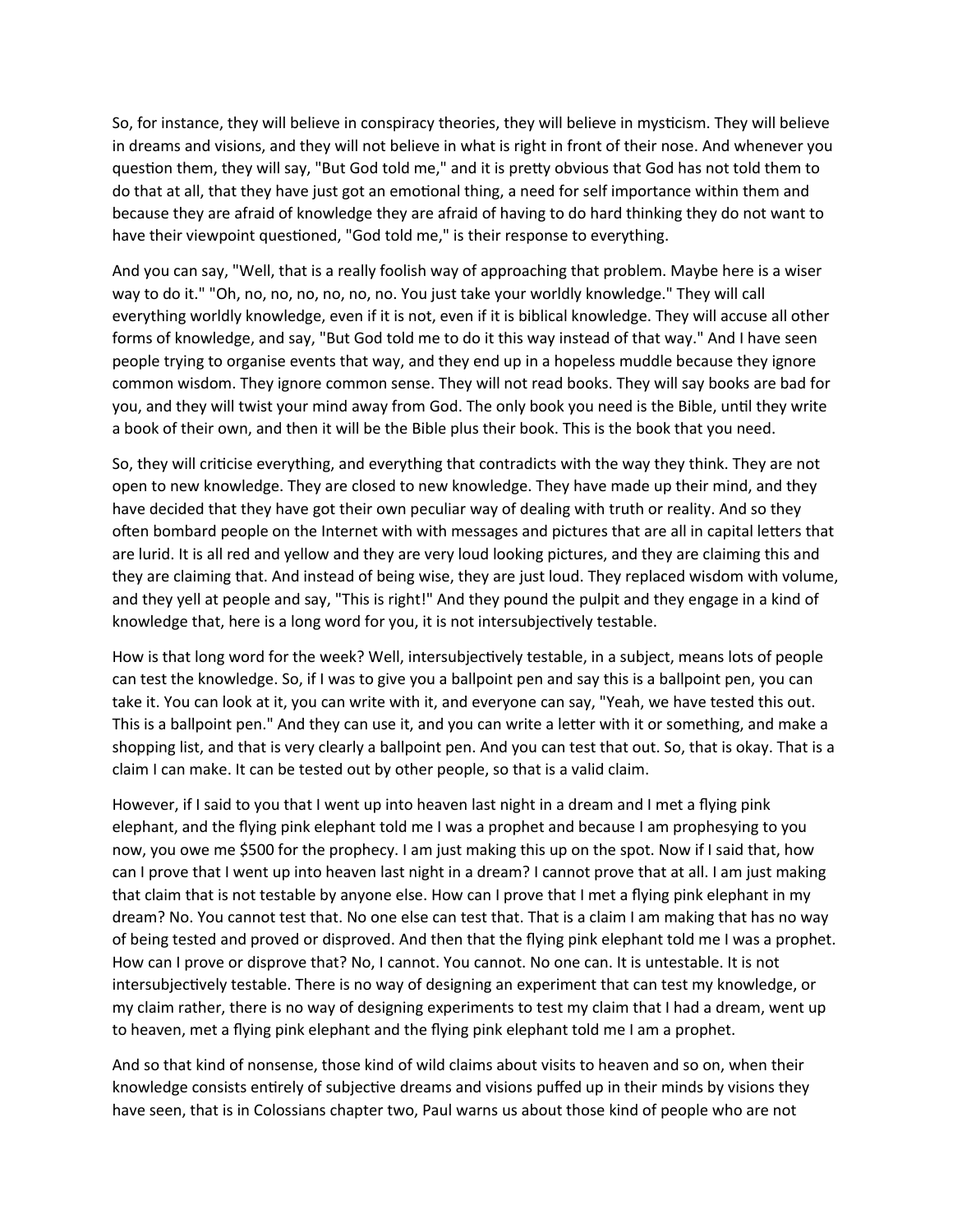basing their knowledge on truth, on the Scripture. They have left and departed from Christ and gone off into their own subjective spiritual world. It sounds great, but it does not work. It is a dysfunctional kind of knowledge that does not work. It seems to hang together because all the little bits and pieces seem to hang together because one prophet sounds, a false prophet, sounds like the next false prophet. They all seem to agree with each other, but it is not true.

They are saying all kinds of things about Russia, America or whatever. But after a while it looks all the same old rubbish. You know, it does not work. It does not come true. So, you need to have a look at these people and say, This is not testable. You cannot test whether these people are saying the truth or not, and so you do not have to believe it. You can put it to one side, and sometimes the whole of a person's knowledge consists of these kind of YouTube videos, and their world is a fantasy world. We should not be living in a fantasy world. We should be living in the true world of true people, that is around us every day.

And there is a little bit of a danger that we have is, with all the entertainment, we can enter into a fantasy world, the way you talk about the Marvel universe or the Star Wars universe, or Lord of the Rings universe, or so on and so on. And people get wrapped up in these fantasy worlds that do not exist, and their knowledge is now knowledge of a fantasy of a Hollywood thing. It is not true knowledge, it is not knowledge of the real world, it is not going to lead to salvation it is not going to lead to them being able to lead a better and more functional life. It is just details of a fantasy world that does not exist. It is idiosyncratic knowledge.

So, also, one of the marks of someone that has gone off the rails is they use a lot of strange jargon. They use words that are made up words that they use for their fantasy world, that is full of self-generated terms to sound important. But actually what they are learning is it is just what agrees with their worldview, agrees with the way they think in the first place. So, that is the problem with that kind of knowledge. It is strange, it is bizarre, it is eccentric knowledge, and it does not work. And if you go to a church and it is full of people that are full of this eccentric, mystical knowledge, run away, because it gets very confusing and it is very dysfunctional, and those people often end up in in very strange lifestyles, and you do not want to get trapped into that.

Now the third dimension we are talking about today, in terms of discerning cults and false religion, and where you should go to church and where you should not go to church, the kind of people you should and should not listen to when it comes to Bible teaching, is the whole idea of mercy versus cruelty. Now, when you see these extreme cults like the Branch Davidians or the David Koresh cult or some of these other cults, the one that went down to Guiana and they took cyanide and 900 people died, the Jim Jones cult. These kind of cults end up engaging in cruel behaviour, whereas a Christian, a true born again Bible believing Christian, will engage in merciful behaviour.

They will, a true Christian group, will do something like they will help the poor and needy, or they will build an orphanage. They will do things that are full of kindness and graciousness. They will visit you when you are sick. They will bring over some nice food for you, when you are down and depressed, they will give you a boost in life. And they will be kind to you. And the groups that are kind, that are good, that show a lot of mercy to other people, they are spiritually healthy. But the groups that have become narrow and cruel and dominating, they are the groups to run away from.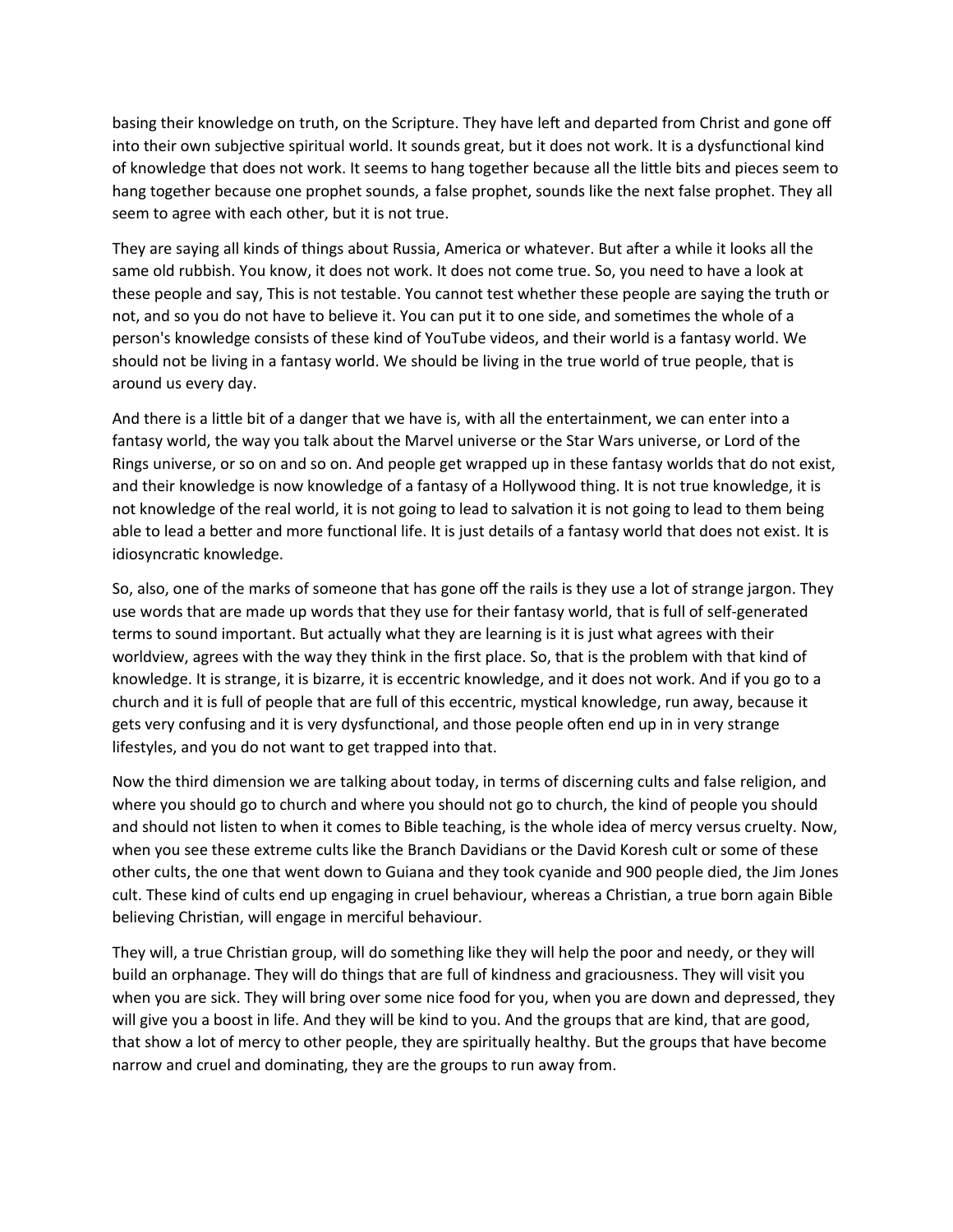Especially if you listen to a pastor and the pastor is always talking about how important that person is and how dominating they are, and you listen to them and say, "Wow, this person sounds like a big bully." Well, a Christian pastor, a truly Christian pastor, should never sound like a great big bully. A pastor should not be beating the sheep. You do not lord it over the sheep. It says that very clearly in I Peter, chapter five, he tells them not as lording over the flock.

No, we are not to lord it over the flock ever. We are to be servant leaders of the body of Christ. We are to serve the people, we are to tend the sheep, we are to heal their wounds, we are to lead them to good pastures and good water. That is our job, as shepherds of the flock, we are there to make sure that the flock is healthy and happy, the flock being the people of God that we are tending to. We are to be full of mercy and kindness towards the people of God. And when you listen to a pastor and think, "Oh, that pastor is a big bully." That person's pastor is always yelling at his church, that pastor is always making up reasons to make the church feel bad, well, that is the wrong kind of pastor.

So, let's look at some of the aspects of mercy versus cruelty, and I will go to one that is very controversial, as you will get some groups that tell parents to throw away the medicine, to not get the operation for the child, not to trust doctors. And so they will say, Okay, throw away all of your child's diabetes medicine or something like that, get rid of all the insulin, and we are just going to believe in Jesus. We are just going to trust in God. And what happens is the child dies of medical neglect, because the pastor has unintentionally or intentionally been cruel, and so a very unwise and stupid thing for the parents to throw away the medicine, to toss out the insulin, that is wrong. That is cruel to the child to take away the child's medical treatment just so the pastor or leader can afflict their beliefs on them.

Now that happened to me as a young Christian, I am a very mild epileptic. I do not have seizures very often. I am on medication for them, and that is something I have just had to live with. I have been prayed about. It has got better, but it has not gone away entirely yet, though it has been a very, very long time. Well, this person said, told me just to believe in Jesus and throw away my medicine. I did that and three or four days later I had a massive seizure, which really messed me up. And it was in the bathtub, and I ripped the fittings out of the bathtub and became very bruised. I actually ripped the taps out of the wall, the faucets out of the wall on the bath. And I nearly died from bad Christian advice as a new believer.

A wise person would have said, "Keep on your medication, keep on your anti-epilepsy medication that kept my seizures under control," and that would have been a much wiser and better thing to do. But this person was a friend, a young friend of mine who was very enthusiastic about the Lord. I was a very new Christian. She was a very much more mature Christian. She told me to do this, and I nearly died as a result of this inadequate medical advice. Never do that. Never tell anyone to throw away their medication and just trust Jesus. Instead, you should pray for them. And when they are healed, when you have got obvious evidence that they are healed, then you can get rid of the medication. When the doctor says you do not need this anymore, then you can get rid of the medication. Listen to the doctor. So, that is something where cults can be cruel. They ask people to throw away their medication.

In cults and strange religious groups there is often a lack of community help. The cult is not interested in the wider community. They do not have a feeding programme, they do not have this. They might have one to recruit members for the cult, but that is it. It is there as an advertising device, and they are not interested in showing compassion to the poor and needy, or helping out the community in a wider way. They exist for themselves alone.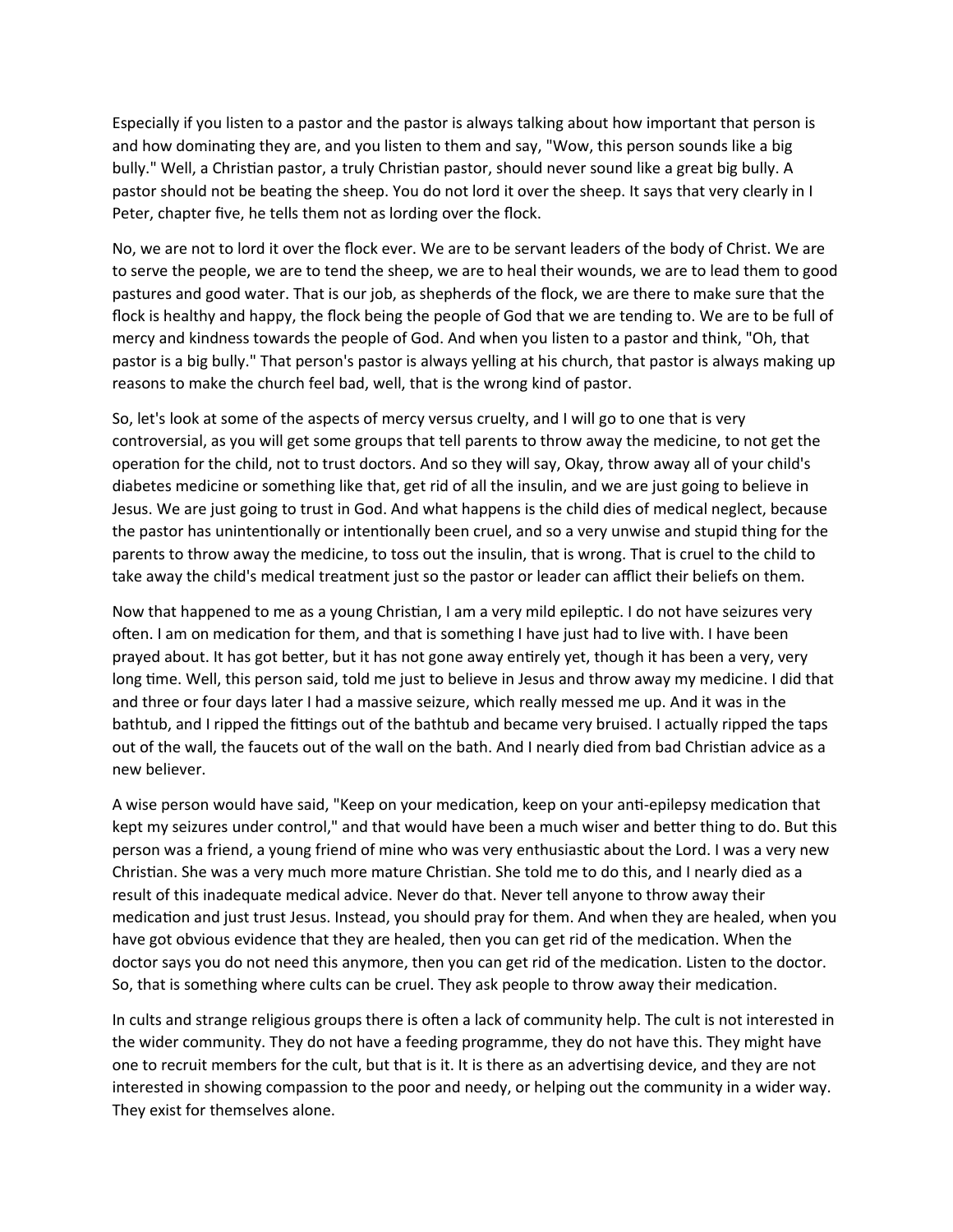And the cult has a cruel and insular mentality. Furthermore, along this way, a very strict cult will say, "You have to break away from your family. You cannot talk to your parents anymore because they do not like us." And so they want to break off relationships with the family. They want to control the relationships, and they want to control the information that comes in to people.

So, here we are. We have talked about this before. I will say it again, the cults want to control your access to relationships, information, emotions and behaviour. There are cruel, sadistic cults. They will say, "No, you cannot see your family. You have got to be totally under our control all the time." And so the cults often have a way of cruelly depriving the person of key relationships. And Jesus, on the other hand, was a person who wanted you to reconcile with your family, wanted you to be in relationship with your family all the time.

So, a healthy church, a healthy one, will be involved in programmes of compassion and kindness. And the pastor will be a kind, good person, a humble person who is meek and humble, and blesses that the church and is a servant leader. Whereas the pastor who is dominating, and is constantly making demands and telling people to do ridiculous things, such as break up with their family or throw away their medicine, or do this or do that, and comes across as a harsh, dominating person, that is not the person to go into. If you are seeing any signs of cruelty, sadism, domination, manipulation and control, that is not the way we want to go there at all. We want a church that is full of mercy and good fruits. That is the sign of God's wisdom in James 3:18. It is reasonable, it is merciful, it is full of good fruit, and so that is something you want to look through.

Now let's go over those three dimensions again before we wind up with today's programme. What is the first dimension that we are looking at here is unconditional love versus paranoid thinking? Is the church loving or is it full of strange, paranoid thinking and conspiracy theories? Dimension number two is wisdom and folly. Do people in the church genuinely pursue a wide range of wisdom and knowledge, from a wide range of sources, both Bible and science and everything else. And they are knowledgeable, wise and functional people. Or are they foolish people, who have just their own knowledge, only accept other people like them, who think the same exact way that they do. And the third dimension is mercy and cruelty. Is the church merciful, kind, gracious and good to other people? Is it supportive of the poor and needy? Is it kind to those who are less fortunate in life, or is it cruel? Does it cut people off from their families? Does it rebuke people? Does it dominate people? Does it scare people? Does it frighten people in some way? Does it ask people to throw away their medication? Does it make unusual and crazy demands on people. So, they are the three dimensions we are talking about.

One last thing, just going through them, unconditional love versus paranoia. Wisdom versus folly. Mercy vs Cruelty.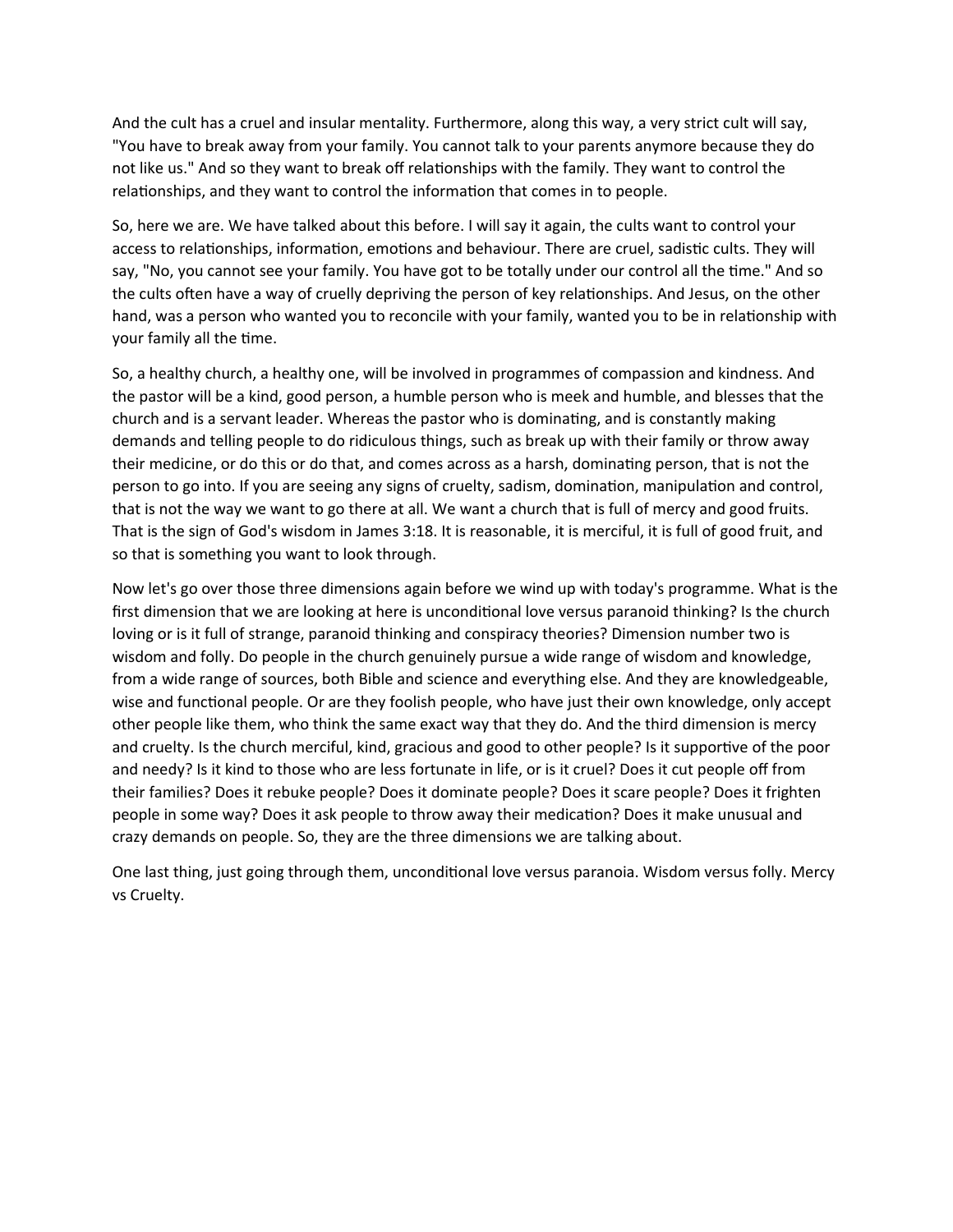## **8. Commercial Cults**

Now we are doing Episode eight of our series on spiritual discernment, helping you to know True from False in the world of religion. And as we go into today's session, it is about commercial cults. In other words, organisations that make money into a god, and they worship money instead of God, and they form organisations that trap people into greed. Before we do that, before we get into this interesting topic of commercial cults, let us pray. Father in heaven, we ask you bless your word to our hearts and minds today. We ask that we will understand what is going on in the world around us, that you will give us discernment, open our spiritual ears, open our spiritual eyes. Give us grace and peace as we listen to this broadcast, in Jesus' name. Amen.

Okay, so let's start with a Scripture in I Timothy 6, verses 8 to 10. But if we have food and clothing, we will be content with that. People who want to get rich fall into temptation and a trap and into many foolish and harmful desires that plunge men into ruin and destruction, for the love of money is the root of all kinds of evil. Some people eager for money have wandered from the faith and pierced themselves with many griefs.

So, you know, in the sermon on the Mount, Jesus says you cannot serve God and Mammon, because you will either love one and hate the other, or hate one and love the other, because you cannot serve two masters. Well, here, money becomes people's master. And then the love of money becomes the root of all kinds of evils and treachery. You see that when someone dies and their will is contested, the whole family may fight over the inheritance. They fight over that money and it becomes a root, the love of money, the love of all that cash, becomes the root of all kinds of evil, betrayal and nastiness that goes on inside a family.

So, the love of money causes all sorts of pain and greed in politics and everything else like that. We look around the world, we see the love of money causing people to do bad thing after bad thing. Because money is such an immediate reward. We like that, we like the power. Who does not like a \$100 bill? Who does not want to have some money? Okay, we all want money. We need to pay for the light, keep the lights on, do this broadcast, everything else like that. But you should not love money. It should not be the main motive of your life. You should love the Lord.

And so, for the love of money is the root of all kinds of evil. Some people eager for money have wandered from the faith and pierced themselves with many griefs. And we will be talking about that today, how people wander away from Christianity and into these things that I am going to call commercial cults.

And let's go back to that scripture that says people who want to get rich fall into temptation and a trap and into many foolish and harmful desires that plunge men into ruin and destruction. So, these people, they want to get rich, and so they come along and someone gives them a "too good to be true" business opportunity, selling this, selling that, selling the other. And it is a scam. It is a con. Instead of them being able to make money from it, they lose money. They lose lots of money. They have got to pay for this seminar, paying for that tape, pay for this book, pay for this course to make money, and it gets more and more and more expensive. And they think, "One day I am going to make a lot of money from this." But it never happens. They have been caught up in a commercial cult.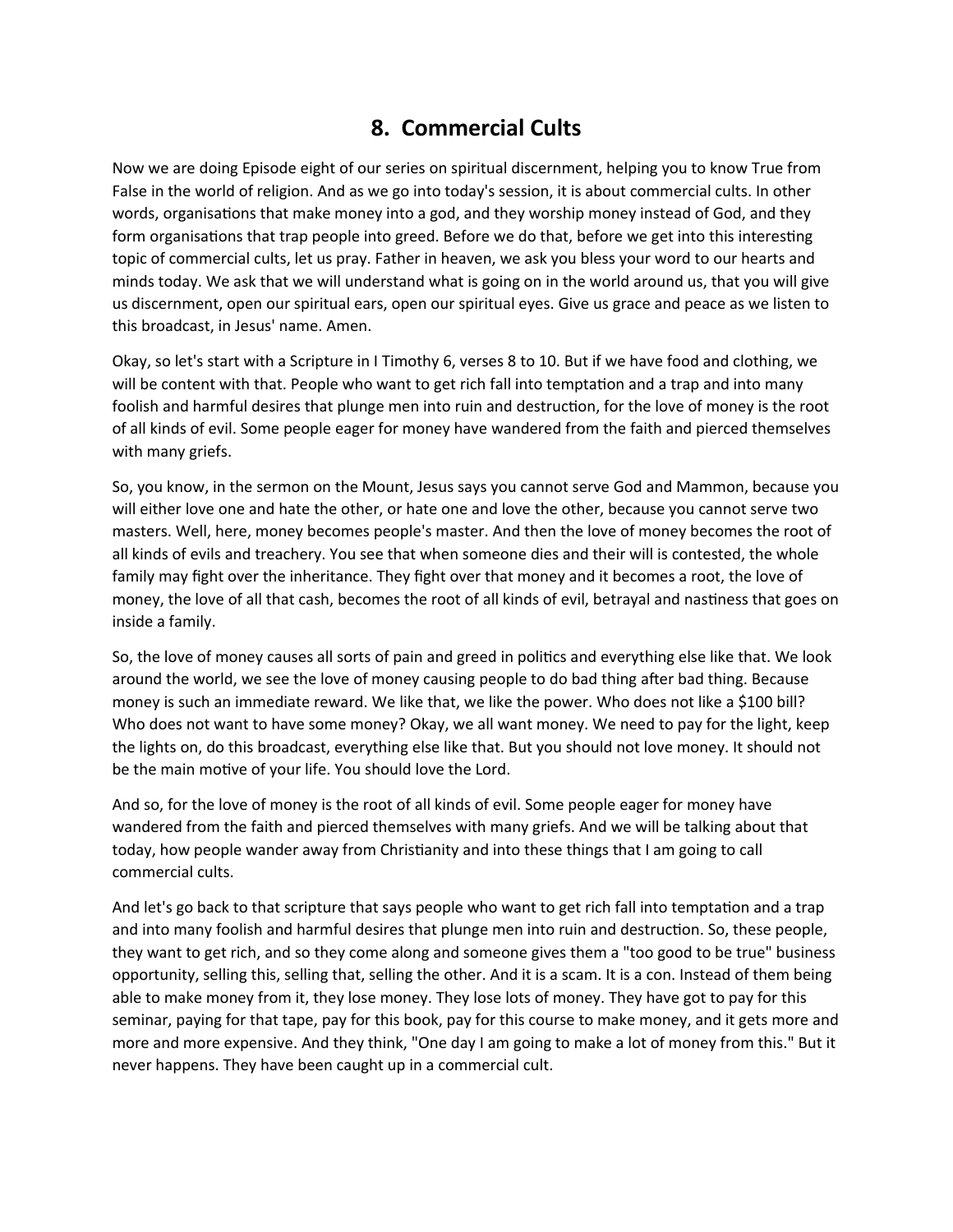And now there are different kinds of cults that we have been talking about in this series. Well, obviously, religious cults, therapy and self awareness cults, which we have not covered yet. Political cults, commercial cults, which is what we are talking about now, new age cults and satanic ritual abuse cults which we will cover in the in the future.

So, we are talking about commercial cults. And most of my experience there is in the Australian context, with a particularly aggressive group that I will just call Business X, and I will not say what the business is. But it is often in the business of selling soap and household products and things like that, and they are always trying to persuade people to buy these household products. And they use a technique called multilevel marketing. The people above you are called your up line, the people underneath you in the multilevel marketing are called your down line, and they report to you, and a bit of their profits goes up to you. So, the more people you have in your down line, the more money you can make. Now, some of these multilevel marketing businesses are respectable, a few of them, but most of them are just going to exploit you. They are going to take you in. They are going to make you work very hard. And in the end, you think, "I did not really make as much money out of that as I thought I was going to do."

So, how can you tell? How can you tell when one of these con artists, these business opportunities that are not business opportunities, how can you tell when they are not on the up and up? How can you tell when they are doing bad things? Have you got a pen and paper? Write this down. Start writing these points down. Number one, they are less than direct in naming their organisation or product. So, you say, "Do you belong to X organisation?" "Oh, well, I am just giving a business opportunity," and they do not tell you the name of it, because a lot of these organisations have a bad reputation. If they will not name the organisation, they will not tell you the product. They will just tell you how good it is going to be, then that is a sign that it is a dishonest organisation.

Next, point two, if the meetings of the organisation have a religious fervour and seem more like a church service than a business meeting, they are trying to pump you up, they are trying to motivate you. They are trying to get you to believe in Organisation X or believe in the product. Now the only person you should believe in is the Lord God Almighty and his Son, Jesus Christ. We do not go around believing in a political leader, a commercial leader or a product. We can say this is a decent product. I would like to sell it. Okay, if you are a salesman, sure. So, sell your motor cars. Sell this, sell that, that is an obvious tangible product that you can sell. But these organisations tend to sell rather dubious things, and they have got to get their people to believe in the product, the company and everything else. And it becomes like a motivational meeting, and you need to be suspicious of that, if their meetings have a religious fervour.

Thirdly, if a clearly defined and intrusive hierarchy is part of the deal, particularly if they are to be unquestioningly obeyed. And some of these organisations the up line, that is the bosses, so you say you are a salesman with them, and that is the up line, and they will start saying, "Oh, you have got to do this. You have got to change your attitude. You have got to change your thinking." And they will intrude on every part of your life, including your diet, your personal life, your ability to attend church. They will demand that you go out and sell the product during church services or something like that. You approach all your Christian friends with product X. No! Your up line should stay out of your life. Related to work, okay, but they want to intrude in your life and everything else, and that is a sign of a cult. They are trying to take control of your mind, your emotions, your information and your behaviour. And so they are wanting to take control often of your relationships as well. So, if they are trying to exert these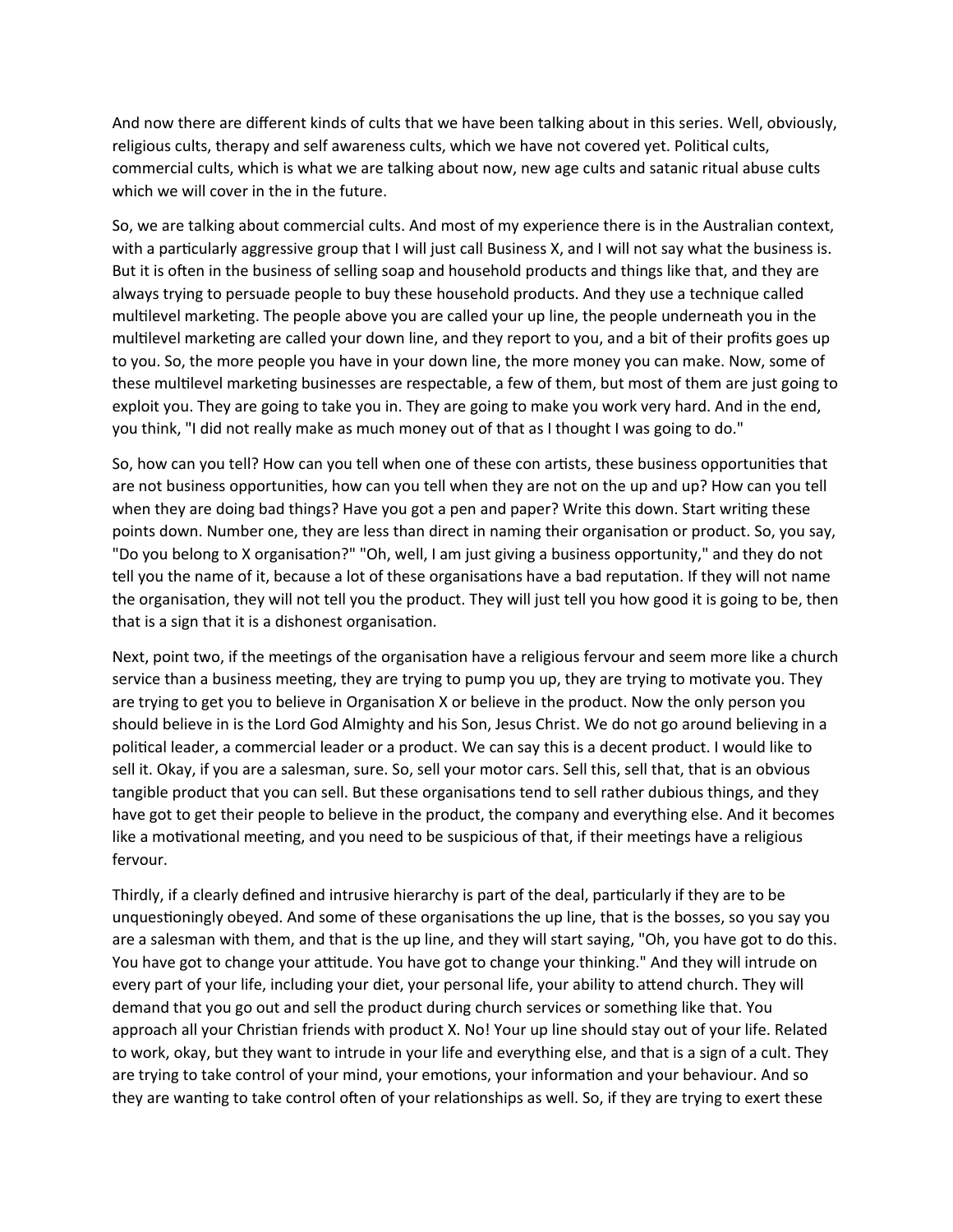huge levels of control, then you need to run away, if they have got an intrusive administrative layer, they ask too much of you, a hierarchy.

The next point, point four, is if they start encroaching on your time far more than it was originally said. So, they said, "You can do this business in 10 hours a week, and you will make so much money," and eventually they are asking you to work 70 hours a week on the business because you need to put in more effort, et cetera, et cetera. Then you know that you have been scammed. You thought this would be a great sideline, but it is not a sideline at all. It is that they are demanding that you work harder and harder, because they are getting a percentage of your profits and they are greedy. And they are trying to push you harder and harder so they can get more and more money out of you, because you are the cow and they are milking the cow. You are the one making the sales, and they are getting the profits off you.

Okay, next point, point 5, if little extras that you need to be a success keep on being introduced and they often start adding up financially. So, if they say if you are going to be a success in the sales of Product X, you have got to go to this seminar, and the seminar is really expensive. It is in a big hotel. You are gonna pay big money to go to the seminar, and it is going to make you a great salesman, and then the next thing they say, "Oh, you have got to buy this book." That is an expensive book, and you got to buy that book as well. And next is one thing after the other. You are forking over money to learn sales techniques, and this and that to go to the next level, and on and on and on it goes. And you are being sucked in to this product. And often the marketing terms are really dishonest. They are really bad. And you are paying out more in motivational things and training, than you are actually getting back in profit and revenue from the stuff that you are selling. And that is the sign that it is a scam.

Next thing, I think point 6 we are up to, and they tell you not to associate with certain people, branding them as negative or as losers. They say, "You have got to surround yourself with positive people," and positive people mysteriously turn out to be just the people associated with their organisation. And they break you off from your friends, your family from everyone else who might warn you about Product X or Company X, and what they are up to in the marketplace, and that their product really is not that good. And they might say, "Oh, that person over there, they are a loser. They used to be with us, but they left us, and now they are speaking negative things about us." Well go over to that person and say, "Hey, why? Why did you leave them?" And they will tell you. "Okay, so it is a scam," and they say "Yes, it was a scam, and it cost me so much money." Okay. So, be careful about them if they are trying to control your relationships and who you can and cannot associate with and hear from and things like that.

Next point 7. The advice they give oversteps the mark of normal business advice and deals with issues that would normally be regarded as personal. So, in this case, they are, instead of just advising you normal business advice, they start advising you about your marriage and how to raise your children. They get into very personal advice. And this is actually a form of control. Because you start surrendering information about your personal life, of your spiritual life, your family and medical issues, and they are getting into you. They are getting into your soul. They are getting into your head, they are getting into your heart by advising you and pretending to counsel you on these things. They are starting to take control, and they are taking away your independence. They are taking away your ability to think for yourself.

And so if they are doing that, it is a control freak mechanism. It is a way of bringing you deeper and deeper into the group. So, you are hesitant to leave because you shared so much of your life and your heart with them. They have got now a lot of information on you. And they are using that against you. So,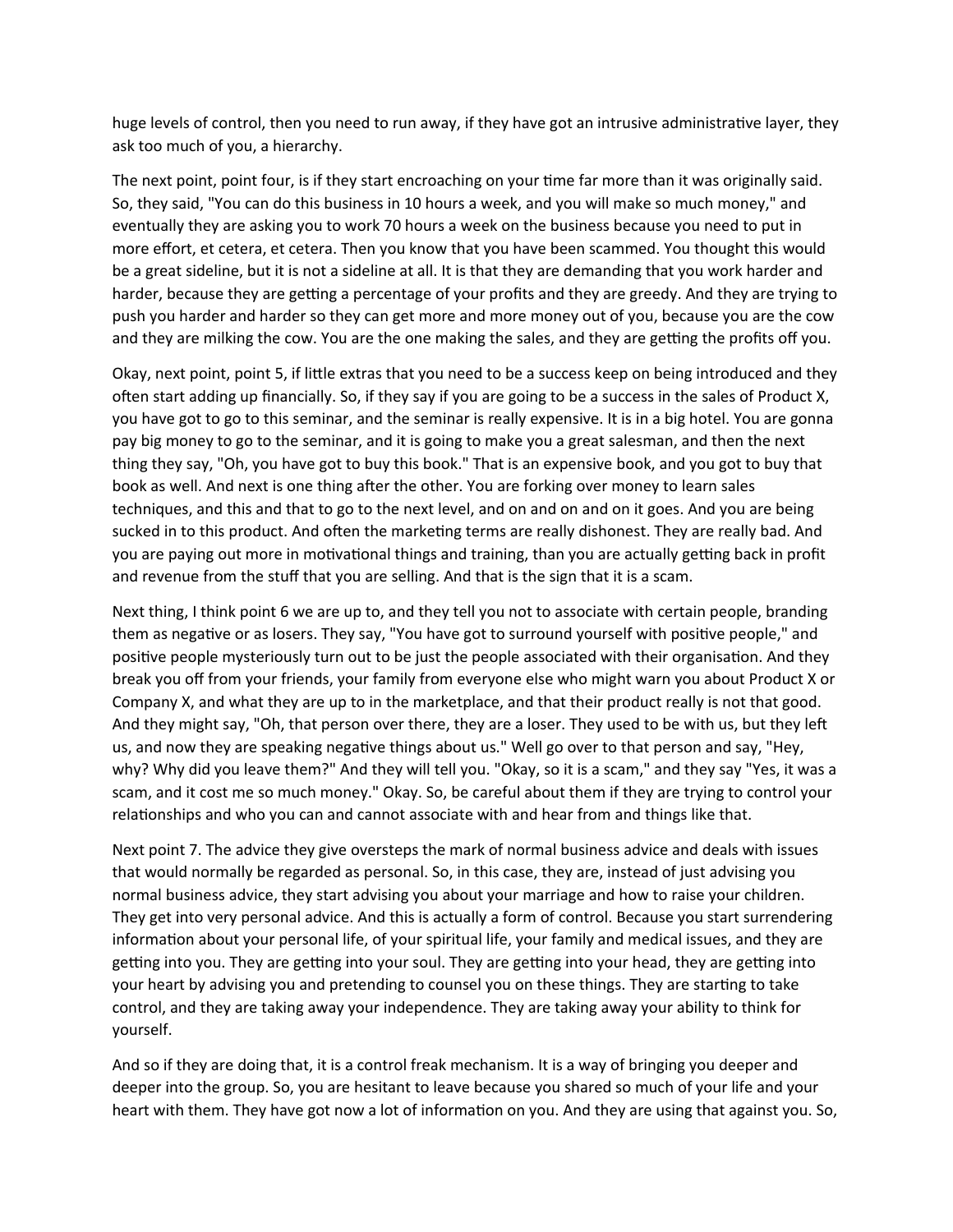be very careful if they start giving you "advice" that is not related to the business at all, but it is a way of drawing you into the group and making you a part of their cult.

The next thing point 8, the feeling that you are being surrounded by these people and that your normal friendships are diminishing as a result of involvement with the group. The group tells you to lie to your friends in order to recruit them. Now that is a big, bad sign. They are telling them to lie to their friends or even to exaggerate your earnings, to get people involved. Or if acceptance or rejection of friendship is dependent on purchasing the product or being involved in the business, then leave fast. They say, "Well, you cannot be my friend if you do not buy this product." Well, what kind of friendship is that? That is terrible. That is an exploitative, that is a manipulative thing. You might not have much money this week. It might be a tough week for you. Why do you have to buy their silly product? That is a sign that they are trying to drag you in and get more and more and more money out of you. Like I said before you are selling their product, but you are really the cow to be milked, and they are just trying to get as much milk out of the cow as possible.

And so if they are restricting your friendships or making friendships depending on commercial transactions, that is a good sign that you need to be headed away from a group like that, particularly if they are asking you to tell lies to your friends. "Oh, go tell your friend that they can make a tonne of money out of this group. Oh go tell your friend that the products are awesome, go tell your friends" this that or the other and they are just pushing you to tell fibs all the time. Well do not do that. Do not go anywhere near people that are asking you to lie to your friends in order to recruit them into the commercial cult.

It is a business, it is posing as a business. But actually it is a little religion. It is a money worshipping religion. It is not worshipping Jesus Christ as Lord and Saviour. It is worshipping the unholy dollar. It is worshipping whatever money you have got, the Kenyan shilling or whatever, it is worshipping the money instead of Jesus Christ. And they are involved in unethical behaviour.

And then the last point here, and I think this is point 9, stand back and ask, What are these people living for? If the answer is money and the business, if people are just living for money and the business then the business has them, they do not have the business. You will probably end up in the same mess if you join them, then ask the question about intensity. Is this a normal intensity to live at? Or has this group made some sort of time-consuming life dominating fetish out of the company? Are they making the company into the be all and end all of their life? And if it is just a business and then it is not the be all and end all of life, your family should be, your religion should be, your church and your friends should be, not some company that sells soap or makeup or any other thing, and whatever it is selling, or vacuum cleaners or whatever. It is trying to push you into selling to your next-door neighbor, do not get involved in that stuff. Be very, very careful, because these groups can take over your life.

Now, one thing that you want to look at is the issue of what we call the cult personality. Now the cult personality is a fake personality, that is put up over the top of the real personality of the person. And it is a fake smiley, smiley, very nice personality that is always positive, and it is "fake it till you make it." Have you heard that phrase before? "Fake it until you make it." That is what a lot of these commercial cults say. So, they are going to be positive all the time. They are going to be super positive all the time.

And so they have got this mask on, this smiley face on all the time. Whenever you see them, they are upbeat and they are positive and they never have a down day. Not to you, of course, they are having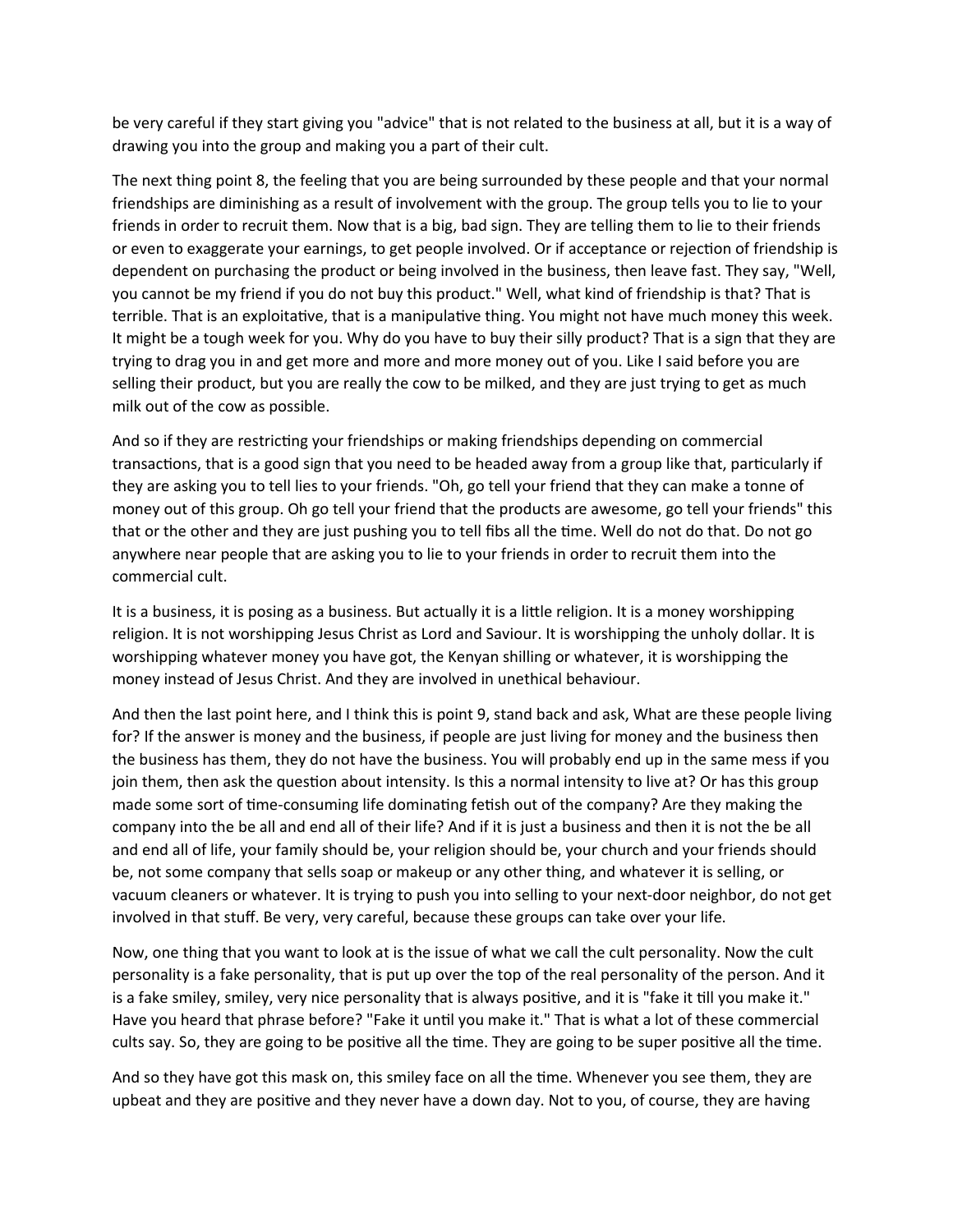down days, but that is hidden away in the real personality, and so when you meet them, they are always attractive. They are always smiling. They are always really upbeat. No matter if their life is falling apart, they will tell you that everything is fine and terrific and so on. And so these attractive, positive, always smiling people, after a while, it gets suspicious and you go, "I do not think this is real. I do not think, no one is like this all the time." They do not have genuineness. They do not have authenticity. They do not have the ring of truth about them. You realise that you are dealing with a fake person, a person that has adopted another personality on top of their real personality.

And so they have got this fake mask on all day and all night, and it is built by the group. The commercial cult helps them to reinforce the fake personality, and they think their fake personality is their real personality. Well, they think that and they are deluded into this new way of thinking. They think it is positive thinking, but it is actually just acting. They have got another self. It is an acted out self. It is a fake self. It is like a theatrical self that goes on top of the real self. And so that is not what you want. You do not want to be fake. You want to be authentic. You want to be real. You want to be the person that God has designed you to be.

Okay. And this guy, this lady who was involved in the Jonestown cult gives you gives a great description of the fake cult personality. "When you meet the friendliest people you have ever known to introduce you to the most loving group of people you have ever encountered. And you find the leader to be the most inspired, caring, compassionate and understanding person you have ever met. And then you learn that the cause of the group is something you have never dared hope could be accomplished. And all of this sounds too good to be true. It probably is too good to be true. Do not give up your education, your hopes and ambitions to follow a rainbow." And the person who said that was called Jenny Mills and she was part of the People's Temple, and she was assassinated for criticising them. She was eventually killed, she left the group and they killed her. That is how evil this People's Temple, Jim Jones cult was. But she said if you meet a group that is too good to be true, they probably are. They are full of people with these fake personalities.

So, here is another thing, the "fake it till you make it" thing. A guy called Phil Kearns writes about this. "I remember the telephone call I received from a woman in Salem, Oregon. She was calling me about my book on the Jonestown tragedy. I was new in the business X business, this multilevel business, having been in it only a week. 'I hope that I am not disturbing you, Mr Kearns. I have got your telephone number from your publisher in Plainsfield, New Jersey. I read your book on the Peoples Temple, and I just wanted to give you my condolences on the loss of your mother and sister in Jonestown.' And towards the end of a telephone conversation, she asked, 'By the way, are you aware of the business X business?' 'Yes,' I replied. But I did not tell her I was in the business." And it goes on to say, "you know that every time I go to one of the meetings that reminds me so much of your book, all the chanting and the way they malign and twist the Holy Scriptures for gain. I feel that this business is a cult. I think you need to tell the world about that company." And eventually he did.

And so there are a lot of groups out there that use cult dynamics in order to sell stuff to people, and to keep the salesman in line all the time, because the whole idea is to have as many salesmen as possible, and to get as much money out of those salesman going up to the top of the organisation, while the bottom of the organisation tends to starve or do very poorly financially.

So, there are a few more extracts here from real life folks on the Internet. "My wife and I are attempting to cope with our close friends in this business X, this multilevel marketing. I am not going to use any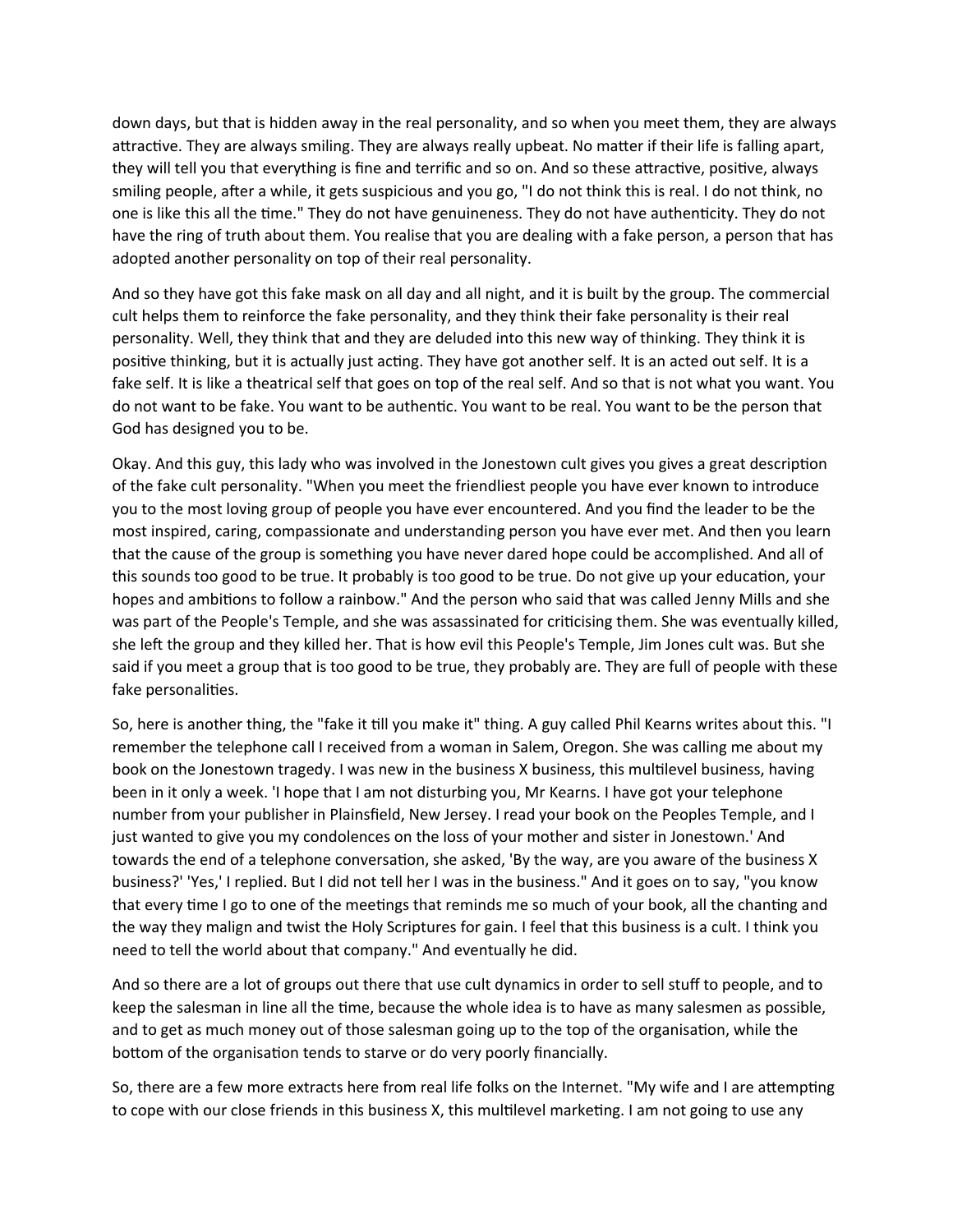name of any business. Originally, the idea was to become financially secure, and in doing so, provide free time to visit friends such as us. Now all they can talk about are their friends in the business, and we cannot knock them for their motive for providing for themselves. But it all becomes all consuming the point that anything not associated with Business X is not worth investing time in."

See, these people got brainwashed. They have got brainwashed by this fake business, by this commercial cult, and now all they can think about is the business, because their brain has been taken over, their emotions, the control of information, controlling relationships has totally taken over their lives.

And let's have a look at another one. "My husband and I tried business X, it sounded sure fire, but it turned out to be too cultish. The set up for ordering, and seven hours in training took incredibly too much time. Busy normal people with other parts of their lives could not abide such day long affairs every month. Besides the stuff that was pushed for training emphasised glorifying your up line, who often was not smarter than you. We did not make money despite spending a lot of time, and we did try hard. The clincher was the pseudo religious tone and sometimes outright Christian preaching of the seminars. We are not Christian." That is just a testimony on the Internet. "And there is no reason for us to be in such a business if it is not nonsectarian. But Business X folks do not discuss things like that. My advice. Try it. You won't like it." So, here are these testimonies from people.

And here is another one. It is a bit amusing. This is back in the eighties or nineties, when people still had cassette tapes. Many of us now do not have them. My generation does. But this is an older testimony. "A coworker of mine, who was a gung-ho business X rep for several years. One day we were talking about my collection of Grateful Dead tapes, which is a rock band, which numbers over 450. And this guy says, 'Go ahead, take your cheap shots.' And she said," that is the business person said, "Well, I'm catching up to you. I've got 250 business X tapes. The only difference is you do not make any money off yours." And she was taking a shot at the guy with the music tapes. "Well, there are lots of other differences, but I ignored them, and I asked her to add up how much she had spent on all those tapes, seminars and various other business X materials and compare to a business X income. The next day she came in rather solemn looking, and after some prying on my part, she eventually admitted that she had taken my challenge and had discovered that she had lost a great deal of money due to involvement with Business X. Just how much, she wouldn't say. But she allowed how it was a lot more than the cost of my tape collection."

So, that is how it goes. So, what happens? You get into these businesses, they sound too good to be true. They ask you to do all this training, they give all this money to your up line in the business, and soon they are ripping you off and you are losing money instead of making money. Well, what does the Bible say about this? It says. As I said at the beginning, the love of money is the root of all evil. We cannot love money and love God at the same time.

Now let's go to the Book of Revelation. You all know about the 666 on people's hands. What does the 666 allow people to do? To buy or to sell, to use money. So, without the 666 people cannot buy or sell, they are either in the market or in the kingdom. And that is the ultimate challenge. Are you going to be in God's kingdom and unable to buy or sell? Or you are going to be in Satan's kingdom, the Kingdom of Darkness and able to engage in the business? And that will be the ultimate commercial cult, Babylon.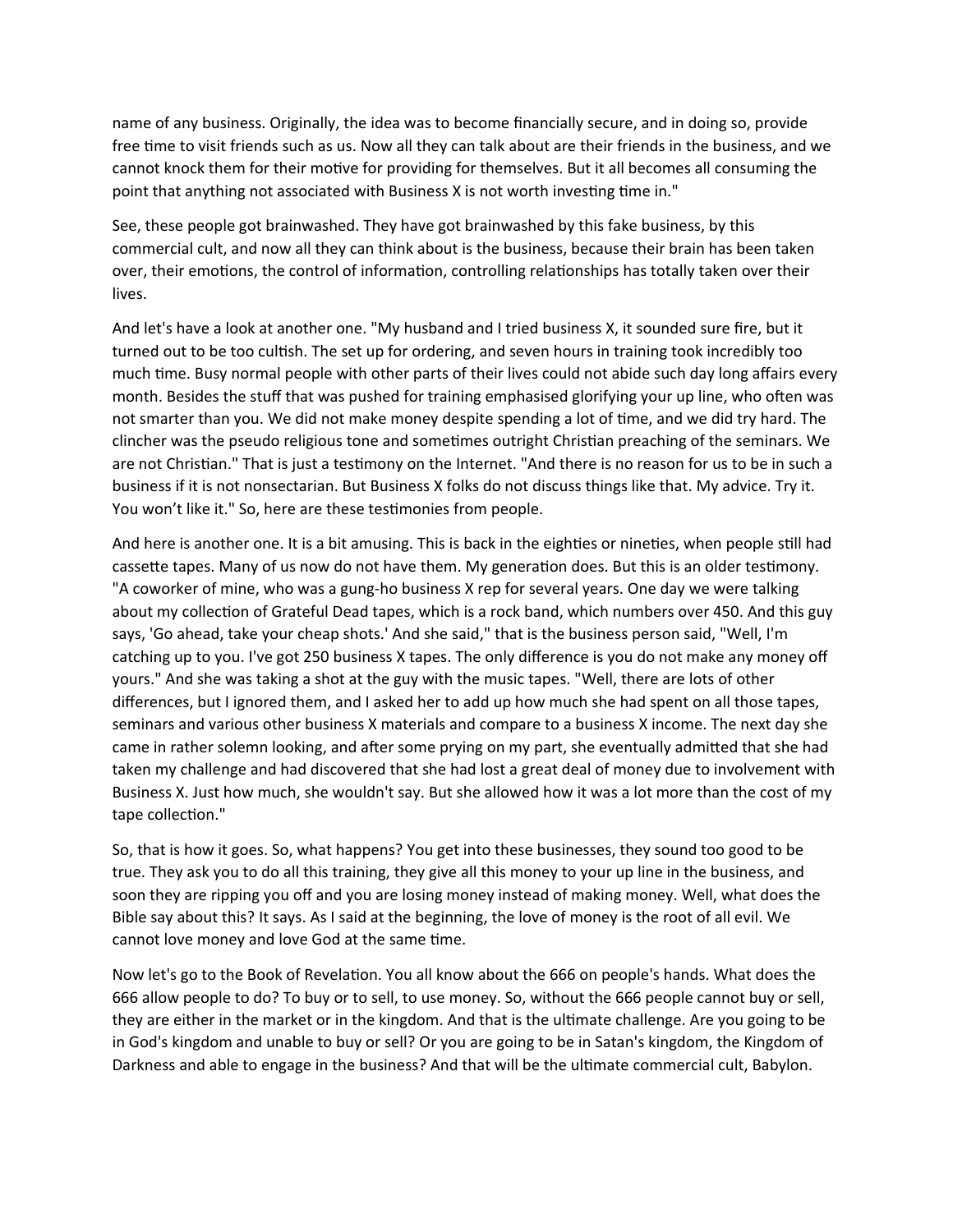The Babylon in Revelation will be the ultimate commercial cult. It talks about Babylon, they are selling all these people and souls and goods, and all the trade that goes on in the Babylonian system, chapter 17, 18 and 19 of the Book of Revelation. They are talking about how "Babylon, Babylon has fallen," and how it was glorious, how it was rich, how people were making so much money, and how the merchants of the earth were really, really into this commercial Babylon.

It is basically a gigantic commercial cult worshipping the beast, and keeping people in the cult is this mark of the beast, and you cannot buy or sell without it, unless you are part of this great organisation that worships money, right? That is part of the thing is financial control of people's lives. That is part of the end time scenario that Satan introduces.

So, in the end, the final choice of Christians will have to make about the mark of the Beast, if you take the mark of the Beast you burn in sulphur forever and ever. So, we know that, we know that there is eternal torment for those that deny Christ and take the mark of the Beast, and the mark of the Beast is all about buying and selling. That is all about money. It is all about business, but it is toxic business.

Of course, you can run your own business. You can have your own store. And that is fine, to be a farmer and to buy and sell now. But in the end times that will not be the case. You will not be able to do that. You will have to be a Satan worshipper in order to engage in any sort of commerce whatsoever. And so ultimately this stuff about commercial cults will apply in the end time, it will be part of the end time scenario that that we are facing. And the ultimate choice will be between God and Mammon, between God and money. And that is a very hard choice to make.

Judas made the wrong choice. He took the 30 pieces of silver and betrayed Jesus, his Lord and Saviour. We find the Demas wandered away into the world. We find that an Ananias and Sapphira got greedy about the price of their land and kept back some for themselves and did not tell the church about it. And they lied to the Holy Spirit. They lied to Peter the Apostle, and they ended up dead. The challenge between God and money is there all the time. We find Gehazi, the servant of Elishah, and he went and he wanted some clothes and this and that from Naman the Syrian, and Naman the Syrian was very happy to give them to him. But the leprosy of Naman cleaved to Gehazi to the end of his days. There is a challenge there. We have to be very careful about who we serve. Yes, you can have money. Yes, you can buy and sell. Yes, you can have a business. But God has to be first.

And if you are into a group that is all about up lines and selling and dealing slightly dishonestly with people, and tricking people into joining this business, then run away from this multilevel marketing stuff. It can be very persuasive. It can be very all involved, and if you have got friends and family in it, pray for them, pray that they get out of it, talk to them about it and say, Is this really working for you? What are you getting out of this? This is a disaster. It is taking over your life. You are not the same person that you used to be. You want them worshipping the Lord, not worshipping a business or a profit or a leader that is promising them all kinds of money.

And these kind of scams are very dangerous for Christians, they are very dangerous for the church, because people get into churches, they worm their way into churches in order to find more salespeople, to find people for their down line. They want other people to join them in the business, because they are going to make money off the people they recruit, and the more people that have under them, the richer they are going to be. So, be very careful about commercial cults and your church. If you are a pastor, you do not need to ban multilevel marketing in the church. And you need to be cautious because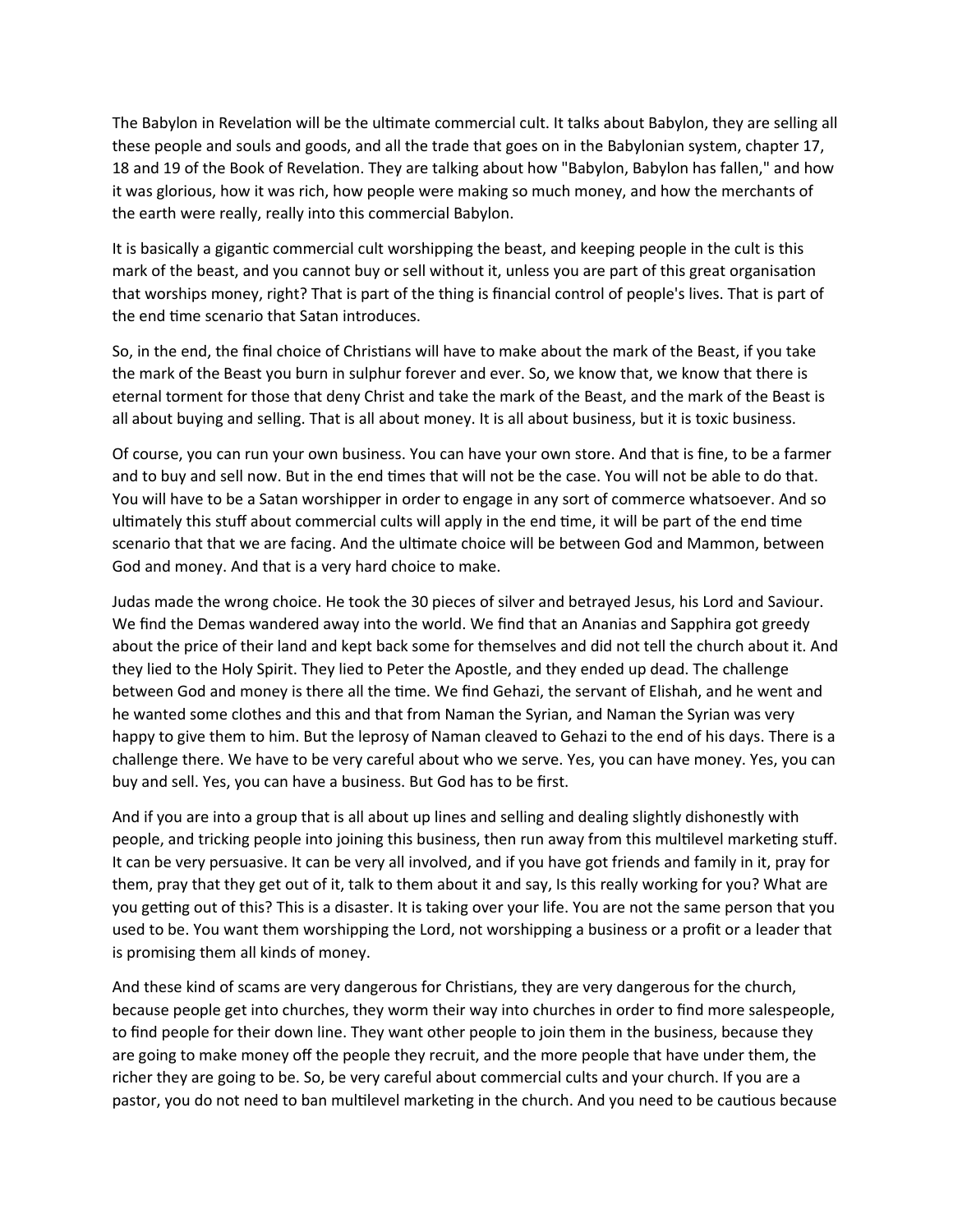it takes away people's loyalty from the Lord. And people striving to become rich pierce themselves with many a pang and wander away from the faith. So, that is today's interesting topic, talking about commercial cults.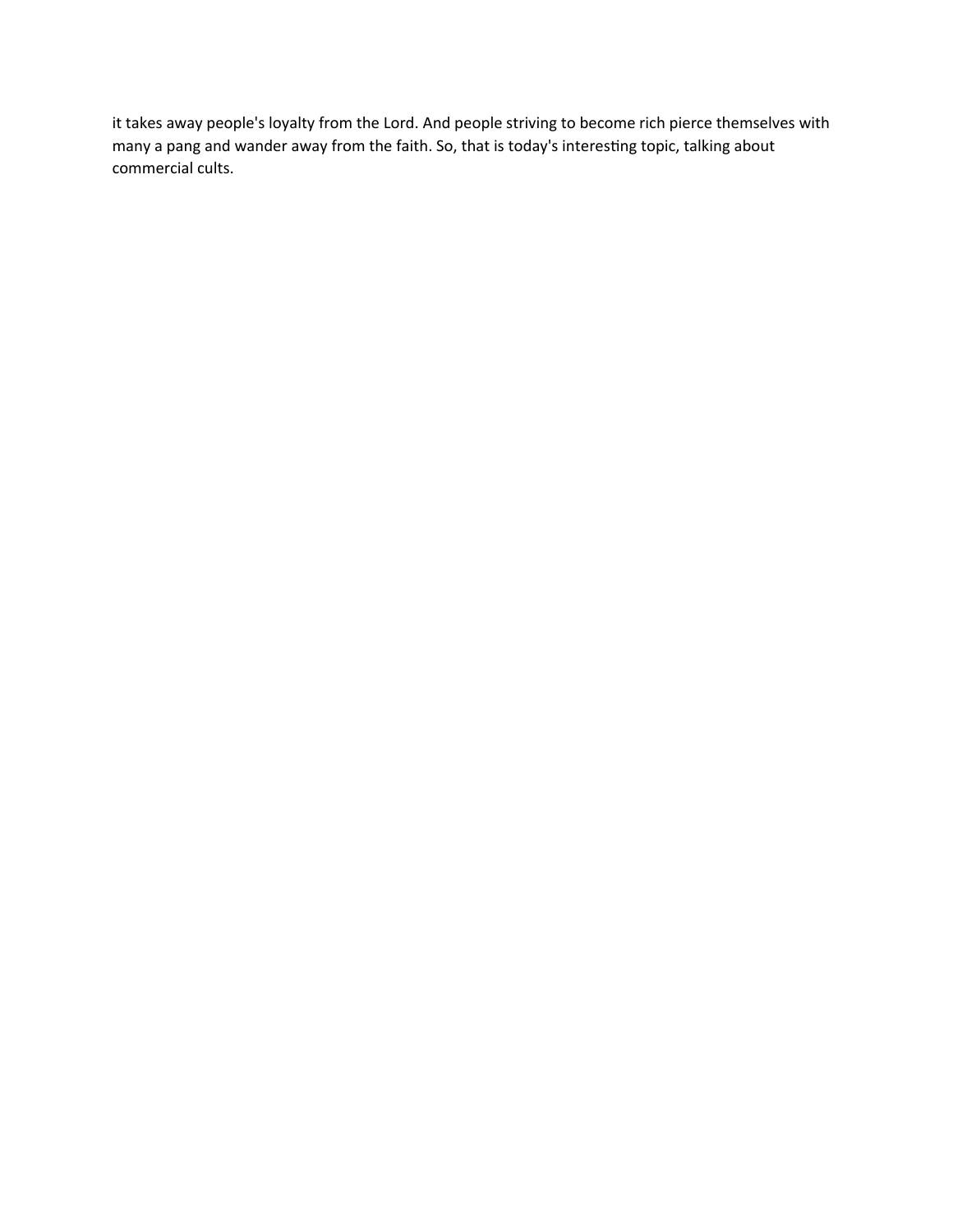#### **9. The Occult**

Today we are continuing with our series on spiritual discernment for pastors, Christians and Christian leaders. And today's topic will be "What is wrong with exploring the other side? What is wrong with getting involved in the occult?" And there are a lot of Bible verses on that, and we are going to go deep into God's word today about this fascinating topic. So, hang on there, get your pens, your Bibles and your notebooks, because here, at Insights for Eternity, we teach those who teach others. So, today's topic is the occult. What is wrong with exploring the other side? And we are going to say, there is a lot wrong with it, and so please get your notebooks out.

Before we do that, let us pray. Father in heaven, we thank you for the glory of God that hovers over the nations. We thank you that you are at work in the world. We thank you for the gospel that goes out to all nations all the time, and that you have sent your messages throughout this world to proclaim your word. We now ask that we will be strengthening them, that we will be blessing them, that your word will go forth in this broadcast and help people to help others. And we ask that you will bless this broadcast, that you will keep us spiritually safe, that this broadcast will be covered by the blood of the Lord Jesus Christ. And there will be no negative consequences from it, because you are our protector. You are our God. So, Lord, we ask that your blessing, 100% blessing, will be over this broadcast in Jesus' name, amen.

So, Jesus is the way, the truth and the life. He is the only true path to spiritual things. But we get fascinated with other ways. We get fascinated with aliens, ouija boards and all sorts of things. But Jesus says I am the way, the truth, and the life. No one comes to the father, but by Me. So, no other religion is true, and no other idol is true, and no other way of being a spiritual person is true. Participating in the occult is very dangerous, not just because of what may or may not occur and inviting spirits into your life, et cetera. But because it brings down God's anger on you and your children for up to three or four generations. And in Exodus 20 verses four and five it says, you shall not make for yourself a carved image or any likeness of anything that is in heaven above or that is in the earth beneath or that is in the water under the earth, you shall not bow down to them nor serve them. For I, the Lord God am a jealous God, visiting the iniquity of the fathers on the children to the 3rd and 4th generations of those who hate me.

And what is hating God? Hating God is turning to idols and other systems. If you turn away from God to some idol, some shaman, some village form of witchcraft, the Bible says you are hating God because you are turning to another lover. You are loving things other than God. And God is a jealous God. And he does not take that. He does not take this other worship that is going on. When Israel was about to go into the promised land, Moses gave these warnings against being involved with idols, images or occult practises. And you will find it in Deuteronomy seven verses 23 to 26. I will repeat that, Deuteronomy seven verses 23 to 26. But the Lord your God will deliver them over to you, deliver the enemies over to you, and will inflict defeat upon them until they are destroyed. And he will deliver their kings into your hand. And you will destroy their name from under heaven. No one shall be able to stand against you till you have destroyed them. You shall burn the carved images of their gods with fire. You shall not covet the silver or gold that is on them, nor take it for yourselves lest you be snared by it. For it is abomination to the Lord your God. You shall not bring in an abomination into your house, lest you be doomed to destruction like it, you shall utterly detest it and utterly abhor it, for it is an accursed thing.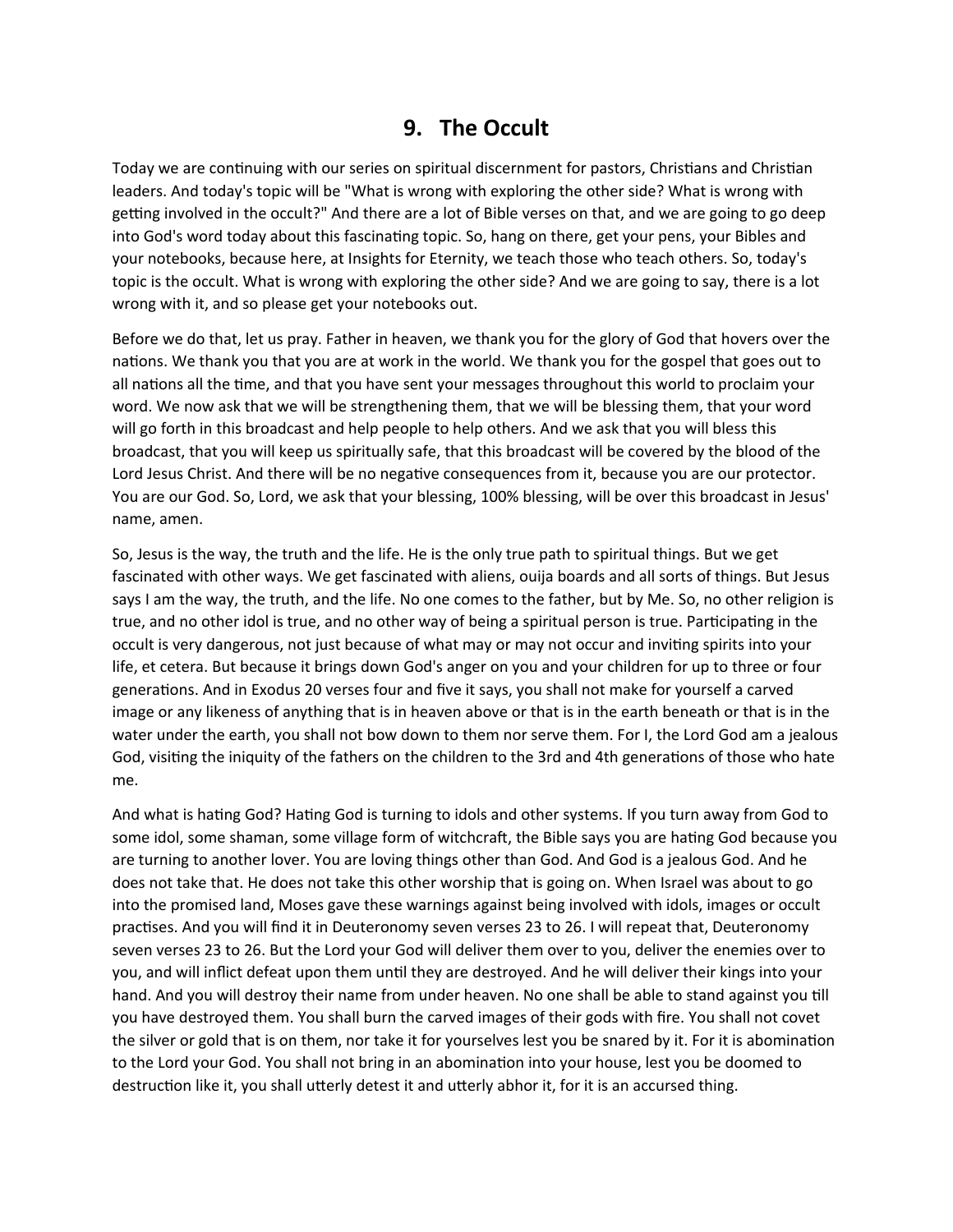I will tell you a story. We had a relative whose husband brought an idol into the house. The idol was a kind of African idol with very red lips of a woman. And that same week he committed adultery and destroyed the marriage. The spirit in the idol was a sensual spirit and the sensual spirit, the seductive spirit, got into this man. And that same week was the end of it. He ran off with a very inappropriate woman who worked in a bar and all that kind of thing. And this sensual idol had a spiritual power that destroyed that marriage. Later on, when my wife and I went into that house, we noticed this idol. We ask the questions about it, and I prayed over that idol with anointing oil. I put the anointing oil on the top of the idol And as I prayed, the idol went grey and the lips that were bright red went grey as well, and all the power went out of the idol. We cast the demon out of that idol. And that idol was a cursed thing, and it brought a curse to that house. And that man is still estranged from his wife and family to this day. It led to a divorce and lots of painful economic circumstances.

Do not bring an idol into your house, because those idols have spirits dwelling in them that afflict pain, damage and destruction. Because Satan comes to steal, kill and destroy. We notice the penalty for bringing an object of occult worship into one's house, lest you be doomed to destruction like it, for it is an accursed thing. Idols carry the curse of God on them, and so do ouija boards, tarot cards, things used in satanic rituals, crystal balls, magic books, divination instruments, et cetera. When these things are present in your home, alcoholism, mental illness, chronic diseases and even suicide will soon follow. You must get that kind of stuff out of your house. You must do what they did in acts 19, and burn all the instruments of divination and idols. Idols are to be destroyed. You are not to covet the silver or gold on them, but you are to burn them and utterly destroy them.

And you are not to get your cards done. You are not to have your palm read. You are not to do your horoscope. Leviticus 20 and verse six says this, And the person who turns to mediums and familiar spirits to prostitute himself with them, I will set my face against that person and cut him off from his people. Okay, so when you turn to medium, spiritist, people doing divination, horoscopes and such things, it is so serious that it resulted in God's wrath falling in a particularly severe form, being being banished forever from Israel, being cut off from the people of God, loss of salvation. So, when you turn away to these spirits, you are going outside the people of God, you are cut off from the people of God. Your name is erased from the names of those who are in the Book of life, those who belong to the people of God. Because you have turned after things that are wicked and terrible, you must repent. You must get rid of that stuff right now.

Here are some verses about the occult in the Old Testament and New, we do not have time to get through them all, but we will try and get 10 or 12 of them. There are many, many, many verses. So, let's look at one from Leviticus 19:26 to 31. You shall not eat anything with the blood, that is in a ritual sacrifice. Nor shall you practise divination or soothsaying. You shall not shave around the sides of your head, nor shall you disfigure the edges of your beard. That is for ritual purposes. Of course you can shave without too much trouble. You shall not make any cuttings in your flesh for the dead nor any tattoo any marks on you. I am the Lord. Do not prostitute your daughter to cause it to be a harlot, lest the land fall into harlotry and the land become full of wickedness. You shall keep My service and reverence My sanctuary. I am the Lord. Give no regard to mediums and familiar spirits. Do not seek after them to be defiled by them. I am the Lord your God.

These are practises, back in the Old Testament, that brought the wrath of God. And so you are not to get tattoo marks for the dead. You are not to consult mediums and familiar spirits. You are not to go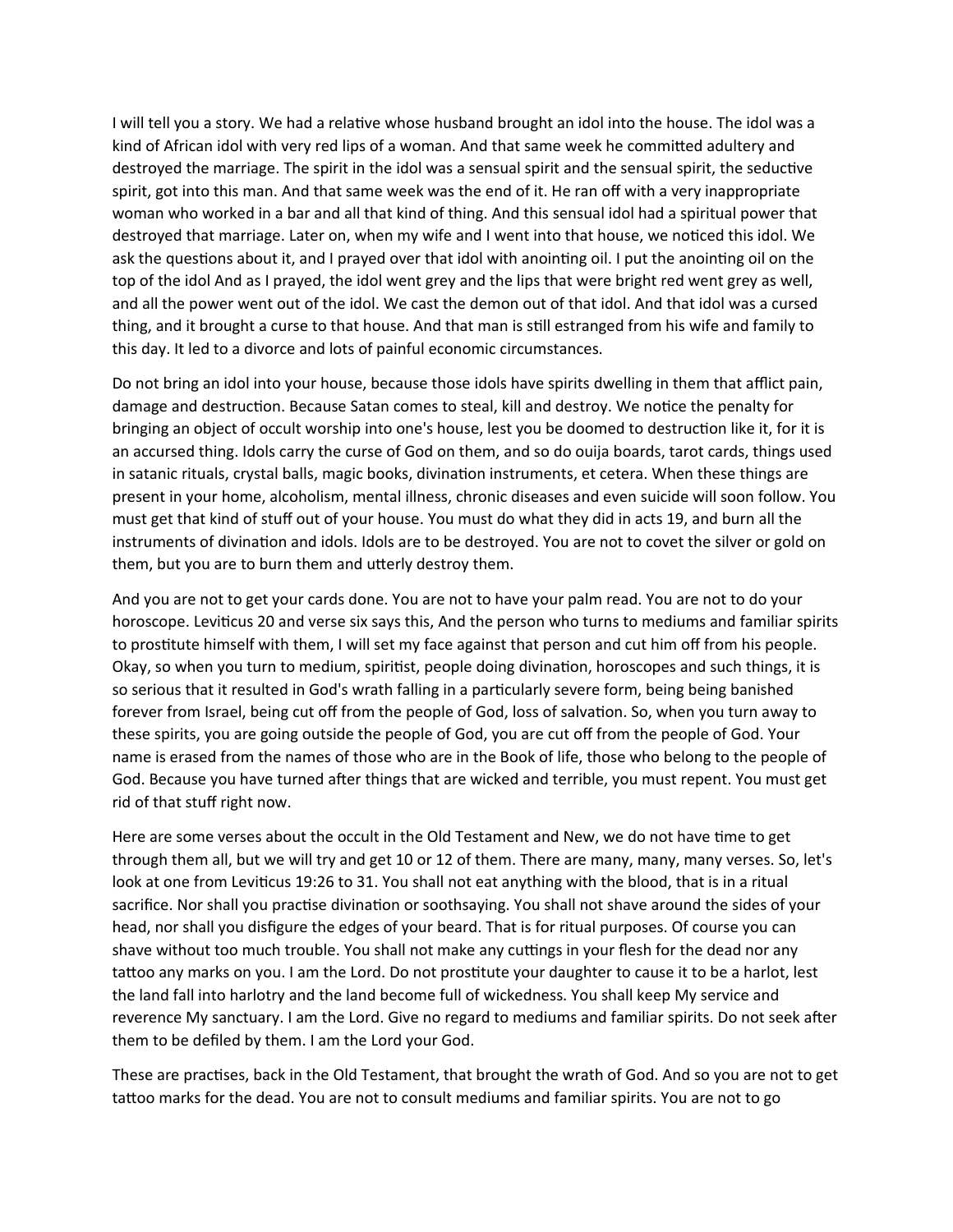anywhere near idols. And you are not to practise divination or soothsaying. And Leviticus 20 verse six. And the person who turns to mediums and familiar spirits to prostitute himself with them, I will set my face against that person and cut him off from his people. Deuteronomy seven, verse five. But thus you shall deal with them. You shall destroy their altars and break down their sacred pillars and cut down their wooden images and burn their carved images with fire.

So what, how are we to deal with them? We are to utterly destroy all these occultic objects. And so you must destroy them. And it says in Deuteronomy 7:25 you shall burn the carved images of their gods with fire. Put them in the fire. Deuteronomy 18 verses 10 to 14. There shall not be found among you anyone who makes his son or daughter pass through the fire, or one who practises witchcraft or a soothsayer, or one who interprets omens, or a sorcerer, or one who conjures spells, or a medium or a spiritist, or one who calls up the dead. For all who do these things are an abomination to the Lord. And because of these abominations, the Lord your God drives them out before you. You shall be blameless before the Lord your God, for these nations which you will dispossess listen to soothsayers and diviners. But as to you, the Lord your God has not appointed such for you.

So, well, what is it saying there, it is saying quite clearly, and quite bluntly, that the involvement in a soothsayers and divination caused these nations to fall before Israel. It was an unholy practise, and the unholy practise led them to become losers. They lost the war. They were defeated. They were cast out of the land because God brought Joshua and the people in to destroy those people for those practises. Because those practises were an offence to the Lord God Almighty. Because there is only one God. He is the creator of heaven and earth. And there is no sun god, moon god, god of the trees, et cetera. There is only one God. There is no Baal, no Asteroth, all these false gods like Zeus and the ones you see in the movies, Thor and all those gods, they are just made up gods, made up by men. They have no truth to them whatsoever. And you need to know that, you need to know there is only one true living God, the great creator God and his son, Jesus Christ, our Lord. And you are not to worship anything else at any other time.

So, we find that in Old Testament history, this resulted in tremendous wrath against Israel. So that, when they did get into all this stuff, when they eventually did get into all the idols, they were kicked out of the land for doing so. It brought on the siege of Jerusalem, it brought down the Assyrians and Babylonians. Tremendous judgement came upon Israel. So, it was kicked out of the land and occupied and never really got the land back, except for briefly under the Maccabees, until the modern day. So, Israel was cast out for its idolatry.

And so we find here in II Kings 17:17, the explanation of why God's wrath came upon Israel, and they caused their sons and daughters to pass through the fire, practise witchcraft and soothsaying, and sold themselves to do evil in the sight of the Lord to provoke him to anger. And God became angry and brought these other nations against them to destroy them for their idolatry and their witchcraft. And then it says here, And he caused his sons to pass through the fire in the valley of the son of Hinnom. He practised soothsaying, he used witchcraft and sorcery, and consulted mediums and spiritists. He did much evil in the sight of the Lord to provoke him to anger. That is II Chronicles 33 verse six.

So, people who do these things provoked God to anger. And I am sure if you are listening to this broadcast, you do not want to make God angry. So, if you do not want God angry against you to destroy you or your family for three or four generations, if you do not want God to cast you out of the land, if you do not want diseases, madness, insanity and addictions over your house, then you need to get rid of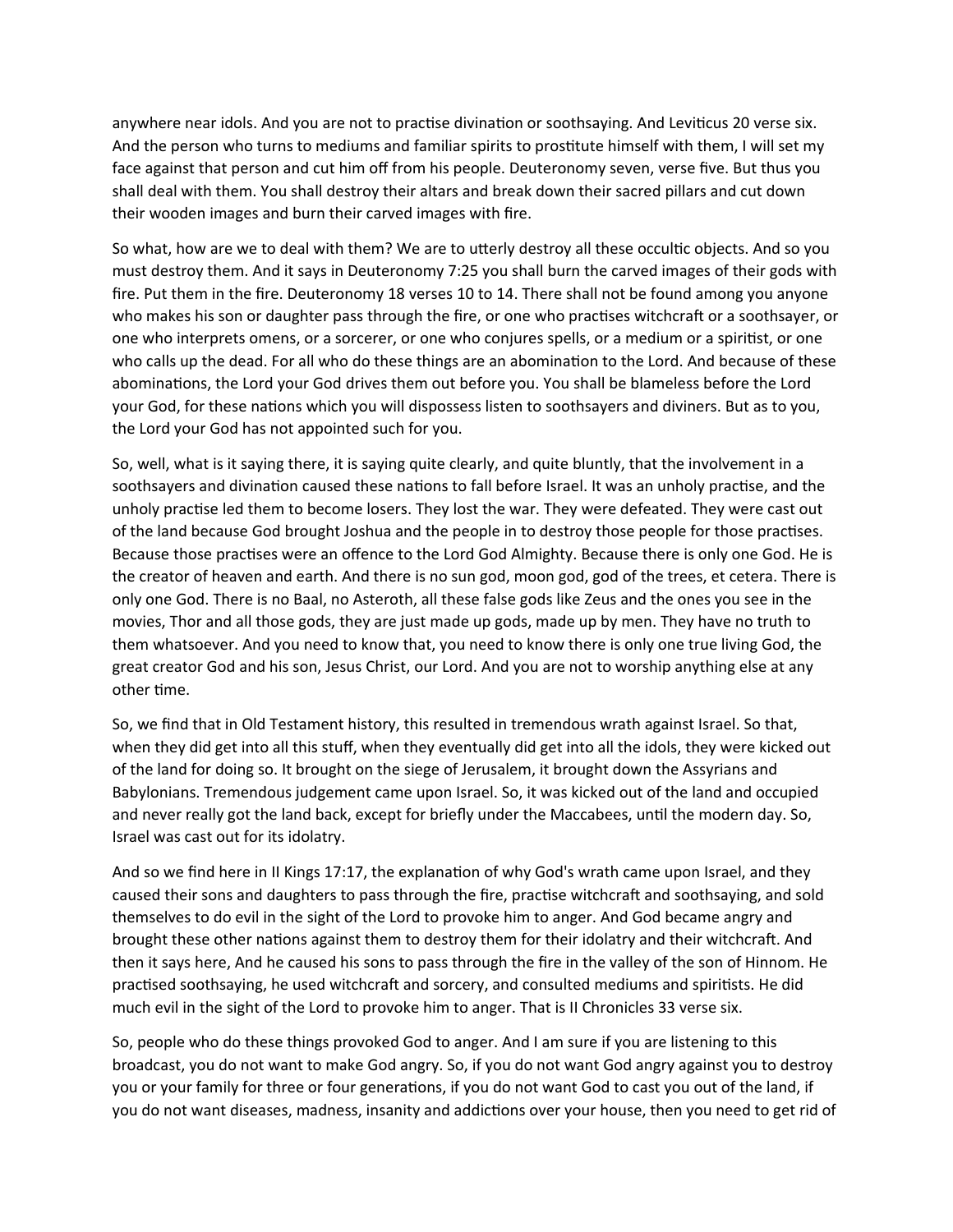every form of divination, soothsaying, all this kind of crazy stuff that is going on. You need to put away charms. You need to put away bracelets. You need to put away amulets. You need to get rid of all the juju in your house and in your yard because that provokes God to wrath.

Some people think they will sell their house easier if they plant a statue of Joseph upside down in the backyard. That kind of nonsense is an offence to God. If you want to sell your house, pray to God, give him praise and thanksgiving and believe in Him. So, and it is also the false prophets. It says, Isaiah eight verse 19. And when they say to you, seek those who are mediums and wizards who whisper and mutter, should not a people seek their God? Should they seek the dead on behalf of the living? Certainly not. That is why you are not to ask advice from ancestors. You are not to pray to the ancestors, because we are not to seek the dead on behalf of the living. It is there in Isaiah, chapter eight and verse 19.

Jeremiah 14 and 14. The prophets prophesy lies in my name. I have not sent them, commanded them, nor spoken to them. They prophesied to you a false vision, a divination, a worthless thing, the deceit of their heart. So, there are people out there who are false prophets that are not speaking from the Lord. They are speaking from their own heart and their own mind. They are not speaking to you truth in any way, shape or form. And they will try and get into churches by saying they are a prophet. But when you listen to them, you think these people are speaking from the flesh and not from the spirit.

And it says, Therefore, do not listen to your prophets, your diviners, your dreamers, your soothsayers or your sorcerers, who speak to you saying you shall not serve the King of Babylon. And this is typical of false prophets. They say, Oh, it is all going to be good, a new thing is going to happen in your life. Everything that is going to be breakthrough. And they do not tell you that your sins are going to have consequences. And here Jeremiah was saying, "Yes, Jerusalem is going to be occupied by the King of Babylon. Israel is going to go into exile. This is going to happen and these sorcerers and diviners who speak lies to you, they are telling you false things. They are just getting up your hope to get a donation from you."

So, Ezekiel 12:24, For no more shall there be any false vision or flattering divination within the House of Israel. So, these people who give you visions and divinations, they do so to flatter you, to boost your ego. They do not tell you to repent. They do not tell you about the sins in your life. They do not tell you to get straight before God. They just give you a flattering divination. And there are a lot of other verses like that.

Here in Ezekiel 13:18, it says, Thus says the Lord God, woe to the women who sew magic charms on their sleeves and make veils for the heads of people of every height to hunt souls. Will you hunt the souls of my people and keep yourselves alive? So, all those charms, all those things you use for love potions, or for money, or to get a promotion; and the women make these things and they sew them onto your clothing so you will have spiritual power, here it says in Ezekiel 13 verse 18, do not ever engage in those kinds of practises.

Ezekiel 13 and verse 20. Therefore, says the Lord God, behold, I am against your magic charms by which you hunt souls like birds. I will tear them from your arms and let the souls go, the souls you hunt like birds. And so in Ezekiel 13:23. Therefore, you shall no longer envision futility nor practise divination, for I will deliver my people out of your hand, and you shall know I am the Lord.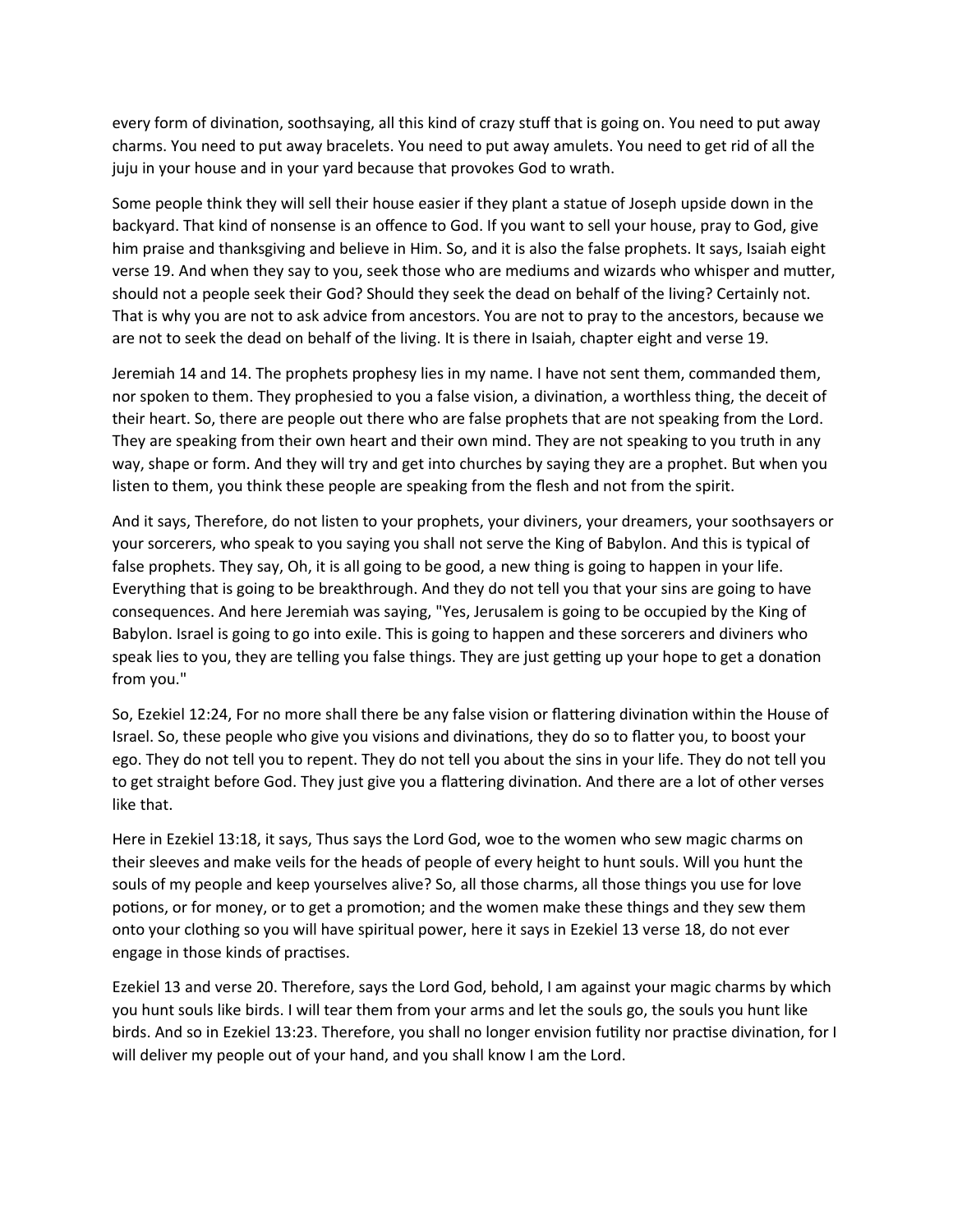And here in Malachi, the last book of the Old Testament: And I will come near you for judgement. I will be a swift witness against sorcerers, against adulterers, against perjurers, against those who exploit wage earners and widows and orphans, and against those who turn away an alien because they do not fear me. For He will come swiftly in judgement against the sorcerers and those who practise magic.

Well, what do we say? You might say, Oh, that is just the Old Testament, Pastor John. What about the New? Well, we find it in Acts Chapter 19:19. It continues the narrative, and of course, we we know that the Bible always tells us to flee from idols. Here in Acts 19:19. There was a great revival in Ephesus, after the sons of Sceva could not cast out the demons. Seven sons of Sceva could not do it. But Paul, but Paul's people could. They saw there is a spiritual authority in Paul. Acts 19:19. Also, many of those who had practised magic brought their books together and burned them in the sight of all, and they counted up the value of them, and it totaled 50,000 pieces of silver.

A piece of silver was a day's wage. So, 50,000 days' wages. So, say a day's wage in America is about \$100. So, that is about \$5 million here, in American value. And I do not know what that is, in the value of the country you are in, but it is a lot of money. So, 50,000 pieces of silver, all this stuff they just burned it. They did not keep it, they took all the value of these enormously valuable manuscripts of occult, and they just destroyed them.

Revelation 21 verse 18 we are getting towards the back of the Bible now. But the cowardly and unbelieving, abominable, murderers, sexually immoral, sorcerers, idolaters and all liars. Now the liar is here, someone who is telling lies about God, false doctrine and things, shall have their part in the lake which burns with fire and brimstone, which is the second death.

And further on in that chapter, Revelation 22:15. But outside are dogs and sorcerers and sexually immoral and murderers and idolaters and whoever loves and practises a lie. So, the sorcerers and the idolaters are outside they are cast into darkness, they are cast into the lake of fire. The spiritual consequences of idolatry of sorcery are condemnation. They have been cast out from the presence of God. They are thrown into a lake of fire. They are destroyed eternally, and they dwell in eternal torment. So, you do not want that, so you do not want to worship idols. You do not want to keep idols in your house. You do not want to get involved in sorcery or magic charms or anything like that. That is a wicked, evil and terrible thing to be involved in. And you must repent of that.

So, let's look at what we what we should do as Christians as we are heading towards the end of this broadcast, a little under 10 minutes left. What shall we do as a Christian? The early church used to have a part of the baptismal formula, before they got baptised they had have to say this: I renounce all the works of the devil, and you need to do that. You need to renounce the works of the devil. And you have to have someone to go through and pray over you for all demonic influence in your life to be gone. You have to say I renounce all the works of the devil. I renounce all idols. I renounce all witchcraft. I renounce all magic charms. I will have no part of that in my life. And those becoming Christians were required to destroy any idols or charms or magic books that they own because these sins, idolatry, witchcraft and magic are abominations, they are very offensive to God. They are listed among the works of the flesh in Galatians 5:19 to 21, and those who do such things have no inheritance in the kingdom of God. We need to get rid of them, and we need to get rid of them for good.

Okay, so what do we do? We do a personal inventory about your involvement and your family's involvement in the occult. And for instance, if your grandmother could tell fortunes, or an uncle who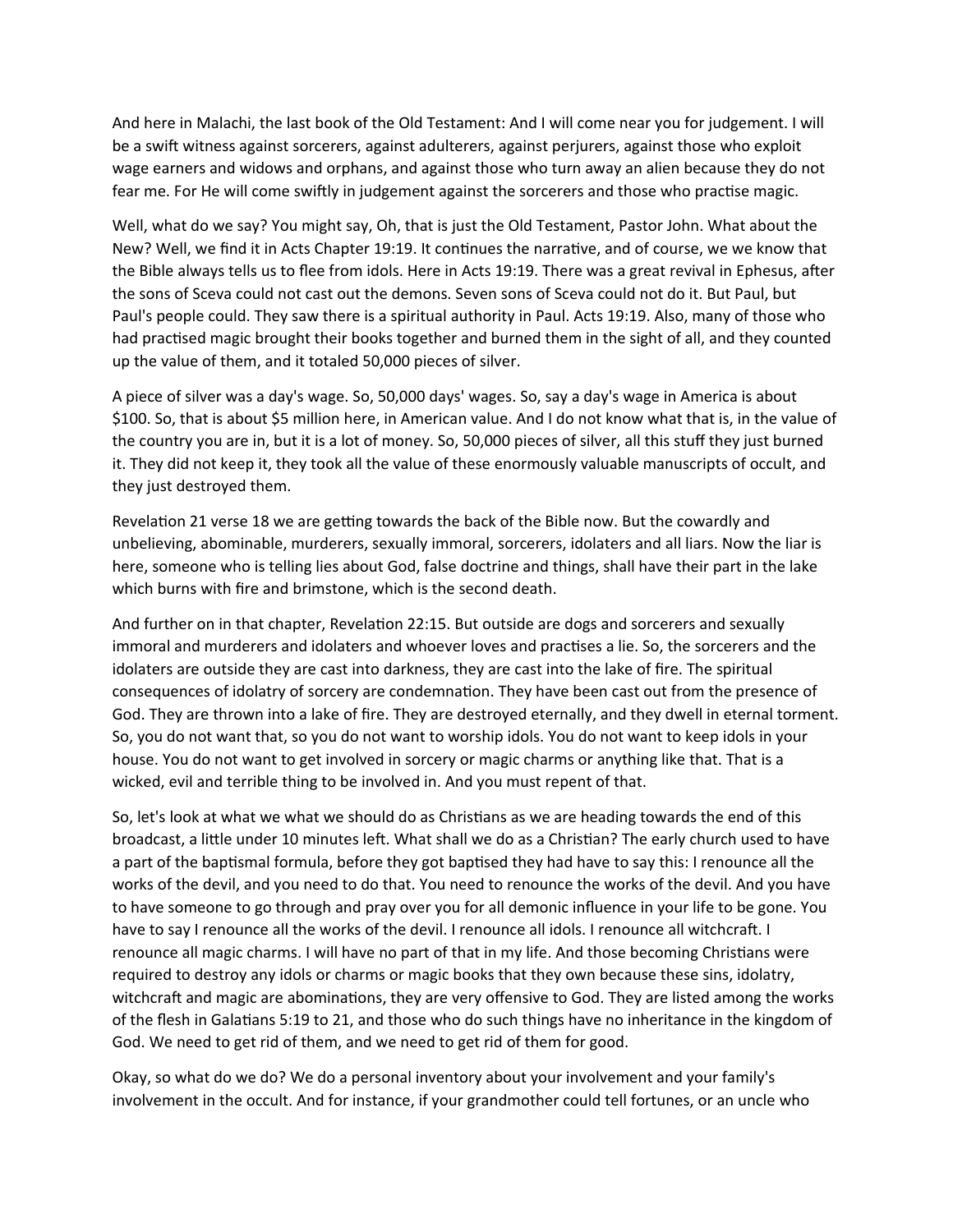was into real magic, black magic, or were your parents members of an organisation such as the Spiritualist Church? Remember, these curses can go down to the 3rd and 4th generations, and you need to break these curses. According to Galatians, 3:10 to 14, you need to break the curses through the cross of Jesus Christ. You need to claim the ancestral curses are broken through the cross of Jesus Christ.

And you need to confess all the sin in your family to God as well as your own sin, and say that you are no longer a participant. You reject the work of the devil. You reject your family's involvement in the occult, while still loving the members of your family. I am not asking you to reject your family. I am just saying that you confess to God that their involvement in the occult was wrong and it was evil, and you do not want anything with it.

The next step that that you will want to do is you want to destroy everything that is associated with the occult. And that can include precious things like a jade Buddha, or temple wind chimes or tarot cards or magic books. Demon masks, certain music that is full of occult lyrics, or things with pentagrams on it, which is the five pointed occult star, astrology books, Love Magic, Charms, books from cults such as the J. W. or Mormon. If you have got a copy of the Mormon Bible, the Book of Mormon, burn it. When in doubt, destroy it.

Get rid of all these things that you might have in your house, all the juju, all the idols, every little thing that you have used for magic. It can be all sorts of things. I know of someone using a little sculpture that looks like a dragon, and they burn cigarette smoke in it, and they mutter spells, and those spells seem to have real effect. There are many, many different kinds, depending on the country, depending on the region, I cannot list it all here. But you, with your local knowledge, will know what is not of God. And if it is not of God, get rid of it. If it is from a foreign religion, get rid of it.

Many people are trapped by the value of these items because they are expensive or they are historical. And they say, Oh, this is covered with gold or silver, or this is a very rare book. But the Ephesians Christians did not worry about the value. They did not worry about those 50,000 drachmas. They said, "Let's get rid of all these evil books. Let's get rid of the evil from our city." And they burned it and they destroyed it. And Deuteronomy 7:25, which I read, says we are not to covet the silver or gold that is on them. If you have got something and you say, "Oh, this is a valuable historical thing I cannot possibly burn it." Remember, the will of God is more important, and it is the devil's lying to you. The demon in that idol is lying to you. They are trying to convince you to hold on to it.

I remember a family I was trying to help and I said, you have got to burn all this stuff. Their house was full of all this junk, and they were getting into the feng shui and they had every idol imaginable. And I said, "You have got to get rid of it." So, they put it in the garage. I said, "No. You have got to get rid of it." So, they put them in bags in the garage and I said, "No, you have got to get rid of it." They never got rid of it. And their house, all sorts of financial troubles came upon them. And they were always after money. Their real idol was money. And then that is where God afflicted them, in their finances. He judged them, and everything they wanted fell apart, because they refused to get rid of these idols.

So, the other thing is, you need to renew yourself in God. You need to be filled with the Holy Spirit. And you need to know the spiritual power that is from God and serve him. Now, if you would like a prayer, if you would like something to help you with this, that you can pass around to people, I will give you a website now where you can download a prayer, a pdf, and print it out and pray it for yourself and your family. Here it is, just, if you have got pen and paper, write it down: w w w dot global christians dot org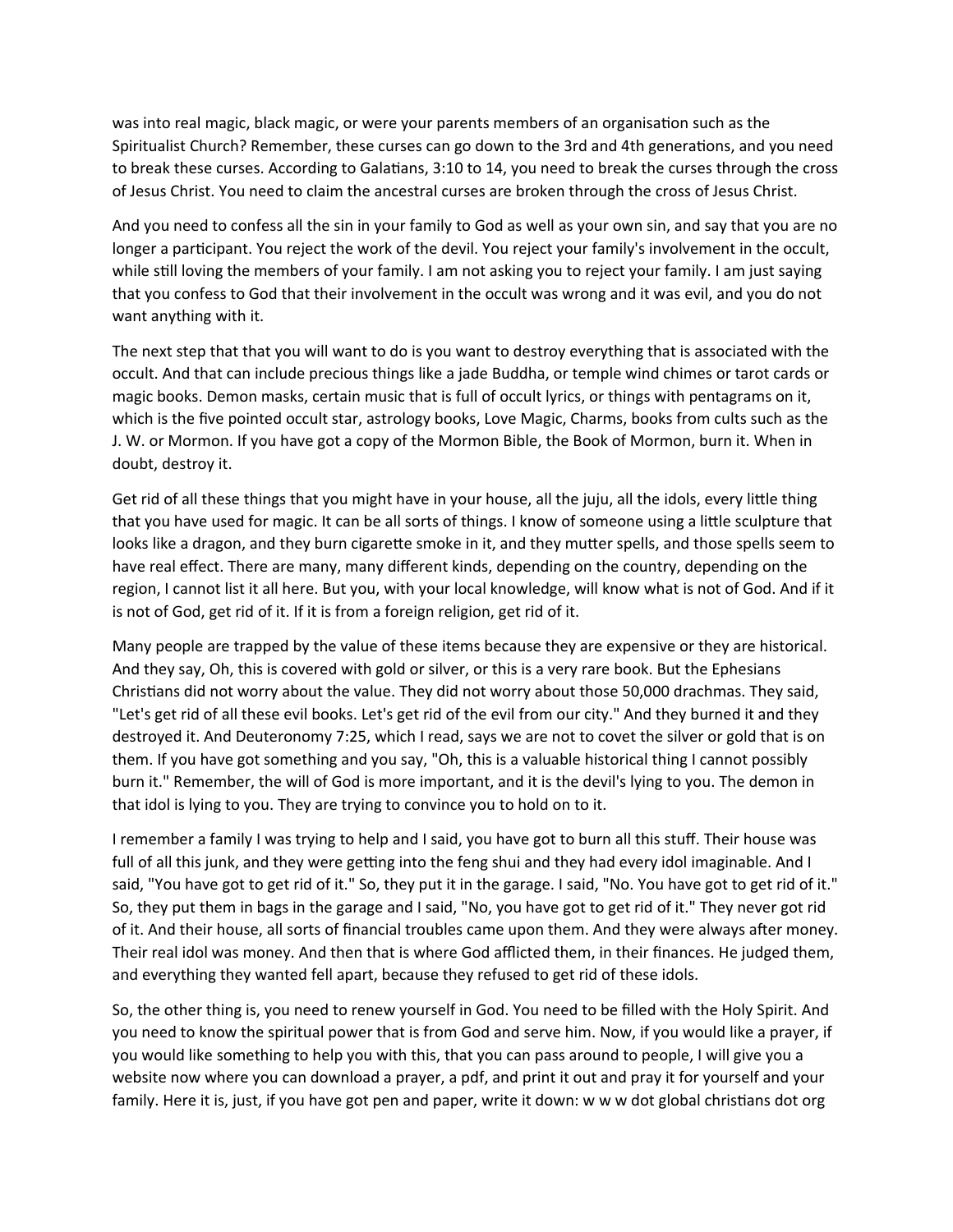slash cleansing, c l e a n s i n g. So, I will give you that Web address again. globalchristians that is plural. globalchristians. org /cleansing Global Christians, all one word, globalchristians.org/cleansing . Write that down and you can pass that around to your friends and family.

I have had thousands and thousands of people download that prayer, and it has been very effective. It is like a spiritual antibiotic. You pray it twice a day for three weeks and you confess your sins. Get rid of idols, come back, do it again. God will bring new things to mind, and you just do it. It only takes a couple of minutes, twice a day, and it will gradually cleanse your mind and your spirit from the effects of the occult in your life, and you will find yourself very blessed. And many people say it is really really transformed their life.

It is free. There is no cost to it whatsoever. It is absolutely free, and you should be able to be very blessed and encouraged by that prayer. I will give you the website again, just in case you did not get it earlier. www.global g l o b a l christians.org/cleansing . So, globalchristians is one word .org/cleansing, and it does not matter if it is uppercase or lowercase. It does not matter in the Internet, just make sure you get that the Web address down.

Repent of your involvement in idols, pray various prayers to break off the curses from your life, and stand tall in the presence of God. You do not need idols. You do not need magic. God is sovereign. God is gracious. God is good. He will work all things together for good, for those who love God and are called according to his purpose. And so you do not have to worry about that. God will work things around.

Idols just give you a shortcut. They seem to work, but they do not work because outwardly you prosper, but inwardly you are cursed, and you certainly do not want to end up in the lake of fire. You do not want to end up taking the mark of the beast. You do not want to end up following the various idols of this world because that is how God's wrath and God's anger comes upon you and on your household, on your family, and even on your children to the 3rd and 4th generations. So, stay away from idols, divination, witchcraft and all forms of occult and false teaching. And God will bless you in your ways.

It says in the New Testament, flee idols, says that in quite a few places, run away from them. They are not going to help you. They are a false hope. When you are desperate they seem like a real hope because you are impatient. You are in a hurry. You want to grab something, something that is worked for people in your culture for generations. But it does not work. God, God has better plans. God's plans are slower, but they are better. So, trust in the Lord Jesus Christ, trust that God is going to work everything good for you. And the Web site again: www.globalchristians.org/cleansing.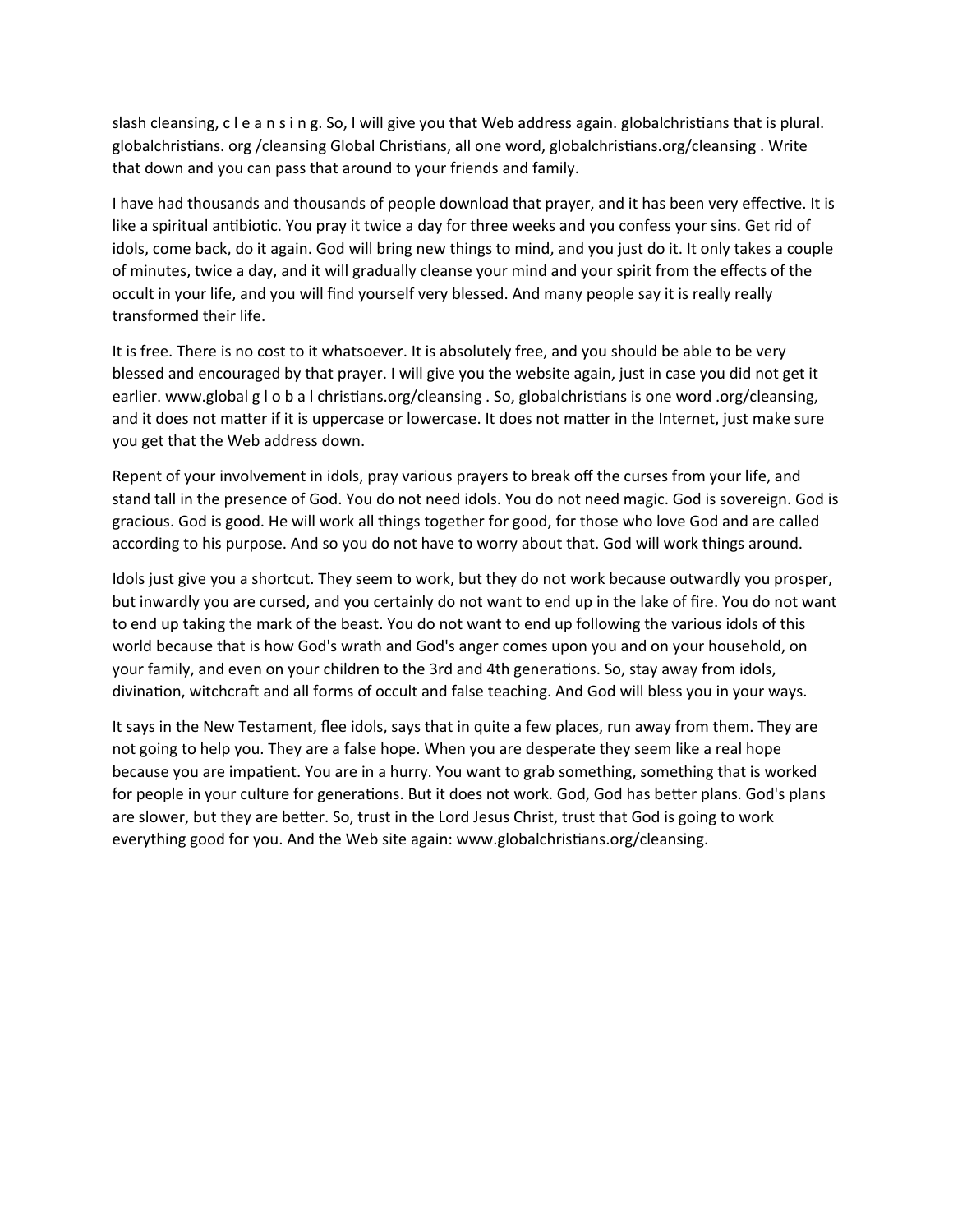#### **10. True and False Revival**

We are having a very interesting series on spiritual discernment for pastors, helping to equip Christian leaders to discern true from false in the body of Christ. And today's session will be "Is it a true revival or a false revival?" That is the topic. "Is it a true revival or a false revival?" Before we get into today's fascinating topic, let's pray. Father in heaven, we know that you are gracious, that you are good, that you give us discernment, wisdom and truth from your word. And we ask Lord Jesus Christ that you will help us to understand what is going on in the world around us. Open our spiritual ears and eyes, we pray in Jesus' name. Amen.

Okay, today we are going to talk about how to evaluate a revival movement or rather, movements that claim to be revival movements, but which may be involved with hypnotism, occult mysteries, all kinds of crazy things going on, stage performances, emotional manipulation and the rest. So, how do we know the difference between someone who is just hypnotising people, emotionally manipulating them, working them up, using some kind of NLP script, which is neurolinguistic programming and all the rest? How are these people getting their results? Are they actually making real Christian disciples, or are they just getting money out of suckers, getting money out of gullible people?

So, when someone says they are a revivalist, they are an apostle, a prophet, great big important person, and they are saying that they are doing a great, mighty movement of God around the world, should we check them out, or should we just believe their claims? Now, if you have been listening to the rest of this series, you should know that we should check people out. We should check their fruits. We should see what is going on with them, and is this revival of God. Now that is a question you can ask, you are not blaspheming the Holy Spirit by saying that a revival is not of God if it is plainly false. If the leaders are involved in lots of sexual immorality and things like that, you can say, "Wait a sec, I am very skeptical about this movement because it is dishonest. It is sexually manipulative of the people, or doing this, that and the other." And you can say, "No, I do not think this is of God." God gives you the right to evaluate things that appear to be from God.

And remember, the devil is very good at imitating the work of God. He does things that are very close to the truth, but they are a little bit off, so that people get seduced. People get lied to, people get drawn into false movements that can waste years of their life. I once had an engineering student living with me, much younger than me, but he was going through engineering, and he stayed in a spare room in the house. And so he was drawn into a false local revival and he would spend lots of time what he called "soaking in the spirit" on the floor. He abandoned his engineering studies, and his life went off the rails for a few years, until he finally got back on the rails and resumed his engineering studies. And now I think he is working in England as an engineer.

But he lost a few years of his life to a false revival movement, in a local church with a very ruthless pastor who really pumped a lot of money out of people, and many stories about that church, and how they talked about double and triple tithing, and getting more and more money out of people. And one day, one of his congregational members who was a plumber, went into the house and he installed gold taps in this pastor's place. And the plumber thought to himself, "Why am I installing gold taps in my pastor's place when I cannot put food on the table and I am double and triple tithing?"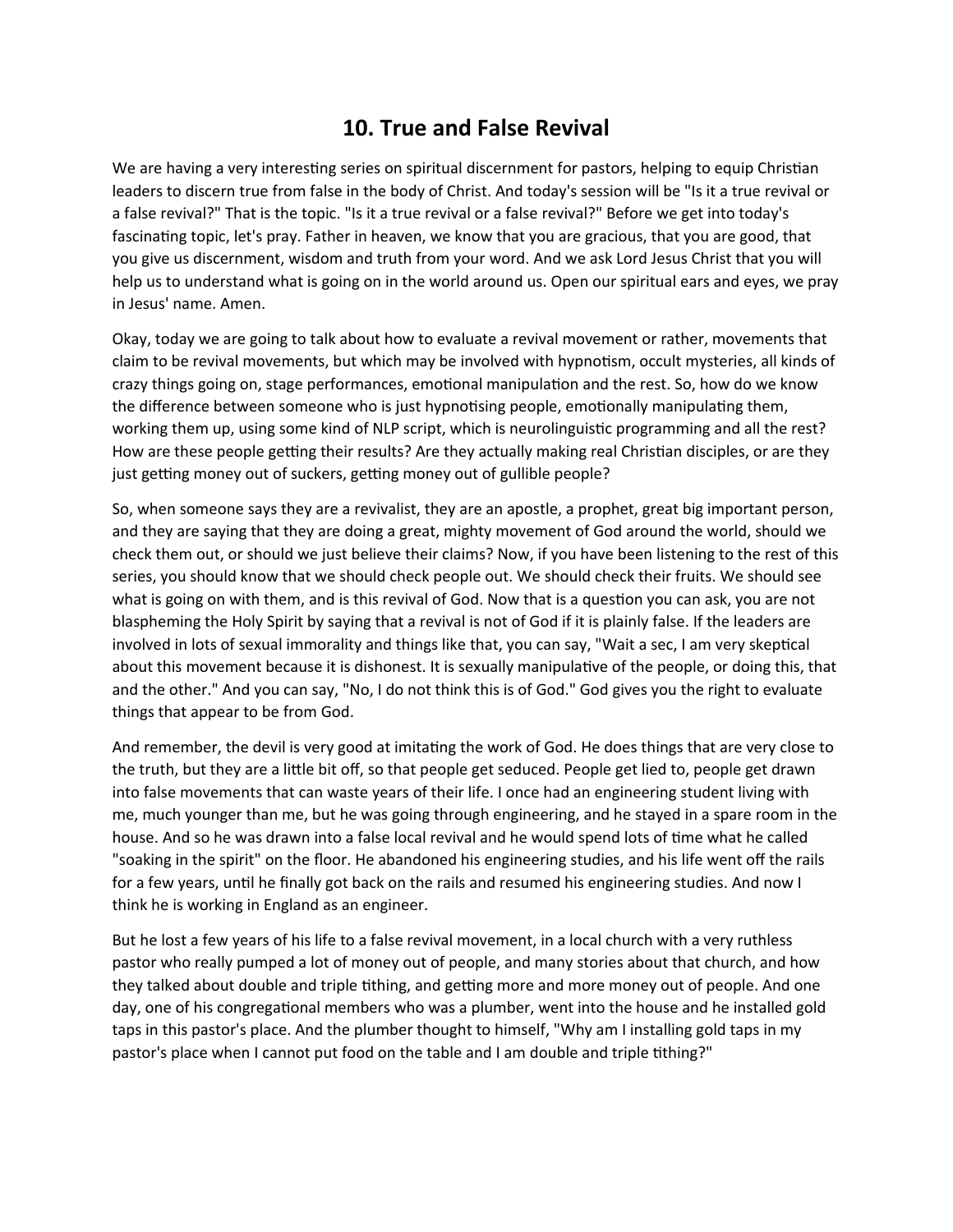This was clearly a false revival run by a dishonest person who understood the art of emotional manipulation, and that leads us to our first point here, which is the leaders. But we are going to have six main points, so you can write them down and a little bit of discussion as we go along. So, point 1, Are the revival leaders workers of righteousness? Or are they workers of iniquity. Here, the false pastor with his false revival, and his gold taps, and his manipulation, and his hypnotic trances that he put people into, he was clearly a worker of iniquity. And he had a very powerful, dominating personality that would get people in, and people who were gullible and vulnerable fell for his rhetoric.

And so we need to be careful about people with powerful, dominating personalities who engage in wicked and manipulative behaviour. Are they, are these leaders, characterised by financial greed, or are they characterised by good works? Are they characterised by good doctrine or by fables, stories, myths and things that cannot be confirmed? Are they characterised by deep Christian character or by selfish ambition? Are they always wanting more and more from the congregation and people? Are they driving in bigger and bigger cars and et cetera? Are they lawful or are they lawless? Are they humble and meek and lowly and kind and good, or are they boastful and wild and immoral?

So, you have to have a look at the leaders in the biblical criteria. We have gone through a lot of those biblical criteria in other parts of this series, but you need to check out the leadership of the movement. And if it stinks, it stinks. And some of the people of some modern revival movements have been heavily tattooed. They have used cuss words, they have ended up having affairs, and people say, "Oh, well, these people are different, They are tattooed, They are like us. We get along with them. And look at that, they are knocking people over, they are making people fall on the floor. They have spiritual power."

Well, spiritual power could have many different sources. And if the person is loud, if the person is aggressive, if the person is not humble, meek, wise and good, then you think maybe the spiritual power is false. And so we do not want dominating people, as in people that are dominating in a selfish kind of domineering manner. We want people that are Christlike, that are humble, good, wise, meek, gentle, kind and godly. They are the sort of people that should be leading these movements. If they are the opposite of this, if they are loud, if they are crass, if they are vulgar, if they are sexually suggestive, if they are always going after money, then run away. That is not a true revival. That is not a true Christian leader. They are lawless. They are throwing off the yoke of God. They are throwing off the commandments of God in order to carry on with their theatrical show, their hypnotism and their programming of people.

And there is a lot of modern psychology used by these fake revival leaders to get people into a hypnotic state or to get people to do something wrong. And they have a false anointing about them. And Paul says in II Corinthians 11 that the false apostles were very attractive people. They were more glamorous than Paul, but they had a false holy spirit. They had a false anointing, a fake anointing about them.

So, you will sense some anointing. You will sense spiritual power, but it is fake spiritual power. It is sickly sweet. It does not challenge sin. It does not make you examine yourself and repent. Instead, it is just a whooshy feeling with no specific moral component to it. Let me go over that again. A false anointing is a whooshy, sensual kind of feeling with no specifically moral component to it.

Now the Holy Spirit is holy. So, if it is the Holy Spirit, he is going to speak in terms of holiness and love, and in the gracious words of God. But you will know the truth. The Holy Spirit is the spirit of truth. He is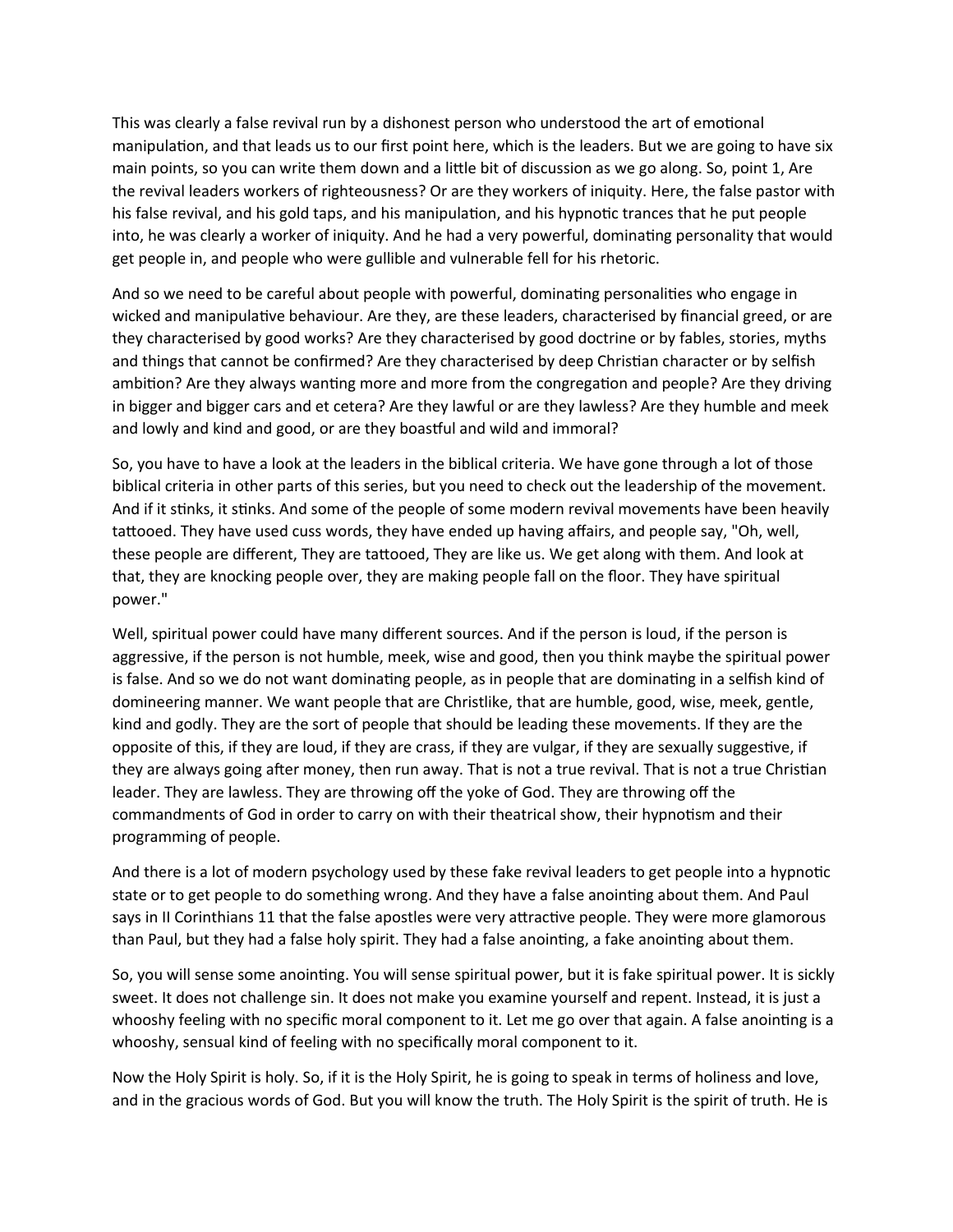not just the spirit of nice feelings. He is the spirit of truth, and the Holy Spirit will confront you with truth. And the leader of a revival should be someone that you know speaks truth, not just who gushes spiritual power here and there, and really does not have any large capital T Truth content at all.

There needs to be truth content. You need to know that this person, not just believes the Bible, but has some deep thoughts, have some sense of fruitful thinking, depth of thinking involved in what they are doing in ministry. So, the leaders have to walk in truth, they have to be lawful. They have to do righteous things and good works. They have to have good doctrine, they have to be solid, sensible people of good character. If they are not, if they are flaky, if they are wild, if they are lawless, that is not a good movement to be part of.

Number two point. What are the long term fruits of the revival in terms of Christian character? Do people affected by this revival repent of their sins, get straight with God, put their lives in order, and lead generally successful Christian lives full of the fruit of the spirit? Okay, then, if they are doing that, that is probably a true revival, because they are repenting of sins and getting on with God. They are getting deep into the word. Their life is a better life because of it.

Or are they becoming an emotionally dependent person, dependent on the preacher, pastor, apostle? Are they becoming someone who is emotionally a nervous wreck? Is their life becoming more and more bizarre? Are they getting into conspiracy theories and crazy stuff? Is their character falling apart rather than coming together? So, if you find that people are becoming more and more dependent and neurotic, like my friend, the engineering student whose life fell apart, he was lying on the floor 3, 4 or five hours a day, not attending studies, living in a trance state for three years. That is a disaster, that is not good fruit. That is bad fruit. And I could not convince him that this was not the way to go, because he felt so deeply that this was God. But it was not God. It was human hypnosis. It was a mentally induced state. He came from a very difficult family. It was a mentally induced state that was getting hold of him, and he went on to become a nice person. But I do not think those years improved his life at all. They were just a waste of time.

So, the fruit of Christian character, things like faithfulness, truth, love, mercy and righteousness, are those coming out of the revival, are the people becoming more righteous and good? Okay, that is a good revival. Go along with that, because it is producing the fruits of repentance. But if there is no fruit of repentance, if it is just Christian experience after Christian experience, or rather spiritual experience after spiritual experience, then you need to be very wary about that.

So, by the fruit, you will know them. Are the people coming out of this revival becoming more responsible, are they are getting rid of the drugs and the alcohol, are they holding down steady jobs? Are the people coming out of the revival really saved, deeply saved? Or they just touched by a spiritual experience of some sort that has now got them enslaved to the denomination, the leader, the next meeting, the next thing coming along. So, if someone is enslaved to the revival, if they are rushing from meeting to meeting and there is no responsibility in their behaviour, if they are not getting their life together, then you need to be suspicious of what is going on in the said revival movement. If they are just being having money pumped out of them, and this and that and the other, then they have got on the wrong track. So, let's look at the fruit in the life of those who believe the doctrines of the revival.

Point 3 is, does the movement as a whole display a love of sound doctrine and does it love Scripture? Every revival holds the Bible up in the air. But does the revival teach you how to interpret Scripture?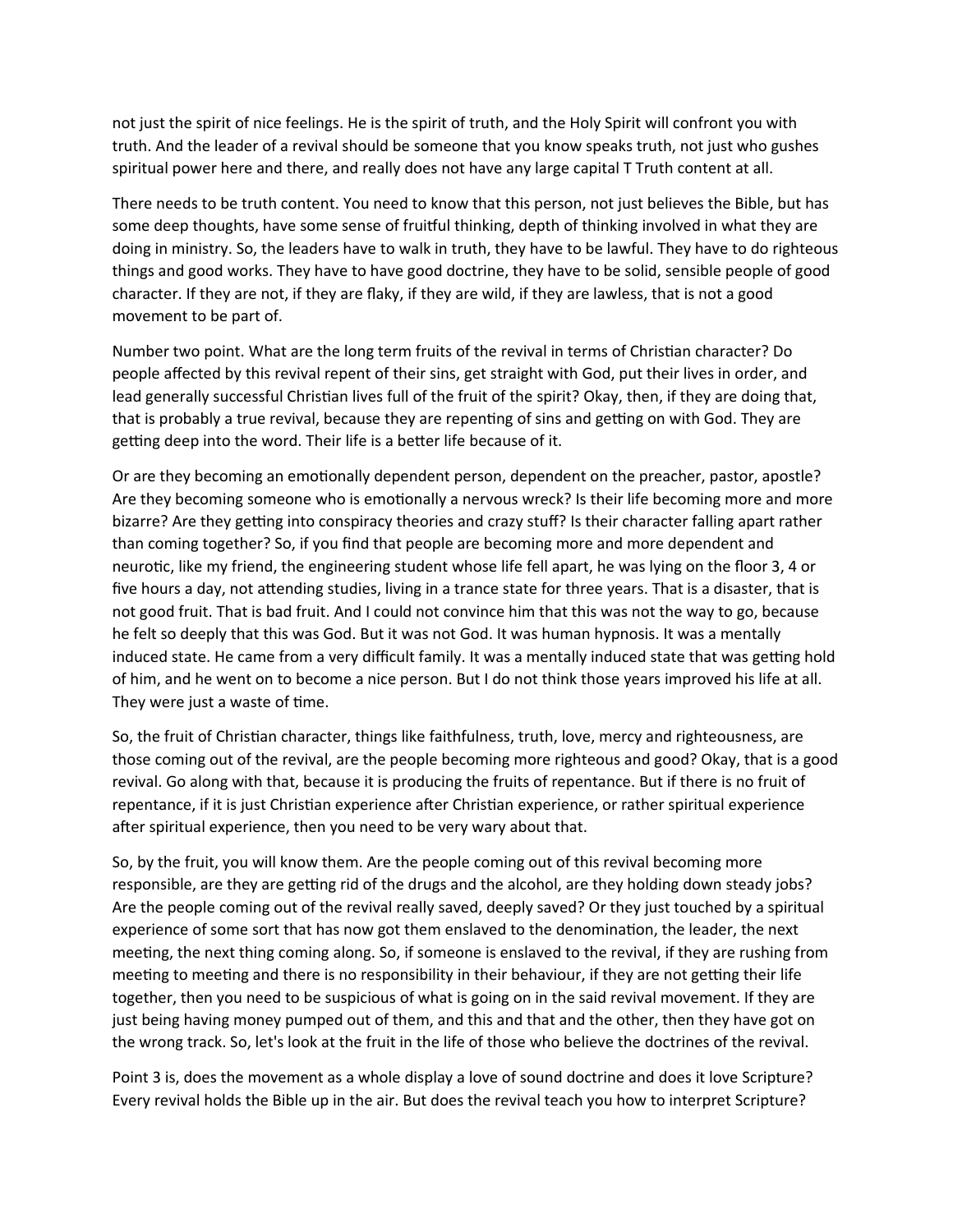Does the revival have a love of sound doctrine? Does the revival show you how to understand Christ better? Does the revival show you how to understand the Bible better? Is there deeper teaching of the word going on, and does it seem to be a movement that has a rational component to it? So, is it just emotional, or does it have some rational truth basis to it? Do you come out a person that is better educated in the Scriptures?

I am not saying that the revival has to teach you mathematics or chemistry or something like that. But it has to teach you the doctrines of the faith. It should believe in the resurrection. It should believe in the ascension, the death of Christ on the cross, the inerrancy of Scripture. It should show a healthy regard for the development of doctrines through the Christian Church. If a revival scorns the Trinity or the two natures of Christ, then you know that those people are proud and puffed up in themselves, and they have decided to go off on their own little tangent and do their own little thing.

And so the revival should believe in the Trinity, should show respect for the basic doctrines like the two natures of Christ, the inerrancy of Scripture, that is the Bible is inerrant, infallible Word of God. It should show some respect for doctrine and should ask believers to go deep in the word, not just skip from passage to passage in some sort of emotional rush. And when the preacher preaches, are they preaching in a sound and sensible manner, deeply breaking apart the word of God? Or do they just take one text and swirl around it with an enormous amount of emotions? Repeating this and repeating that and not getting to the point? And you think, "Where is this person going?" And they are not really going anywhere? What they are just trying to do is generate emotions.

I remember hearing one particular false preacher in America. His text was, "Please Come Before Winter," was an abstruse little reference from one of the epistles, and he is saying come before winter because I need the.... And then he just had all this big appeal for money after it, and he wanted \$140,000 out of that congregation and that thing, and he was just a complete liar and there was no doctrine. It was just a big emotional storytelling rush, all stories and no Scripture.

So, as appealing as those people are, as persuasive as those people are, you have got to look past that and say, Where is the scripture? Where is the logic? Does this hold together? Does point A flow into point B to point C? Is this person developing a thoughtful presentation of the Gospel? Or is this person just telling stories to work up people's emotions, so that this person can hold them like putty in the palm of his hand and then make them write a good check at the end of the service?

So, you have to be very careful about the kind of preaching that you are listening to. Does it sound like sound doctrine, or is it just really, really entertaining and moving? And if it is just entertaining and moving, if there is no sound doctrine, nothing happening from Scriptures there, then you need to be very, very careful about that kind of a revival. You are not just there to experience a lot of feelings. You are there to grow in Christ, and growing in Christ requires sound doctrine, including moral doctrine. Are they are teaching the right morality of Scripture, or are they teaching immorality, or they even amoral? They do not really care what you do, as long as you put some money in their plate, in their hand. So, just do they love sound doctrine, logic and truth, or are they just an emotional mess trying to manipulate you? Okay, that is our point 3.

So, the next thing is, does the movement have a clear aim? And is it built on Christ? Now, in I Corinthians three, it talks about those who build with straw, stubble and hay, the people that are just building a whooshy very fragile movement on false doctrine, on emotions, on personality, instead of building it on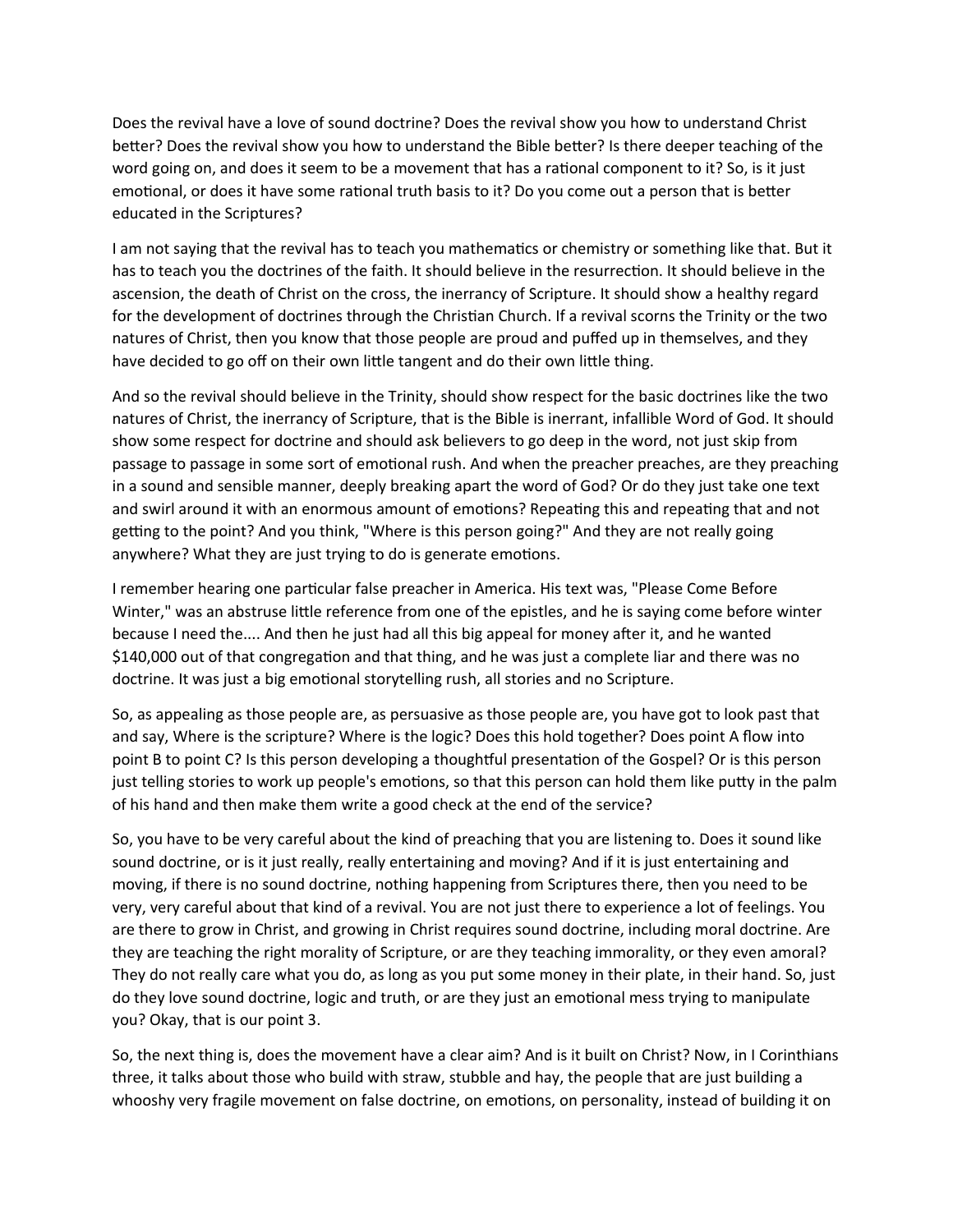Christ. If a revival is built on personality, if it is built on a leader, if it is built on following so and so and such and such, and having these feelings and those experiences, then it is probably false. It should not be built on a personality. It should not be built on feelings and experiences. The movement should be built on Christ. Is it a house of straw that is soon going to be gone? Or is it built on a foundation that can last for centuries?

Is there a doctrinal foundation to it? Is there a Christological foundation to it. Is this something that is solid and wise and good? And is it built on the historical Jesus of Scripture, the Jesus, who was born in Nazareth, died on the cross, rose again, ascended into heaven, taught the sermon on the mount? Or is it based on the claims, the wild claims, of prophet so and so, or apostle so and so, or some evangelist. Is it built on human emotion, or is it built on the word of God? So, where is the movement going? Where is it taking people at the end of the day? So, is this movement taking people to Christ, to a deeper walk with God? Or is this movement just taking people off to its own little area somewhere, where it just does its own thing and gets more and more emotional and stranger and stranger as it goes along?

So, you have got to ask, where is the movement going? Does it have a clear aim? Or is it just a great big ball of emotion and manipulation, which is laying hold of people's hopes and fears and playing on them for some reason? For ecclesiastical power, money, sex, greed, whatever is going on there. So, we have to ask, does the movement have a clear aim? Is it built on God? Is it built on Christ? Excuse me as I turn the page here of my points.

Next, does the movement have a sound morality to it? You want to have a look at the movement. Is it moral? Are the leaders moral? Are they honest? Do they have integrity? Do they speak to you in a truthful manner, or are they very sort of slimy and slippery? Do they tell you where the money is going, or do not they? Are they sexually immoral? Are they running off with the girls in the worship team or something like that? What are they doing? Because unless they are moral, unless they are talking about morality and truth, and exhorting you to walk morally, then it is probably false, because the Holy Spirit is holy and he wants people to be moral and wise and good.

And some of these leaders of these false revivals are very immoral people who just want to do wicked things for their own concern. They might be homosexuals. They might be adulterers. They might, in some case cases be paedophiles and terrible things like that. That is relatively rare. But are they moral or immoral in what they are doing? And also there are two errors here. One is that they are licentious, which means that they do all sorts of wild and wicked things. They have licence, and they really do not care about morality.

The other is they become extremely legalistic, and they have got rules and rules and rules and rules, and they enslave people to their rules and their legalism in order to have power over them. And you do not want that either. So, you do not want legalism. You do not want lots of rules. On the other hand, you do not want licentiousness.

So, what is their moral code? Is it a Christian moral code? Or is that a human moral code of rules and regulations or no moral code at all, which is an immoral people? They promise people freedom, but they enslave them to sin. And you do not want that. You want a movement, a revival, that is genuinely of God and reflects a Christian view of morality.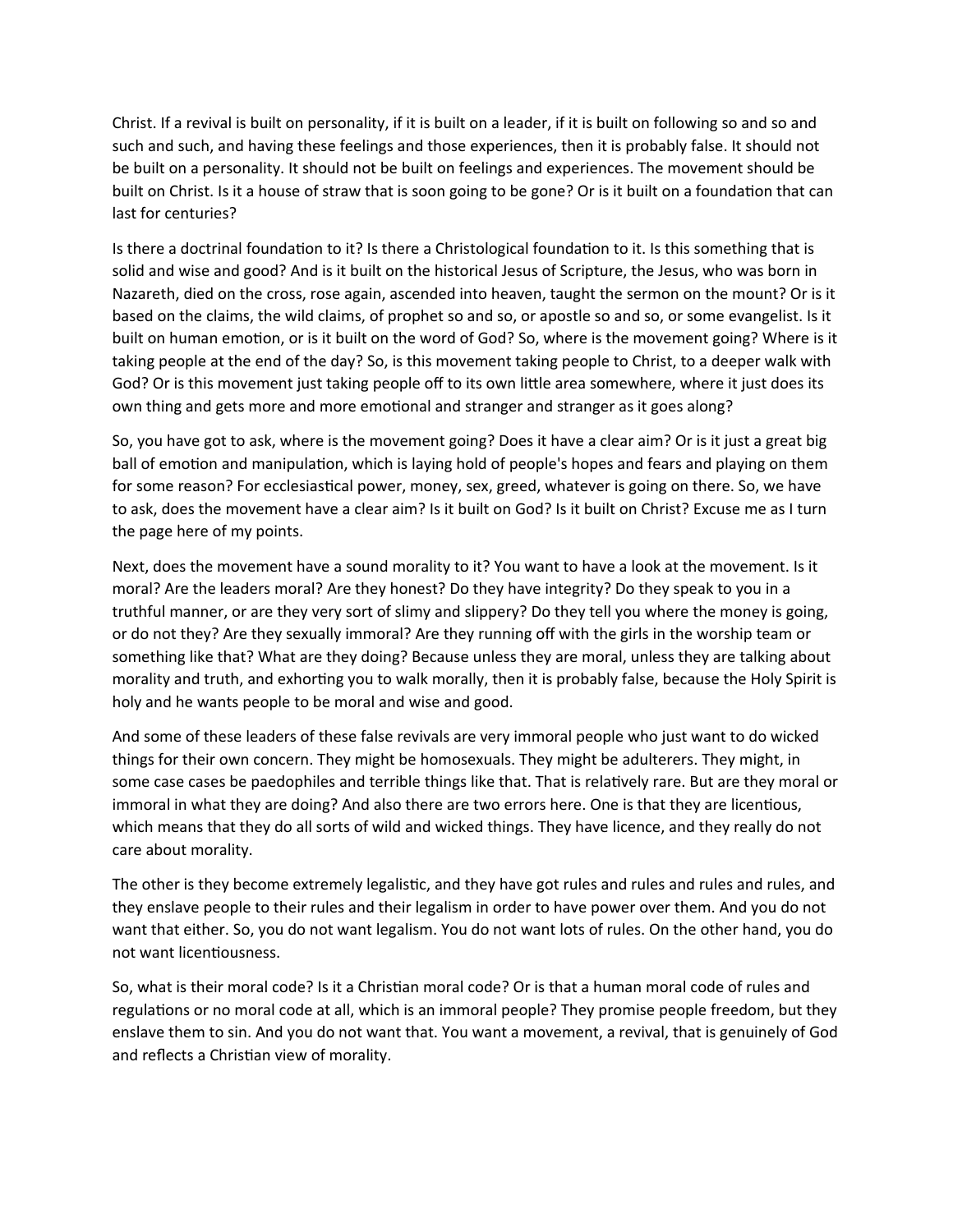Okay, point 6. What is the attitude of the movement to the rest of the body of Christ? So, does the movement say, "Yes. We like the rest of the church. We respect Presbyterians, Pentecostals, Baptists, et cetera. We would like to work along with them. We are having this revival, but you are welcome to go down the road to the Baptist Church or the Presbyterian Church, or whatever church is there in your area, the Pentecostal church, Assemblies of God."

And so, do they welcome the rest of the body of Christ, which is the proper attitude? Or do they split off from the rest of the body of Christ and say our revival is the only true thing? We are the only true Christians on planet Earth. We are doing this. We are the movement of God for this generation, and so on and so forth. At that point, you know that you have got trouble on your hands.

So, we need to look at the movement and say, does this movement care about other Christians? Does it care about the Baptists, the Pentecostals, the Presbyterians and the Anglicans and so on, or is it very judgmental of them? Does it put them down? Does it call them names, like this and that and the other. "They are unspiritual over there. The only spiritual people are part of our movement." If it is saying that, if it is saying, that the only spiritual people are the part of their movement, and you have got to be with them because everyone else is wrong, then they are wrong. They are completely wrong about that. God has various parts of his body and he loves all of them. And he wants the Christian Church to be united and not splintered off, following a personality here or a personality there.

And you know, if they do this, that what they really want is followers for themselves, and they will take the Baptists, Presbyterians and Pentecostals and make them slaves of themselves and their wrong doctrine, and they will take their money and everything else like that. So, when you see a movement like that say, that is not the right movement, that is not an attitude of unity. It is not an attitude of humility. It is not a gracious attitude at all. It is a very bad attitude, and we are not going to go along with that movement. We will be cautious. It is divisive, it is dividing churches, it is dividing denominations. It is splintering things here and there. Let's leave that movement alone, and we just want to be very cautious about them.

Now, here are some things I want to throw in the mix as well. And it is common ways of where we can misjudge things. Sometimes we will say something like, "If people are getting saved, then it must be of God." Well, people get saved by all sorts of things, it does not mean it is of God. It just means that God used something bad for something good. And God sometimes does that.

If someone gets saved because they get confronted by a demon and scared and suddenly realises the spiritual realm and cry out to God. And I know that happened to a person who was an atheist and they got confronted by a demon in the form of a snake. They tried all sorts of things, and finally they used the name of Jesus and the demon left. Well, you cannot say that the demon, who was the cause of that person's salvation is good. God just used that snake demon to drive the person to Christ. But that the snake demon was a demon. It was not the truth. And there are some deceptive demons out there that accidentally lead people to Christ. That does not mean that the demonic movement is of Christ. You have got to test using the biblical tests of the movement.

What happens sometimes is people get falsely converted and Jesus talks about this, he says, the Pharisees made converts, and but the converts turned out to be twice as much a son of hell as the Pharisees. So, they were converted. The Pharisees would go to Greece or somewhere and then bring them back and then convert them to Judaism. They said, "Go across the earth and the seas to make a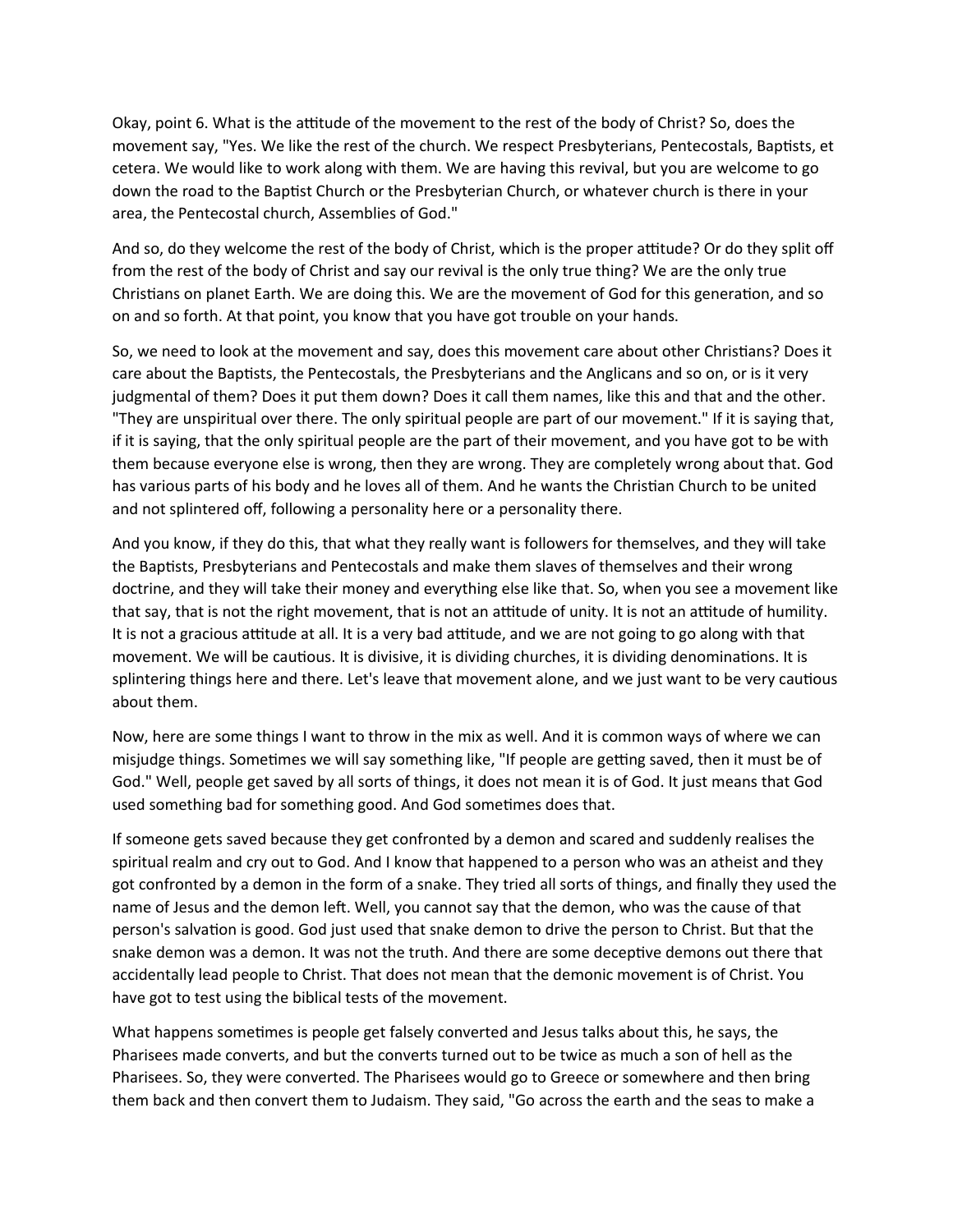single convert," they dragged this convert off from Syria or Greece or whatever, and they turn them into a Jew. And, "Oh, look, this person from Syria became a Jew. This is fantastic." But they were, they became so legalistic, these converts became so legalistic that Jesus called those converts sons of hell. And particularly fundamentalist revivals take people, they convert them, but they convert them into a very legalistic system. It is not a true conversion to Jesus Christ at all. It is a conversion to religion and to religious power. So, we have to be very careful about.

The next thing is to judge a movement, and say, "Look, these people in the movement are nice, they are friendly. Therefore, the movement must be okay." What you need to understand is that these psychologically powerful, manipulative leaders can appear very nice. They can appear as sons of light, and the people that follow them are often very gullible, very nice people. And these gullible nice people follow the manipulative leader. And you talk to the people, you talk to the followers. Just because a movement has nice people in it, does not mean that the movement is of God.

So, be very careful about a movement that is full of nice people, but the movement is not of the Lord at all. And that includes someone who says, "Look, I made a lot of money out of this. I got into this movement. God blessed me and I have got a BMW." That does not indicate that the movement is of God at all, because the devil has all the wealth of the world and can give it to whom he pleases. So, what we are looking for is good fruit. We are looking for good character. We are looking for things that are of God, not just of the world.

So, be very careful. Evaluate the revival movement by the six criteria I gave you. What are the leaders like? What are the fruits in terms of Christian character? What is the doctrine of the movement? Is it sound doctrine? Is the movement taking people deeper into Christ? Is it built on Christ? Does the movement have sound morality? And what is the attitude of the movement to the rest of the body of Christ? They are the six criteria you need to learn to look at when you are looking at a revival. Do not just believe your emotions, do not just believe wild claims. Look at it with scriptural evidence.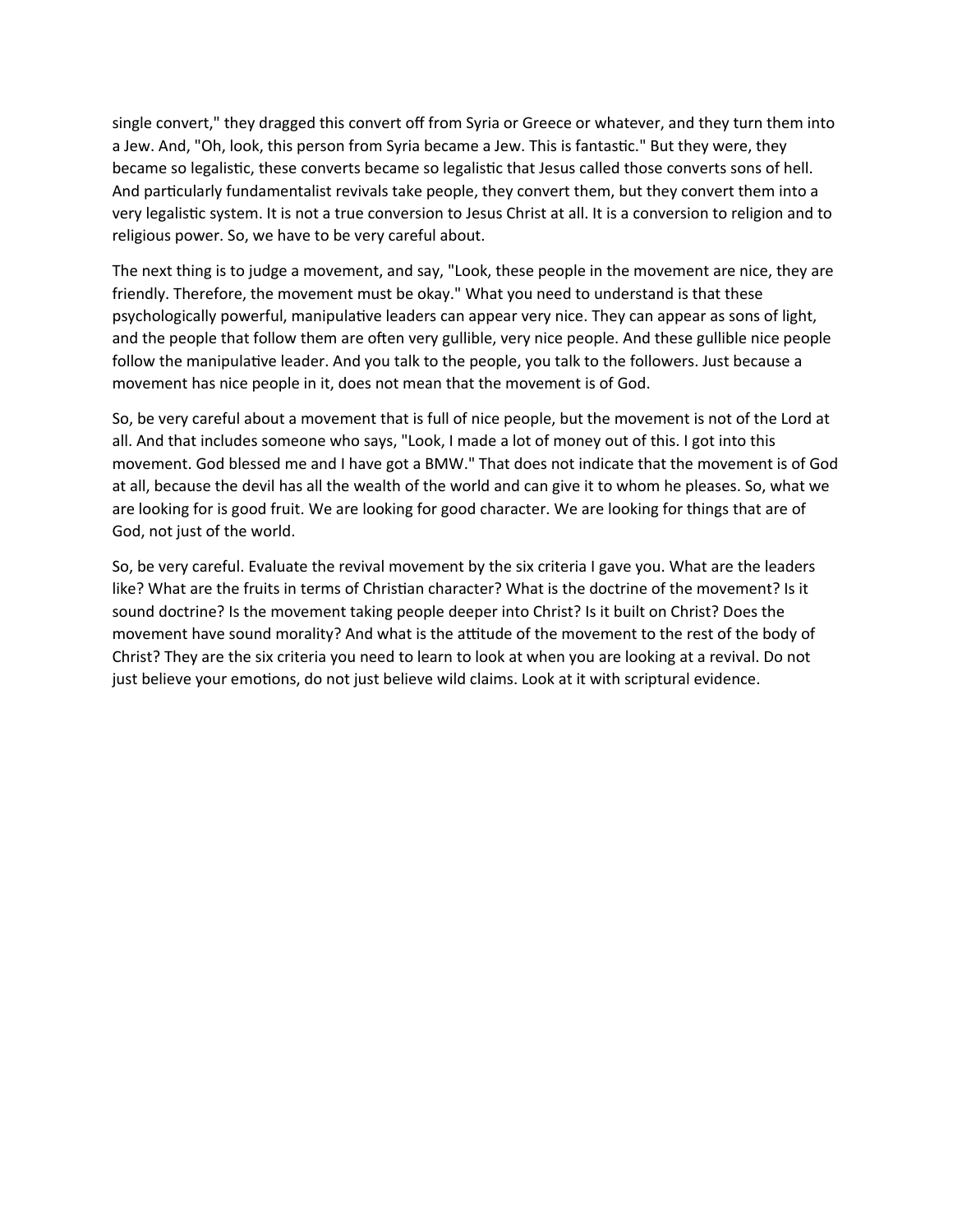## **11. The Prosperity Gospel**

In Insights for Eternity, we teach those who teach others. And today's topic is a continuation of our series on spiritual discernment for pastors, helping you to grow a movement for God. And today's topic is going to be "What is wrong with the prosperity gospel?" And before we do that, let's pray. Father in heaven, we rejoice in you. We thank you. We glorify your name, we worship you, and we are thankful for all that you do in our lives. And now we ask that you will bless this broadcast, that you will make it strong and powerful, that you will open our spiritual eyes and spiritual ears to understand wonderful things from your law, in Jesus' name. Amen.

Okay, What is wrong? What is wrong with the prosperity gospel? You go into some churches and all they talk about is the offering money, how you are going to be blessed, how you are going to have a destiny in the future, how God has got a future and a hope for you. And some of that is true. A lot of that is true, but it becomes an unhealthy emphasis in the church of God. God did not save you just to make you wealthy. God can make you wealthy, that is for sure. But that is not the purpose of Christian salvation. Christian salvation is not about you having a nice car, a nice house, kids going to an extremely good university or even your own private jet. That is no sign of God's blessing on your life, or some of the rich people on this world who are clearly unsaved, who are clearly billionaires with big yachts, and they are doing wicked things in the earth and unjust. They would say, "These people are blessed by God," but they are not blessed by God.

Let's remember the parable in Luke, Chapter 16 of the Rich Man and Lazarus. There was a beggar sitting at the gate there, and he was covered in sores and the dogs licked his sores. But the rich man had no mercy on the beggar. The rich man dies and the poor man dies. And what happens? The rich man goes down into the fires of hell. He was not blessed at all. Because he was stingy, wicked and terrible, even though he was dressed in purple, even though he rode in carriages and chariots around the place, he looked like he was really important. But he was selfish. He was demonic. He is now cast down into the pit of hell and he has no mercy. There is not even a drop of water could be put on his tongue. He went into eternal damnation and eternal punishment, separated from God and separated from the righteous by a great gulf.

What happened to the poor man? Because he suffered in faith, because he took things as they were, he was comforted in Abraham's bosom. He was saved. He was given good things in the life to come. So, there is no connection at all between your life here and the life to come. Jesus often says the first shall be last and the last shall be first. So many of those who are first in this world, who are prominent, who are powerful, they become hardened in their own pride. They become hardened. They have very few consequences in this life to their behaviour. And so they get more and more sinful, and they become more and more wicked, and their relationships with people get worse and worse. But everyone flatters them because they are rich, and eventually they discover that they are lost. They are damned. They are going to hell, as the kings and princes of the earth that get thrown into the lake of fire in the Book of Revelation. Because it is the kings and princes of the Earth that are deceived by the devil and follow after the Antichrist.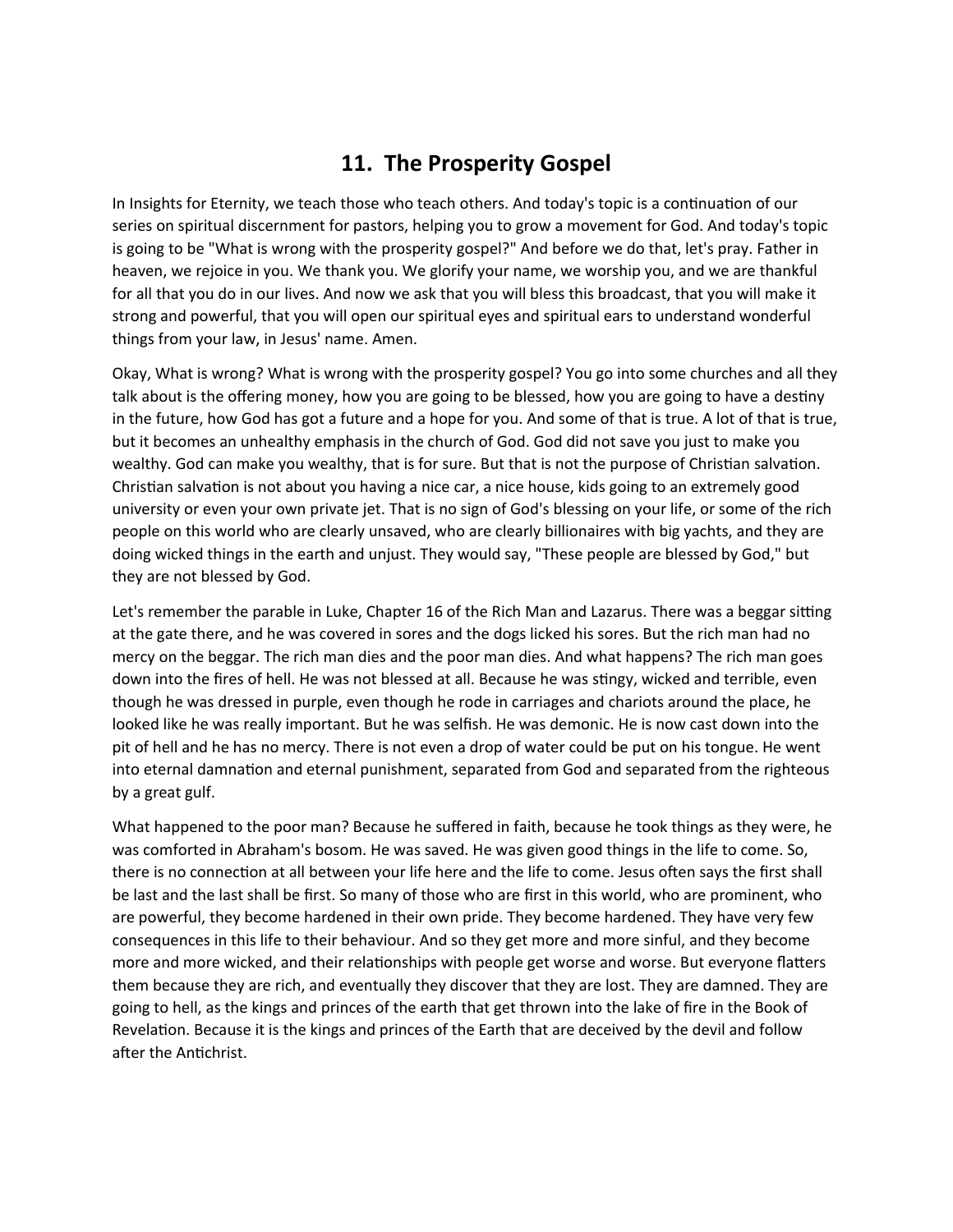And so we find that the rich cannot enter the kingdom of God. Often they cannot. It is harder for a rich man to enter into the Kingdom of God than for a camel to go through the eye of the needle. And whatever that means, it means it is difficult. They have pride. They have their position. They have their status. They have their money, and that holds them in a toxic circle of pride, arrogance and getting away with things that normal people cannot get away with. So, their sin seems to go unpunished. They seem to be blessed. But of course there are spiritual consequences for them. So, the prosperity gospel is a false gospel in that it makes money the measure of faith. Your faith is not indicated by the size of your bank account. Otherwise, the man by the gate, covered in sores, who had no bank account at all, would not have made it to heaven, and the rich man should have got there. But no, that was the understanding of the disciples. When Jesus said that this rich man who had obeyed all the commandments could not get into heaven. He said, "You have got to sell everything and follow me." Why? Because God wanted to change his heart from his pride and his independence. He had to change his attitude. And the disciples said, "Who then can be saved?" And Jesus says, "With man, this is impossible. But with God, all things are possible."

So, yes, God does bless and prosper people. God will reach down and he will bless and prosper you. But prosperity is a side effect. It is not the main effect of the gospel. What is the gospel for? The gospel is sanctification. The gospel is for holiness. The gospel is to give you a new man and a new woman, a new heart, a new mind. To give you forgiveness, to give you the Holy Ghost, to give you spiritual gifts such as healing and prophecy and preaching, and very many other spiritual gifts, including leadership. The gifts of the gospel are spiritual gifts. They are not gold bars in your letterbox. If you expect gold bars in your letterbox, if you expect God to hand you checks, if you expect God to send you money simply for becoming a believer, then you are still worshipping Mammon. And it is very clear that the pursuit of money is the root of all kinds of evil. And by pursuing it, many have gone astray. I Timothy Chapter six verses, 10 to 18, that the love of money destroys the Christian. And we cannot serve both God and Mammon.

And you get to the Book of Revelation. What happens? You have got a choice between God and Mammon. If they take the mark of the beast, they can still buy and sell and be prosperous. There it is. They can be part of Babylon, rich Babylon, with all the luxury of the world in the great Babylonian Empire. So, all they have got to do to stay in all that luxury and power is to take the mark of the beast, and many, many people do. But if you refuse the mark of the beast, then that is a sign that they are saved, that they are following Jesus Christ as Lord and Saviour instead.

So, you have two groups of people. You have those who are in the market, buying and selling, and you have those who are in the kingdom filled with the Holy Ghost and the approval of God. But they become martyrs. They are given white robes in heaven. They have washed their robes going through the tribulation, through their righteousness, through their testimony, through their faith, through which they defeat the devil. So, you see, in the end times it is going to be a choice between God and Mammon, just like it was for Judas, just like it was for Demas, just as it was for many, many people. And the prosperity gospel says you can have both. It says you can have both God and money at the same time, and God is going to pour all this money out on you. And then the prosperity gospel preacher passes the plate around and guess who is the only person getting rich? And that is the prosperity gospel preacher, and his minions and people that work for him, who share in the money they extract from gullible people. So, do not get sucked into the prosperity gospel. God has not saved you just so you can be rich in this world. Life is more than in this world, life is more than food, more than clothing. With these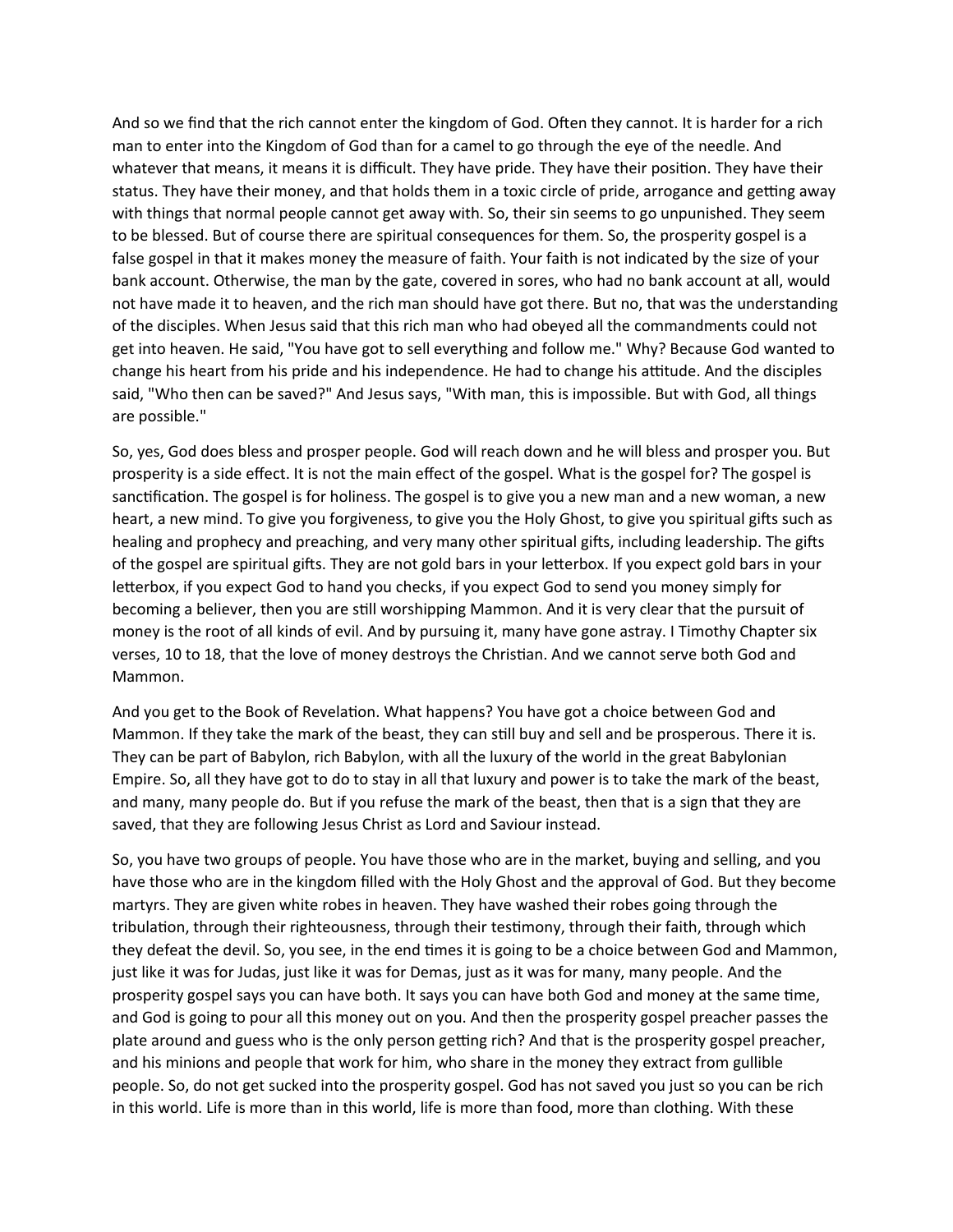things, we should be content. And Jesus says, do not worry about tomorrow. Do not worry about more than what we are going to eat or drink. Seek ye first the kingdom of God and his righteousness, and all these things will be added unto you.

And I have been in the ministry 40 years. I have lived by faith for the entire time, and God has met our needs. And so God will meet your needs, He meets my needs for food and clothing and a house over my head, and all those things, because we seek first his kingdom and his righteousness. That is what you are to do. And so do not worry about what you eat, what you drink, what clothes you will put on, for God knows what you need. And that is in Matthew chapter six.

So, God saved you to get sanctified. Without sanctification you cannot see the Lord. So, the Kingdom of God is a kingdom of sanctification and it does not run on cash. Now, of course, you need cash to keep the lights on in the church, pay the pastor, to do all these things. But the Kingdom of God runs by faith and by spiritual power. God made the heavens and the earth without having to consult a bank. God fed the 5000 without having to go and get a credit card. God did mighty things and raised Lazarus from the dead without spending a solitary single cent. God caused a great catch of Peter, and he let out his boat into the deep, 153 big fish, so much that they had trouble getting them all to land. Those 153 big fish did not come through the ingenuity of any human being, any fishing technique, or any large amount of money. It did not come through a great investment. It came through the power of God.

Simply put, when Elijah was up on the top of Mount Carmel and he was facing the prophets of Baal the 400 or 800 prophets, however many there were, and he called fire from heaven. The fire came and Elijah did not have to pay God to get the fire, did he? He just prayed. He had faith. He had glory. And the fire came down from heaven and consumed the offering. And the prophets of Baal, which were servants of Mammon, servants of money, servants of prosperity, they were ashamed. They were taken down and they were slaughtered.

God's kingdom operates without money driving it. Moses called out the 10 plagues. He did not say, Look, I am going to go to a bank account over here. I am going to pay God so much money, and He is going to send a plague of frogs. No, The 10 plagues came and Moses did his work without a cent in his bank account. Led the people through the wilderness without paying anyone anything, and God supplied manna from heaven. The Kingdom of God operates by spiritual power, it operates by faith. It does not operate from bank accounts, human techniques or anything else from the world. God has his own way of doing things.

Ultimately, of course, we have the cross. Jesus dies naked upon the cross, nailed to the cross, as poor as you could get. And yet He saved the entire world. Our sins were forgiven, not by some commercial transaction, but by Jesus dying on the cross as payment for our sins. It was a spiritual payment for a spiritual debt. And he took our sins and he died, and he was raised from the dead without any cash involved. He was raised from the dead and ascended into heaven and sits at the right hand of the Father. All of that was done without requiring any commercial intervention.

The Kingdom of God is not a commercial enterprise. It is not a business. It cannot be run like a business. The Kingdom of God runs by faith. It runs by Holiness. It runs by sacrifice. It runs on the power of the word of God, and on the power of the prophecies of God, which of course, were fulfilled in Jesus Christ, our Lord and Saviour. So, the Kingdom of God is not a commercial kingdom. It is not like a business. It is not turning people into rich, luxurious people. Saint Paul did not run around in a Lear jet. Peter was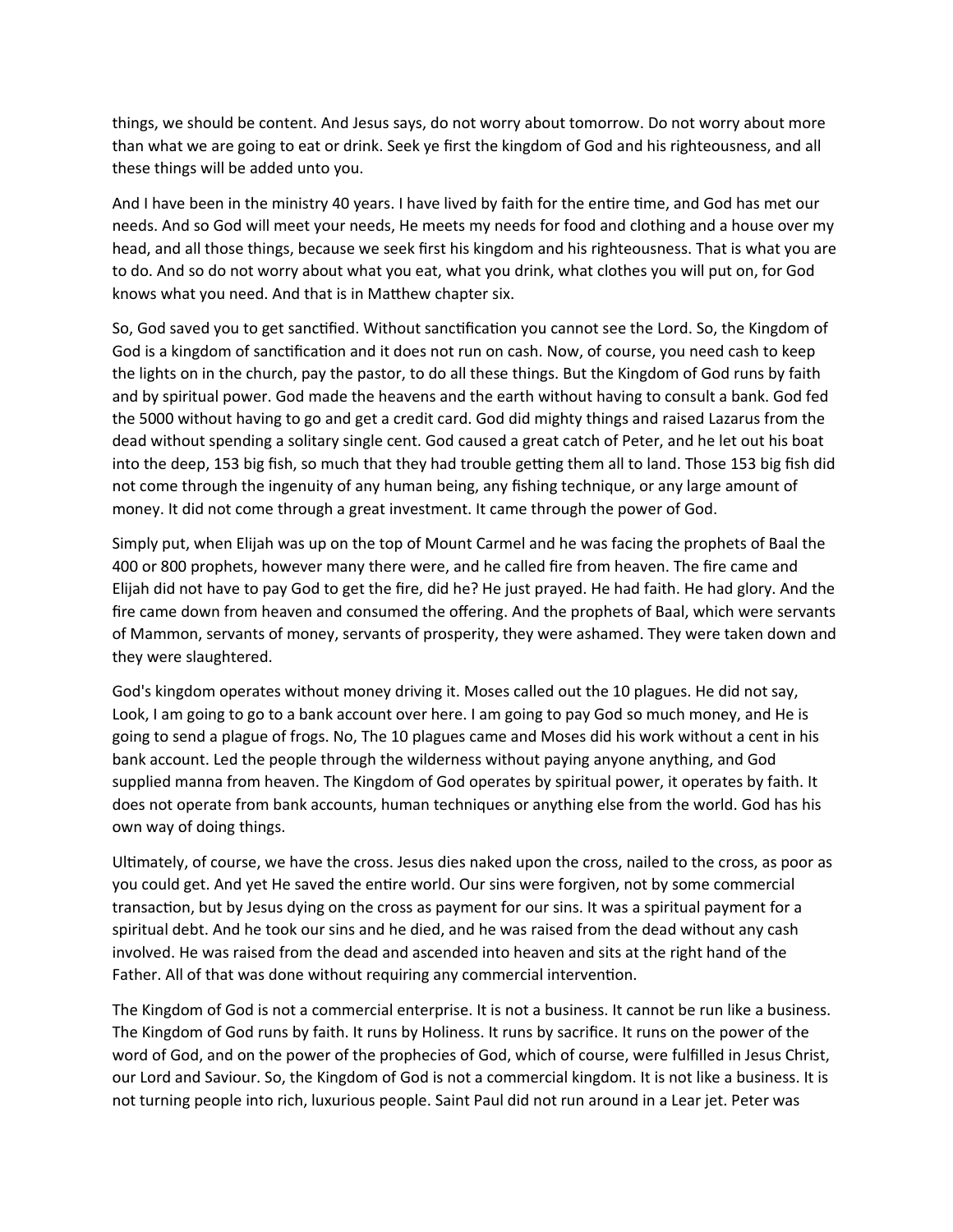crucified upside down in Rome. All the 12 apostles met various kinds of martyrdom as their end. Thomas was killed in India. Various people were killed in various other ways around the world, I have forgotten them all by now. But we know that that God has called us to live a life of faith and that prosperity is a byproduct. It is not the aim of the gospel. It is not the purpose of you being saved.

And your level of prosperity has absolutely nothing to do with the level of your faith. And the power of God is not measured by the size of your bank account. Someone might say, "Well, look, this person, God has made this person very wealthy." So, the power of God is operating in this person who is rich, it is not operating in this person who is poor. But the person who is poor might have joy in their heart. They might have peace in their heart. They may have been delivered out of an addiction. The power of God is still working in that person, it is still working in that life.

So, let's go to two very important Bible passages to really nail this down, to get it right. The first one is Hebrews chapter 11:35 to 40. Hebrews, 11 is the whole hallmark of faith. It is the whole way of faith. The heroes of faith are all put together there. Hebrews 11:35 to 40. The first bit of the chapter talks about all these people having great victories. But then it gets down to some serious business. Women received back their dead by resurrection. Some were tortured, refusing to accept release so that they might rise again to a better life. Others suffered mocking and flogging and even chains and imprisonment. They were stoned. They were sawn in two. They were killed with the sword. They went about in skins of sheeps and goats, destitute, afflicted, mistreated, of whom the world was not worthy. Wandering about in deserts and mountains and in dens and caves of the earth. And all these, though commended for their faith, did not receive what was promised. Since God had provided something better for us, that apart from us they should not be made perfect.

So, here we have all these Old Testament saints, these people of faith, and they did not receive what they were promised. They were destitute. They were living in holes in the ground. They were sawn in two. They were living in sheepskins and goat skins, and dens and caves of the earth. Why? Because they were people of faith in a wicked world, run by a wicked small G god, Lucifer, Satan, the devil. And he has his powers and principalities that hate those who are of faith. And so these people were persecuted. The prophets, like Isaiah, was sawn in two, because the devils do not like the word of God. And so they came against these messengers of God, and they did not received fully what was promised. But of course, through Christ through us through the church, they have been made complete. But their prosperity was not the problem. Their faith was great. They were killed with the sword. They were in chains and in imprisonment.

And we remember the life of Paul, who was beaten with rods, who was jailed numerous times. He was finally executed with the sword, who spent a day and a night in the deep, who was naked, who was hungry, who went through many trials and tribulations. He was not leading a life that many of us would want, any of us would want. Who would want the life of Paul going through all these difficulties and trials? But he became a great and mighty apostle of God, a good soldier of Christ Jesus, and received his reward in the end, because his faith was able to rejoice in circumstances that most of us could not rejoice in. He rejoiced when he was put in jail. In Phillipi he was beaten. He was hurting. He was put in stocks. He had wounds that later had to be treated by the jailer, when he led the jailer to Christ.

So, we see that all these great saints, all these people who are martyred, are still people of great faith, but their faith is not producing a lot of money for them at all. So, you find there are people who are very close to God, but they are in difficult circumstances. They might be in Iran. They might be in Afghanistan.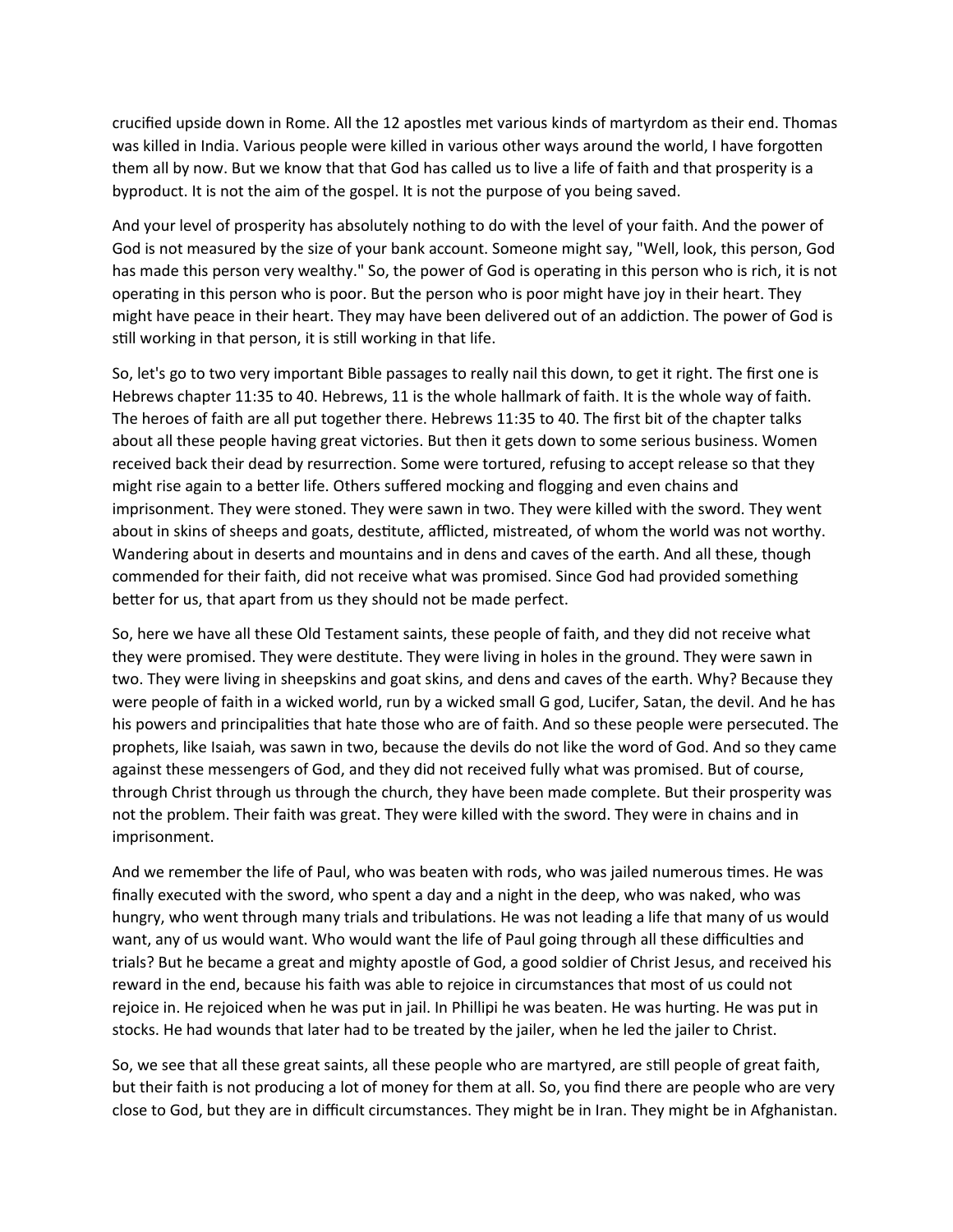In Afghanistan at the moment the Taliban is hunting down Christian believers. They are doing terrible things to any Christian that they can find. It is now the most murderous country in the world. And in Nigeria, many, many people are being killed in Nigeria every year for the faith, by certain tribesmen and groups in the north of Nigeria who are actively raping, killing and kidnapping Christians. Are those Christians any less a Christian because they were kidnapped by terrorists? No, they have suffered for the gospel they have suffered for their faith. They have kept on going with their faith, even under terrible, terrible circumstances.

So, the prosperity gospel is not the truth. There are people who are suffering for the gospel, who God loves, who God knows, and who God is going to reward, knowing that they will receive a better resurrection, refusing to accept release so that might rise again to a better life. Our hope is in the resurrection, and the resurrection will give us a better life. And they will say they wanted a greater reward when they are resurrected, because when we are persecuted, great is our reward in heaven. So, these people were looking to the reward in heaven. They were saying, "I am persecuted. I am insulted. This is something I am going to get a great reward for. I am going to get a great resurrection one day because of the things that I have gone through." That is what Paul's perspective was, and that is what the perspective of all these Old Testament saints were. Knowing that God would resurrect them one day, they would rise, they would stand before the Lord, and all the things that they had been through would be to their credit. That would be to their credit. It would increase their reward as believers when they stood before the heavenly throne.

Continuing on that way, let's go to II Corinthians, chapter four, verses 7 to 18. II Corinthians, chapter four verses 7 to 18. But we have this treasure in jars of clay to show that the surpassing power belongs to God and not to us. We are afflicted in every way but not crushed, perplexed but not driven to despair, persecuted but not forsaken, struck down but not destroyed. Always carrying in the body the death of Jesus, so that the life of Jesus may also be manifested in our bodies. For we who live are always being given over to death for Jesus sake, so that the life of Jesus also may be manifested in our mortal flesh.

Going along a few verses, to verse 16. So we do not lose heart. Though our outer self is wasting away, our inner self is being renewed day by day. For this light, momentary affliction is preparing for us an eternal weight of glory beyond all comparison, as we look not to the things that are seen but to the things that are unseen. For the things that are seen are transient, but the things that are unseen are eternal.

So, all that money out there is transient. All the things that are seen, the planes, the cars, the houses, the big positions, the things that are seen are transient. But the things that are unseen are eternal. So, Paul is saying we do not look on our external prosperity as a sign of faith. It is not something we are clinging to. It comes and it goes. It is transient. It passes away. And this, even the suffering passes away. For this light, momentary affliction is preparing for us, what? an eternal weight of glory. So, the afflictions that you go through for the gospel, the afflictions you go through in order to follow Jesus, are preparing for you an eternal weight of glory, and the eternal weight of glory is what you want. You want to be clothed in the glory of God when you stand before the judgement seat of Christ.

And you will stand before the judgement seat of Christ, that is in the next chapter over II Corinthians five, to give an account of what you have done in the flesh, whether good or evil. And if you have lived selfishly in the flesh, if you have just lived for yourself and your own pleasure, your own money, your own power, your own prosperity, then you are going to get very little reward, if nothing at all. But what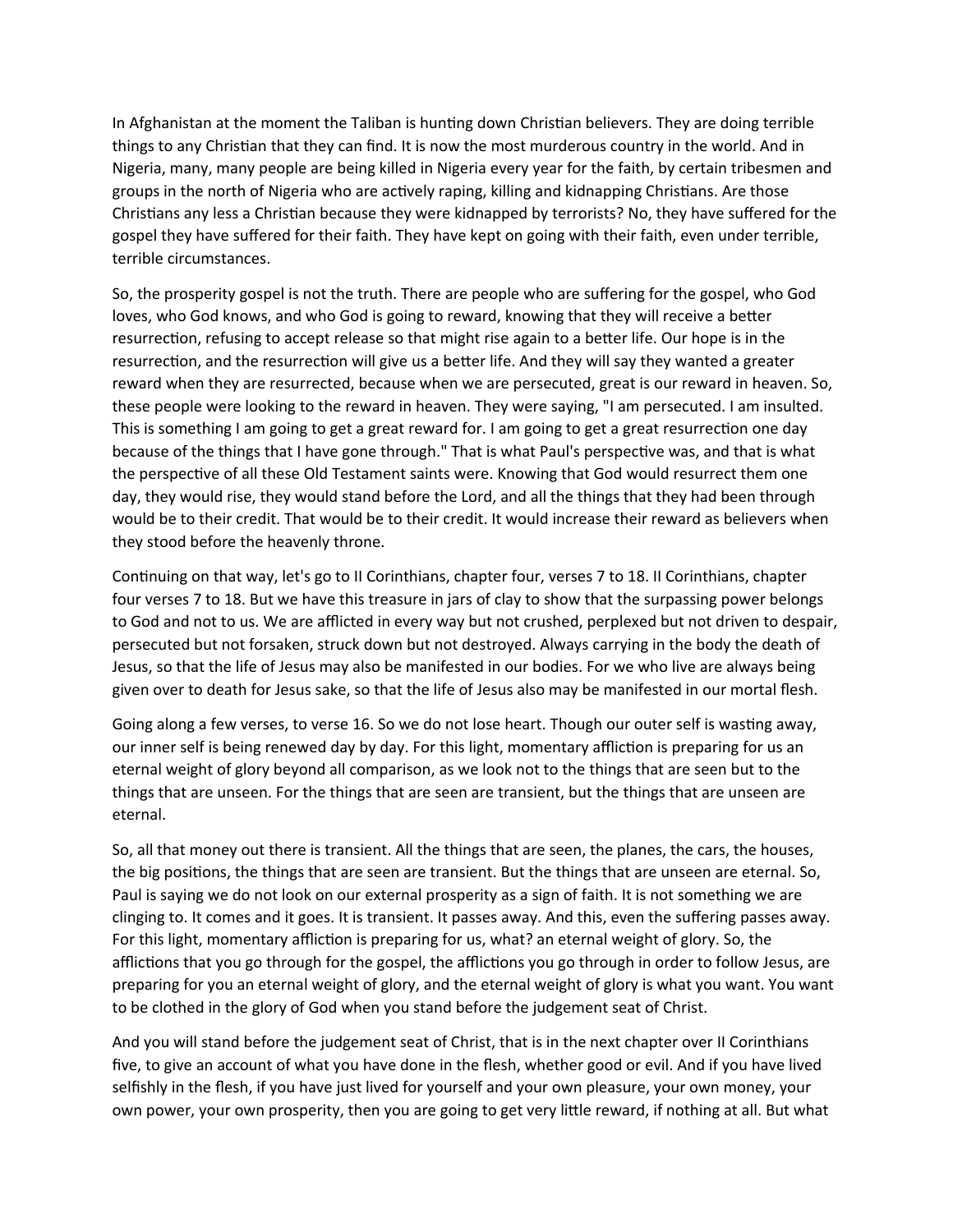if you have lived generously? If you have been kind, if you have been good, if you have reached out to people and blessed people, and you have declared the gospel around the world and done what you can for the Lord, then you will receive a great reward, especially for those who suffer, especially those were martyred for the faith. And that is very clear from the Book of Revelation, how much God values the martyrs. They are put under the altar of God, they are given white robes, they are given a very high and holy place in heaven.

So, it says, we are afflicted in every way, we are persecuted, we are perplexed, we are struck down. So, all these things are happening to Paul, but he rejoices in them. He says all these things that are happening to him and to Barnabas and to all the other saints of God in that era, in that time, they are for the glory of God. He is not worried about these things. He is not driven by anxiety over his situation. And so he says, his body, his life is a jar of clay. It is an old battered jar of clay made out of earthenware, and it contains in this unworthy looking vessel, inside of it has all the diamonds and treasure that you can imagine. It is been hidden away in a jar of clay, to show that the surpassing power belongs to God and not to us. The treasure in the jars of clay is Christ, Christ in us, the hope of glory.

So, he says, we are always being given over to death. By that he means the sacrifices of the missionary life. He was travelling around the world, he was given over to all sorts of bondages, all sorts of jailing, all sorts of persecution, all sorts of false accusations. He was being given over to death. His life was not particularly enjoyable by worldly standards. He was not hobnobbing with the great, and he was not running around with supermodels or anything like that. Thank goodness for that. He was focused on the gospel and on the church and on the weight of caring for the churches and helping them to become sanctified and holy.

So, let's go back to asking about this prosperity gospel, "Why is it false? Why is it wrong?" Because it focuses on transient things. It does not focus on eternal things. It simply focuses on "God is there to make your life better." God is not your personal butler. He is not your servant. He is not there to make your life better. God is there to make you holy and to prepare you for eternity. You have an eternal life coming to you. And he is preparing you to dwell in heaven, not on Earth. So, sometimes God will take material things away from you, or make you go through certain circumstances so that you can be better prepared for eternal life.

But you might say to me, "Ah, but Pastor John, I know a Christian. He is a very nice man and he is very rich. And God blessed this person with wealth." Yes, God does do that. God does bless some people with wealth. And we think of Philemon in the New Testament, who was very rich and owned slaves and had a big house. And Paul says, set aside a room for me, so he could set aside a room in his mansion just in case Paul would turn up one day. And Paul's request was not an unreasonable request because Philemon was so incredibly rich. And of course, we have Quartus, the treasurer of Rome, who was in charge of all of Rome's money, and he was a member of the Church of Rome that Paul acknowledges in his epistle to the Romans. So, we find there are some very rich Christians, Joseph of Arimathea, et cetera. But they often gave a lot away, like Joseph of Arimathea gave away his tomb and many other things. Paul may have come from a very wealthy family, but he gave up all of that to become an apostle and follow the Lord Jesus Christ. Yes, there are wealthy Christians. Yes, there are wealthy Christians within the will of God, but they are to seek first the kingdom of God and his righteousness, and then all things will be added to them.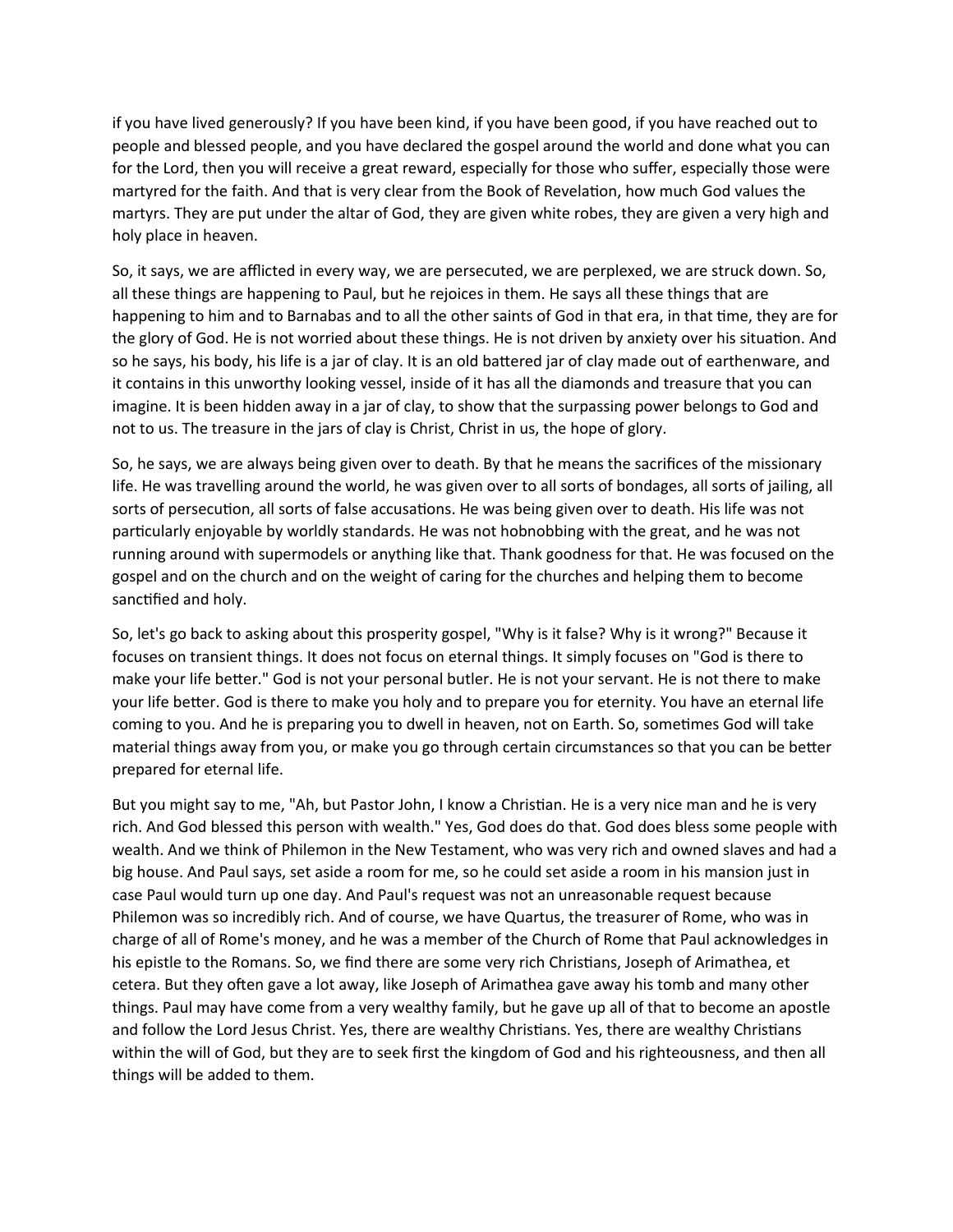As for you and me, our job is to become holy and blameless and upright and righteous and wise. They are the gifts of God. And the gifts of the spirit, to exercise the gifts of the spirit that God has given you, whether it be evangelism or teaching or prophecy or tongues or any other gift. Exercise those gifts, be a person of prayer, be a person of holiness, and you will receive a great reward in heaven, particularly if you go through trouble for the sake of Jesus. Because great is the reward in heaven of those who accept the sufferings of the gospel. If you suffer for righteousness sake, great is your reward in heaven, and it is your reward in heaven that counts.

Of course, you can pray for a job. Of course, you can pray for God to help you with your finances. That is fine. That is just a normal part of life. But do not put all your hope in material things. Put your hope in Jesus Christ who saves you and sanctifies you. The sign of your faith is not the size of your bank account. It is not how things are going for you financially. The sign of your faith is the change in your soul. Are you changing from glory to glory? Are you filled with the Holy Spirit. Do you have peace in your heart? Do you have a mind full of faith? Are you rejoicing in Jesus Christ as your Lord and Saviour? Or are you worried about the things of this life? Is money preoccupying your mind day and night? Or are you given to the glory of God, to the scriptures, to prayer and to serving the saints? Because you have got to switch your mind over from the cares of this world to the things that God has prepared for those who love him, for God works all things together for good, for those that love God and are called according to his purpose.

You are not to set your mind on earthly things. Rather, you are to set your mind on things above. Paul wept tears over those who set their mind on worldly things and their god was their stomach. He says that, I think, in the Book of Philippians, do not be like that. Do not be someone over which the spiritual leaders weep because you have become so worldly, because you have become so preoccupied with worldly things. Rather show and demonstrate your faith by a life of love, lived in faith, giving service to others, and let God take care of your circumstances in life. The prosperity gospel is false. You must not preach it, and you must not listen to it, because it is so addictive. It is a false gospel.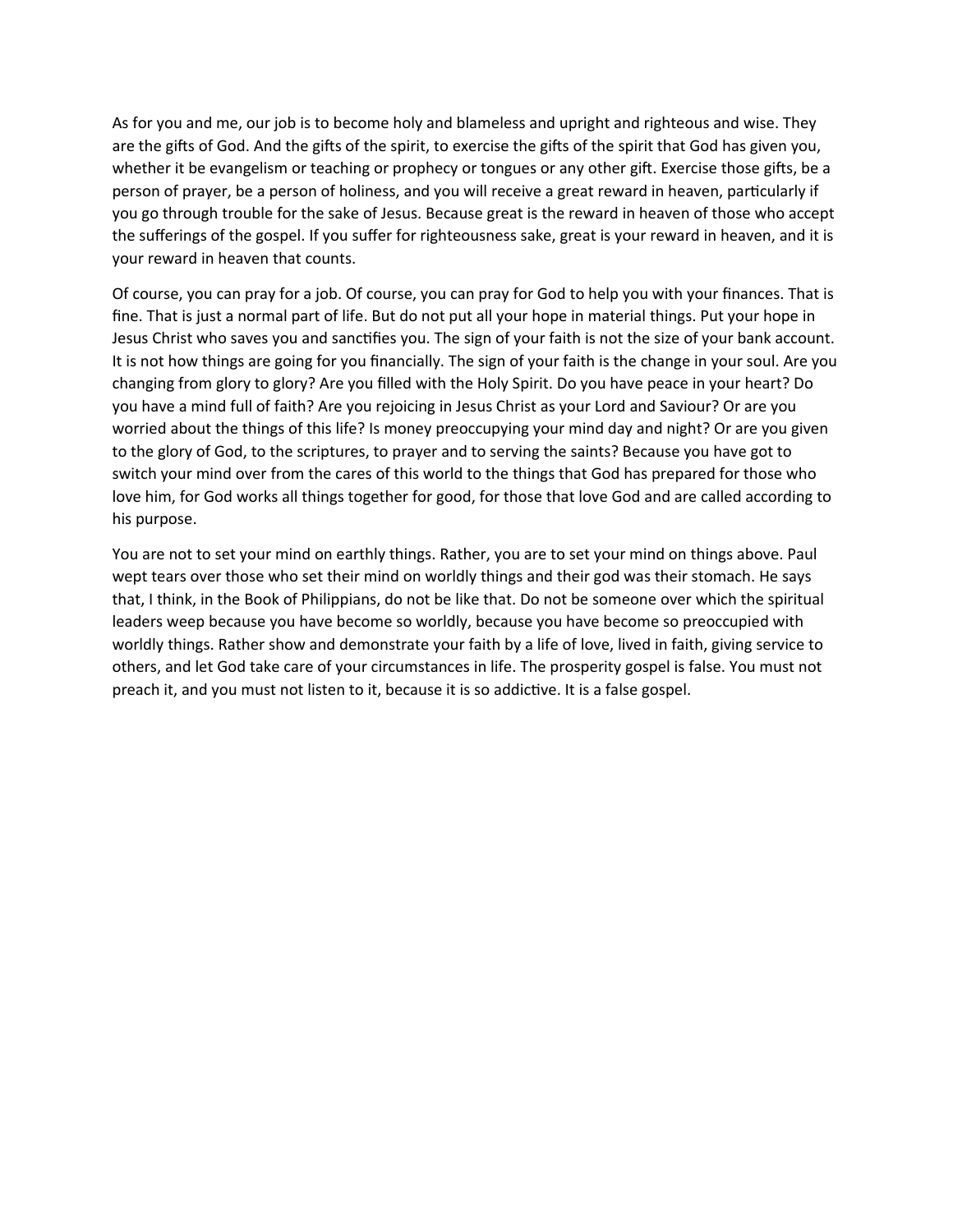## **12. Magicians or Christians?**

And today's topic is going to be magicians or Christians, about the false gospel that is magic disguised as Christianity. So, people who are witches, wizards and warlocks preach a gospel that looks superficially Christian but does not have any repentance, any true faith, any real worship of the Lord Jesus Christ. He is just a power name, He is just a source of power rather than a God on a throne in heaven, who is the creator of heavens and Earth. So, We are going to look at a very deep, dark spiritual deception, and this episode will be the last episode in our series about spiritual discernment for pastors, helping leaders and pastors to cope with the deluge of deception that is out there today. And grab your pens, your Bibles and your notebooks as we look into this vast and fascinating topic.

But of course, before we go into God's word, let us pray. Father in heaven, we ask for your illumination. Make clear that which is unclear. Help us to discern our path through life. Give us wisdom as we preach your gospel around the world. We pray in Jesus' name. Amen.

Okay, let's start with a key verse and II Timothy, chapter three, verses eight and 9. II Timothy chapter three, verses eight and nine. Just as Jannes and Jambres opposed Moses, so these men also oppose the truth. Men corrupted in mind and disqualified regarding the faith. But they will not get very far, for their folly will be plain to all, as was that of those two men.

Well, who were Jannes and Jambres? They were Pharaoh's magicians that opposed Moses as he was doing his work trying to do the 10 plagues. So, for the first three or so plagues, they would replicate what Moses and Aaron were doing. But when it gets to the gnats, they could not do that, and they said, "This is the finger of God." So, let's just have a look at Exodus 7:10 to 13, get a bit of the background going on here. So, Moses and Aaron went to Pharaoh and did just as the Lord commanded, Aaron cast down his staff before Pharaoh and his servants, and it became a serpent. Then Pharaoh summoned the wise men and the sorcerers, and they, the magicians of Egypt, also did the same by their secret arts. For each man cast down his staff and they became serpents. But Aaron's staff swallowed up their staffs. Still, Pharaoh's heart was hardened, and he would not listen to them, as the Lord had said.

So here, the first demonstration of power was the casting down of the staff, which turned into a snake and then back to a staff again. And this was the first sign that they had been given. And it was not powerful enough to shake the dark, evil occult magic of Egypt. So, these magicians stood up, Jannes and Jambres, and we learn the names from later Jewish literature that names them, and Paul writing to Timothy. He knew the names of these people from the other Jewish literature around. So, he introduces them to us, even though those names are not specifically in the Bible. So, those, Jannes and Jambres, were powerful court magicians of the evil pharaoh that was killing people, and sending the baby boys to death in Egypt, and enslaving everybody. So, later on, there are a few of these occurrences. We get to Exodus eight, verses 16 to 19. Then the Lord said to Moses, "Say to Aaron, stretch out your staff and strike the dust of the earth so that it may become gnats in all the land of Egypt." And they did so. Aaron stretched out his hand with his staff and struck the dust of the earth, and there were gnats on man and beast. All the dust of the earth became gnats in all the land of Egypt. Magicians tried by their secret arts to produce gnats, but they could not. So there were gnats on man and beast. Then the magicians said to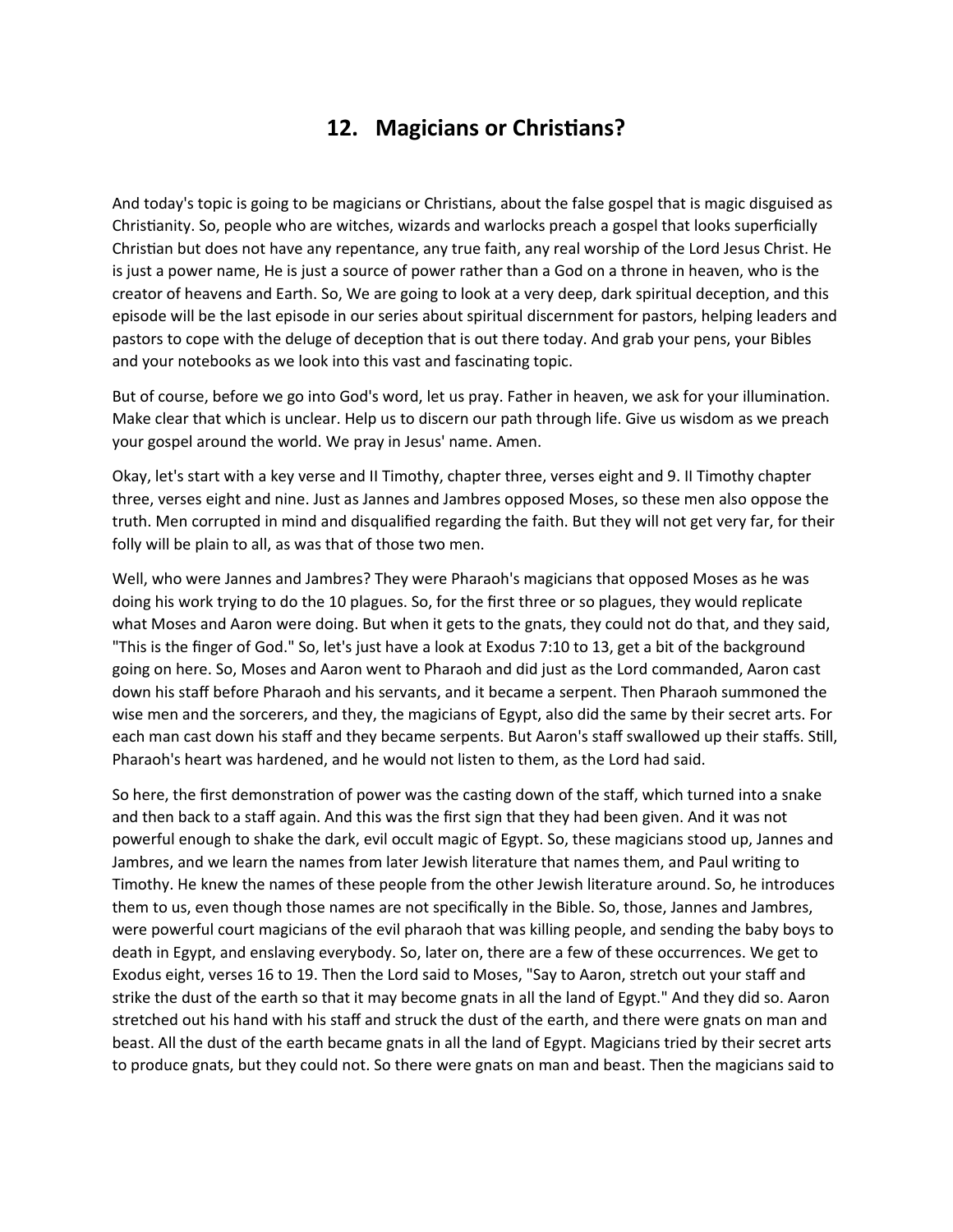Pharaoh, "This is the finger of God." But Pharaoh's heart was hardened, and he would not listen to them, as the Lord had said.

So, we find these magicians tried to oppose the work of God through Aaron and Moses, and we find it is Aaron the one who is wielding the staff at this point. So, they are always trying to imitate and discredit the work of God, and that is what Satan does. He imitates the work of God, but he has not got the same power as Almighty God. So, the rest of the miracles, the rest of the plagues, were clearly from the finger of God. But that did not impress Pharaoh at all because he was just got harder and more evil and nastier. And we see some world leaders like that today, no matter what Christians do, they are not impressed, and they just do not listen to the word of God. They just do not listen to of the Gospel at all.

So, throughout history, people who are magicians, people who are working works of magic have tried to imitate and get the power of God for themselves, so that they could puff up their egos. And one of those people in the book of Acts was a chap called Simon Magus, who we learn about in Acts chapter eight. Now there is this big revival down there in Samaria. Philip has this huge thing, all miracles are happening. Peter and John and some of the apostles come down. They baptise people in the Holy Spirit. And this magician who had been operating in the Samarian area became very envious.

And a little bit of background here. Samaria was what we would call New Age today. It was a mixture of various faiths, old bits of Babylonian faith, old bits of the faith of Ninevah, and the old Syrian empire. Local gods and goddesses mixed in also with the Jewish faith. They also believed in Yahweh, but it was syncretistic, everything was mushed together, and so the Jews, rightly, considered them to be complete heretics. But these complete heretics heard the gospel and they believed, and because they were very demonised because of their previous occult practises, demons came out of them with loud shrieks under the power of the apostle's preaching. And there was great joy in that city.

So, this place was being delivered from demonisation, from false doctrine and from the occult. So, Simon Magus' business was a little bit under threat. But he is impressed. He thinks, "This is magnificent," and he starts to become a sort of a believer. He is impressed, he says, "This is real power and I want it." And let's have a look at some of what it says there in Acts chapter eight. But there was a man named Simon who had previously practised magic in the city and amazed the people of Samaria, saying that he himself was somebody great. They all paid attention to him from the least of the greatest saying, "This man is the power of God that is called great."

So, all the local culture was really impressed with Simon. He was the big guy. He was the guy that could pull all the magic tricks, the love magic, the death magic, potions, everything. He had it all there, he was doing all these magic tricks. Everyone said, "Wow, this guy has it all." And they paid attention to him, because for a long time he had amazed him with his magic.

Then going down a little bit, verse 18. Now when Simon saw that the Spirit was given through the laying on of the apostles hands, he offered them money, saying, "Give me this power also so that anyone on whom I lay my hands may receive the Holy Spirit." But Peter said to him, "May your silver perish with you, because you thought you could obtain the gift of God with money." So, this guy says, "Oh, look at all this power. I want this power too. I will just add it in to my other magical gifts." He was not really saved, he did get baptised. He did get saved and baptised. He did ask that Peter would forgive him, but we find out later on in church history that he became a pest. He opposed the apostles, especially the Apostle Peter, again and again and again with his magic arts. And there are various legends about this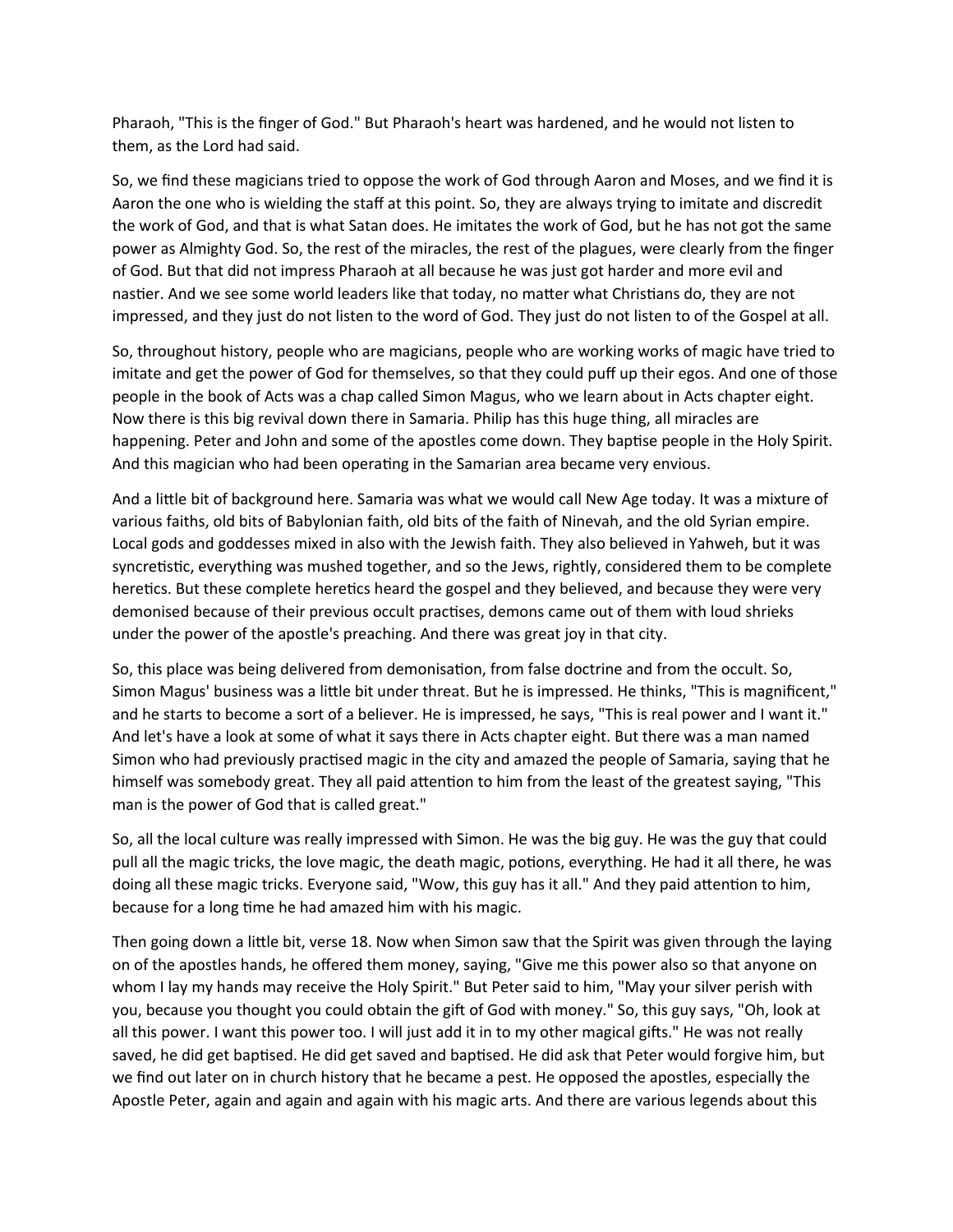that finally Simon Magus met his death during an occult ceremony in Rome. But we are not going to take those legends too seriously here on this programme. But he did become a serious opponent of the apostles. Why? Because he wanted power. He wanted adulation. He wanted to be at the centre of the stage, doing all the magic tricks. And the apostles were a serious threat to his business of doing magic.

Now, for another Bible verse, a very tragic verse from Matthew, chapter 7:21 to 23. We are building up a picture here, of people who are doing magic in the name of Jesus, or Christian "magic", but they are not obedient to God. It is just about their own ego. So, let's learn a bit about them, from the Book of Matthew in chapter seven, verses 21 to 23. Matthew, chapter seven, verses 21 to 23. Not everyone who says to me, Lord Lord, will enter the Kingdom of heaven but the one who does the will of my Father, who is in heaven. On that day many will say to me, "Lord, Lord, did we not prophesy in your name and cast out demons in your name and do many mighty works in your name?" And then I will declare to them, "I never knew you. Depart from me, you workers of lawlessness."

So, here we have got these people, they are working lawlessness, but they are doing miracles. Why? They are doing miracles using the name of Jesus as a power tool, as a magic spell. They are casting magic spells using Christian words, but their hearts are darkened. They are workers of iniquity. They are stealing and cheating and lying to people, and deceiving people at every turn, because their hearts are set on money and greed and commercialising spiritual power. And this commercialising of spiritual power is very, very common today. And so, I did previously a session on miracles in the end times, or false miracles in the end times, and you can go back and read that from the archives, or you will find it in a few weeks at eternity radio dot org. Just go to Insights for Eternity, or we will have a special link to it. They are on eternity radio dot org.

But we have got these magicians, and they have a devastating impact on the Christian faith, because they are opposing the work of God, and they are twisting theology. So, how are they twisting the theology? First of all, they substitute success for sanctification. So, the goal of the life of a Christian is to become holy, to become in the image of God. But the magicians say, "Oh, you do not need to be holy. I will give you success with my magic spells that use the name of Jesus and use the name of angels," et cetera, et cetera. "Look, just say these words, make this confession. Pray this formula of words, and you will get what you want. You will get your Mercedes, you will get your house. You will get the girl that you love, et cetera. Just say these words, and you do not have to be obedient. You do not have to be holy. You do not have to restrain your sexual impulses, or anything like that, because you just need the right magic words. You just need the right confession. You just need the right words, and that solves everything."

Well, that is confusing sanctification with success. You might get your goals in life temporarily, but because you follow them and they are unholy, you lose your sanctification. You lose your holiness, and without sanctification you cannot see the Lord. So, they are substituting worldly success for godly sanctification, and they use their spiritual power to make you happy, but not to make you holy. I will repeat that these magicians use their spiritual power to make you happy, but they never make you holy.

Okay, The next thing they do is they replace personal responsibility with spiritual warfare, and what do I mean by that? So, instead of you being disciplined and responsible and having integrity and being righteous, they will say, "Well, all the problems of your life are due to demons over here, and we can fix the demons for you and then you will be successful." So, instead of saying to them, you need to be more disciplined, more holy, you need to do it this way, this way and this way, and then because you are godly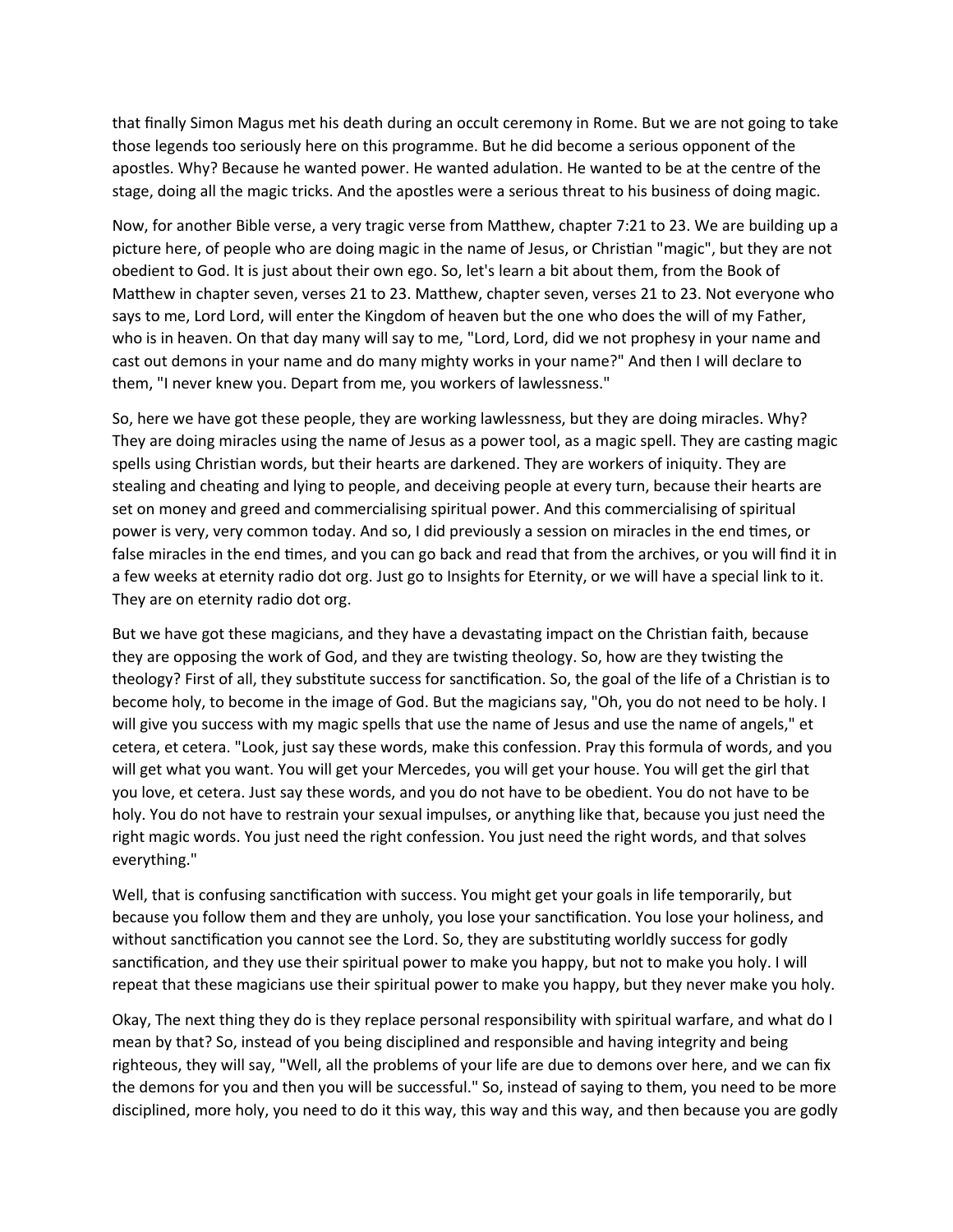and disciplined, life will work out. They say, "Oh, you do not need to be godly and disciplined. You just need to deal with the demons."

Now, demons are real, but they are not the main source of problems in life. Problems in life are often due to laziness, fear, all sorts of immorality, lack of discipline, lack of focus, lack of concentration. If you want to be successful in life, be a disciplined person with a plan and a procedure, and a plan and procedure will often get you to the goal line. So, that is important. But they do not want you to be personally responsible. They want you to be dependent on them, and they want you to think everything spiritual warfare and to rush off to them to deal with the demons. They say, "Do not worry about it, John. We will deal with the demons for you." And they are doing that, and that is a form of deception. By making you afraid of demons that only they can deal with.

They substitute spells for theology. This is point 3. They substitute spells for the theology, so you do not have to know God, that is theology. You do not have to know God, you just have to know the right words, the right confessions, the right magic spells. So, there is no systematic theology in their preaching at all. There is no idea of a Trinity, Father, Son and Holy Spirit. There is no knowledge of the two natures of Christ. There is no knowledge of the Bible in any depth. The Bible becomes a source of magic spells and proof texts, and so they are substituting theology. They are getting rid of any real theology and substituting it with their magic spells that sound Christian. They have the name of Jesus dabbed on into them, just like in Matthew seven, they said we did all these things in your name. They were just using the name of Jesus for power and not for worship.

So, the next thing, that leads us to the next thing, they put power in place of righteousness. They say you do not need to be righteous. You just need to have enough spiritual power to make everything work. So, let me repeat that. The magicians say it is all a matter of spiritual power, not of goodness, not of righteousness, not of truth. And they do not love the truth at all. They just say, Let's get more and more and more spiritual power, have more and more and more manifestations, and then we can cast down the devil, and the devil is the source of all the problems, so you do not really need to be righteous. Now that is untrue. We do need to be righteous. God is a god of righteousness.

Again, in point 5 sins with demons. Instead of saying you have sins and you need to repent, they say you have demons and we need to cast them out for you. So, you might have a problem with lust. And instead of saying, you have a sin called lust and you need to repent of your lust, they say, "Oh, you have a demon of lust and we will get the demon out of you and then you will be fine." So, this is a very subtle thing, and lots of people are doing it, okay, but the demon of lust, there might be one, probably is one, but it is latching into the sin of lust that is in your heart. You have to repent, the demon will go away when you repent and confess and throw yourself on God. So, it is not just the problem of the demon, it is a problem of a love of sin, a love of iniquity in your own heart, and the false people do not talk about the problem of your heart. Well, you say, "Oh, it is a demon of lust, we will get rid of that here, pay me some money, put some extra money in the offering.

The next thing that they do is they replace ministry with miracles. Now, miracles are great. Jesus did miracles. The apostles did miracles. They are an important part of the Christian faith. I do believe in miracles. But there is much more to ministry than miracles. There is praying for people, walking along people who are full of grief and suffering. There are all sorts of things that we need to do in the ministry other than one miracle after another, because miracles are useful, but they did not get through to the heart of Pharaoh. They do not get through to the hearts of many people.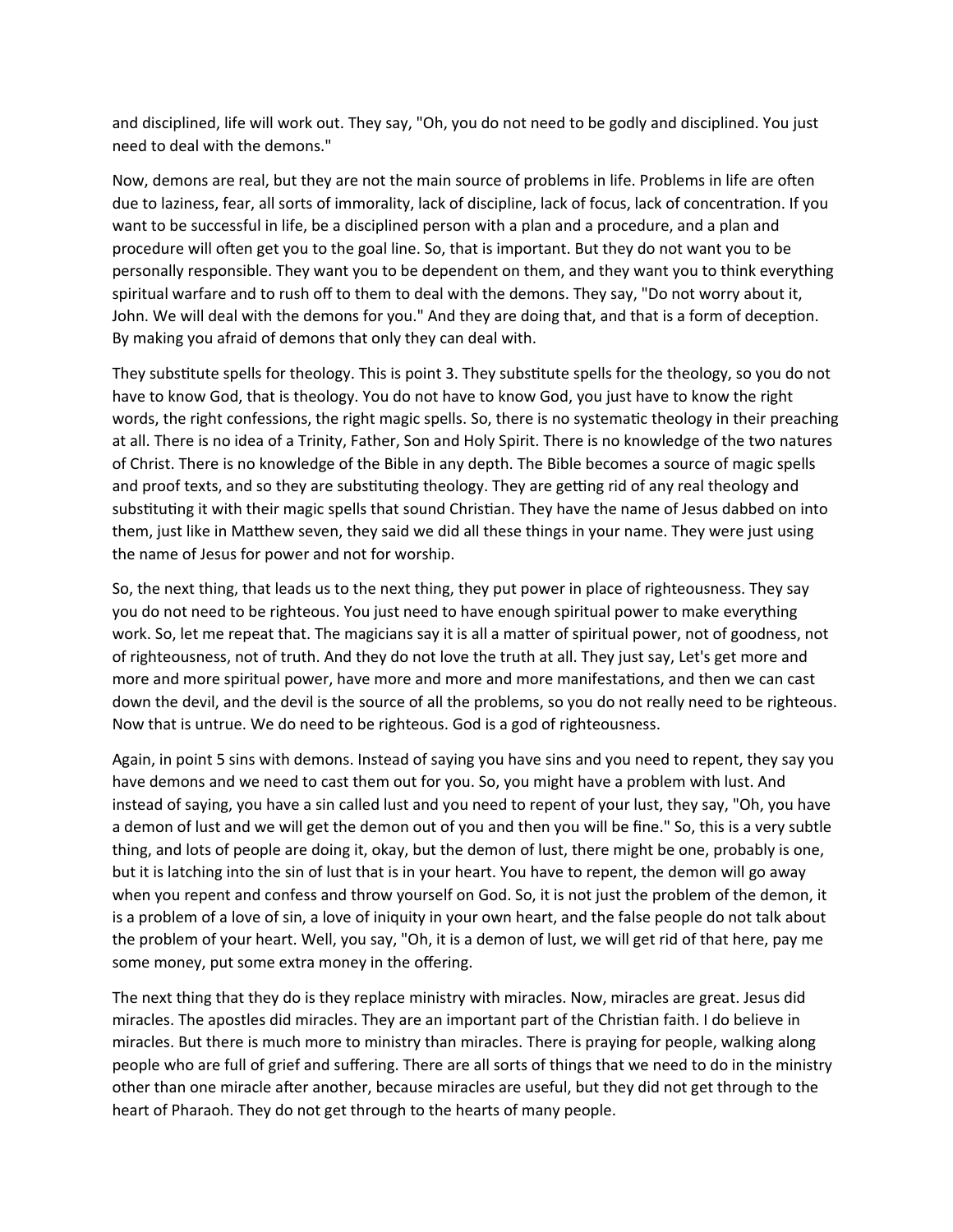And there are more problems in life than can be solved by sudden miracles, such as turning water into wine. Instead, ministry is getting people into the image of God, making them righteous, making them holy, patient, loving, kind, moral and people of integrity. And there is a lot more of that than just miraculous. We want people who are blameless and righteous on the day of judgement. That is the goal of ministry. People who are blameless and righteous on the day of judgement.

That leads us to the next point, point seven. They replace character with charisma and charm. These miracle workers, they are tremendously charming. They have got great personalities. They have got tremendous charisma. But there are people of depraved character. They prey on women and they prey on rich people and they prey on desperate people. And it is always after the money or sex or power or having a following or breaking away from them, so they are very toxic. They have charisma and charm, but they do not have deep character. They do not have humility, they do not have meekness. They do not have patience. They say outrageous and outlandish things, and they tarnish the gospel.

The next thing is that these false teachers generate a lot of fear to keep people trapped. So, after people say, "Oh, there is a demon of this and the demon of that and we will solve it for you." They have got to keep people fearful and needing ministry all the time. So, they go back, pay a bit more money, go back, pay a bit more money, and they are always going back to the magician because the magician plants sorts of fear in the head. You have got to be afraid of this demon and this demon, and this is happening. And the world is like this. And there are all these conspiracy theories out there. You need the spiritual power that false teacher X can provide. And so that is the kind of thing that they do, they create people who are incredibly dependent, isolated, distrustful and paranoid. They do not want you to be quiet to be confident to have adequate and loving relationships, because that would mean no business for them. And they are business figures, first and foremost.

The next thing is, they replace true wisdom with secret knowledge. They say, "Oh, well, yes. The Bible is really good. Contains a lot of wisdom, but I have got a secret to you. I went up into heaven and I saw this and that and the other. And this secret knowledge over here is what you need." No, the scripture is what you need. Their secret knowledge is just a claim that they are making. And instead of you concentrating on the Bible, on the word of God, and the teachings of Jesus, and the commandments of the Lord Jesus Christ, they drag you off to secret knowledge about spiritual this or spiritual that. And this knowledge is not in the scripture. It is not of God. It is part of their magical mumbo jumbo they are sucking you into. They are getting your mind wrapped around it so that you will depend on them. "Oh, yes. So and so, Calling himself prophet X y z. He has this secret knowledge, and I have got to write down all the secret knowledge." No, you do not. That secret knowledge, that occult knowledge is not for you. It is what is in the Bible, that is for you. The teaching about Jesus is what is for you, not the teaching that they come up with.

The next thing, they confuse is science with spirits. They do not ever have any real scientific knowledge. Everything is the result of a spirit. So, they will say, "Oh, malaria is the result of a spirit. Tuberculosis is the result of a spirit. This is all the result of a spirit. And so you need X Y Z's magic to get rid of it." Well, maybe the doctor can help you. Maybe taking malaria drugs can help you. Certainly there are good doctors out there who can help you.

And not everything is a spirit. There are things that can be dealt with in the natural realm and by wise and people of integrity. And we need to do that. We need both science and prayer. We need science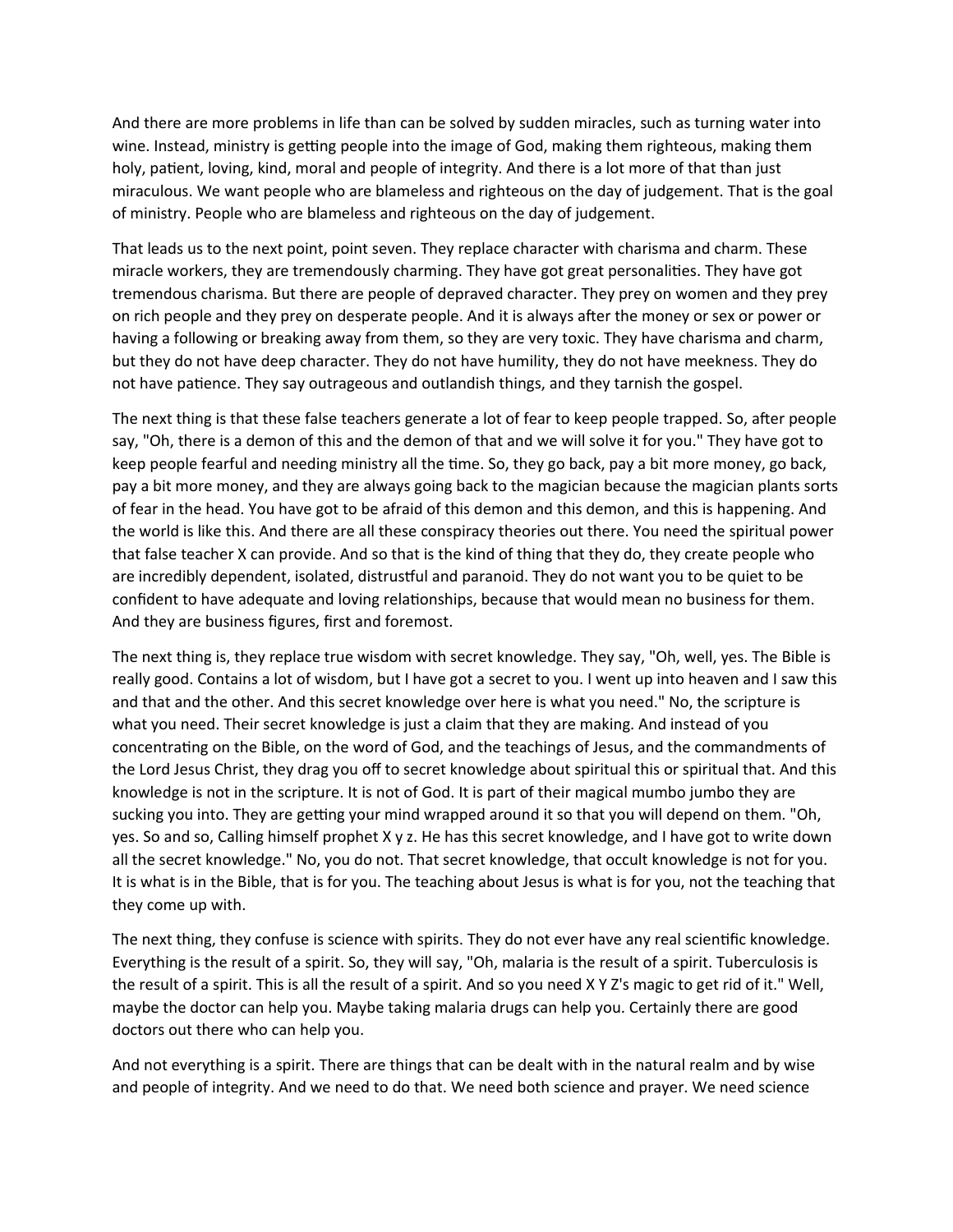and faith. Science is raised up by God to get rid of some of the ignorance in the world. And so we do not want to have everything being spiritual. We want to lead a balanced life.

Next thing they do is they confuse integrity with popularity. We say, "Oh, this person prophet X Y Z. He is very popular. He must be a great man of God." Well, just because he is popular does not mean that he is a great man of God. It just means that he is popular, that he knows how to play on people's emotions, give great and swelling promises to people, how to let people feel good about themselves and never rebuke them for their sins. And he can become popular. But that is not integrity, that is not holding to the Gospel. That is just the ability to draw a crowd.

Now the ability to draw a crowd, you can do that if you are a circus performer, you can do that if you are an American politician, you can do that if you are a crooked businessman and you know how to get into people's heads and hearts and minds, or even if you are a TV performer. That says nothing about your knowledge of the Gospel. Instead, your knowledge of the gospel is shown by your integrity and righteousness, peace, truth, wisdom, gentleness, kindness, meekness and self control. So, integrity is first, and popularity is no indication of spiritual anything.

The next thing they do, these people or these magicians do, is they want to take away your self awareness. They want to take your ability to understand yourself and what is going on and replace it with dependence on them. So, they want you to get out of touch with reality, live in their fantasy world, live in their fearful world, never look into yourself, never look into yourself and say, "Hey, I am being sinful here. I need to repent." They do not want you to repent. They want you to attribute everything to demons, because they have the solution to the demons. And prophet so and so, X Y z, will say "Oh no, no, you do not have anything wrong with you." Maybe you do. Maybe we all do. Maybe we have to regularly repent, but no it is all the problem of demons, and you have to rush off to the prophet or the church and tithe, and double tithe, pay for this person's Mercedes. It is all a scam. They do not want you to think about yourself and go to the Lord in humility and meekness and truth, and deal with your problems that way. They want you to be blind to yourself and totally dependent on them.

The next thing is, they do not want you to have any real knowledge of your own. They want to have all the knowledge. You go to them, you get a little bit of knowledge off them. You come back to them, then get a little bit more knowledge. They do not want you to think for yourself. They want you to be completely dependent on them and on their game that they are playing. And so they do not want you to know all 66 books of the Bible. They do not want you to get into the deep things of church history and into the Bible and the culture and everything like that. They will not teach you how to open up the Bible with integrity and read it for yourself. They do not want you to be theologically equipped. They want you running from meeting to meeting, putting money in the plate. They do not want you thinking for yourself. They want you depending on them and their magic formulations to solve every problem in your life, will be solved by prophet X y z. No, God wants you to solve your own problems. God wants you to have real knowledge and real strength, and to be able to get through with these things.

And lastly and most importantly, they confuse eternal life with present blessings. They say, "Here is the magic, it is going to solve the problem of your girlfriend, of your disease, of whatever you have got in your life. Here is the magic and it will solve everything." And they never point you to eternal life in Jesus Christ, our Lord and Saviour. That just does not happen. And they are not pointing you to the throne of God. They are not pointing you to your reward in heaven. They are not saying, "Maybe you have got to go through some tough things. Maybe you have got to suffer with the Lord Jesus Christ as a good